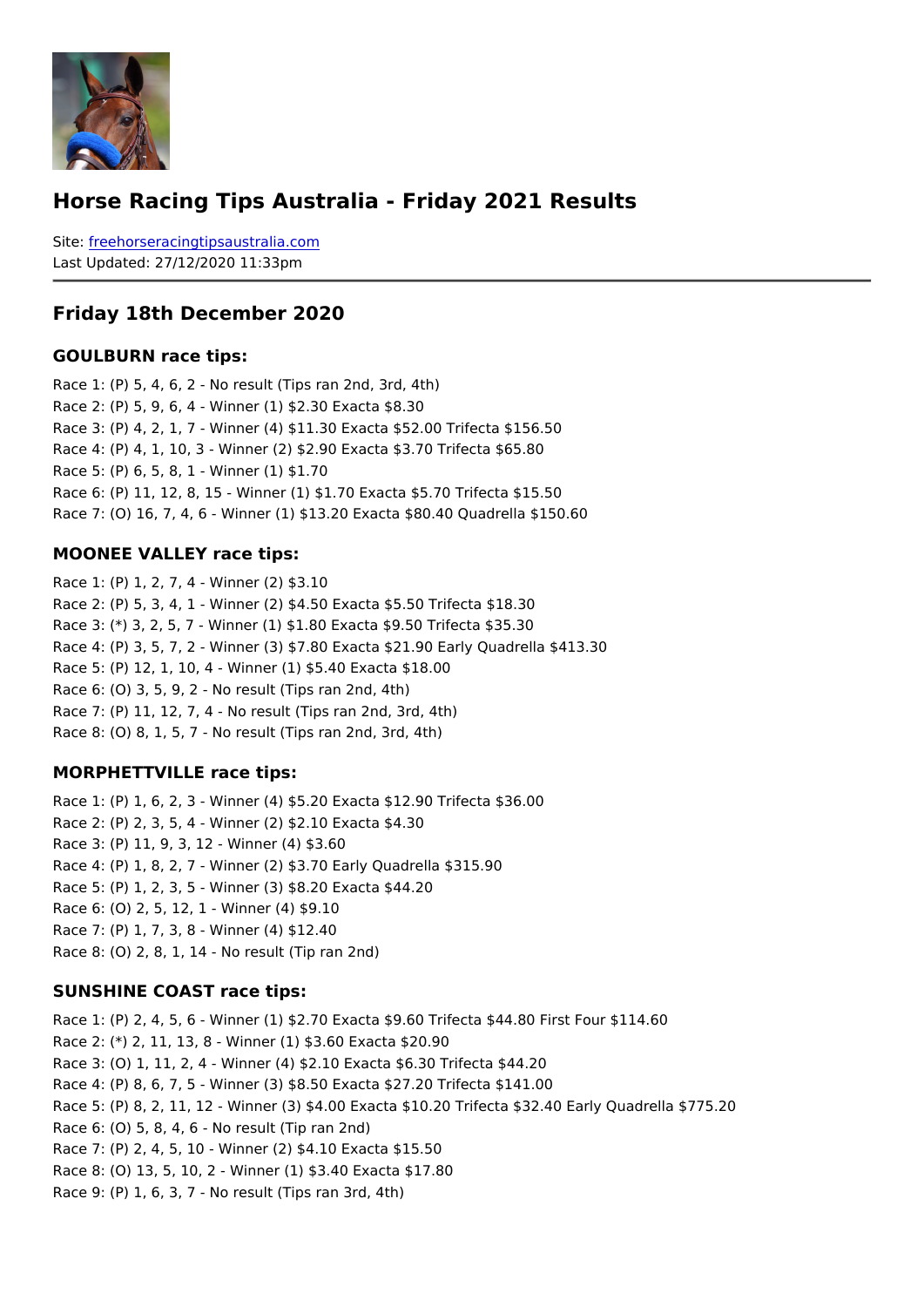### **GERALDTON race tips:**

Race 1: (P) 2, 1, 4, 5 - Winner (1) \$2.10 Exacta \$10.00 Race 2: (P) 6, 7, 4, 8 - Winner (1) \$1.50 Exacta \$8.70 Race 3: (P) 4, 7, 3, 5 - Winner (1) \$2.40 Race 4: (P) 2, 6, 8, 10 - Winner (3) \$4.40 Early Quadrella \$59.10 Race 5: (O) 4, 7, 5, 1 - Winner (1) \$4.10 Exacta \$30.00 Trifecta \$296.70 Race 6: (O) 10, 7, 6, 8 - No result (Tips ran 3rd, 4th)

## **YARRA VALLEY race tips:**

Race 1: (P) 8, 9, 5, 6 - No result (Tip ran 4th) Race 2: (P) 8, 9, 1, 4 - Winner (1) \$4.60 Race 3: (P) 1, 5, 9, 14 - No result (Tips ran 3rd, 4th) Race 4: (P) 11, 10, 3, 9 - Winner (1) \$1.70 Exacta \$8.20 Race 5: (P) 10, 6, 7, 8 - No result (Tips ran 2nd, 3rd) Race 6: (O) 9, 7, 5, 6 - No result (Tips ran 2nd, 3rd) Race 7: (O) 3, 16, 8, 12 - Winner (2) \$6.80 Exacta \$64.20 Race 8: (O) 2, 1, 11, 6 - Winner (1) \$5.20

## **ROCKHAMPTON race tips:**

Race 1: (P) 5, 11, 10, 3 - Winner (3) \$4.50 Exacta \$5.80 Trifecta \$12.50 Race 2: (P) 2, 1, 3, 5 - Winner (2) \$3.40 Exacta \$8.60 Trifecta \$59.00 Race 3: (O) 6, 4, 1, 5 - Winner (1) \$3.70 Race 4: (P) 6, 2, 5, 4 - Winner (2) \$3.60 Exacta \$12.20 Race 5: (O) 1, 7, 4, 5 - Winner (3) \$5.30 Early Quadrella \$761.10 Race 6: (P) 1, 2, 5, 9 - Winner (2) \$5.10 Exacta \$11.20 Race 7: (O) 6, 3, 1, 5 - No result (Tips ran 2nd, 4th) Race 8: (P) 3, 2, 6, 9 - Winner (1) \$2.70 Race 9: (O) 4, 9, 12, 11 - Winner (1) \$20.80

# **Friday 11th December 2020**

## **CANTERBURY race tips:**

Race 1: (P) 5, 7, 6, 3 - No result (Tips ran 2nd, 3rd, 4th) Race 2: (P) 3, 4, 6, 7 - Winner (2) \$3.40 Exacta \$11.50 Race 3: (P) 4, 8, 2, 1 - No result (Tips ran 2nd, 4th) Race 4: (P) 2, 4, 8, 6 - Winner (4) \$4.30 Race 5: (P) 3, 2, 5, 8 - Winner (1) \$2.70 Exacta \$11.90 Trifecta \$59.10 First Four \$136.80 Race 6: (P) 2, 1, 8, 6 - Winner (1) \$2.40 Exacta \$10.60 Trifecta \$26.10 Race 7: (P) 3, 11, 1, 2 - No result (Tips ran 2nd, 3rd) Race 8: (P) 11, 12, 14, 1 - Winner (1) \$2.20

# **MOONEE VALLEY race tips:**

Race 1: (P) 3, 4, 5, 2 - Winner (3) \$2.70 Race 2: (P) 11, 4, 7, 10 - Winner (3) \$3.10 Exacta \$11.40 Trifecta \$22.30 Race 3: (P) 3, 6, 2, 4 - No result (Tips ran 2nd, 3rd, 4th) Race 4: (P) 9, 10, 3, 8 - Winner (1) \$1.80 Race 5: (P) 3, 4, 5, 2 - Winner (4) \$5.50 Exacta \$29.00 Race 6: (O) 4, 9, 2, 10 - No result (Tips ran 3rd, 4th) Race 7: (P) 1, 6, 4, 3 - Winner (4) \$2.00 Race 8: (O) 10, 5, 11, 2 - Winner (1) \$3.60

## **PORT LINCOLN race tips:**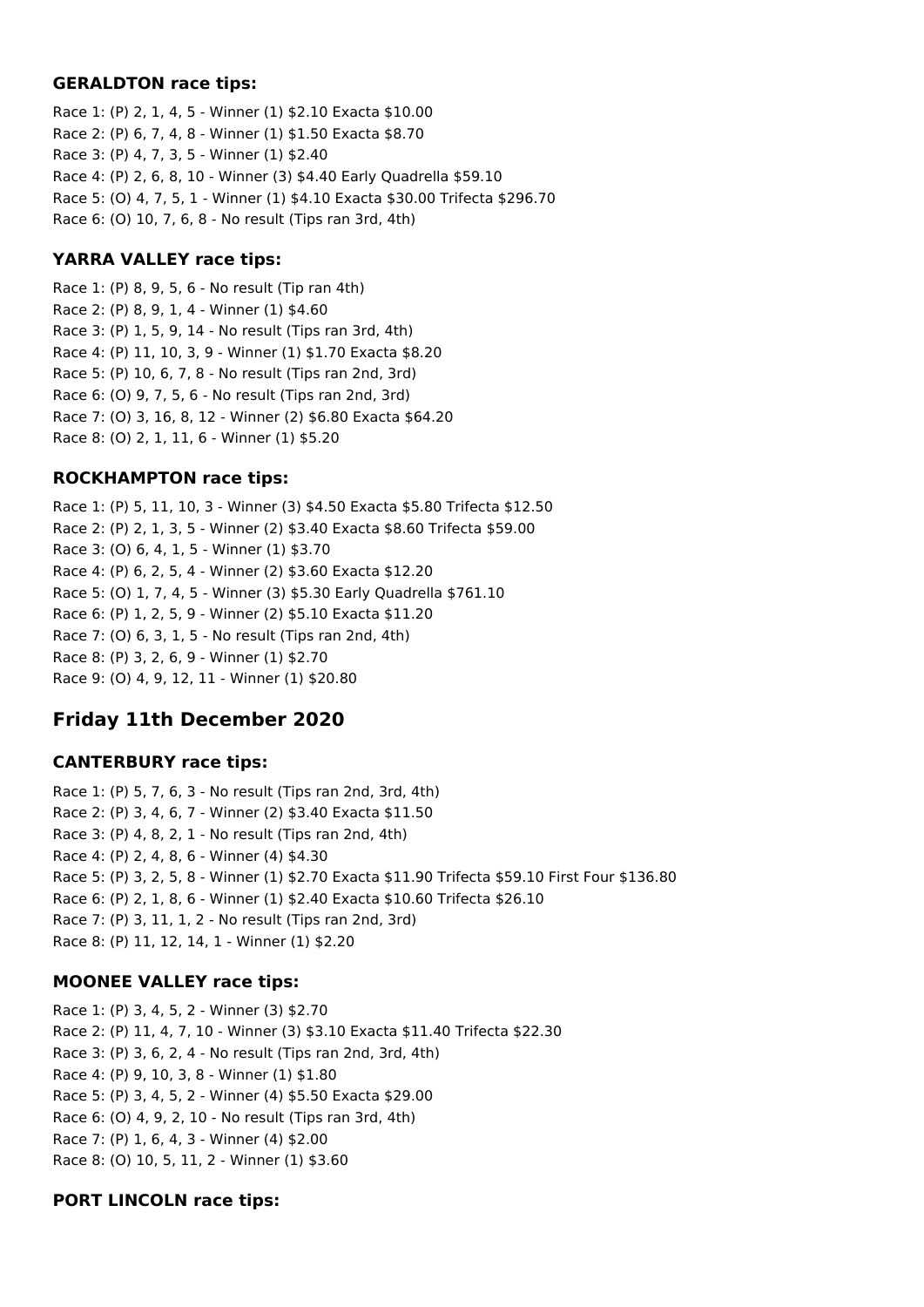Race 1: (P) 2, 5, 1, 3 - No result (Tips ran 2nd, 3rd, 4th) Race 2: (P) 1, 6, 9, 3 - Winner (1) \$1.80 Exacta \$8.40 Trifecta \$48.10 First Four \$93.80 Race 3: (P) 8, 5, 10, 9 - No result (Tips ran 2nd, 3rd, 4th) Race 4: (P) 3, 4, 2, 5 - No result (Tips ran 3rd, 4th) Race 5: (P) 2, 4, 6, 8 - Winner (1) \$2.40 Race 6: (O) 4, 7, 6, 10 - Winner (2) \$4.90 Race 7: (P) 2, 5, 6, 4 - Winner (2) \$2.20 Exacta \$10.40 Race 8: (P) 2, 4, 7, 6 - Winner (1) \$4.00

Race 9: (O) 3, 9, 1, 5 - Winner (1) \$2.80 Quadrella \$280.10

## **DOOMBEN race tips:**

Race 1: (P) 1, 12, 5, 6 - Winner (3) \$3.00 Exacta \$7.90 Trifecta \$19.60 Race 2: (P) 1, 2, 7, 4 - Winner (1) \$4.90 Race 3: (P) 11, 8, 6, 1 - No result (Tips ran 2nd, 3rd, 4th) Race 4: (\*) 11, 3, 10, 6 - Winner (3) \$18.10 Race 5: (\*) 3, 1, 4, 8 - Winner (1) \$2.40 Exacta \$11.80 Trifecta \$29.60 Race 6: (P) 7, 1, 16, 5 - No result (Tip ran 2nd) Race 7: (P) 3, 11, 7, 4 - Winner (1) \$3.40

## **ALBANY race tips:**

Race 1: (P) 7, 2, 3, 8 - Winner (2) \$3.70 Race 2: (O) 6, 7, 1, 2 - Winner (3) \$3.40 Race 3: (P) 1, 3, 7, 8 - Winner (1) \$2.10 Exacta \$15.50 Trifecta \$59.00 Race 4: (O) 5, 7, 10, 4 - Winner (2) \$4.90 Early Quadrella \$368.40 Race 5: (P) 10, 11, 7, 6 - Winner (2) \$2.80 Race 6: (O) 8, 7, 10, 12 - No result (Tips ran 2nd, 4th) Race 7: (O) 3, 1, 14, 7 - No result (Tips ran 2nd, 3rd, 4th)

#### **GEELONG race tips:**

Race 1: (P) 1, 6, 5, 2 - Winner (1) \$1.90 Race 2: (P) 3, 5, 4, 2 - Winner (1) \$4.30 Race 3: (\*) 13, 4, 12, 2 - Winner (1) \$1.70 Race 4: (O) 3, 7, 12, 8 - Winner (3) \$8.50 Early Quadrella \$103.50 Race 5: (P) 4, 1, 3, 7 - Winner (2) \$5.00 Exacta \$7.80 Trifecta \$67.10 First Four \$404.30 Race 6: (P) 7, 9, 6, 3 - No result (Tips ran 2nd, 3rd) Race 7: (P) 4, 12, 13, 3 - Winner (1) \$5.00 Exacta \$21.60 Trifecta \$157.40 First Four \$403.90 Race 8: (O) 13, 8, 1, 10 - Winner (3) \$3.60

#### **MURWILLUMBAH race tips:**

Race 1: (P) 3, 2, 8, 6 - No result (Tips ran 2nd, 3rd) Race 2: (P) 3, 2, 8, 4 - Winner (1) \$4.90 Exacta \$49.40 Trifecta \$177.10 Race 3: (P) 3, 10, 8, 4 - Winner (3) \$6.40 Race 4: (O) 7, 8, 4, 3 - No result (Tips ran 2nd, 3rd, 4th) Race 5: (P) 8, 4, 10, 7 - No result (Tips ran 2nd, 3rd) Race 6: (O) 4, 2, 9, 10 - No result (Tips ran 3rd, 4th) Race 7: (O) 1, 2, 11, 6 - No result (Tips ran 2nd, 3rd) Race 8: (O) 12, 7, 3, 13 - No result (Tips ran 3rd, 4th)

#### **SCONE race tips:**

Race 1: (O) 2, 1, 7, 6 - Winner (1) \$3.50 Race 2: (O) 14, 8, 9, 12 - Winner (1) \$4.10 Race 3: (O) 7, 8, 3, 2 - No result (Tip ran 4th) Race 4: (\*) 4, 3, 2, 7 - Winner (1) \$1.30 Exacta \$9.70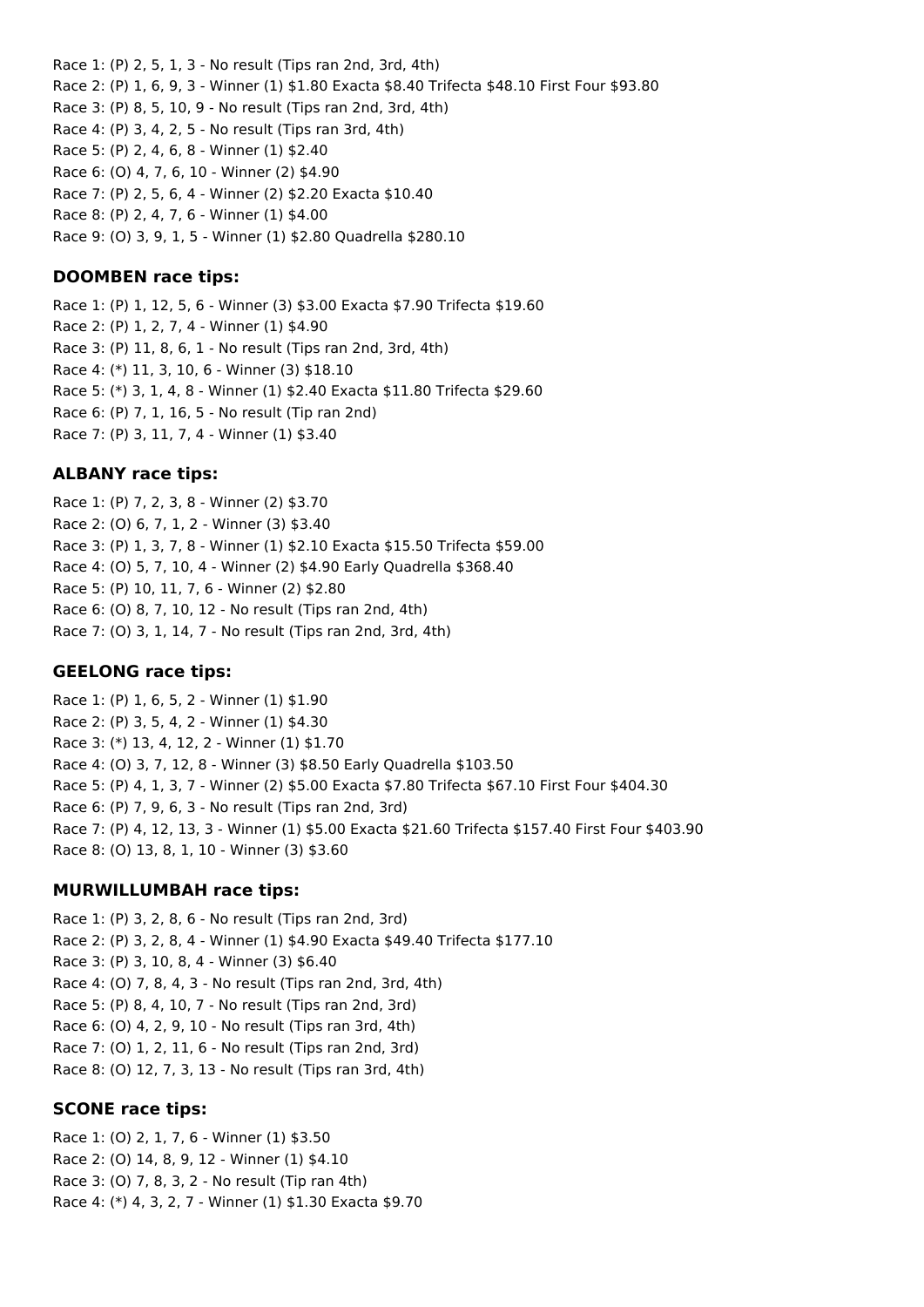Race 5: (O) 9, 4, 11, 14 - Winner (3) \$3.60 Race 6: (O) 2, 5, 9, 4 - No result (Tip ran 2nd) Race 7: (O) 3, 1, 5, 9 - Winner (1) \$1.90

### **WARREN race tips:**

Race 1: (P) 11, 7, 10, 5 - Winner (2) \$2.30 Exacta \$9.90 Trifecta \$53.50 Race 2: (O) 11, 8, 13, 6 - Winner (1) \$3.00 Exacta \$17.30 Race 3: (O) 2, 3, 4, 12 - Winner (1) \$3.30 Race 4: (P) 3, 4, 5, 9 - Winner (1) \$2.10 Exacta \$8.00 Early Quadrella \$35.40 Race 5: (O) 2, 9, 5, 12 - Winner (2) \$8.80 Exacta \$34.10 Race 6: (O) 1, 8, 5, 3 - Winner (1) \$1.90 Exacta \$9.00 Quadrella \$201.50

## **MOE race tips:**

Race 1: (P) 3, 8, 1, 9 - Winner (4) \$3.20 Exacta \$13.90 Trifecta \$28.00 Race 2: (P) 6, 9, 8, 11 - No result (Tips ran 2nd, 3rd, 4th) Race 3: (P) 11, 8, 5, 6 - Winner (2) \$4.20 Race 4: (P) 8, 2, 12, 13 - Winner (1) \$4.60 Race 5: (O) 1, 5, 8, 2 - Winner (3) \$4.70 Race 6: (P) 5, 2, 8, 7 - No result (Tip ran 2nd) Race 7: (O) 6, 4, 8, 7 - No result (Tips ran 2nd, 4th) Race 8: (O) 4, 6, 2, 5 - Winner (2) \$3.90 Exacta \$16.00

# **Friday 4th December 2020**

## **RANDWICK Kensington race tips:**

Race 1: (P) 1, 3, 5, 4 - Winner (2) \$3.40 Exacta \$5.40 Trifecta \$16.50 Race 2: (P) 1, 4, 7, 2 - Winner (3) \$3.20 Exacta \$12.00 Trifecta \$59.70 Race 3: (P) 1, 7, 6, 2 - No result (Tips ran 2nd, 3rd, 4th) Race 4: (P) 5, 9, 2, 1 - Winner (3) \$3.00 Race 5: (P) 9, 5, 1, 3 - No result (Tips ran 2nd, 3rd) Race 6: (O) 7, 4, 2, 6 - No result (Tips ran 3rd, 4th) Race 7: (O) 9, 15, 4, 6 - No result (Tips ran 3rd, 4th)

# **MOONEE VALLEY race tips:**

Race 1: (P) 8, 3, 1, 6 - No result (Tips ran 2nd, 4th) Race 2: (P) 11, 1, 7, 4 - Winner (1) \$4.20 Race 3: (P) 4, 3, 5, 2 - No result (Tips ran 2nd, 3rd) Race 4: (P) 5, 2, 4, 9 - Winner (2) \$4.70 Exacta \$21.50 Race 5: (P) 10, 2, 3, 12 - Winner (4) \$7.80 Exacta \$35.00 Race 6: (O) 3, 9, 6, 4 - Winner (1) \$4.00 Exacta \$37.00 Race 7: (O) 5, 3, 9, 11 - No result (Tips ran 2nd, 3rd) Race 8: (P) 11, 7, 9, 13 - Winner (3) \$5.00

## **PENOLA race tips:**

Race 1: (P) 5, 3, 2, 1 - Winner (1) \$3.30 Exacta \$9.80 Trifecta \$20.00 Race 2: (P) 5, 1, 4, 6 - Winner (3) \$2.80 Race 3: (P) 5, 3, 1, 4 - Winner (1) \$4.40 Race 4: (P) 10, 1, 8, 6 - Winner (3) \$4.40 Exacta \$11.40 Trifecta \$61.50 First Four \$205.10 Race 5: (O) 2, 3, 4, 6 - No result (Tip ran 4th) Race 6: (P) 5, 1, 3, 8 - No result (Tips ran 3rd, 4th) Race 7: (P) 7, 4, 5, 9 - No result (Tips ran 3rd, 4th) Race 8: (P) 3, 4, 8, 7 - Winner (2) \$3.90 Race 9: (O) 11, 6, 4, 9 - Winner (3) \$3.90 Exacta \$15.70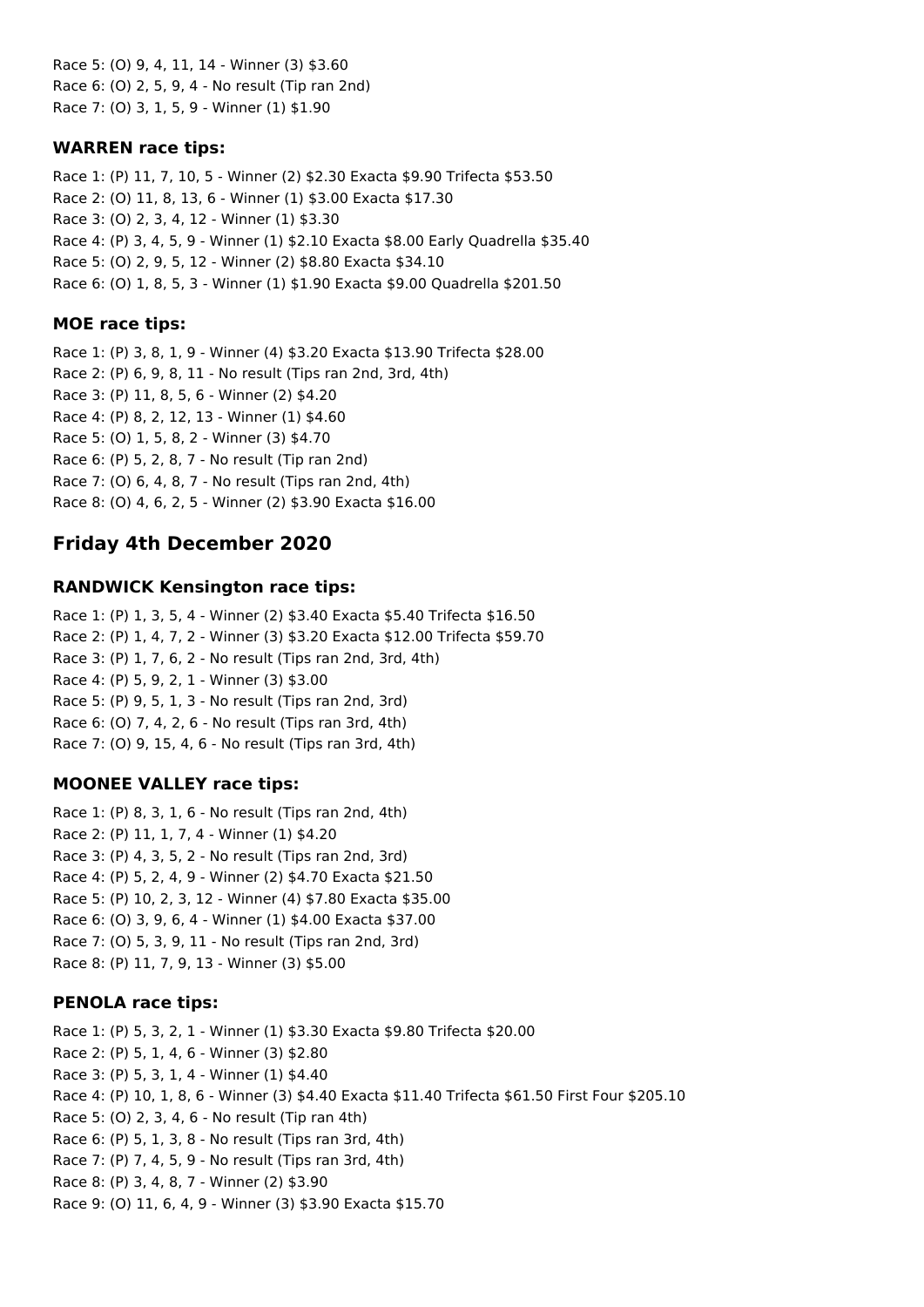#### **SUNSHINE COAST race tips:**

Race 1: (P) 14, 15, 9, 12 - Winner (4) \$22.20 Exacta \$68.00 Trifecta \$356.40 Race 2: (P) 9, 2, 4, 7 - Winner (3) \$2.50 Race 3: (O) 12, 1, 4, 13 - Winner (2) \$2.80 Exacta \$7.80 Trifecta \$85.30 First Four \$390.20 Race 4: (P) 1, 7, 8, 6 - Winner (1) \$2.60 Exacta \$13.00 Trifecta \$40.40 Early Quadrella \$750.20 Race 5: (P) 3, 2, 6, 4 - Winner (1) \$3.10 Exacta \$3.90 Trifecta \$16.70 First Four \$20.70 Race 6: (P) 6, 7, 2, 4 - Winner (2) \$2.80 Exacta \$10.10 Trifecta \$16.40 First Four \$27.70 Race 7: (\*) 3, 2, 7, 1 - Winner (4) \$4.70 Exacta \$9.80 Quadrella \$188.90

#### **MORNINGTON race tips:**

Race 1: (P) 8, 5, 6, 3 - Winner (2) \$6.40 Race 2: (O) 9, 12, 1, 2 - Winner (1) \$3.60 Exacta \$25.70 Trifecta \$85.90 First Four \$488.10 Race 3: (O) 8, 1, 2, 6 - No result (Tips ran 2nd, 4th) Race 4: (P) 5, 7, 6, 1 - No result (Tip ran 4th) Race 5: (O) 6, 5, 1, 2 - Winner (4) \$3.30 Race 6: (O) 3, 7, 1, 8 - Winner (3) \$4.90 Exacta \$34.20 Race 7: (O) 3, 11, 7, 5 - No result (Tip ran 2nd) Race 8: (P) 1, 9, 5, 4 - Winner (3) \$3.00 Exacta \$7.90

#### **MUDGEE race tips:**

Race 1: (P) 9, 5, 2, 6 - Winner (1) \$2.40 Race 2: (P) 1, 5, 8, 6 - Winner (4) \$7.90 Race 3: (P) 8, 6, 14, 10 - Winner (1) \$1.80 Exacta \$22.50 Trifecta \$127.20 First Four \$437.30 Race 4: (O) 7, 1, 2, 4 - Winner (1) \$3.70 Early Quadrella \$267.20 Race 5: (O) 2, 1, 10, 7 - Winner (2) \$5.20 Race 6: (O) 6, 7, 11, 4 - No result (Tips ran 2nd, 3rd) Race 7: (O) 7, 3, 10, 6 - Winner (2) \$3.60 Race 8: (O) 13, 3, 8, 17 - Winner (1) \$9.20

#### **DEVONPORT race tips:**

Race 1: (P) 11, 6, 8, 1 - Winner (1) \$1.50 Race 2: (P) 8, 9, 3, 6 - Winner (1) \$2.10 Exacta \$10.00 Race 3: (P) 3, 5, 1, 2 - Winner (1) \$1.90 Race 4: (P) 4, 8, 3, 1 - Winner (2) \$1.90 Early Quadrella \$10.60 Race 5: (P) 5, 9, 3, 1 - Winner (1) \$3.40 Race 6: (P) 1, 3, 6, 2 - Winner (2) \$3.90 Exacta \$8.40 Trifecta \$30.00 Race 7: (O) 7, 1, 3, 10 - No result (Tips ran 2nd, 4th)

#### **IPSWICH race tips:**

Race 1: (P) 3, 1, 6, 9 - Winner (1) \$3.70 Exacta \$10.10 Race 2: (P) 4, 3, 2, 1 - Winner (1) \$4.50 Race 3: (P) 3, 4, 5, 1 - Winner (1) \$2.00 Exacta \$4.40 Trifecta \$14.50 Race 4: (P) 1, 6, 3, 7 - No result (Tip ran 3rd) Race 5: (P) 9, 5, 3, 10 - No result Race 6: (P) 6, 7, 10, 1 - Winner (1) \$1.70 Exacta \$4.70 Race 7: (O) 9, 2, 10, 3 - No result (Tip ran 2nd)

# **Friday 27th November 2020**

#### **CANTERBURY race tips:**

Race 1: (P) 9, 2, 3, 4 - No result (Tip ran 3rd) Race 2: (P) 6, 8, 5, 7 - Winner (1) \$2.20 Exacta \$6.40 Trifecta \$23.00 First Four \$43.10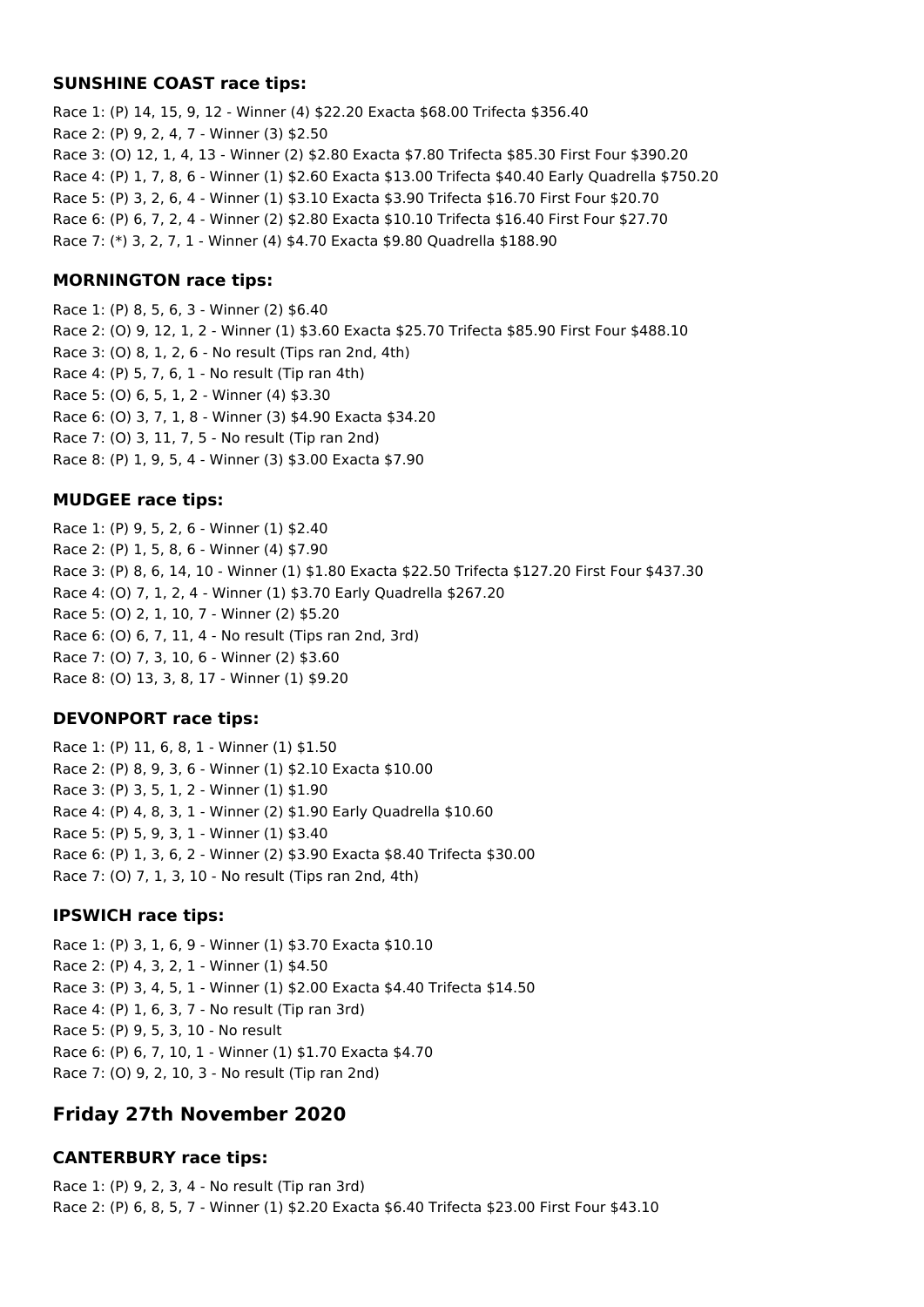Race 3: (P) 10, 7, 1, 11 - Winner (2) \$3.60 Exacta \$14.00 Trifecta \$43.40 Race 4: (\*) 6, 4, 5, 1 - Winner (1) \$2.40 Exacta \$6.80 Trifecta \$31.60 Race 5: (\*) 8, 1, 5, 3 - Winner (1) \$1.60 Race 6: (\*) 3, 9, 5, 1 - Winner (4) \$4.40 Race 7: (P) 4, 8, 3, 10 - Winner (3) \$5.40 Race 8: (P) 5, 15, 2, 11 - Winner (2) \$10.00 Quadrella \$483.80

## **CRANBOURNE race tips:**

Race 1: (P) 2, 8, 5, 6 - No result (Tips ran 2nd, 3rd) Race 2: (P) 10, 4, 3, 9 - Winner (4) \$10.30 Exacta \$48.60 Race 3: (\*) 4, 5, 10, 1 - Winner (1) \$1.40 Exacta \$5.80 Trifecta \$4.70 Race 4: (P) 8, 9, 12, 6 - Winner (1) \$2.50 Race 5: (P) 6, 2, 5, 4 - Winner (3) \$6.30 Exacta \$17.10 Trifecta \$46.50 Race 6: (\*) 6, 4, 1, 3 - No result (Tips ran 2nd, 3rd, 4th) Race 7: (P) 12, 8, 3, 5 - Winner (1) \$5.70 Exacta \$25.60 Race 8: (P) 6, 9, 3, 7 - Winner (4) \$8.30

## **PORT LINCOLN race tips:**

Race 1: (P) 2, 3, 5, 8 - No result (Tips ran 2nd, 3rd, 4th) Race 2: (O) 7, 11, 3, 1 - Winner (3) \$10.10 Exacta \$42.50 Race 3: (P) 3, 9, 10, 4 - Winner (1) \$4.50 Exacta \$17.00 Race 4: (P) 1, 5, 2, 7 - Winner (3) \$2.50 Exacta \$9.50 Trifecta \$41.20 Race 5: (O) 5, 6, 2, 8 - No result Race 6: (P) 5, 9, 6, 4 - Winner (3) \$5.90 Exacta \$39.60 Trifecta \$118.00 Race 7: (O) 6, 2, 4, 5 - Winner (1) \$2.80 Race 8: (O) 1, 3, 7, 4 - No result (Tip ran 4th) Race 9: (O) 1, 8, 4, 7 - No result (Tips ran 2nd, 4th)

## **SUNSHINE COAST race tips:**

Race 1: (P) 3, 8, 6, 5 - No result (Tips ran 2nd, 3rd, 4th) Race 2: (O) 13, 16, 4, 9 - Winner (2) \$3.70 Exacta \$34.90 Trifecta \$158.60 First Four \$464.70 Race 3: (P) 9, 14, 3, 6 - No result (Tips ran 2nd, 4th) Race 4: (P) 4, 2, 11, 14 - Winner (3) \$7.40 Race 5: (O) 2, 10, 8, 6 - Winner (4) \$5.20 Exacta \$18.90 Trifecta \$86.00 Race 6: (P) 7, 4, 8, 6 - Winner (1) \$1.70 Exacta \$4.20 Trifecta \$9.00 First Four \$36.40 Race 7: (P) 6, 8, 11, 2 - Winner (2) \$3.00 Exacta \$9.30 Trifecta \$24.50 First Four \$54.00 Race 8: (P) 2, 6, 1, 7 - Winner (3) \$5.90 Race 9: (O) 14, 15, 10, 7 - Winner (1) \$3.10 Race 10: (P) 6, 2, 13, 14 - No result (Tips ran 2nd, 3rd)

## **MOUNT BARKER race tips:**

Race 1: (P) 5, 7, 2, 6 - Winner (1) \$1.50 Race 2: (P) 1, 7, 2, 3 - Winner (1) \$4.00 Exacta \$10.50 Trifecta \$17.60 First Four \$34.60 Race 3: (P) 2, 3, 4, 6 - Winner (4) \$9.50 Exacta \$39.80 Trifecta \$146.00 Race 4: (P) 7, 2, 4, 11 - Winner (3) \$2.20 Exacta \$5.00 Trifecta \$34.50 Early Quadrella \$175.90 Race 5: (O) 2, 11, 7, 3 - No result (Tips ran 2nd, 3rd) Race 6: (O) 1, 7, 2, 4 - Winner (1) \$2.10 Race 7: (O) 6, 8, 1, 11 - No result (Tip ran 4th)

#### **WODONGA race tips:**

Race 1: (P) 9, 10, 8, 5 - No result (Tips ran 2nd, 3rd, 4th) Race 2: (P) 11, 1, 12, 10 - Winner (3) \$2.80 Exacta \$6.10 Race 3: (P) 2, 8, 10, 5 - Winner (1) \$2.10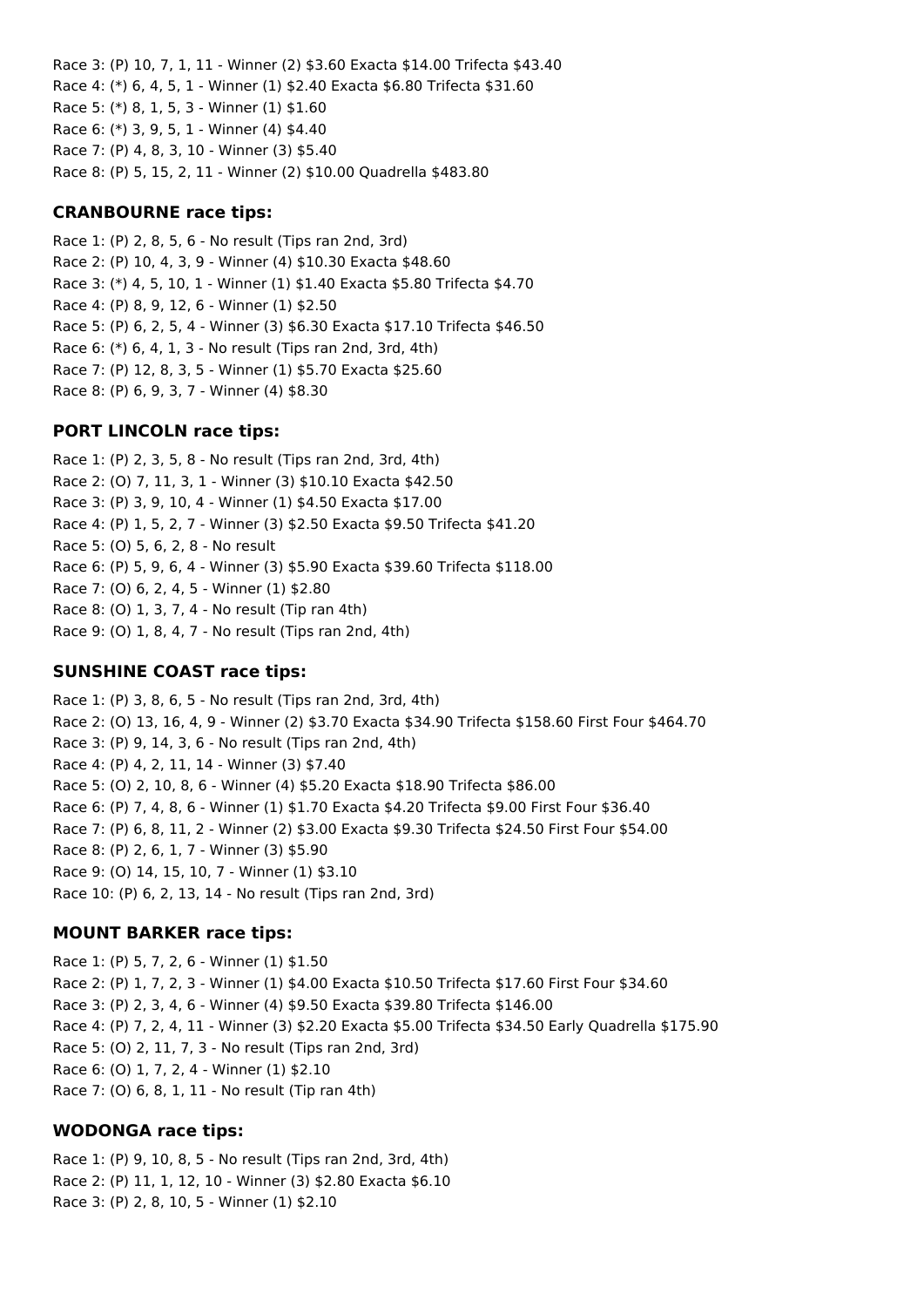Race 4: (P) 2, 6, 3, 1 - Winner (1) \$4.60 Exacta \$26.50 Trifecta \$89.90 First Four \$141.50 Race 5: (P) 7, 3, 1, 6 - Winner (1) \$3.90 Race 6: (P) 5, 6, 4, 1 - Winner (2) \$2.20 Exacta \$8.40 Race 7: (O) 1, 8, 6, 4 - No result (Tip ran 3rd) Race 8: (P) 2, 6, 1, 5 - Winner (4) \$4.30

#### **MUSWELLBROOK race tips:**

Race 1: (O) 12, 14, 4, 10 - Winner (1) \$2.60 Race 2: (O) 2, 11, 9, 10 - Winner (3) \$7.20 Race 3: (P) 3, 7, 5, 1 - Winner (4) \$3.10 Exacta \$26.50 Race 4: (P) 1, 4, 6, 2 - Winner (1) \$2.30 Exacta \$3.50 Trifecta \$19.30 Early Quadrella \$185.90 Race 5: (P) 9, 4, 7, 5 - Winner (1) \$3.00 Exacta \$6.90 Race 6: (O) 14, 13, 12, 7 - No result (Tip ran 3rd) Race 7: (P) 11, 8, 9, 1 - No result (Tips ran 2nd, 4th) Race 8: (O) 7, 8, 11, 3 - Winner (1) \$6.10 Exacta \$30.00

#### **DALBY race tips:**

Race 1: (P) 2, 5, 3, 12 - Winner (1) \$1.40 Exacta \$29.90 Race 2: (P) 3, 10, 4, 6 - Winner (2) \$1.60 Exacta \$6.90 Race 3: (P) 3, 2, 8, 4 - Winner (1) \$1.60 Exacta \$2.70 Race 4: (P) 10, 6, 4, 5 - No result (Tips ran 2nd, 3rd, 4th) Race 5: (O) 3, 2, 9, 5 - Winner (1) \$3.30 Race 6: (O) 10, 5, 3, 7 - Winner (4) \$6.70 Exacta \$43.00 Trifecta \$152.00 Race 7: (P) 2, 7, 8, 1 - Winner (4) \$9.10

#### **CANBERRA race tips:**

Race 1: (P) 5, 3, 2, 1 - Winner (3) \$2.40 Exacta \$7.90 Trifecta \$10.80 First Four \$13.00 Race 2: (P) 2, 6, 8, 7 - Winner (4) \$5.30 Exacta \$27.70 Trifecta \$83.10 Race 3: (P) 3, 6, 7, 1 - Winner (4) \$5.00 Race 4: (O) 4, 2, 7, 8 - No result (Tip ran 4th) Race 5: (O) 5, 6, 10, 3 - No result (Tips ran 2nd, 3rd) Race 6: (O) 11, 19, 10, 5 - Winner (4) \$6.30 Race 7: (O) 6, 14, 11, 4 - No result (Tips ran 2nd, 3rd) Race 8: (P) 4, 8, 3, 9 - No result (Tips ran 2nd, 3rd, 4th)

## **Friday 20th November 2020**

#### **ROSEHILL race tips:**

Race 1: (\*) 5, 7, 3, 4 - Winner (3) \$3.10 Race 2: (P) 2, 5, 6, 9 - Winner (1) \$2.00 Race 3: (P) 1, 4, 3, 6 - Winner (3) \$4.10 Exacta \$22.60 Race 4: (P) 6, 3, 4, 1 - Winner (3) \$5.60 Exacta \$32.30 Early Quadrella \$201.70 Race 5: (P) 3, 6, 4, 5 - Winner (3) \$4.00 Exacta \$16.90 Race 6: (O) 11, 5, 12, 7 - Winner (4) \$3.40 Race 7: (P) 8, 10, 5, 6 - Winner (3) \$6.20 Exacta \$18.10 Quadrella \$759.30

#### **MOONEE VALLEY race tips:**

Race 1: (P) 3, 1, 9, 2 - Winner (1) \$1.70 Exacta \$4.50 Trifecta \$20.20 Race 2: (P) 5, 3, 9, 7 - Winner (1) \$4.50 Exacta \$16.00 Race 3: (O) 1, 9, 3, 6 - No result (Tips ran 2nd, 4th) Race 4: (P) 5, 3, 1, 7 - Winner (3) \$6.30 Exacta \$12.00 Trifecta \$46.20 First Four \$63.10 Race 5: (O) 3, 6, 4, 1 - Winner (3) \$7.90 Exacta \$34.70 Race 6: (P) 8, 9, 4, 3 - Winner (2) \$4.10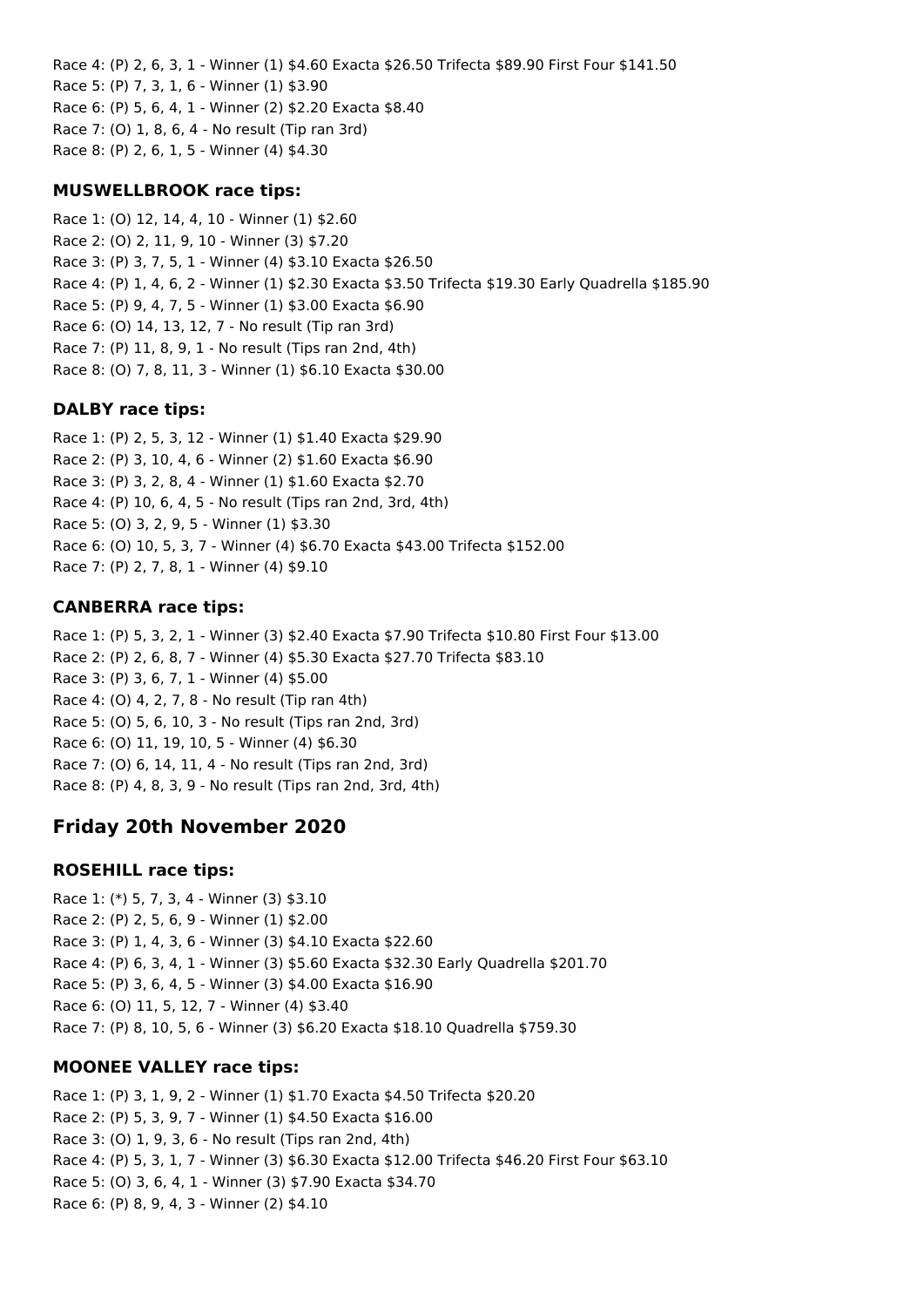Race 7: (P) 2, 7, 9, 10 - No result (Tips ran 2nd, 3rd) Race 8: (P) 11, 3, 8, 1 - Winner (1) \$1.90 Exacta \$7.00

### **NARACOORTE race tips:**

Race 1: (P) 2, 3, 10, 1 - Abandoned Race 2: (P) 2, 4, 3, 1 - Abandoned Race 3: (P) 1, 2, 5, 9 - Abandoned Race 4: (P) 1, 2, 5, 8 - Abandoned Race 5: (P) 1, 2, 13, 9 - Abandoned Race 6: (P) 1, 3, 5, 6 - Abandoned Race 7: (P) 1, 3, 6, 9

### **TOWNSVILLE race tips:**

Race 1: (P) 2, 1, 5, 4 - Winner (1) \$1.20 Race 2: (P) 1, 3, 8, 6 - Winner (1) \$2.20 Race 3: (\*) 1, 3, 7, 5 - Winner (1) \$3.40 Exacta \$11.10 Trifecta \$85.20 Race 4: (O) 3, 6, 11, 2 - Winner (1) \$1.60 Exacta \$6.40 Early Quadrella \$16.20 Race 5: (O) 9, 6, 8, 1 - No result (Tips ran 2nd, 3rd) Race 6: (O) 3, 1, 6, 10 - Winner (2) \$3.00 Exacta \$16.80 Race 7: (O) 12, 5, 11, 6 - Winner (3) \$12.60 Exacta \$62.50 Race 8: (O) 12, 7, 5, 17 - No result (Tips ran 2nd, 4th)

### **TERANG race tips:**

Race 1: (O) 8, 10, 11, 9 - No result (Tips ran 2nd, 3rd) Race 2: (P) 1, 12, 6, 5 - No result (Tips ran 2nd, 3rd, 4th) Race 3: (P) 7, 6, 9, 13 - No result (Tips ran 2nd, 3rd, 4th) Race 4: (O) 9, 3, 12, 10 - No result (Tip ran 2nd) Race 5: (O) 7, 3, 5, 19 - No result (Tips ran 2nd, 3rd, 4th) Race 6: (O) 5, 9, 6, 2 - No result (Tips ran 3rd, 4th) Race 7: (P) 9, 2, 5, 10 - Winner (3) \$5.20 Race 8: (P) 8, 13, 7, 12 - Winner (1) \$2.20 Exacta \$8.90 Race 9: (P) 13, 7, 11, 10 - Winner (4) \$6.30 Exacta \$29.90

## **ORANGE race tips:**

Race 1: (P) 5, 4, 3, 2 - No result (Tips ran 2nd, 3rd, 4th) Race 2: (P) 11, 4, 7, 5 - Winner (2) \$4.70 Exacta \$13.70 Race 3: (P) 1, 11, 5, 3 - Winner (4) \$2.50 Exacta \$17.50 Race 4: (P) 8, 3, 6, 2 - Winner (2) \$3.50 Race 5: (P) 3, 7, 4, 5 - Winner (2) \$1.80 Exacta \$8.40 Race 6: (P) 7, 5, 4, 9 - Winner (1) \$2.50 Exacta \$8.90 Trifecta \$25.70 Race 7: (O) 1, 2, 8, 11 - Winner (2) \$4.70 Race 8: (O) 1, 7, 8, 14 - Winner (3) \$11.10 Exacta \$61.50 Trifecta \$121.70 Quadrella \$314.00

# **Friday 13th November 2020**

## **CANTERBURY race tips:**

Race 1: (\*) 2, 7, 8, 6 - Winner (1) \$1.50 Exacta \$6.10 Trifecta \$7.80 First Four \$19.60 Race 2: (\*) 7, 6, 12, 1 - Winner (1) \$1.60 Exacta \$4.50 Trifecta \$19.60 Race 3: (O) 5, 4, 7, 2 - Winner (4) \$3.60 Race 4: (P) 7, 8, 5, 4 - No result (Tips ran 2nd, 4th) Race 5: (P) 12, 3, 5, 6 - Winner (1) \$2.90 Race 6: (P) 6, 12, 15, 7 - Winner (1) \$4.60 Race 7: (P) 7, 10, 8, 2 - No result (Tips ran 2nd, 4th)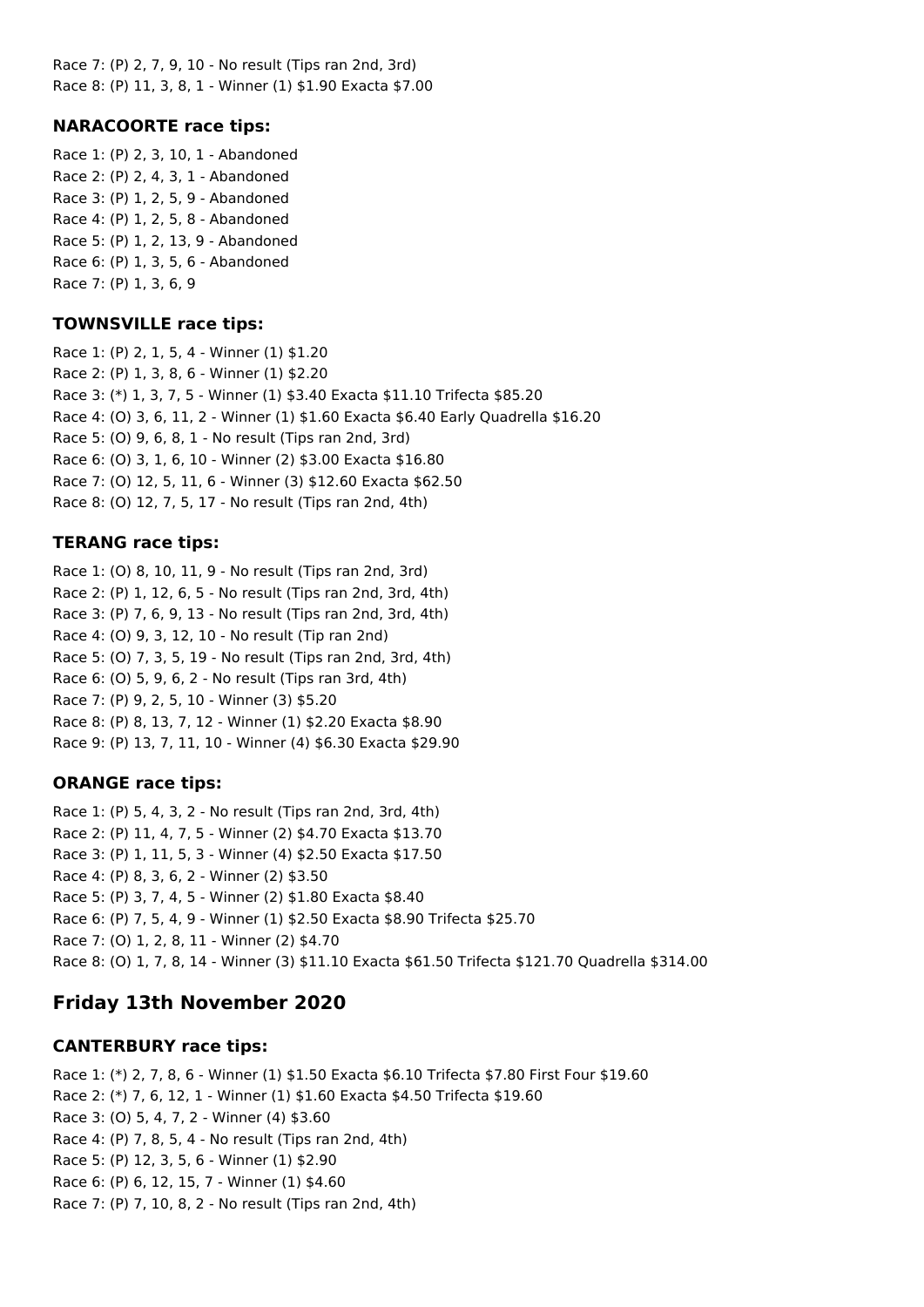### **MOONEE VALLEY race tips:**

Race 1: (P) 5, 1, 3, 4 - Winner (1) \$3.00 Exacta \$16.50 Race 2: (P) 9, 10, 8, 2 - Winner (4) \$6.30 Race 3: (P) 4, 2, 1, 7 - Winner (2) \$4.70 Exacta \$28.30 Trifecta \$127.90 Race 4: (O) 2, 1, 7, 6 - Winner (2) \$4.70 Exacta \$17.90 Early Quadrella \$426.10 Race 5: (O) 5, 6, 1, 3 - Winner (4) \$3.80 Race 6: (P) 3, 7, 1, 9 - Winner (1) \$2.40 Exacta \$11.00 Trifecta \$16.40 Race 7: (P) 15, 9, 11, 10 - No result (Tips ran 2nd, 4th) Race 8: (P) 9, 7, 12, 10 - No result (Tips ran 2nd, 4th)

### **PORT LINCOLN race tips:**

Race 1: (P) 1, 4, 5, 3 - Winner (1) \$3.30 Exacta \$8.50 Race 2: (O) 1, 5, 6, 10 - No result (Tip ran 3rd) Race 3: (P) 5, 9, 3, 2 - Winner (1) \$5.00 Race 4: (O) 10, 2, 4, 3 - Winner (1) \$2.60 Exacta \$12.40 Race 5: (O) 5, 8, 6, 2 - Winner (1) \$3.50 Race 6: (P) 1, 5, 2, 6 - No result (Tips ran 2nd, 3rd, 4th) Race 7: (O) 3, 9, 5, 8 - No result (Tips ran 3rd, 4th) Race 8: (O) 3, 2, 8, 5 - Winner (2) \$4.40 Exacta \$50.00

### **SUNSHINE COAST race tips:**

Race 1: (P) 2, 10, 11, 1 - Winner (1) \$1.40 Exacta \$3.60 Trifecta \$58.60 Race 2: (P) 1, 7, 8, 3 - No result (Tips ran 2nd, 3rd, 4th) Race 3: (P) 7, 12, 8, 9 - No result (Tips ran 2nd, 4th) Race 4: (O) 1, 3, 5, 10 - Winner (3) \$4.90 Exacta \$33.60 Trifecta \$192.90 Race 5: (\*) 2, 11, 1, 14 - Winner (2) \$4.30 Exacta \$16.90 Trifecta \$50.20 Race 6: (P) 7, 6, 2, 4 - Winner (3) \$6.60 Exacta \$32.70 Trifecta \$125.00 Race 7: (P) 2, 7, 3, 4 - Winner (1) \$1.60 Exacta \$7.40 Race 8: (P) 2, 4, 7, 6 - Winner (1) \$2.10 Exacta \$18.70 Race 9: (P) 7, 3, 6, 1 - Winner (1) \$2.20 Exacta \$7.40 Trifecta \$7.30 Quadrella \$75.40

## **KYNETON race tips:**

Race 1: (\*) 6, 5, 4, 7 - No result (Tips ran 2nd, 4th) Race 2: (P) 7, 11, 4, 3 - Winner (1) \$2.80 Exacta \$13.70 Race 3: (P) 5, 10, 9, 3 - Winner (3) \$7.60 Exacta \$42.20 Race 4: (P) 5, 7, 10, 3 - Winner (1) \$3.20 Exacta \$22.80 Trifecta \$131.40 Race 5: (P) 5, 7, 4, 1 - Winner (4) \$4.30 Exacta \$19.10 Race 6: (P) 1, 5, 7, 9 - No result (Tip ran 2nd) Race 7: (P) 8, 9, 7, 11 - Winner (1) \$4.20 Exacta \$37.80 Trifecta \$190.60 Race 8: (O) 5, 13, 6, 1 - Winner (3) \$4.10

#### **GUNDAGAI race tips:**

Race 1: (P) 4, 2, 12, 5 - Winner (3) \$3.20 Race 2: (O) 11, 16, 10, 4 - No result (Tips ran 2nd, 3rd) Race 3: (O) 7, 2, 8, 1 - Winner (1) \$3.10 Race 4: (O) 8, 5, 12, 6 - No result Race 5: (O) 1, 3, 5, 6 - No result (Tips ran 2nd, 4th) Race 6: (P) 10, 8, 7, 12 - Winner (1) \$2.30 Exacta \$23.60 Trifecta \$213.20 First Four \$509.60 Race 7: (P) 6, 2, 11, 12 - No result (Tips ran 2nd, 3rd) Race 8: (O) 7, 1, 2, 12 - No result (Tip ran 3rd)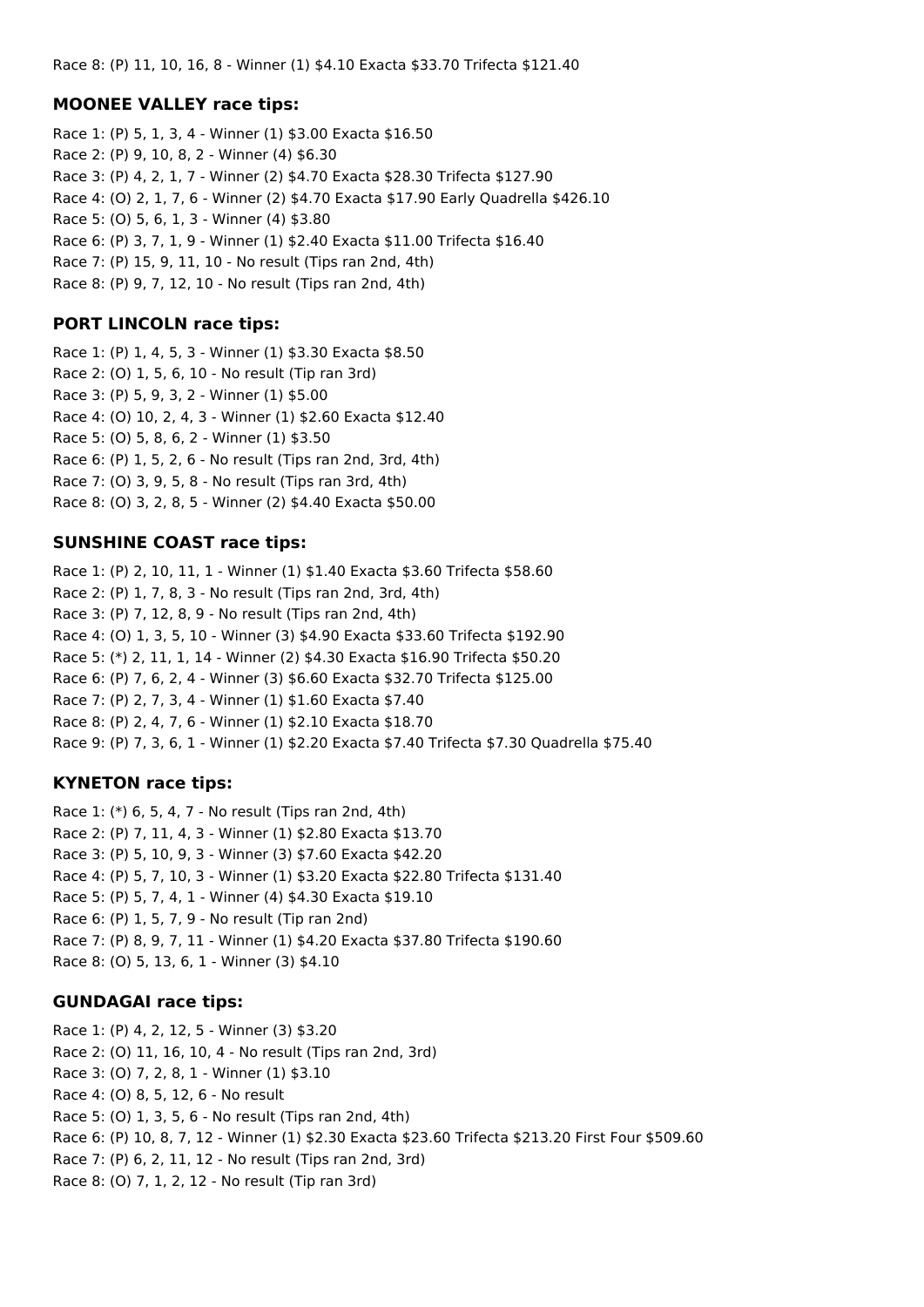### **EMERALD race tips:**

Race 1: (P) 8, 9, 2, 5 - No result (Tips ran 3rd, 4th) Race 2: (O) 3, 1, 8, 2 - Winner (1) \$5.00 Exacta \$28.50 Trifecta \$53.80 Race 3: (O) 1, 8, 10, 5 - No result (Tip ran 2nd) Race 4: (O) 2, 1, 8, 3 - Winner (2) \$4.70 Race 5: (P) 4, 2, 8, 5 - Winner (1) \$4.10 Exacta \$17.40 Race 6: (O) 6, 8, 10, 2 - No result (Tip ran 2nd)

## **BALLINA race tips:**

Race 1: (P) 8, 10, 2, 9 - Winner (4) \$3.60 Exacta \$9.60 Race 2: (\*) 2, 4, 5, 1 - Winner (2) \$5.80 Exacta \$14.50 Trifecta \$52.30 First Four \$88.60 Race 3: (O) 1, 5, 13, 6 - No result (Tip ran 4th) Race 4: (O) 5, 8, 7, 4 - No result (Tips ran 2nd, 3rd) Race 5: (O) 1, 4, 7, 6 - No result (Tips ran 2nd, 3rd, 4th) Race 6: (P) 5, 11, 2, 8 - Winner (1) \$2.30 Exacta \$10.90 Race 7: (O) 3, 10, 8, 4 - Winner (2) \$4.80 Race 8: (P) 5, 8, 3, 1 - Winner (4) \$2.10 Exacta \$8.40 Trifecta \$17.10

# **Friday 6th November 2020**

## **KEMPSEY race tips:**

Race 1: (\*) 1, 4, 3, 7 - Winner (2) \$5.30 Exacta \$17.40 Trifecta \$89.10 Race 2: (\*) 5, 8, 1, 3 - Winner (2) \$4.40 Race 3: (P) 5, 3, 7, 1 - Winner (4) \$5.30 Exacta \$21.30 Race 4: (P) 7, 2, 9, 1 - Winner (1) \$2.00 Exacta \$7.00 Early Quadrella \$271.30 Race 5: (O) 4, 12, 8, 9 - Winner (2) \$2.90 Race 6: (P) 7, 5, 8, 2 - Winner (1) \$3.60 Race 7: (O) 4, 7, 5, 3 - Winner (2) \$7.40 Race 8: (P) 8, 6, 1, 13 - No result (Tip ran 3rd)

## **SUNSHINE COAST race tips:**

Race 1: (P) 4, 3, 7, 8 - Winner (1) \$3.20 Exacta \$23.10 Race 2: (P) 9, 3, 6, 1 - Winner (2) \$4.90 Exacta \$24.90 Trifecta \$79.90 Race 3: (P) 5, 3, 10, 9 - Winner (2) \$2.50 Exacta \$9.20 Race 4: (P) 7, 2, 9, 10 - Winner (4) \$9.20 Exacta \$62.60 Trifecta \$336.20 First Four \$493.80 Early Quadrella \$1,035.70 Race 5: (P) 10, 4, 6, 7 - Winner (3) \$6.20 Race 6: (O) 16, 12, 6, 17 - No result (Tips ran 2nd, 3rd) Race 7: (P) 7, 4, 8, 5 - No result (Tips ran 2nd, 4th)

# **CRANBOURNE race tips:**

Race 1: (P) 6, 5, 4, 8 - Winner (3) \$5.40 Exacta \$16.80 Race 2: (O) 1, 8, 7, 12 - Winner (2) \$4.70 Exacta \$15.50 Race 3: (P) 8, 4, 11, 9 - Winner (1) \$3.30 Exacta \$23.20 Trifecta \$85.70 First Four \$409.00 Race 4: (P) 4, 8, 9, 2 - No result (Tip ran 4th) Race 5: (P) 2, 4, 3, 1 - Winner (1) \$2.20 Exacta \$5.00 Trifecta \$12.90 First Four \$15.30 Race 6: (P) 1, 5, 4, 6 - Winner (2) \$4.90 Exacta \$14.70 Trifecta \$80.80 Race 7: (O) 7, 3, 4, 2 - Winner (4) \$4.00 Race 8: (P) 3, 8, 9, 10 - Winner (3) \$7.90 Quadrella \$614.00

## **ALBURY race tips:**

Race 1: (P) 1, 2, 8, 4 - Winner (2) \$2.10 Exacta \$12.30 Trifecta \$39.80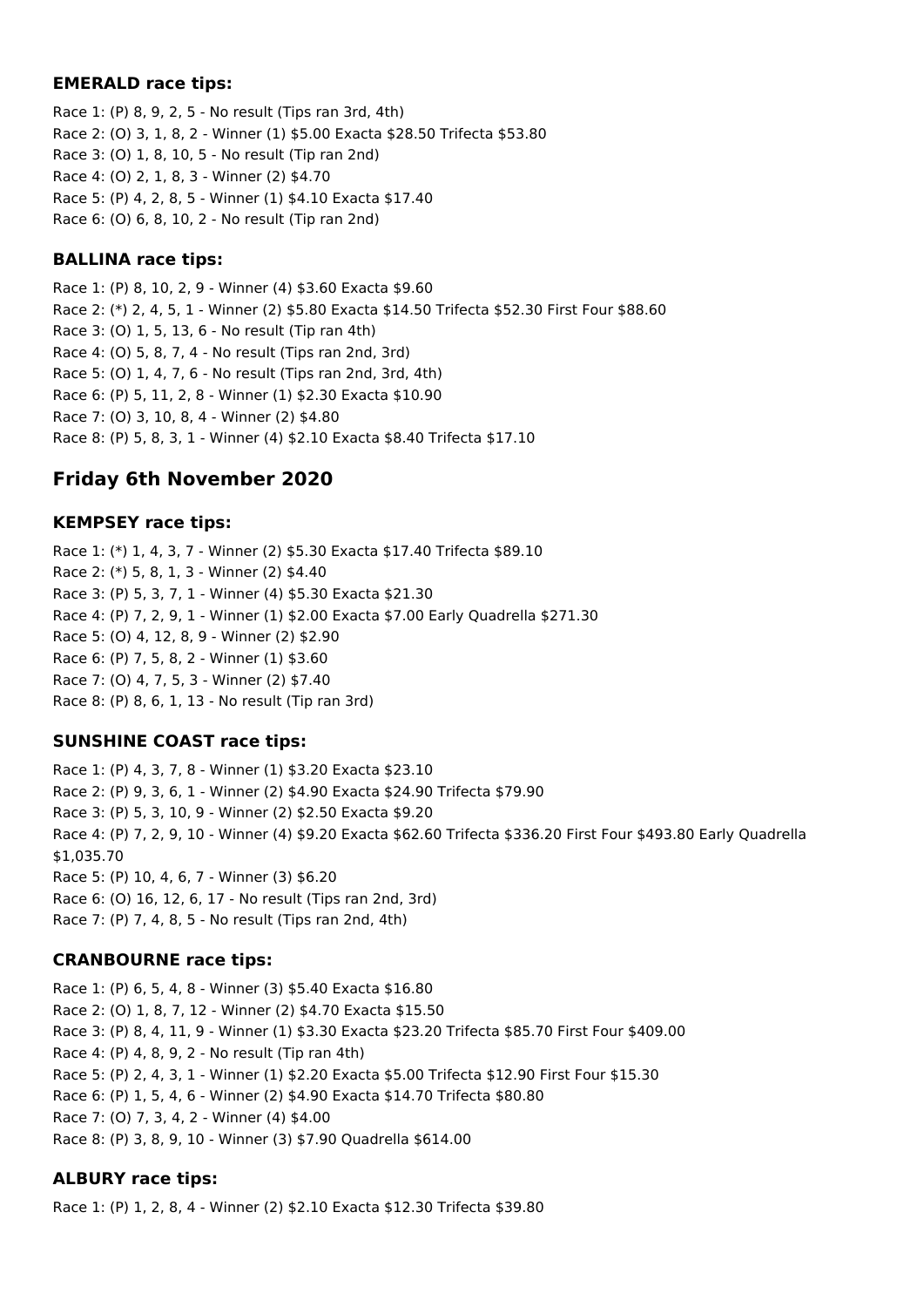Race 2: (P) 6, 2, 7, 3 - Winner (3) \$3.10 Exacta \$26.50 Trifecta \$170.40 Race 3: (O) 10, 6, 7, 5 - No result (Tips ran 3rd, 4th) Race 4: (O) 8, 4, 5, 3 - Winner (1) \$2.40 Exacta \$9.20 Race 5: (O) 1, 4, 5, 9 - Winner (1) \$1.90 Race 6: (O) 3, 1, 7, 14 - Winner (2) \$3.90 Exacta \$27.00 Race 7: (O) 3, 2, 1, 6 - No result (Tip ran 4th)

## **ROCKHAMPTON race tips:**

Race 1: (P) 1, 4, 2, 3 - Winner (2) \$3.60 Exacta \$5.50 Trifecta \$25.20 First Four \$42.90 Race 2: (P) 1, 3, 5, 7 - Winner (2) \$5.10 Exacta \$12.40 Race 3: (P) 11, 7, 10, 5 - Winner (4) \$8.90 Exacta \$25.90 Race 4: (O) 1, 3, 8, 4 - Winner (1) \$2.50 Race 5: (P) 6, 1, 5, 2 - Winner (1) \$2.20 Exacta \$6.80 Early Quadrella \$660.10 Race 6: (O) 5, 1, 6, 8 - No result (Tip ran 4th) Race 7: (O) 6, 4, 1, 13 - Winner (4) \$23.90 Exacta \$124.00 Trifecta \$764.00 Race 8: (P) 3, 7, 8, 5 - Winner (3) \$3.70 Exacta \$8.40 Race 9: (P) 6, 1, 8, 5 - No result (Tips ran 2nd, 3rd)

## **WARRNAMBOOL race tips:**

Race 1: (\*) 4, 11, 2, 6 - Winner (3) \$6.30 Race 2: (O) 5, 7, 10, 9 - No result (Tips ran 2nd, 4th) Race 3: (P) 8, 7, 13, 11 - No result (Tips ran 2nd, 3rd, 4th) Race 4: (P) 2, 4, 12, 8 - No result (Tips ran 2nd, 3rd) Race 5: (P) 6, 5, 10, 3 - Winner (4) \$9.60 Exacta \$33.30 Trifecta \$70.20 Race 6: (O) 4, 1, 2, 8 - No result (Tips ran 2nd, 3rd, 4th) Race 7: (P) 6, 3, 4, 1 - Winner (1) \$2.70 Exacta \$11.40 Race 8: (P) 8, 6, 7, 4 - Winner (2) \$6.50 Exacta \$23.30

# **Friday 30th October 2020**

#### **WAGGA race tips:**

Race 1: (P) 2, 1, 5, 6 - Winner (2) \$2.80 Race 2: (O) 8, 2, 10, 6 - No result (Tips ran 2nd, 3rd) Race 3: (P) 5, 4, 9, 7 - No result (Tips ran 2nd, 3rd) Race 4: (\*) 3, 7, 1, 9 - No result (Tip ran 3rd) Race 5: (O) 10, 13, 14, 8 - Winner (2) \$3.10 Exacta \$47.20 Trifecta \$141.70 Race 6: (\*) 2, 8, 6, 5 - Winner (1) \$1.50 Exacta \$10.00 Race 7: (O) 9, 2, 4, 5 - Winner (2) \$9.10 Exacta \$20.30 Race 8: (O) 3, 7, 5, 4 - No result (Tips ran 2nd, 4th)

## **MOONEE VALLEY race tips:**

Race 1: (P) 7, 10, 8, 3 - Winner (3) \$6.70 Race 2: (P) 1, 3, 2, 7 - Winner (1) \$1.90 Exacta \$3.80 Trifecta \$10.30 Race 3: (O) 17, 3, 14, 1 - Winner (4) \$10.80 Race 4: (P) 8, 6, 3, 4 - No result (Tips ran 2nd, 4th) Race 5: (P) 2, 9, 4, 3 - No result (Tip ran 4th) Race 6: (O) 3, 11, 12, 15 - No result (Tip ran 3rd) Race 7: (O) 2, 12, 9, 11 - Winner (4) \$12.10 Exacta \$93.90 Trifecta \$252.70 Race 8: (O) 11, 16, 1, 5 - Winner (1) \$5.30

# **KILCOY race tips:**

Race 1: (P) 4, 1, 2, 3 - Abandoned Race 2: (P) 1, 2, 3, 4 - Abandoned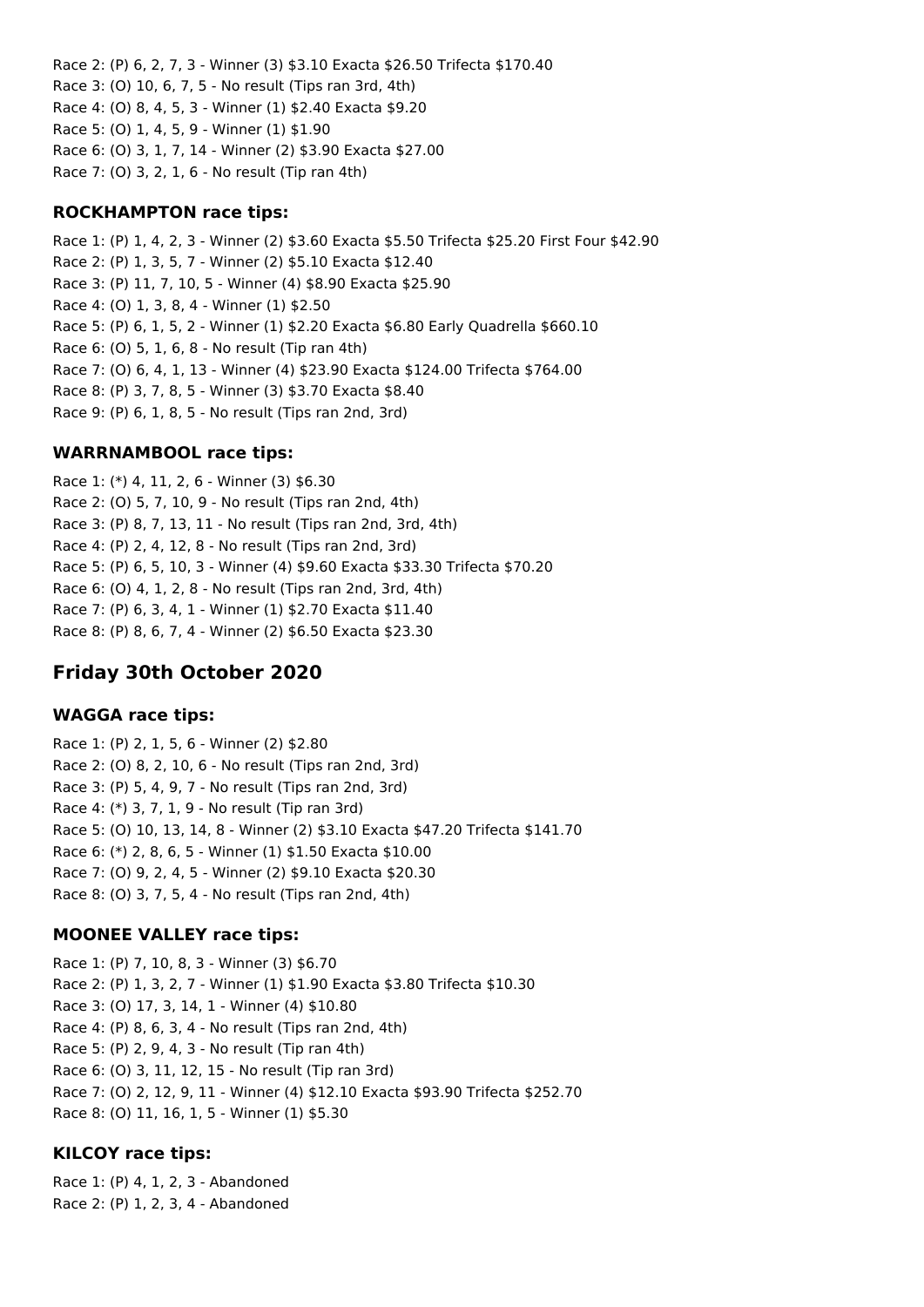Race 3: (P) 1, 2, 10, 9 - Abandoned Race 4: (P) 1, 2, 3, 4 - Abandoned Race 5: (P) 1, 2, 3, 4 - Abandoned Race 6: (P) 6, 1, 2, 3 - Abandoned Race 7: (P) 6, 1, 2, 3 - Abandoned Race 8: (P) 5, 1, 2, 3 - Abandoned

### **KILMORE race tips:**

Race 1: (P) 9, 1, 4, 6 - Winner (3) \$7.40 Race 2: (P) 8, 7, 11, 9 - No result (Tips ran 2nd, 4th) Race 3: (P) 7, 10, 1, 6 - Winner (4) \$9.50 Race 4: (P) 1, 6, 7, 4 - Winner (1) \$2.80 Exacta \$8.50 Trifecta \$25.50 Race 5: (O) 5, 1, 2, 9 - Winner (2) \$3.90 Race 6: (P) 8, 5, 9, 7 - No result (Tips ran 3rd, 4th) Race 7: (P) 1, 8, 10, 2 - Winner (3) \$14.50 Exacta \$118.40 Race 8: (O) 10, 11, 9, 6 - No result (Tip ran 2nd)

#### **MOREE race tips:**

Race 1: (O) 6, 14, 8, 11 - No result (Tip ran 2nd) Race 2: (O) 1, 5, 4, 6 - No result (Tips ran 2nd, 3rd, 4th) Race 3: (O) 10, 14, 5, 2 - Winner (1) \$2.40 Exacta \$9.30 Race 4: (P) 2, 3, 14, 5 - Winner (1) \$3.10 Exacta \$21.50 Race 5: (O) 6, 2, 10, 5 - No result (Tips ran 2nd, 3rd) Race 6: (P) 1, 2, 6, 4 - Winner (2) \$5.70 Race 7: (P) 3, 2, 10, 6 - No result (Tips ran 3rd, 4th) Race 8: (O) 1, 9, 7, 10 - Winner (2) \$3.50 Exacta \$13.60

# **Friday 23rd October 2020**

#### **SCONE race tips:**

Race 1: (\*) 4, 2, 3, 6 - Winner (1) \$1.50 Exacta \$7.20 Race 2: (P) 1, 2, 9, 11 - Winner (1) \$1.50 Exacta \$8.10 Trifecta \$39.80 Race 3: (P) 9, 5, 3, 1 - No result (Tips ran 2nd, 4th) Race 4: (P) 13, 1, 9, 11 - No result (Tips ran 3rd, 4th) Race 5: (O) 8, 11, 9, 7 - Winner (1) \$1.60 Race 6: (O) 1, 8, 5, 6 - No result (Tip ran 4th) Race 7: (O) 13, 12, 10, 7 - No result (Tips ran 2nd, 3rd) Race 8: (P) 5, 13, 4, 7 - Winner (4) \$3.40 Exacta \$7.50 Trifecta \$23.90 First Four \$116.30

## **MOONEE VALLEY race tips:**

Race 1: (P) 6, 4, 5, 2 - Winner (1) \$3.90 Exacta \$20.90 Trifecta \$33.10 Race 2: (\*) 1, 5, 6, 8 - Winner (1) \$2.60 Race 3: (P) 2, 5, 8, 4 - Winner (2) \$3.30 Exacta \$17.00 Trifecta \$70.40 First Four \$115.30 Race 4: (\*) 1, 2, 4, 3 - Winner (2) \$3.00 Exacta \$17.10 Trifecta \$28.20 Early Quadrella \$196.80 Race 5: (P) 8, 2, 6, 7 - Winner (4) \$4.10 Exacta \$18.40 Trifecta \$37.10 Race 6: (\*) 3, 5, 7, 6 - Winner (1) \$1.60 Exacta \$10.90 Trifecta \$36.00 First Four \$148.50 Race 7: (P) 7, 3, 5, 2 - Winner (2) \$3.10 Exacta \$10.10 Race 8: (P) 1, 8, 6, 10 - No result (Tips ran 2nd, 3rd)

#### **GAWLER race tips:**

Race 1: (P) 2, 4, 3, 5 - Winner (1) \$1.80 Exacta \$7.30 Trifecta \$11.30 First Four \$21.90 Race 2: (P) 9, 1, 4, 8 - No result (Tips ran 2nd, 3rd) Race 3: (P) 2, 8, 10, 6 - Winner (1) \$3.80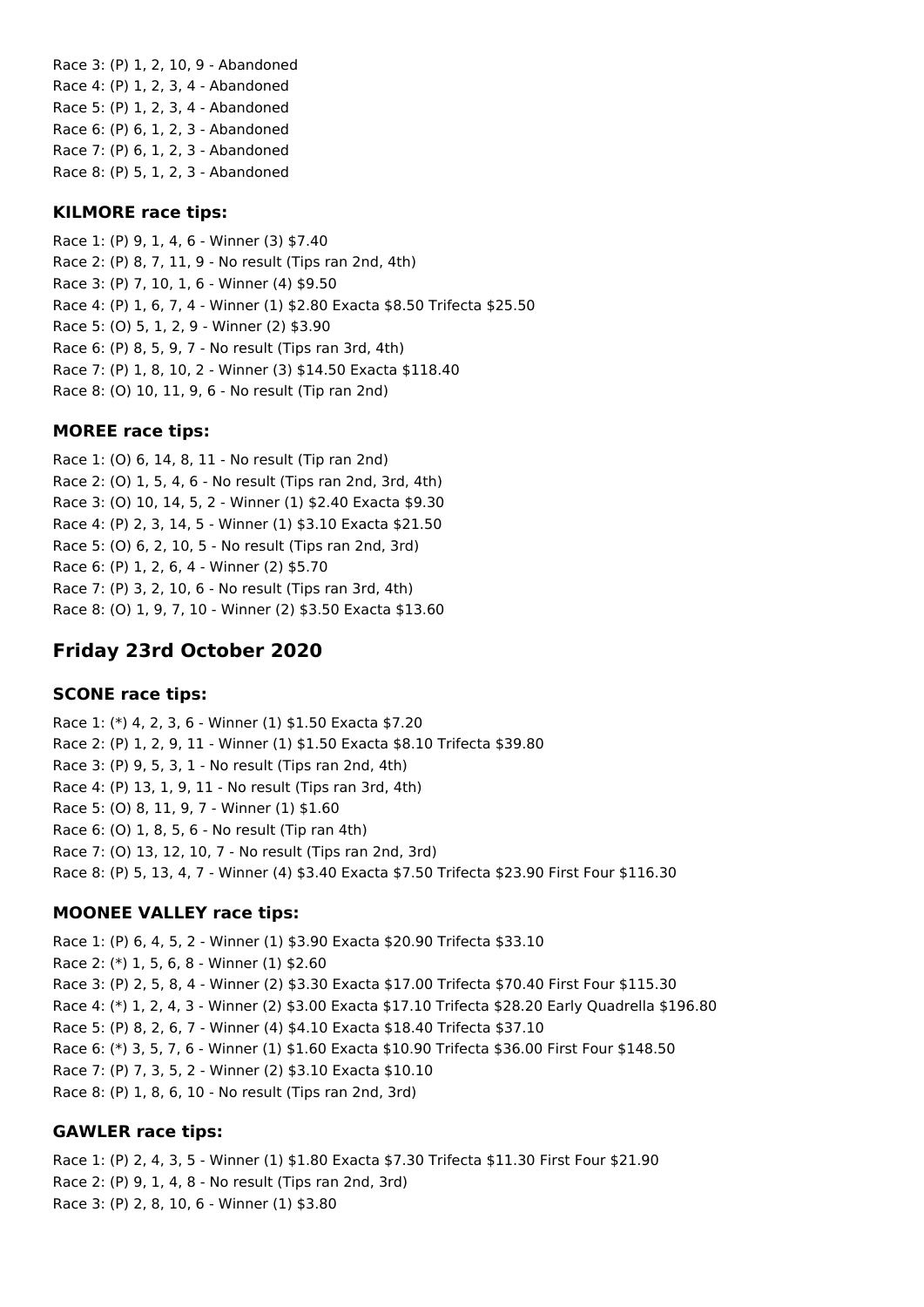Race 4: (P) 12, 9, 7, 3 - Winner (4) \$10.50 Exacta \$32.20 Race 5: (P) 3, 2, 6, 1 - No result (Tips ran 2nd, 3rd) Race 6: (P) 9, 2, 12, 7 - Winner (2) \$1.50 Race 7: (P) 7, 8, 1, 13 - No result (Tip ran 3rd) Race 8: (O) 18, 6, 3, 9 - Winner (2) \$3.40 Race 9: (P) 12, 6, 5, 4 - No result (Tips ran 3rd, 4th)

## **SUNSHINE COAST race tips:**

Race 1: (P) 8, 7, 2, 4 - Winner (1) \$3.20 Exacta \$18.80 Trifecta \$64.60 First Four \$231.90 Race 2: (P) 4, 2, 5, 11 - Winner (3) \$2.80 Exacta \$5.70 Trifecta \$15.50 Race 3: (O) 4, 2, 11, 6 - No result (Tip ran 4th) Race 4: (P) 6, 3, 8, 1 - No result (Tips ran 2nd, 3rd) Race 5: (P) 9, 12, 4, 2 - No result (Tips ran 2nd, 3rd, 4th) Race 6: (P) 12, 4, 9, 3 - Winner (1) \$3.00 Race 7: (O) 1, 4, 8, 3 - No result (Tips ran 3rd, 4th)

#### **BENALLA race tips:**

Race 1: (P) 16, 7, 11, 8 - Winner (4) \$2.90 Exacta \$11.50 Trifecta \$61.60 Race 2: (P) 3, 5, 2, 13 - Winner (1) \$3.00 Race 3: (P) 6, 14, 4, 5 - No result (Tips ran 2nd, 3rd, 4th) Race 4: (O) 2, 3, 10, 6 - No result (Tip ran 3rd) Race 5: (P) 5, 6, 13, 12 - No result (Tips ran 3rd, 4th) Race 6: (O) 1, 11, 4, 2 - No result (Tip ran 4th) Race 7: (P) 5, 7, 8, 6 - Winner (2) \$5.60 Race 8: (P) 5, 2, 4, 10 - Winner (2) \$3.10 Race 9: (O) 10, 5, 7, 13 - No result (Tips ran 2nd, 3rd)

### **CANBERRA race tips:**

Race 1: (P) 9, 1, 3, 5 - Winner (2) \$5.00 Exacta \$16.90 Trifecta \$73.30 Race 2: (O) 7, 5, 9, 1 - No result (Tip ran 3rd) Race 3: (P) 10, 8, 13, 5 - Winner (2) \$2.60 Exacta \$17.80 Race 4: (O) 3, 9, 2, 12 - No result (Tips ran 2nd, 3rd) Race 5: (O) 5, 4, 2, 1 - No result (Tips ran 2nd, 3rd) Race 6: (P) 4, 7, 2, 6 - Winner (3) \$3.20 Exacta \$12.40 Trifecta \$56.70 Race 7: (P) 3, 1, 7, 6 - Winner (3) \$2.90 Exacta \$12.00 Race 8: (O) 4, 2, 5, 13 - No result (Tip ran 4th) Race 9: (P) 4, 1, 8, 11 - Winner (1) \$2.40 Exacta \$6.60

## **LAUNCESTON race tips:**

Race 1: (P) 3, 2, 4, 1 - Winner (2) \$2.60 Exacta \$3.70 Trifecta \$5.10 First Four \$7.50 Race 2: (O) 3, 6, 2, 1 - Winner (1) \$1.70 Exacta \$17.20 Trifecta \$50.20 First Four \$122.70 Race 3: (P) 8, 5, 4, 2 - Winner (1) \$3.20 Race 4: (P) 1, 2, 4, 3 - Winner (3) \$1.80 Exacta \$4.50 Trifecta \$20.60 First Four \$24.80 Race 5: (P) 5, 3, 1, 4 - Winner (3) \$6.90 Exacta \$19.50 Trifecta \$99.50 First Four \$195.30 Early Quadrella \$107.60 Race 6: (P) 1, 4, 7, 3 - Winner (1) \$1.90 Race 7: (P) 1, 5, 9, 2 - No result (Tip ran 3rd) Race 8: (\*) 4, 1, 8, 6 - Winner (1) \$1.50 Exacta \$3.30 Race 9: (P) 4, 3, 5, 2 - Winner (1) \$1.90 Exacta \$5.10 Trifecta \$33.40

# **Friday 16th October 2020**

## **TAREE race tips:**

Race 1: (P) 4, 9, 1, 14 - Winner (1) \$2.00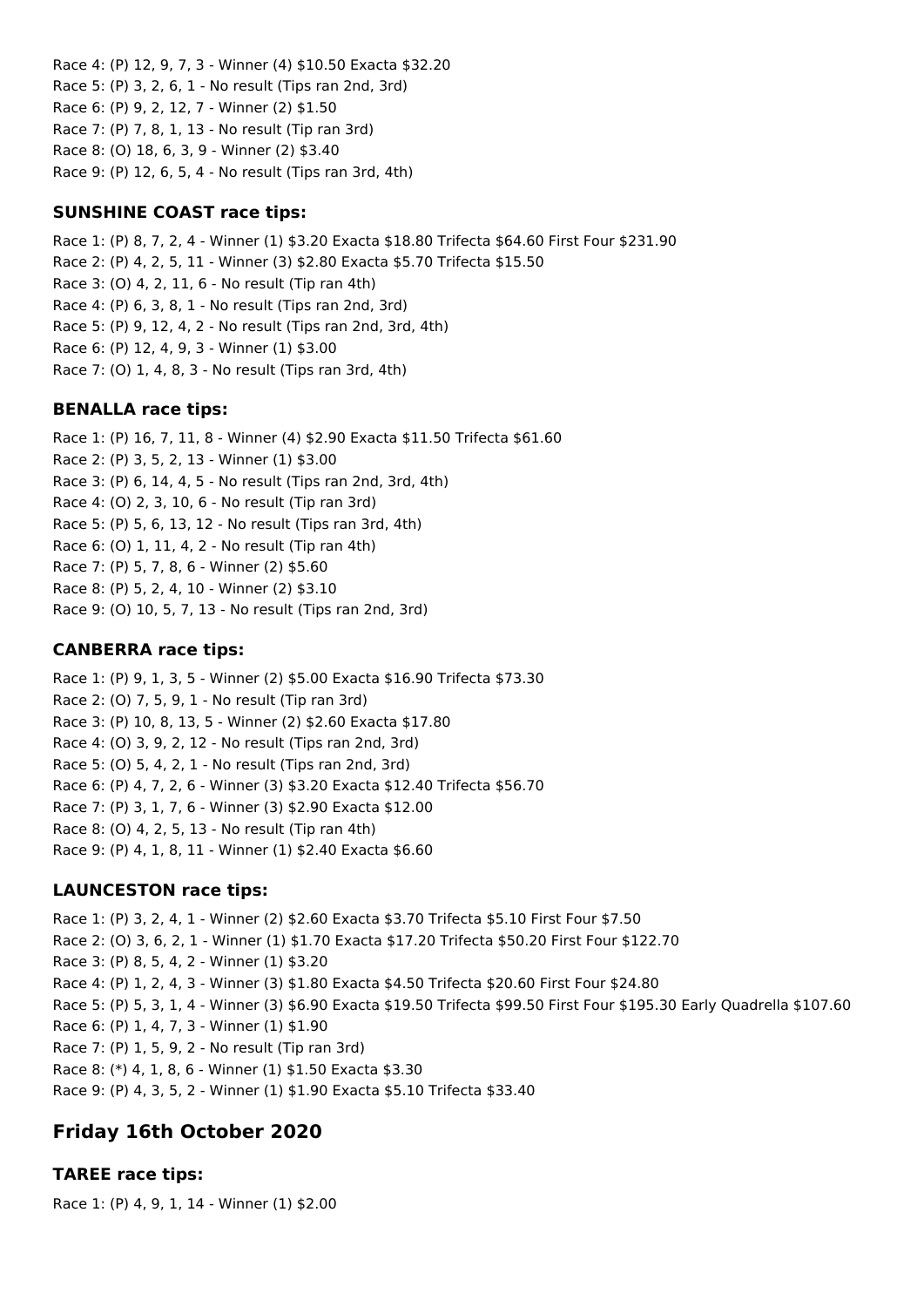Race 2: (\*) 3, 1, 5, 7 - Winner (1) \$1.90 Race 3: (O) 8, 3, 1, 14 - Winner (2) \$7.70 Exacta \$34.80 Trifecta \$230.30 First Four \$531.70 Race 4: (O) 4, 8, 5, 2 - No result (Tip ran 3rd) Race 5: (P) 10, 5, 11, 4 - Winner (1) \$1.90 Exacta \$5.30 Race 6: (P) 3, 10, 6, 2 - Winner (3) \$11.50 Exacta \$55.20 Race 7: (O) 3, 8, 7, 4 - No result (Tips ran 2nd, 4th) Race 8: (O) 11, 6, 13, 16 - Winner (2) \$3.60 Exacta \$18.30

### **PAKENHAM race tips:**

Race 1: (P) 11, 8, 7, 5 - No result (Tips ran 2nd, 3rd) Race 2: (O) 5, 3, 6, 11 - No result Race 3: (P) 7, 1, 6, 8 - Winner (2) \$5.00 Race 4: (P) 7, 3, 12, 8 - Winner (2) \$4.30 Race 5: (O) 12, 8, 9, 3 - No result (Tips ran 3rd, 4th) Race 6: (P) 8, 11, 1, 6 - No result (Tip ran 2nd) Race 7: (O) 13, 7, 10, 5 - Winner (1) \$2.90 Race 8: (O) 7, 3, 12, 10 - No result (Tip ran 4th)

## **MURRAY BRIDGE race tips:**

Race 1: (P) 7, 5, 3, 6 - Winner (2) \$2.60 Exacta \$11.30 Trifecta \$43.90 First Four \$69.30 Race 2: (P) 8, 3, 9, 1 - Winner (2) \$2.30 Exacta \$11.70 Trifecta \$51.70 Race 3: (P) 3, 6, 10, 8 - Winner (3) \$2.80 Exacta \$5.20 Trifecta \$31.40 Race 4: (P) 7, 5, 13, 10 - No result (Tip ran 2nd) Race 5: (O) 8, 11, 14, 1 - Winner (2) \$3.10 Race 6: (P) 8, 3, 2, 9 - Winner (2) \$5.90 Race 7: (O) 12, 3, 2, 10 - Winner (2) \$3.70 Race 8: (O) 4, 12, 18, 7 - No result (Tips ran 2nd, 3rd) Race 9: (O) 12, 4, 7, 10 - Winner (4) \$9.90

## **GATTON race tips:**

Race 1: (P) 8, 3, 5, 7 - Winner (1) \$2.10 Exacta \$4.70 Race 2: (P) 2, 4, 1, 6 - Winner (1) \$1.70 Exacta \$3.20 Race 3: (P) 5, 7, 3, 4 - No result (Tips ran 2nd, 3rd) Race 4: (P) 10, 4, 5, 3 - Winner (4) \$2.30 Exacta \$5.90 Race 5: (P) 5, 1, 3, 9 - Winner (2) \$3.90 Exacta \$9.80 Race 6: (P) 1, 3, 4, 5 - Winner (3) \$3.70 Exacta \$11.10 Trifecta \$64.40 Race 7: (P) 2, 7, 9, 10 - Winner (1) \$2.50 Race 8: (P) 4, 5, 2, 6 - Winner (1) \$2.30 Race 9: (O) 3, 2, 8, 7 - Winner (3) \$18.30 Quadrella \$504.80

#### **MOE race tips:**

Race 1: (P) 7, 4, 5, 2 - Winner (1) \$1.50 Exacta \$7.50 Race 2: (O) 4, 9, 3, 13 - No result (Tips ran 2nd, 3rd) Race 3: (P) 5, 11, 7, 2 - Winner (3) \$19.20 Exacta \$73.70 Trifecta \$301.60 Race 4: (O) 4, 8, 12, 5 - Winner (1) \$2.20 Race 5: (P) 1, 10, 6, 3 - Winner (2) \$3.80 Exacta \$21.60 Race 6: (P) 2, 1, 7, 4 - Winner (4) \$4.30 Exacta \$33.50 Trifecta \$102.10 First Four \$140.10 Race 7: (P) 7, 2, 4, 3 - Winner (4) \$14.80 Race 8: (P) 2, 4, 6, 1 - Winner (1) \$2.10 Exacta \$6.00 Race 9: (O) 5, 4, 7, 10 - Winner (1) \$3.60 Quadrella \$977.30

## **BATHURST race tips:**

Race 1: (P) 11, 1, 3, 4 - Winner (3) \$4.40 Exacta \$69.20 Trifecta \$258.50 First Four \$701.10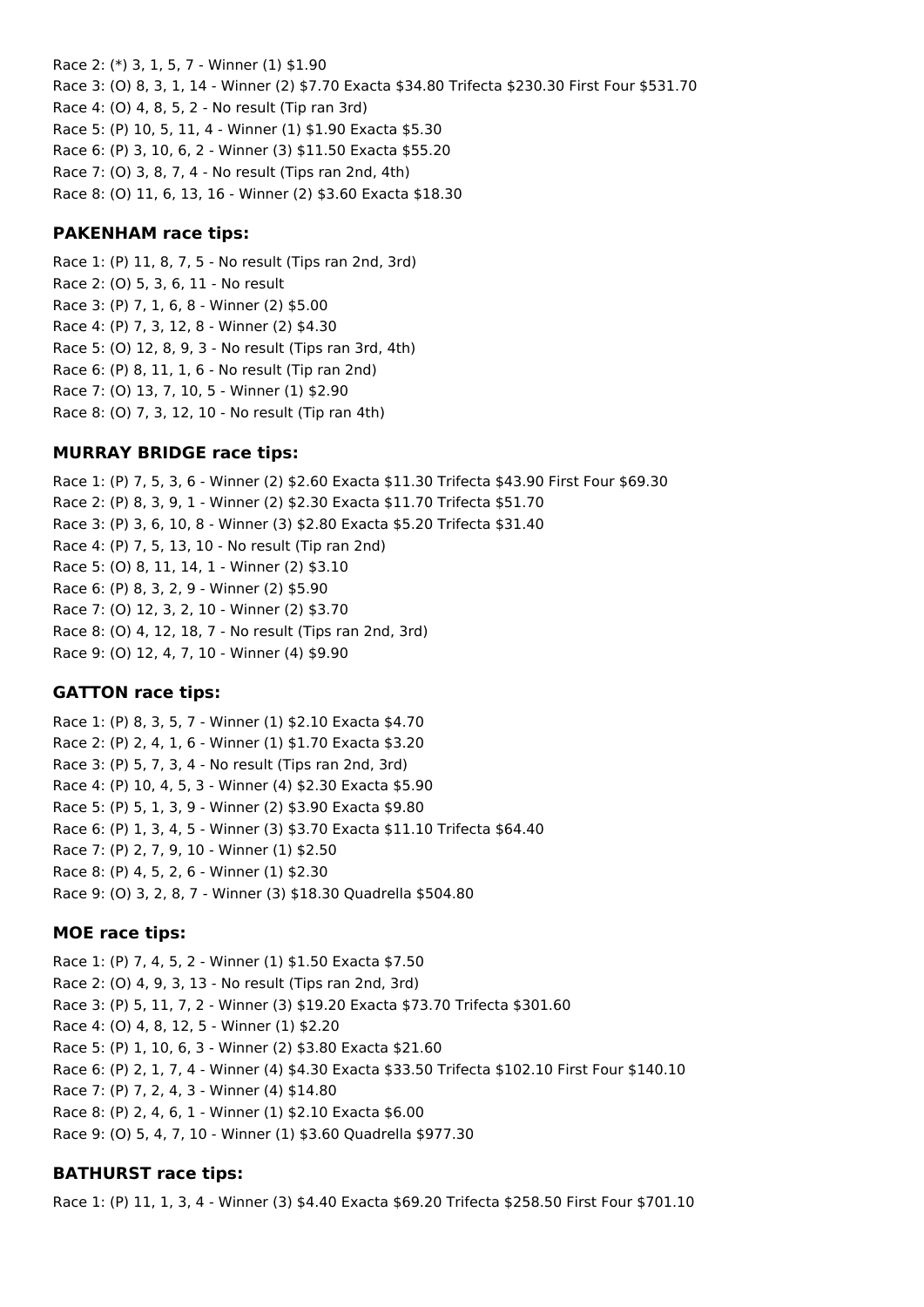Race 2: (P) 3, 10, 1, 9 - Winner (1) \$2.50 Exacta \$4.20 Race 3: (P) 5, 10, 2, 4 - Winner (2) \$9.20 Exacta \$61.70 Race 4: (P) 1, 7, 8, 3 - Winner (4) \$3.00 Exacta \$5.40 Trifecta \$41.20 First Four \$88.40 Early Quadrella \$675.50 Race 5: (P) 6, 4, 3, 8 - No result (Tip ran 4th) Race 6: (P) 2, 5, 8, 6 - Winner (1) \$5.10 Exacta \$14.90 Trifecta \$202.80 Race 7: (P) 5, 3, 11, 10 - Winner (1) \$1.90 Race 8: (P) 1, 10, 3, 8 - Winner (1) \$3.90 Exacta \$19.70

# **Friday 9th October 2020**

## **PORT MACQUARIE race tips:**

Race 1: (P) 5, 2, 3, 1 - Winner (3) \$4.20 Exacta \$15.70 Trifecta \$24.50 Race 2: (O) 12, 14, 13, 5 - Winner (1) \$2.50 Race 3: (O) 11, 4, 7, 13 - Winner (2) \$3.20 Race 4: (O) 4, 7, 13, 14 - Winner (3) \$7.40 Early Quadrella \$312.70 Race 5: (O) 5, 7, 1, 11 - Winner (3) \$5.80 Race 6: (O) 3, 4, 8, 1 - Winner (4) \$2.50 Exacta \$29.00 Race 7: (P) 4, 6, 3, 5 - Winner (2) \$1.40 Exacta \$4.70 Trifecta \$23.40 Race 8: (O) 2, 3, 4, 1 - No result (Tips ran 2nd, 3rd)

## **CRANBOURNE race tips:**

Race 1: (P) 10, 8, 2, 1 - Winner (2) \$3.20 Race 2: (P) 1, 6, 3, 2 - Winner (2) \$2.90 Exacta \$24.10 Trifecta \$49.60 Race 3: (P) 12, 8, 5, 1 - Winner (4) \$3.30 Exacta \$8.40 Trifecta \$29.30 Race 4: (P) 9, 11, 7, 5 - Winner (2) \$2.80 Exacta \$9.00 Early Quadrella \$114.10 Race 5: (P) 12, 3, 1, 14 - Winner (1) \$2.30 Race 6: (P) 3, 5, 1, 8 - Winner (1) \$2.20 Exacta \$14.50 Race 7: (P) 8, 6, 9, 1 - Winner (3) \$15.60 Exacta \$48.30 Race 8: (O) 10, 8, 5, 11 - Winner (3) \$4.40 Quadrella \$612.10

# **SUNSHINE COAST race tips:**

Race 1: (P) 2, 10, 1, 6 - No result (Tips ran 2nd, 3rd, 4th) Race 2: (\*) 1, 3, 4, 6 - Winner (1) \$1.40 Exacta \$2.90 Trifecta \$6.20 Race 3: (O) 14, 17, 12, 9 - Winner (1) \$2.00 Exacta \$11.40 Trifecta \$121.90 Race 4: (P) 1, 2, 5, 9 - No result (Tip ran 3rd) Race 5: (P) 3, 2, 6, 7 - Winner (3) \$8.50 Race 6: (\*) 4, 2, 6, 5 - Winner (1) \$1.30 Exacta \$2.50 Trifecta \$10.70 Race 7: (P) 2, 7, 1, 6 - Winner (2) \$3.20 Exacta \$8.20 Trifecta \$15.30 First Four \$36.30

## **BALLARAT race tips:**

Race 1: (P) 7, 5, 4, 6 - Winner (1) \$4.10 Exacta \$17.70 Trifecta \$19.80 Race 2: (P) 8, 12, 3, 4 - Winner (1) \$2.50 Exacta \$12.10 Race 3: (P) 11, 13, 10, 3 - Winner (3) \$6.40 Exacta \$14.00 Trifecta \$130.10 Race 4: (P) 9, 6, 15, 12 - Winner (1) \$2.10 Early Quadrella \$287.90 Race 5: (P) 4, 5, 11, - Winner (2) \$2.20 Exacta \$2.70 Trifecta \$2.50 Race 6: (P) 10, 8, 3, 6 - Winner (3) \$6.70 Race 7: (P) 8, 9, 13, 6 - Winner (2) \$5.00 Exacta \$22.40 Race 8: (O) 7, 3, 6, 11 - No result (Tips ran 3rd, 4th)

## **CANBERRA race tips:**

Race 1: (P) 4, 6, 3, - Winner (2) \$2.80 Exacta \$3.90 Trifecta \$3.00 Race 2: (P) 6, 8, 7, 2 - No result (Tips ran 2nd, 3rd, 4th) Race 3: (O) 6, 1, 5, 2 - Winner (3) \$4.20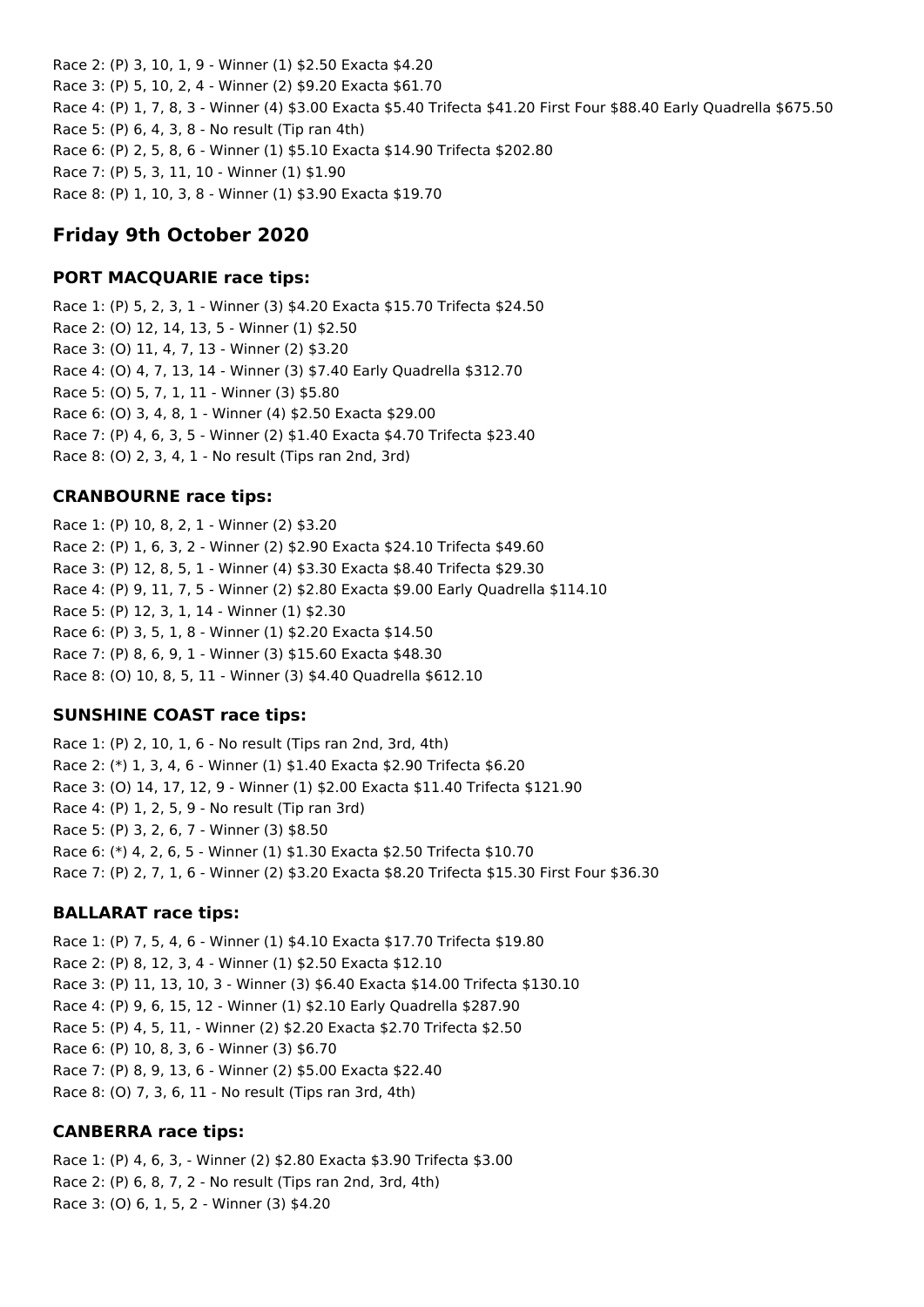Race 4: (P) 3, 2, 8, 9 - Winner (2) \$2.20 Exacta \$3.70 Trifecta \$15.00 First Four \$56.30 Race 5: (P) 2, 9, 6, 5 - Winner (2) \$2.10 Exacta \$6.40 Trifecta \$25.40 First Four \$112.80 Race 6: (O) 5, 7, 8, 11 - No result (Tip ran 4th) Race 7: (O) 10, 12, 4, 1 - No result (Tips ran 2nd, 3rd) Race 8: (P) 11, 6, 9, 1 - Winner (4) \$6.00 Exacta \$14.40 Trifecta \$64.70 Race 9: (O) 11, 10, 1, 3 - Winner (4) \$6.40 Exacta \$8.30

## **CLONCURRY race tips:**

Race 1: (O) 4, 9, 6, 1 - Winner (1) \$3.80 Race 2: (P) 2, 4, 3, 9 - No result (Tip ran 3rd) Race 3: (P) 1, 2, 5, 7 - Winner (4) \$3.80 Exacta \$10.60 Trifecta \$38.90 First Four \$60.40 Race 4: (O) 2, 3, 1, 5 - Winner (4) \$7.10 Exacta \$21.40 Race 5: (P) 4, 1, 8, 3 - Winner (2) \$3.60 Exacta \$35.30 Trifecta \$94.80 First Four \$675.50 Race 6: (P) 1, 7, 3, 6 - No result (Tips ran 2nd, 3rd) Race 7: (P) 1, 3, 6, 4 - Winner (1) \$2.00

# **Friday 2nd October 2020**

## **MORUYA race tips:**

Race 1: (P) 12, 5, 2, 3 - Winner (1) \$1.50 Exacta \$3.20 Trifecta \$17.60 First Four \$56.60 Race 2: (O) 5, 2, 7, 12 - No result (Tips ran 2nd, 3rd) Race 3: (P) 1, 5, 7, 6 - Winner (2) \$5.10 Race 4: (O) 8, 13, 10, 12 - Winner (1) \$3.30 Exacta \$15.20 Race 5: (O) 2, 1, 4, 7 - No result (Tip ran 4th) Race 6: (P) 3, 5, 8, 1 - Winner (2) \$8.20 Exacta \$17.00 Trifecta \$107.00 First Four \$407.00 Race 7: (O) 4, 7, 8, 10 - Winner (4) \$7.40 Exacta \$19.40 Race 8: (O) 9, 4, 15, 7 - Winner (1) \$5.30

# **MOONEE VALLEY race tips:**

Race 1: (P) 2, 7, 1, 4 - Winner (3) \$4.20 Exacta \$21.80 Race 2: (P) 3, 4, 9, 7 - Winner (2) \$5.90 Exacta \$41.10 Trifecta \$106.10 First Four \$313.10 Race 3: (P) 1, 2, 7, 5 - Winner (4) \$10.20 Exacta \$75.30 Race 4: (O) 9, 5, 6, 7 - No result (Tips ran 2nd, 3rd) Race 5: (P) 8, 10, 1, 2 - No result (Tips ran 2nd, 3rd) Race 6: (P) 5, 4, 9, 10 - Winner (1) \$3.30 Exacta \$16.00 Trifecta \$56.00 Race 7: (P) 4, 3, 8, 9 - Abandoned Race 8: (P) 4, 3, 5, 10 - Winner (2) \$2.80 Race 9: (P) 8, 2, 10, 7 - No result (Tips ran 2nd, 3rd)

## **IPSWICH race tips:**

Race 1: (P) 9, 8, 7, 1 - No result (Tips ran 2nd, 3rd) Race 2: (P) 1, 6, 2, 4 - No result (Tips ran 2nd, 3rd) Race 3: (P) 3, 5, 9, 6 - Winner (2) \$4.20 Exacta \$16.00 Race 4: (\*) 5, 7, 2, 10 - Winner (1) \$1.60 Exacta \$2.80 Race 5: (O) 3, 7, 14, 19 - Winner (4) \$9.20 Exacta \$53.60 Race 6: (P) 8, 2, 3, 11 - Winner (2) \$7.30 Race 7: (P) 3, 2, 6, 4 - No result (Tip ran 4th) Race 8: (O) 8, 7, 9, 4 - No result (Tips ran 2nd, 4th)

# **TATURA race tips:**

Race 1: (P) 10, 11, 12, 5 - No result (Tips ran 2nd, 3rd, 4th) Race 2: (P) 4, 8, 9, 6 - Winner (1) \$1.90 Exacta \$7.20 Race 3: (P) 5, 3, 6, 9 - No result (Tips ran 2nd, 3rd, 4th)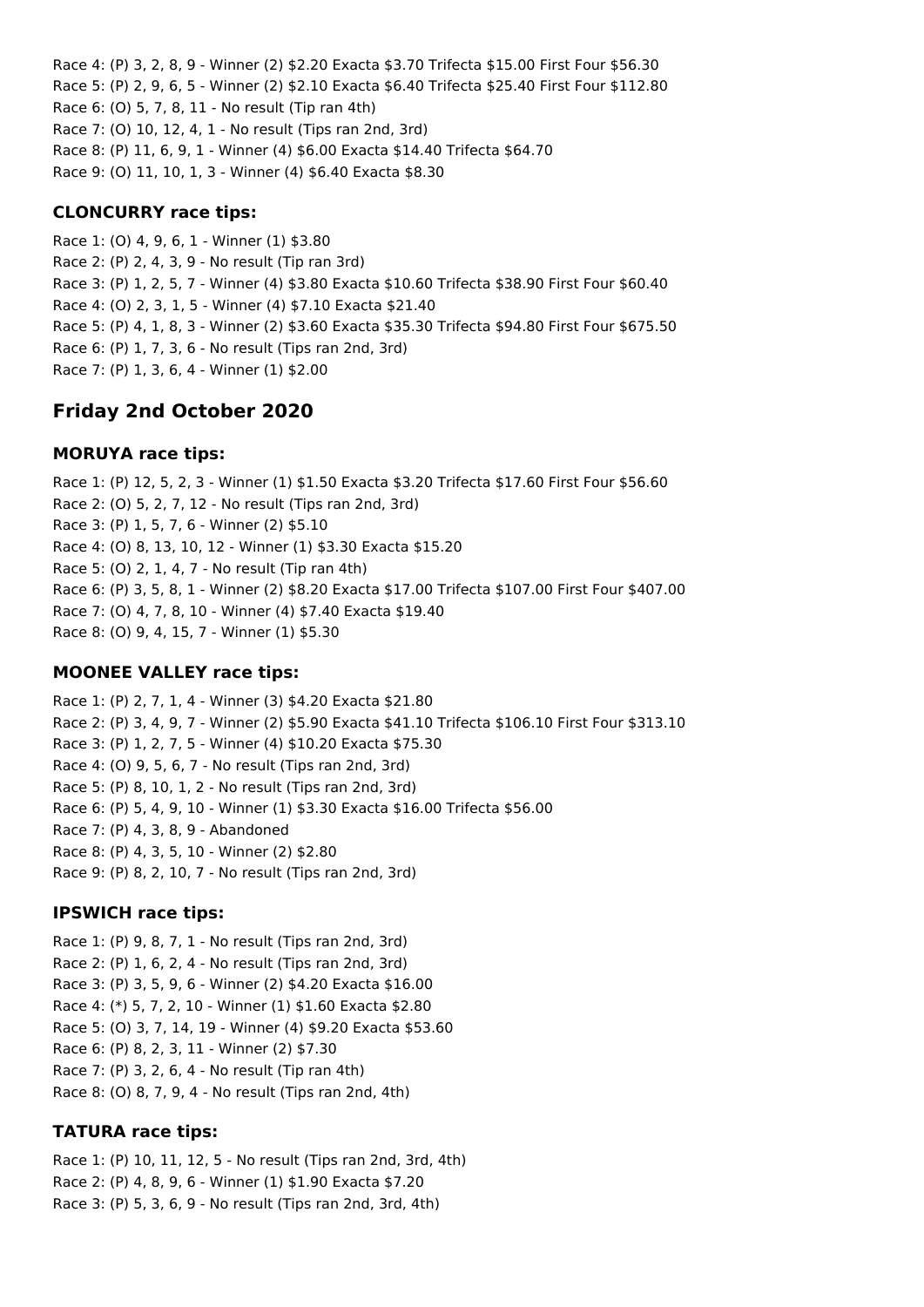Race 4: (P) 5, 9, 10, 6 - Winner (1) \$2.20 Race 5: (O) 2, 5, 8, 1 - Winner (2) \$2.50 Race 6: (O) 9, 1, 7, 8 - No result (Tips ran 2nd, 3rd, 4th) Race 7: (P) 2, 5, 4, 1 - No result (Tips ran 2nd, 3rd) Race 8: (O) 3, 9, 10, 5 - Winner (1) \$7.80 Exacta \$130.80 Race 9: (O) 7, 5, 4, 9 - Winner (2) \$3.60

#### **DUBBO race tips:**

Race 1: (P) 5, 2, 1, 4 - Winner (1) \$4.90 Exacta \$43.90 Trifecta \$142.00 Race 2: (O) 8, 14, 5, 13 - No result (Tip ran 4th) Race 3: (P) 4, 12, 9, 5 - Winner (1) \$2.50 Race 4: (P) 1, 3, 11, 7 - No result (Tips ran 3rd, 4th) Race 5: (P) 4, 2, 6, 3 - Winner (2) \$3.20 Exacta \$17.00 Trifecta \$92.40 Race 6: (P) 5, 1, 2, 6 - Winner (2) \$2.70 Race 7: (P) 16, 1, 7, 11 - Winner (1) \$1.90 Race 8: (O) 2, 7, 16, 1 - Winner (2) \$9.00 Race 9: (O) 6, 4, 2, 7 - Winner (2) \$9.10 Quadrella \$388.60

# **Friday 25th September 2020**

## **SCONE race tips:**

Race 1: (P) 3, 1, 4, 9 - Winner (3) \$3.40 Race 2: (P) 12, 1, 10, 9 - Winner (1) \$2.70 Race 3: (O) 5, 15, 13, 7 - Winner (1) \$1.70 Race 4: (P) 1, 5, 8, 6 - No result (Tips ran 2nd, 3rd, 4th) Race 5: (O) 4, 2, 3, 11 - Winner (2) \$3.30 Exacta \$17.80 Race 6: (O) 6, 3, 9, 13 - Winner (4) \$10.20 Race 7: (P) 5, 12, 14, 7 - Winner (2) \$3.40 Exacta \$11.00 Race 8: (O) 4, 14, 1, 6 - Winner (1) \$2.60 Exacta \$7.20 Trifecta \$52.50 Quadrella \$476.00

## **MOONEE VALLEY race tips:**

Race 1: (P) 1, 7, 2, 3 - No result (Tips ran 2nd, 3rd, 4th) Race 2: (P) 5, 1, 6, 3 - Winner (3) \$5.20 Exacta \$14.60 Race 3: (\*) 4, 11, 6, 8 - Winner (1) \$1.90 Exacta \$5.00 Trifecta \$29.00 First Four \$72.00 Race 4: (P) 1, 4, 2, 7 - Winner (1) \$2.30 Exacta \$7.80 Trifecta \$16.60 Race 5: (P) 3, 1, 6, 7 - Winner (2) \$3.30 Race 6: (O) 5, 7, 6, 12 - Winner (1) \$3.60 Exacta \$13.50 Race 7: (P) 6, 9, 7, 11 - Winner (3) \$6.20 Race 8: (P) 1, 6, 3, 2 - Winner (1) \$6.30 Exacta \$18.20 Quadrella \$625.00

## **CAIRNS race tips:**

Race 1: (P) 1, 2, 5, 6 - Winner (2) \$3.00 Exacta \$5.90 Trifecta \$13.80 Race 2: (P) 2, 1, 6, 4 - Winner (2) \$3.30 Exacta \$3.80 Race 3: (P) 1, 2, 3, 5 - Winner (1) \$2.60 Exacta \$11.70 Trifecta \$36.20 Race 4: (P) 3, 5, 1, 6 - Winner (2) \$3.30 Exacta \$8.80 Early Quadrella \$221.40 Race 5: (P) 5, 8, 6, 3 - No result (Tips ran 2nd, 3rd, 4th) Race 6: (P) 1, 2, 4, 5 - Winner (2) \$3.30 Race 7: (P) 1, 6, 5, 4 - Winner (1) \$2.20 Exacta \$7.20 Trifecta \$41.80 Race 8: (P) 8, 1, 5, 4 - Winner (2) \$4.60 Exacta \$35.20

## **BENALLA race tips:**

Race 1: (O) 8, 10, 11, 16 - No result (Tips ran 2nd, 3rd) Race 2: (O) 6, 3, 4, 12 - Winner (1) \$2.10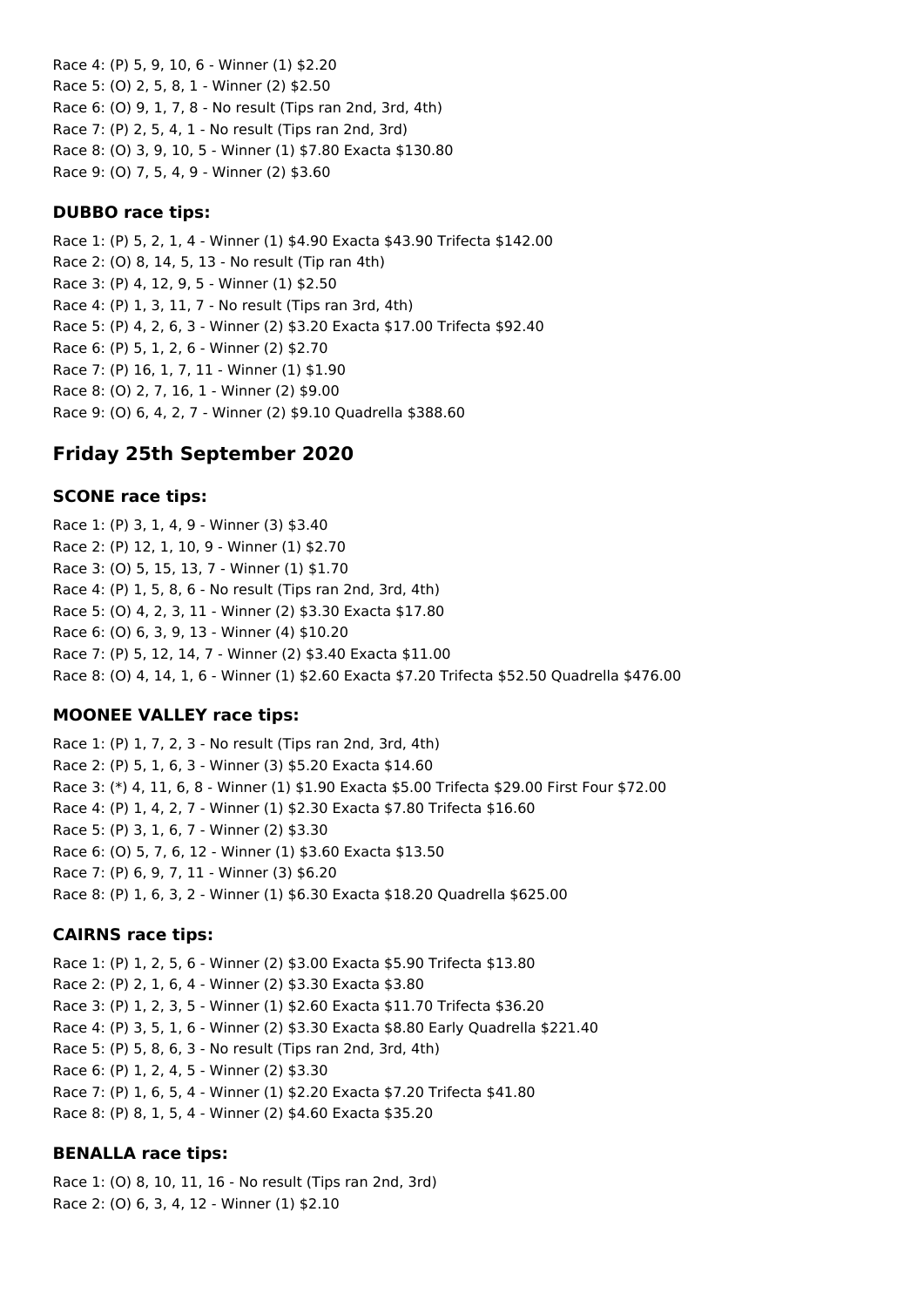Race 3: (O) 12, 7, 13, 3 - No result (Tip ran 2nd) Race 4: (P) 2, 14, 10, 8 - No result (Tips ran 3rd, 4th) Race 5: (O) 14, 5, 8, 3 - No result (Tip ran 2nd) Race 6: (O) 6, 7, 4, 17 - No result (Tip ran 2nd) Race 7: (O) 11, 10, 8, 13 - No result (Tips ran 3rd, 4th) Race 8: (O) 15, 5, 1, 7 - Winner (4) \$10.10 Race 9: (P) 12, 10, 11, 13 - Winner (2) \$3.60 Exacta \$14.20 Trifecta \$72.10

## **GOULBURN race tips:**

Race 1: (P) 2, 1, 3, 6 - No result (Tips ran 2nd, 3rd, 4th) Race 2: (P) 6, 8, 2, 7 - Winner (4) \$2.90 Exacta \$6.10 Trifecta \$51.30 Race 3: (O) 1, 8, 7, 2 - Winner (1) \$5.10 Race 4: (P) 6, 4, 2, 3 - No result (Tips ran 2nd, 4th) Race 5: (P) 5, 3, 2, 9 - Winner (1) \$2.70 Exacta \$7.30 Trifecta \$19.70 Race 6: (P) 1, 4, 11, 6 - Winner (1) \$1.50 Race 7: (O) 1, 5, 6, 9 - Winner (1) \$2.80 Exacta \$11.70 Race 8: (O) 9, 8, 3, 10 - Winner (3) \$15.00 Quadrella \$298.60

## **SUNSHINE COAST race tips:**

Race 1: (P) 2, 11, 9, 1 - Winner (4) \$10.70 Exacta \$25.50 Race 2: (P) 4, 6, 1, 3 - Winner (1) \$4.80 Exacta \$21.70 Trifecta \$26.60 Race 3: (P) 9, 4, 3, 6 - Winner (1) \$1.30 Race 4: (P) 9, 5, 1, 7 - Winner (1) \$1.20 Exacta \$2.20 Trifecta \$20.50 Early Quadrella \$207.30 Race 5: (P) 7, 8, 5, 2 - Winner (1) \$1.90 Race 6: (P) 2, 3, 10, 8 - Winner (1) \$2.20 Exacta \$9.20 Race 7: (P) 1, 2, 5, 3 - Winner (4) \$2.00 Quadrella \$14.40

# **Friday 18th September 2020**

#### **NEWCASTLE race tips:**

Race 1: (P) 6, 4, 9, 2 - Winner (3) \$4.50 Exacta \$8.20 Race 2: (P) 2, 8, 1, 3 - No result (Tips ran 3rd, 4th) Race 3: (P) 3, 4, 6, 14 - Winner (2) \$5.60 Exacta \$12.30 Race 4: (O) 6, 4, 2, 9 - Winner (2) \$4.10 Exacta \$14.90 Race 5: (P) 4, 6, 2, 9 - Winner (2) \$5.40 Exacta \$26.40 Race 6: (P) 1, 2, 9, 8 - Winner (1) \$2.30 Exacta \$12.90 Race 7: (O) 2, 8, 5, 18 - No result (Tips ran 2nd, 3rd)

#### **GEELONG race tips:**

Race 1: (P) 10, 1, 6, 7 - Winner (1) \$1.60 Exacta \$3.40 Race 2: (P) 11, 2, 10, 8 - Winner (3) \$2.90 Exacta \$21.60 Race 3: (O) 9, 13, 11, 16 - No result (Tips ran 3rd, 4th) Race 4: (O) 7, 13, 9, 5 - No result (Tips ran 3rd, 4th) Race 5: (O) 9, 2, 6, 10 - Winner (4) \$2.60 Race 6: (P) 12, 6, 2, 1 - No result (Tips ran 2nd, 4th) Race 7: (P) 8, 1, 6, 7 - Winner (3) \$5.00 Exacta \$37.00 Race 8: (P) 11, 13, 12, 3 - No result (Tips ran 2nd, 3rd) Race 9: (O) 3, 13, 6, 14 - Winner (1) \$3.30

## **KILCOY race tips:**

Race 1: (P) 6, 4, 7, 2 - Winner (4) \$3.80 Exacta \$20.70 Trifecta \$30.00 Race 2: (O) 5, 3, 6, 7 - No result (Tips ran 2nd, 4th) Race 3: (O) 9, 16, 6, 11 - Winner (4) \$4.10 Exacta \$15.30 Trifecta \$124.30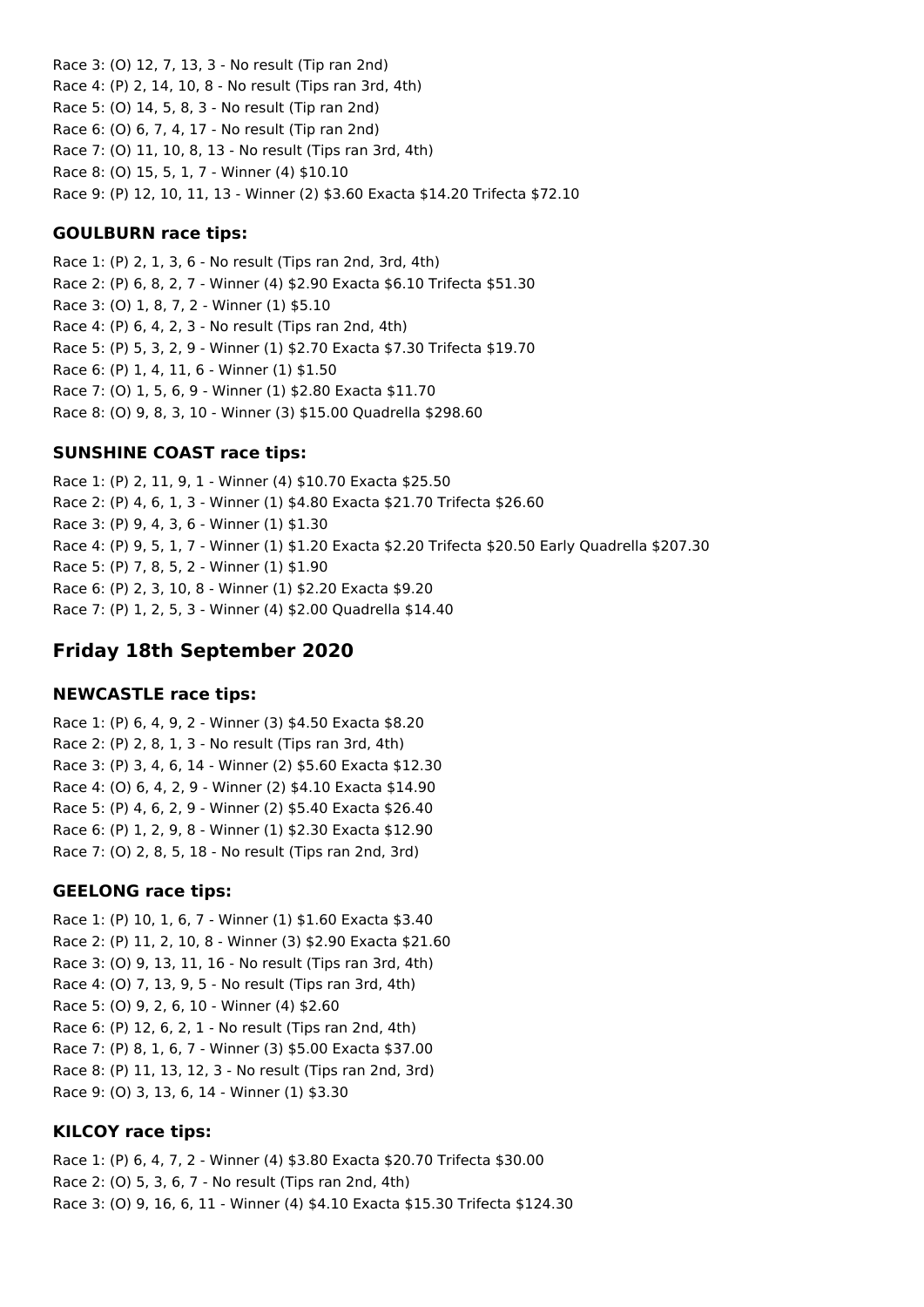Race 4: (O) 8, 10, 1, 2 - Winner (4) \$10.90 Race 5: (P) 1, 7, 2, 4 - Winner (4) \$3.20 Race 6: (O) 7, 4, 6, 8 - No result (Tips ran 3rd, 4th) Race 7: (O) 2, 3, 10, 5 - Winner (2) \$4.10 Race 8: (O) 5, 2, 9, 10 - Winner (2) \$2.60 Exacta \$16.50 Race 9: (P) 4, 3, 5, 14 - Winner (2) \$6.10

## **CARNARVON race tips:**

Race 1: (O) 6, 8, 10, 4 - No result (Tips ran 3rd, 4th) Race 2: (P) 3, 4, 6, 7 - Winner (1) \$1.70 Exacta \$6.70 Race 3: (O) 6, 7, 8, 5 - No result (Tips ran 3rd, 4th) Race 4: (O) 3, 2, 10, 8 - Winner (1) \$3.20 Exacta \$28.30 Race 5: (O) 7, 8, 11, 6 - No result (Tips ran 2nd, 3rd) Race 6: (O) 2, 5, 14, 8 - Winner (1) \$5.20

## **CANBERRA race tips:**

Race 1: (P) 2, 3, 4, 7 - No result (Tip ran 2nd) Race 2: (P) 4, 8, 1, 5 - No result (Tips ran 2nd, 4th) Race 3: (O) 3, 6, 2, 9 - No result (Tip ran 4th) Race 4: (P) 13, 7, 9, 6 - Winner (1) \$2.50 Race 5: (P) 1, 13, 11, 12 - Winner (4) \$8.60 Exacta \$37.20 Race 6: (O) 4, 6, 14, 11 - No result (Tip ran 2nd) Race 7: (O) 11, 13, 2, 5 - Winner (2) \$3.90 Race 8: (O) 5, 10, 12, 13 - Winner (1) \$1.60 Exacta \$18.40 Trifecta \$66.80

# **Friday 11th September 2020**

#### **SWAN HILL race tips:**

Race 1: (P) 9, 7, 4, 8 - Winner (3) \$8.30 Exacta \$11.80 Trifecta \$32.10 Race 2: (O) 8, 6, 3, 5 - Winner (1) \$2.20 Exacta \$10.20 Race 3: (O) 3, 4, 5, 9 - Winner (3) \$3.10 Exacta \$15.00 Trifecta \$67.20 Race 4: (P) 12, 5, 4, 14 - Winner (1) \$5.00 Exacta \$16.90 Trifecta \$52.20 Early Quadrella \$542.00 Race 5: (P) 3, 4, 6, 2 - Winner (1) \$1.60 Exacta \$4.10 Trifecta \$7.40 First Four \$14.20 Race 6: (O) 8, 4, 2, 7 - No result (Tip ran 4th) Race 7: (P) 6, 10, 7, 5 - Winner (2) \$5.30 Exacta \$25.30 Race 8: (O) 2, 6, 13, 10 - No result

#### **TUNCURRY race tips:**

Race 1: (O) 3, 11, 1, 8 - No result (Tips ran 2nd, 4th) Race 2: (P) 7, 12, 4, 3 - Winner (1) \$2.90 Race 3: (O) 4, 2, 8, 10 - Winner (2) \$3.80 Exacta \$7.50 Race 4: (P) 5, 7, 10, 12 - Winner (2) \$2.10 Exacta \$4.80 Race 5: (O) 5, 3, 13, 12 - Winner (1) \$2.40 Race 6: (O) 6, 5, 8, 4 - No result (Tip ran 4th) Race 7: (O) 2, 5, 6, 4 - Winner (3) \$5.00 Race 8: (O) 1, 6, 11, 9 - No result (Tip ran 2nd)

#### **GOULBURN race tips:**

Race 1: (P) 2, 1, 6, 4 - No result (Tips ran 2nd, 4th) Race 2: (\*) 2, 4, 5, 7 - Winner (1) \$1.04 Exacta \$2.40 Trifecta \$5.70 Race 3: (\*) 1, 2, 4, 3 - Winner (1) \$1.50 Exacta \$3.40 Trifecta \$6.90 First Four \$12.30 Race 4: (P) 5, 10, 11, 9 - Winner (1) \$5.90 Race 5: (P) 6, 4, 2, 7 - Winner (1) \$2.10 Exacta \$4.70 Trifecta \$16.80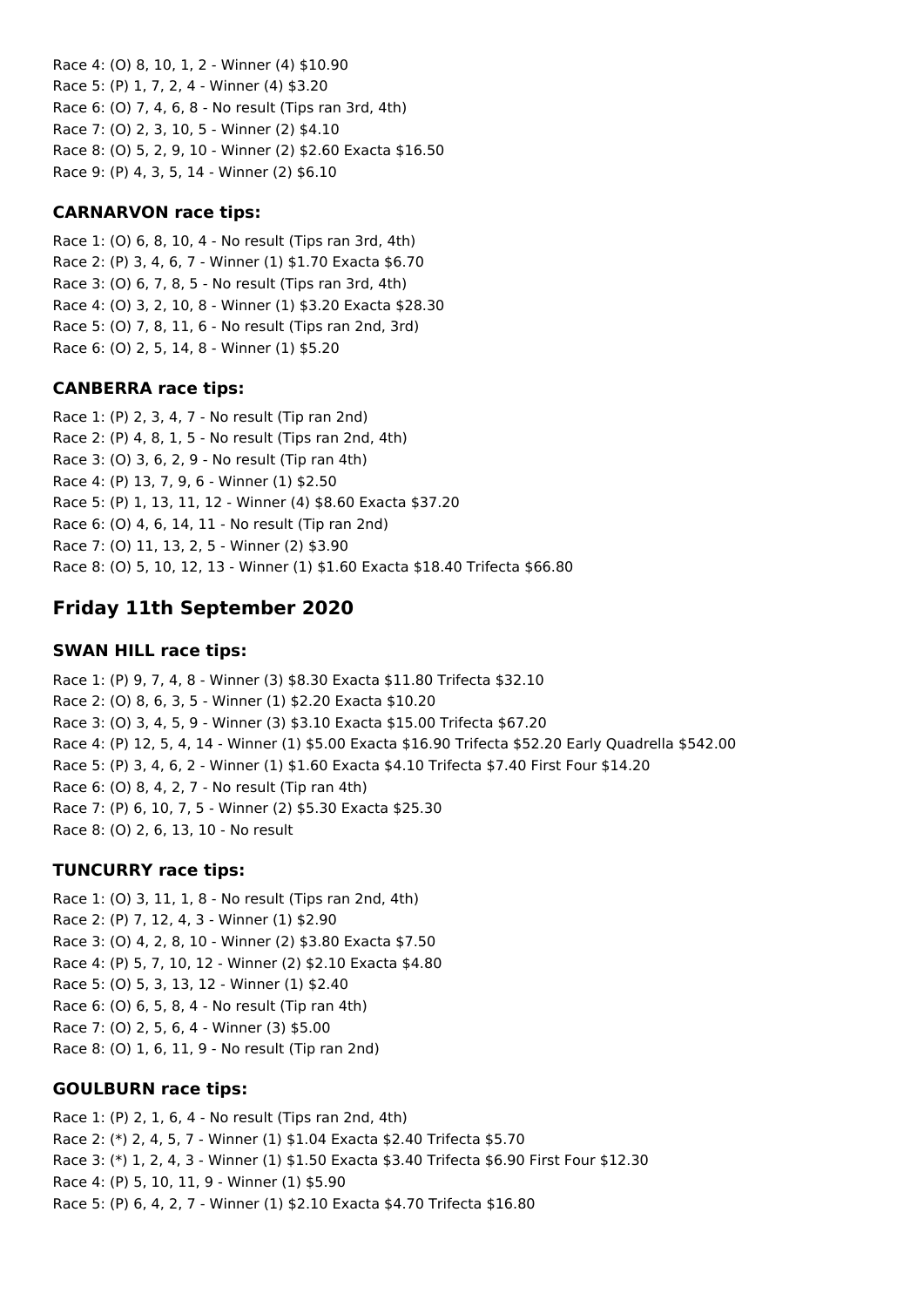Race 6: (P) 4, 2, 13, 10 - Winner (2) \$7.00 Exacta \$20.90 Race 7: (O) 5, 12, 1, 8 - Winner (2) \$10.80 Race 8: (O) 6, 9, 5, 15 - No result (Tips ran 3rd, 4th)

## **SUNSHINE COAST race tips:**

Race 1: (P) 17, 2, 3, 7 - Winner (1) \$3.10 Exacta \$7.50 Race 2: (P) 1, 5, 11, 12 - Winner (1) \$1.80 Exacta \$2.60 Race 3: (P) 5, 6, 4, 8 - Winner (1) \$2.10 Exacta \$5.00 Trifecta \$15.70 Race 4: (O) 4, 13, 2, 6 - Winner (3) \$4.30 Exacta \$26.60 Trifecta \$244.60 Early Quadrella \$79.50 Race 5: (O) 5, 14, 8, 13 - Winner (4) \$3.60 Exacta \$18.20 Race 6: (P) 3, 1, 8, 6 - Winner (3) \$3.10 Exacta \$11.90 Race 7: (P) 4, 3, 5, 1 - Winner (2) \$2.00 Exacta \$8.30 Quadrella \$142.80

# **CAIRNS race tips:**

Race 1: (P) 2, 1, 3, 5 - Winner (3) \$5.90 Exacta \$17.20 Race 2: (P) 4, 2, 5, 3 - Winner (4) \$8.70 Exacta \$25.50 Trifecta \$97.00 Race 3: (P) 1, 2, 4, 5 - Winner (4) \$3.90 Race 4: (P) 6, 3, 5, 1 - Winner (3) \$7.20 Exacta \$16.70 Early Quadrella \$3,399.80 Race 5: (O) 1, 4, 11, 6 - No result (Tips ran 2nd, 3rd) Race 6: (P) 1, 8, 6, 7 - No result (Tips ran 3rd, 4th) Race 7: (O) 1, 4, 2, 7 - No result (Tip ran 3rd) Race 8: (O) 11, 1, 5, 6 - No result (Tips ran 2nd, 3rd)

# **Friday 4th September 2020**

# **WYONG race tips:**

Race 1: (P) 10, 1, 11, 9 - Winner (2) \$2.90 Exacta \$5.00 Race 2: (P) 7, 3, 2, 5 - Winner (1) \$5.00 Exacta \$10.60 Race 3: (P) 2, 5, 8, 10 - No result (Tips ran 3rd, 4th) Race 4: (P) 9, 2, 10, 12 - Winner (2) \$6.10 Exacta \$6.90 Trifecta \$58.30 First Four \$218.70 Race 5: (P) 3, 1, 2, 4 - Winner (2) \$3.90 Exacta \$32.40 Trifecta \$77.30 First Four \$123.10 Race 6: (P) 7, 4, 1, 2 - Winner (4) \$24.10 Exacta \$92.20 Race 7: (P) 11, 4, 5, 6 - No result (Tips ran 2nd, 4th) Race 8: (O) 4, 6, 12, 1 - No result (Tip ran 2nd)

# **DONALD race tips:**

Race 1: (P) 3, 10, 8, 4 - Winner (2) \$2.60 Exacta \$6.00 Race 2: (P) 11, 12, 7, 9 - No result (Tips ran 3rd, 4th) Race 3: (P) 10, 12, 4, 18 - Winner (3) \$2.60 Race 4: (O) 8, 7, 10, 6 - Winner (1) \$3.00 Race 5: (O) 3, 5, 11, 8 - Winner (4) \$11.10 Race 6: (O) 8, 12, 6, 7 - No result (Tip ran 2nd) Race 7: (O) 6, 2, 9, 4 - Winner (4) \$3.70 Race 8: (O) 9, 2, 15, 11 - No result (Tips ran 2nd, 4th) Race 9: (O) 11, 1, 14, 4 - Winner (2) \$3.80

# **ROCKHAMPTON race tips:**

Race 1: (P) 2, 1, 3, 6 - Winner (1) \$2.40 Race 2: (P) 1, 6, 10, 4 - Winner (3) \$2.50 Exacta \$9.80 Trifecta \$41.90 Race 3: (P) 5, 9, 8, 7 - Winner (1) \$1.80 Race 4: (O) 2, 1, 6, 5 - Winner (1) \$2.00 Early Quadrella \$23.30 Race 5: (O) 8, 3, 10, 9 - No result (Tip ran 2nd) Race 6: (P) 1, 3, 6, 5 - Winner (2) \$3.60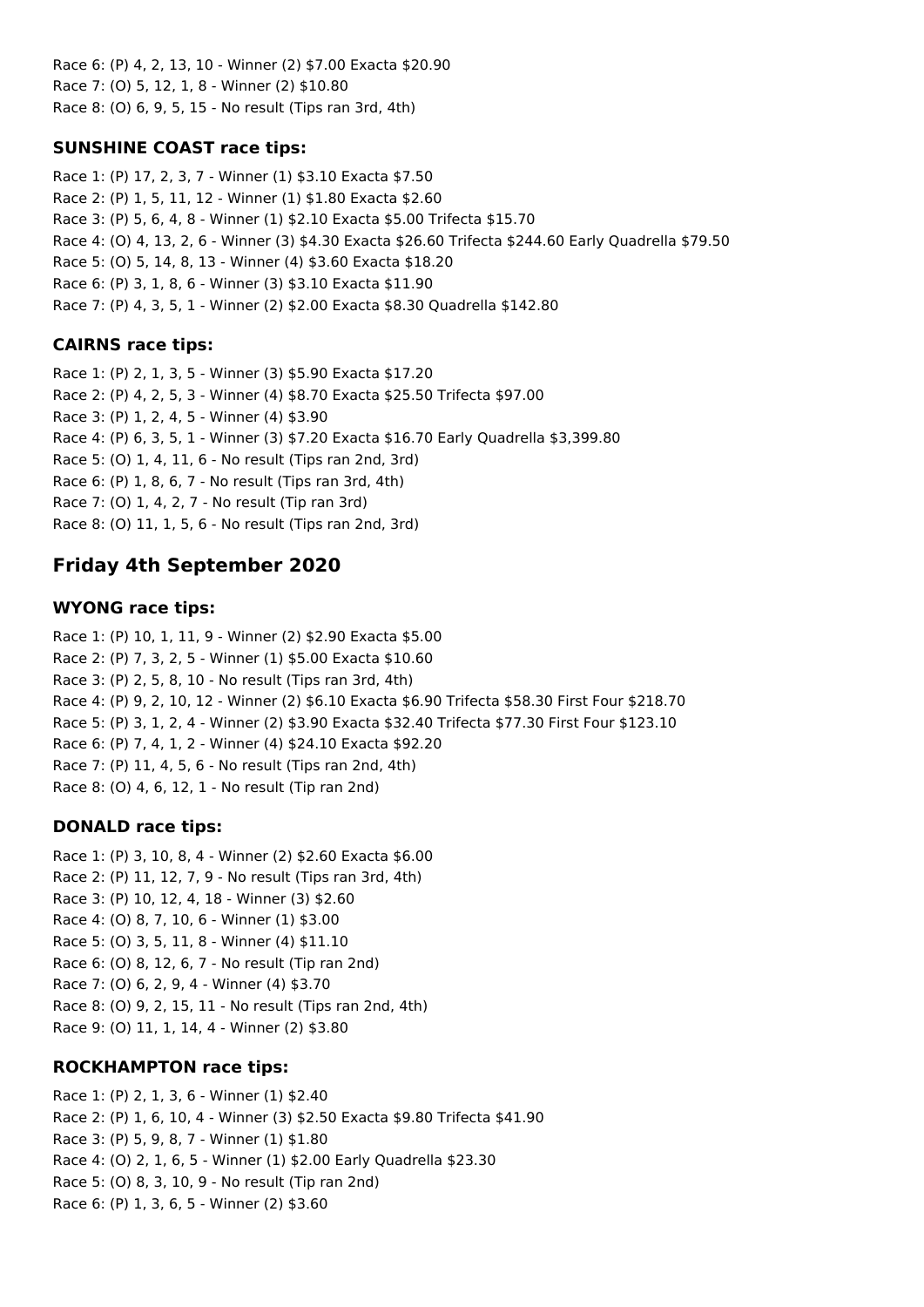Race 7: (P) 9, 6, 8, 5 - Winner (1) \$2.60 Exacta \$10.40 Trifecta \$32.10 Race 8: (P) 10, 5, 7, 8 - Winner (1) \$6.10 Exacta \$35.30

## **CANBERRA race tips:**

Race 1: (P) 6, 7, 1, 3 - Winner (4) \$7.30 Exacta \$23.90 Race 2: (O) 7, 5, 3, 6 - Winner (2) \$8.60 Exacta \$13.90 Trifecta \$90.20 First Four \$405.90 Race 3: (P) 9, 1, 8, 2 - No result (Tips ran 2nd, 4th) Race 4: (\*) 3, 1, 6, 4 - Winner (4) \$6.60 Exacta \$50.70 Trifecta \$92.60 Race 5: (O) 6, 9, 8, 10 - No result (Tip ran 2nd) Race 6: (O) 6, 3, 4, 7 - Winner (2) \$8.00 Race 7: (O) 4, 12, 10, 6 - No result (Tips ran 2nd, 3rd) Race 8: (O) 11, 8, 3, 7 - Winner (1) \$2.40

## **DARWIN race tips:**

Race 1: (P) 2, 1, 5, 4 - Winner (1) \$2.30 Exacta \$13.30 Trifecta \$31.30 Race 2: (P) 3, 7, 4, 2 - No result (Tips ran 2nd, 3rd) Race 3: (P) 2, 4, 5, 3 - No result (Tips ran 2nd, 3rd) Race 4: (O) 2, 4, 9, 8 - Winner (4) \$14.90 Exacta \$181.80 Race 5: (P) 2, 4, 3, 1 - Winner (4) \$4.70

# **Friday 28th August 2020**

### **MURWILLUMBAH race tips:**

Race 1: (P) 2, 1, 3, 5 - Winner (4) \$11.00 Exacta \$47.60 Trifecta \$97.00 First Four \$135.90 Race 2: (P) 5, 3, 6, 1 - Winner (3) \$5.90 Race 3: (P) 5, 6, 2, 12 - Winner (1) \$1.50 Race 4: (O) 1, 10, 11, 2 - Winner (1) \$1.90 Early Quadrella \$251.60 Race 5: (P) 2, 4, 3, 6 - No result (Tips ran 2nd, 4th) Race 6: (P) 2, 3, 8, 1 - Winner (3) \$3.50 Exacta \$27.10 Trifecta \$208.10 First Four \$488.10 Race 7: (O) 3, 7, 12, 8 - No result (Tips ran 2nd, 4th)

## **PAKENHAM race tips:**

Race 1: (P) 1, 9, 8, 7 - Winner (1) \$2.70 Exacta \$5.20 Trifecta \$25.50 Race 2: (P) 3, 2, 17, 4 - Winner (1) \$3.90 Exacta \$19.50 Trifecta \$76.80 Race 3: (P) 11, 6, 12, 7 - Winner (1) \$2.80 Race 4: (O) 8, 6, 14, 13 - Winner (1) \$4.60 Early Quadrella \$289.30 Race 5: (P) 3, 4, 9, 2 - Winner (1) \$2.80 Exacta \$5.80 Race 6: (O) 2, 6, 9, 5 - Winner (3) \$12.50 Exacta \$64.10 Race 7: (O) 10, 11, 2, 6 - No result (Tips ran 2nd, 3rd, 4th) Race 8: (O) 5, 11, 8, 4 - No result (Tips ran 2nd, 4th)

## **BORDERTOWN race tips:**

Race 1: (P) 4, 6, 8, 3 - Winner (1) \$2.30 Exacta \$5.90 Trifecta \$14.20 Race 2: (P) 3, 9, 4, 7 - Winner (2) \$35.50 Exacta \$144.60 Trifecta \$508.00 Race 3: (P) 3, 1, 5, 6 - Winner (2) \$3.20 Race 4: (P) 1, 7, 2, 4 - No result (Tips ran 3rd, 4th) Race 5: (O) 10, 7, 1, 6 - Winner (2) \$5.50 Race 6: (O) 4, 6, 7, 9 - No result (Tips ran 3rd, 4th) Race 7: (O) 2, 1, 8, 9 - Winner (1) \$3.10 Exacta \$8.50

## **CAIRNS race tips:**

Race 1: (P) 4, 1, 3, 12 - No result (Tip ran 3rd) Race 2: (P) 1, 8, 7, 2 - Winner (2) \$7.90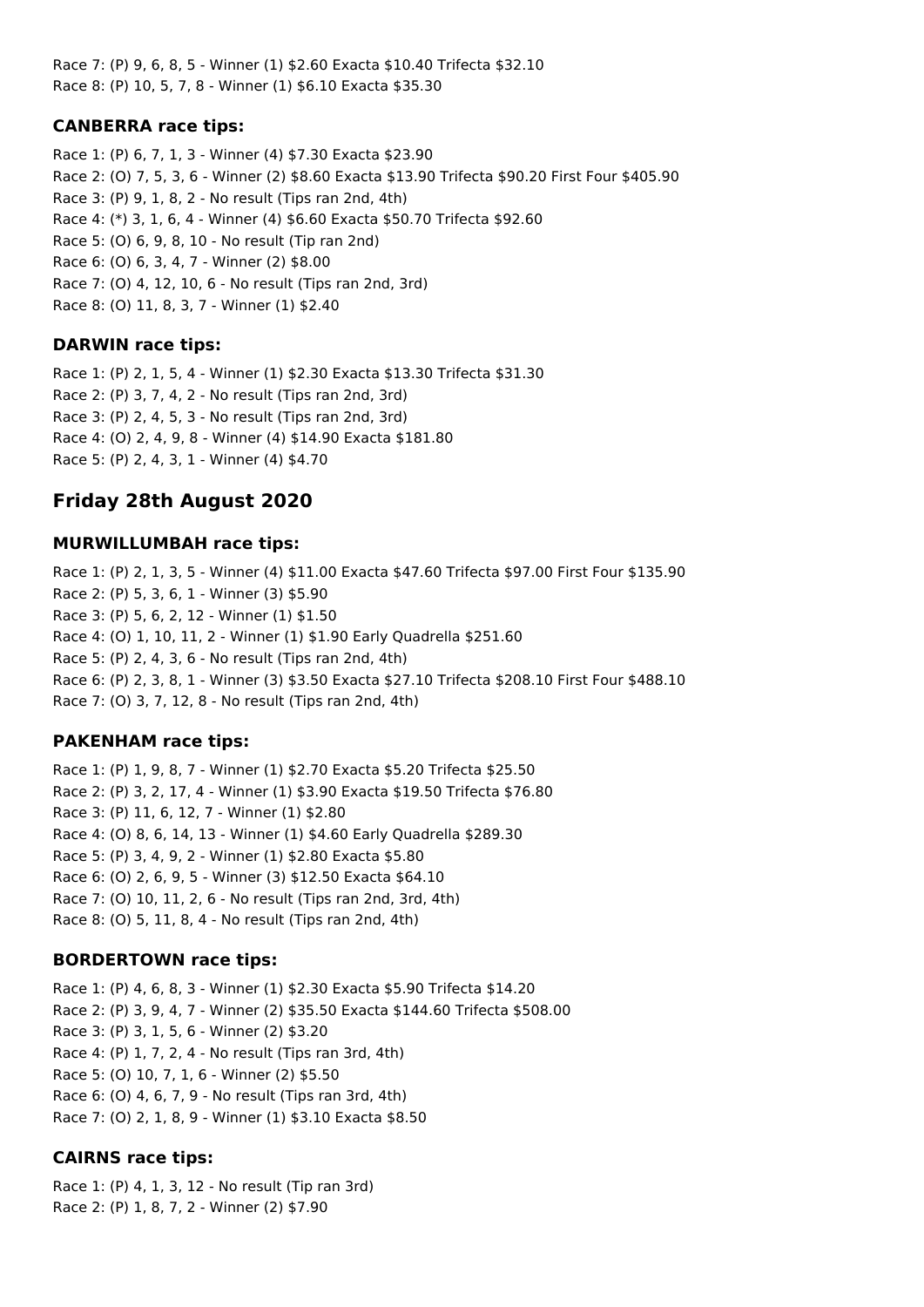Race 3: (O) 1, 5, 11, 8 - No result (Tips ran 2nd, 4th) Race 4: (O) 2, 7, 10, 11 - No result (Tip ran 2nd) Race 5: (P) 5, 2, 1, 3 - Winner (3) \$2.90 Exacta \$3.90 Trifecta \$21.90 Race 6: (O) 9, 6, 5, 1 - Winner (1) \$2.30 Exacta \$41.50 Race 7: (O) 1, 2, 13, 9 - No result (Tip ran 4th) Race 8: (P) 1, 7, 4, 3 - Winner (1) \$1.70 Exacta \$4.50 Race 9: (O) 13, 4, 10, 2 - Winner (1) \$5.40 Exacta \$22.20

Race 10: (O) 3, 4, 2, 12 - No result

## **GOSFORD race tips:**

Race 1: (P) 10, 2, 11, 12 - Winner (1) \$1.20 Exacta \$2.50 Trifecta \$5.30 First Four \$37.40 Race 2: (P) 1, 5, 2, 3 - No result (Tips ran 2nd, 3rd, 4th) Race 3: (P) 1, 6, 4, 11 - Winner (1) \$2.80 Race 4: (P) 6, 3, 4, 10 - Winner (4) \$10.60 Exacta \$31.90 Trifecta \$139.40 Race 5: (P) 3, 6, 7, 9 - Winner (2) \$1.80 Exacta \$7.90 Race 6: (O) 2, 8, 13, 16 - Winner (1) \$1.20 Race 7: (O) 3, 1, 4, 8 - Winner (1) \$2.30 Race 8: (O) 9, 15, 13, 5 - Winner (1) \$2.60 Quadrella \$25.70

# **Friday 21st August 2020**

#### **TAREE race tips:**

Race 1: (O) 6, 10, 3, 7 - Winner (1) \$1.50 Exacta \$26.70 Race 2: (O) 9, 2, 14, 13 - No result (Tips ran 2nd, 4th) Race 3: (P) 5, 1, 12, 11 - Winner (1) \$3.60 Race 4: (O) 2, 1, 11, 10 - Winner (2) \$2.40 Exacta \$37.80 Trifecta \$377.60 First Four \$1,074.40 Race 5: (O) 4, 2, 10, 14 - Winner (2) \$2.10 Race 6: (O) 6, 11, 3, 7 - No result (Tips ran 2nd, 3rd) Race 7: (O) 3, 10, 4, 5 - No result (Tip ran 4th) Race 8: (O) 7, 1, 3, 8 - Winner (2) \$3.80

#### **BENDIGO race tips:**

Race 1: (P) 5, 9, 3, 8 - Winner (1) \$2.80 Exacta \$10.40 Race 2: (P) 11, 10, 12, 14 - Winner (4) \$8.60 Race 3: (O) 7, 13, 10, 4 - Winner (1) \$1.40 Race 4: (P) 4, 11, 2, 5 - Winner (2) \$5.80 Exacta \$12.80 Trifecta \$42.80 Race 5: (P) 10, 6, 4, 8 - No result (Tips ran 3rd, 4th) Race 6: (O) 11, 5, 1, 14 - Winner (2) \$4.90 Race 7: (P) 8, 3, 5, 2 - Winner (1) \$2.70 Race 8: (O) 12, 9, 7, 10 - Winner (1) \$3.10 Exacta \$75.00 Race 9: (P) 16, 6, 9, 4 - No result (Tips ran 3rd, 4th)

#### **GATTON race tips:**

Race 1: (P) 4, 5, 10, 9 - Winner (1) \$1.50 Exacta \$11.40 Race 2: (O) 8, 1, 3, 9 - No result Race 3: (P) 7, 10, 9, 11 - No result (Tips ran 2nd, 3rd, 4th) Race 4: (O) 10, 11, 3, 14 - Winner (1) \$2.70 Exacta \$17.90 Race 5: (P) 5, 9, 6, 1 - Winner (1) \$2.70 Exacta \$20.70 Trifecta \$26.80 Race 6: (P) 2, 7, 5, 10 - No result (Tips ran 2nd, 3rd, 4th) Race 7: (O) 1, 6, 7, 12 - Winner (2) \$5.50 Race 8: (O) 7, 3, 1, 13 - Winner (2) \$3.90 Race 9: (P) 4, 8, 9, 10 - Winner (3) \$14.20 Exacta \$67.60 Trifecta \$257.60 Race 10: (O) 3, 9, 7, 6 - Winner (1) \$2.20 Quadrella \$1,016.10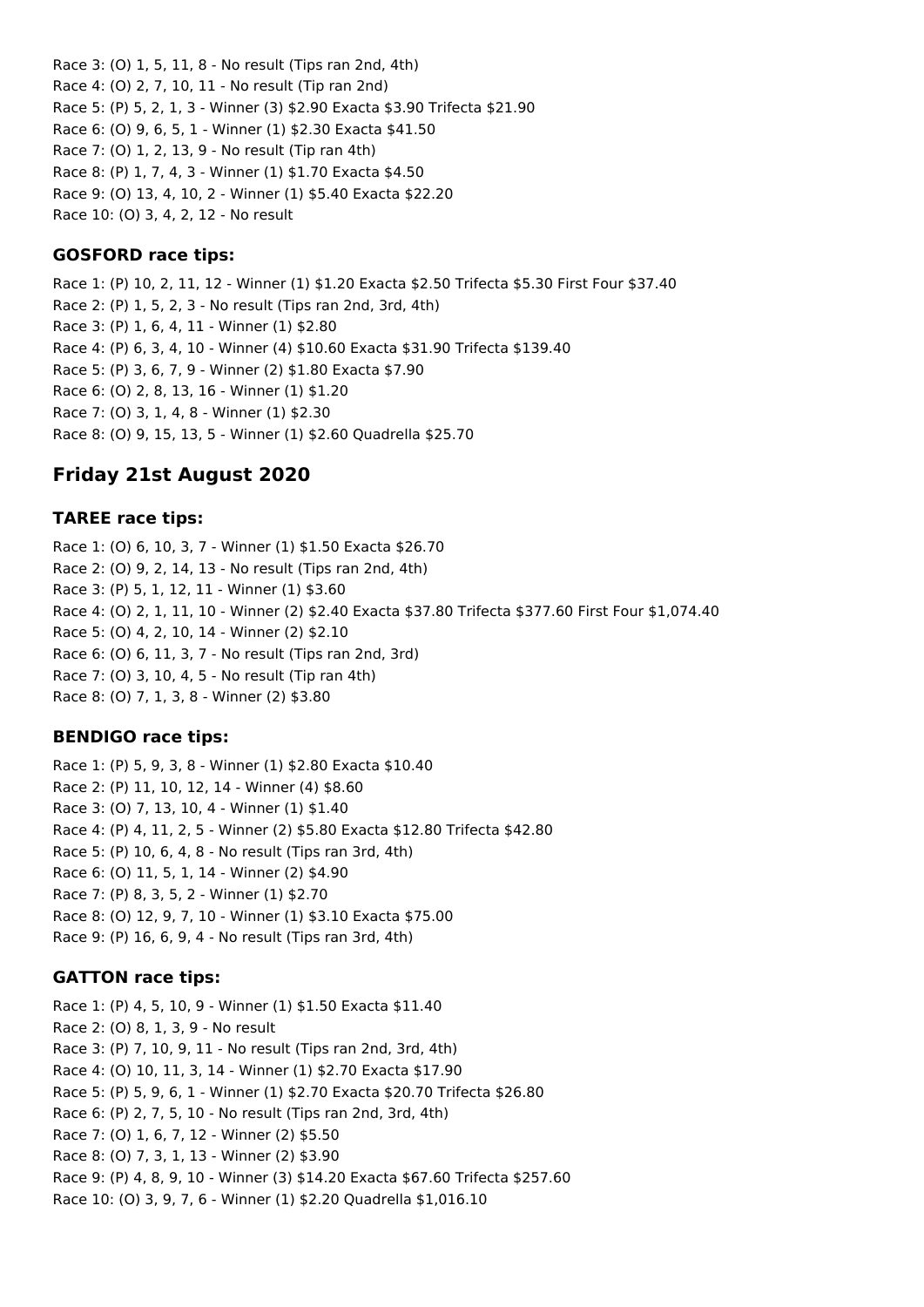## **CARNARVON race tips:**

Race 1: (P) 9, 4, 1, 6 - No result (Tips ran 3rd, 4th) Race 2: (P) 6, 3, 5, 4 - Winner (3) \$3.00 Race 3: (P) 2, 7, 8, 6 - No result (Tips ran 2nd, 3rd) Race 4: (O) 9, 2, 11, 10 - Winner (1) \$2.30 Exacta \$28.00 Race 5: (O) 2, 4, 10, 12 - No result (Tip ran 2nd) Race 6: (O) 10, 8, 3, 12 - Winner (2) \$3.80 Race 7: (O) 4, 1, 5, 12 - No result (Tips ran 3rd, 4th)

## **CANBERRA race tips:**

Race 1: (P) 3, 4, 7, 11 - Winner (1) \$4.40 Race 2: (P) 4, 1, 2, 6 - Winner (4) \$7.10 Race 3: (P) 8, 9, 3, 5 - Winner (3) \$4.70 Race 4: (P) 9, 3, 15, 10 - Winner (1) \$1.70 Exacta \$19.70 Trifecta \$240.70 Early Quadrella \$600.10 Race 5: (P) 6, 4, 3, 2 - No result (Tips ran 2nd, 3rd, 4th) Race 6: (O) 4, 8, 14, 16 - Winner (2) \$3.20 Exacta \$4.20 Trifecta \$39.10 First Four \$451.10 Race 7: (O) 3, 1, 14, 6 - No result (Tip ran 2nd) Race 8: (O) 2, 3, 13, 8 - No result (Tip ran 2nd)

# **Friday 14th August 2020**

## **GOULBURN race tips:**

Race 1: (P) 1, 10, 3, 4 - Winner (3) \$5.50 Exacta \$7.70 Race 2: (P) 3, 2, 8, 9 - No result (Tips ran 2nd, 3rd) Race 3: (O) 3, 1, 4, 8 - Winner (1) \$1.60 Race 4: (P) 9, 5, 4, 6 - No result (Tips ran 2nd, 3rd) Race 5: (O) 7, 3, 6, 4 - Winner (1) \$1.40 Race 6: (P) 7, 3, 1, 5 - Winner (1) \$1.60 Race 7: (O) 1, 9, 7, 11 - No result (Tips ran 2nd, 3rd) Race 8: (O) 4, 8, 12, 10 - No result (Tips ran 2nd, 4th)

# **GEELONG race tips:**

Race 1: (P) 6, 4, 5, 2 - Winner (1) \$4.20 Exacta \$22.60 Trifecta \$75.20 First Four \$425.00 Race 2: (O) 4, 10, 2, 12 - No result (Tips ran 2nd, 4th) Race 3: (P) 1, 9, 8, 10 - Winner (1) \$1.90 Exacta \$7.10 Trifecta \$24.80 Race 4: (P) 3, 4, 11, 5 - Winner (4) \$15.20 Race 5: (P) 11, 1, 14, 9 - Winner (1) \$1.90 Race 6: (O) 3, 11, 4, 2 - Winner (3) \$4.50 Race 7: (P) 7, 10, 9, 1 - No result (Tip ran 4th) Race 8: (O) 12, 5, 8, 3 - Winner (4) \$4.30 Exacta \$14.10 Race 9: (P) 11, 9, 2, 10 - Winner (3) \$2.90 Exacta \$11.10 Trifecta \$49.10

## **TOWNSVILLE race tips:**

Race 1: (O) 1, 9, 6, 2 - No result (Tips ran 2nd, 4th) Race 2: (O) 13, 9, 8, 7 - No result (Tip ran 2nd) Race 3: (O) 5, 1, 4, 13 - No result (Tips ran 2nd, 4th) Race 4: (P) 5, 7, 10, 3 - Winner (1) \$1.90 Exacta \$7.70 Race 5: (P) 3, 12, 5, 1 - Winner (1) \$3.00 Race 6: (O) 7, 2, 9, 11 - Winner (2) \$6.40 Exacta \$17.20 Race 7: (O) 4, 2, 6, 5 - No result (Tip ran 2nd) Race 8: (O) 12, 17, 14, 13 - No result (Tips ran 2nd, 3rd) Race 9: (O) 9, 7, 3, 1 - No result (Tip ran 3rd)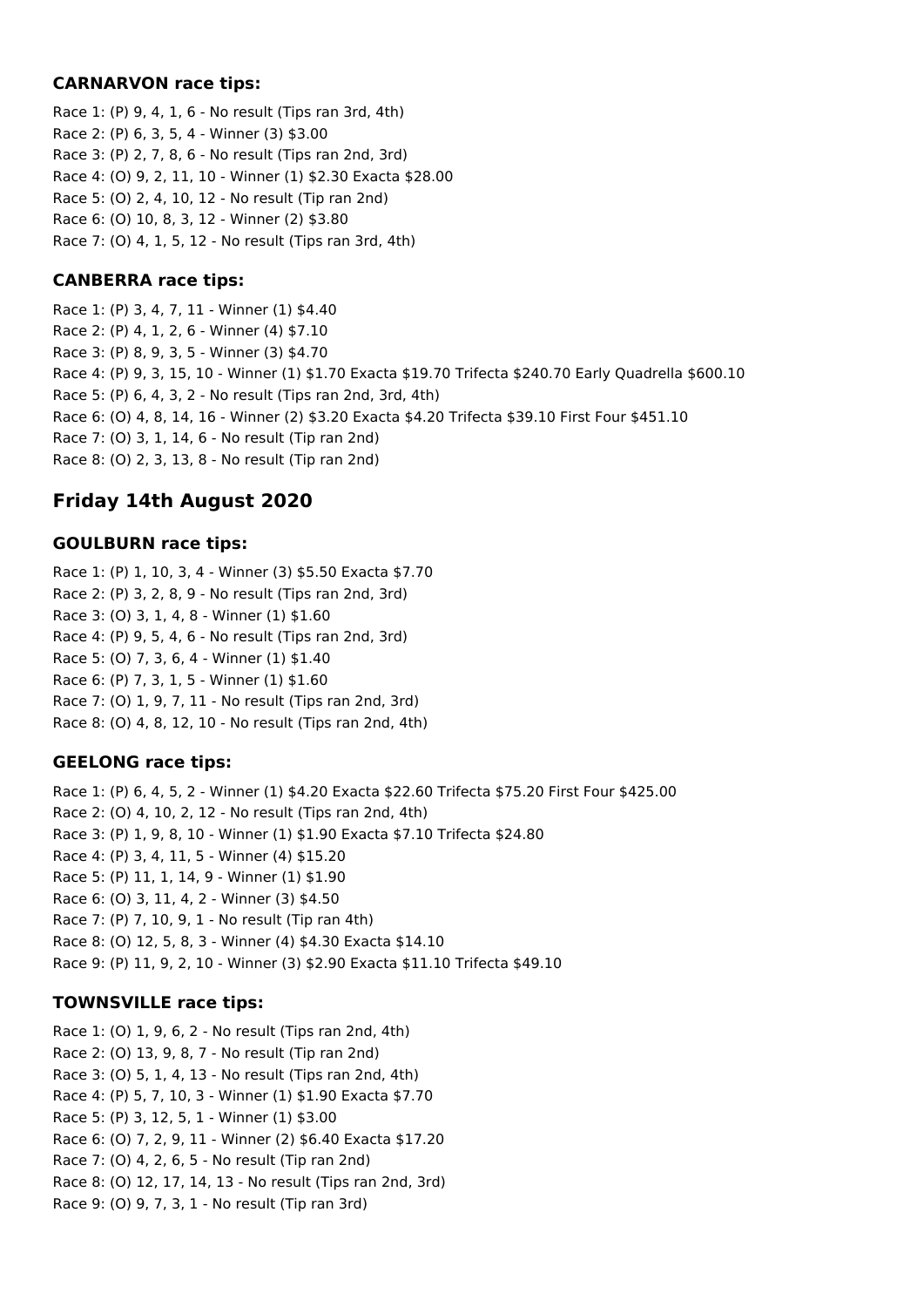#### **CARNARVON race tips:**

Race 1: (P) 1, 3, 4, 5 - Winner (3) \$3.00 Exacta \$16.80 Trifecta \$22.10 First Four \$48.50 Race 2: (O) 10, 8, 13, 11 - Winner (4) \$5.40 Race 3: (O) 1, 2, 9, 7 - Winner (2) \$5.50 Exacta \$24.60 Race 4: (O) 7, 5, 6, 3 - Winner (2) \$7.30 Early Quadrella \$1,644.00 Race 5: (O) 3, 2, 9, 7 - Winner (2) \$4.70 Race 6: (O) 5, 1, 6, 7 - Winner (1) \$1.40 Race 7: (O) 3, 2, 6, 12 - Winner (1) \$2.60 Quadrella \$173.60

## **MUSWELLBROOK race tips:**

Race 1: (P) 13, 14, 8, 10 - Winner (4) \$4.00 Exacta \$10.40 Race 2: (P) 8, 3, 9, 4 - No result (Tips ran 2nd, 3rd, 4th) Race 3: (O) 3, 9, 6, 7 - No result (Tip ran 3rd) Race 4: (\*) 3, 12, 5, 14 - No result (Tips ran 2nd, 4th) Race 5: (\*) 4, 6, 5, 7 - Winner (3) \$6.20 Exacta \$23.00 Race 6: (O) 2, 8, 4, 1 - No result (Tips ran 3rd, 4th) Race 7: (P) 4, 5, 7, 9 - Winner (1) \$2.10 Race 8: (O) 6, 1, 2, 9 - Winner (1) \$3.60 Exacta \$25.30 Trifecta \$87.90

# **Friday 7th August 2020**

### **TAMWORTH race tips:**

Race 1: (P) 9, 6, 8, 1 - No result (Tips ran 2nd, 3rd, 4th) Race 2: (P) 8, 12, 5, 3 - Winner (1) \$1.80 Race 3: (P) 6, 2, 11, 3 - No result (Tip ran 3rd) Race 4: (P) 10, 8, 9, 6 - Winner (4) \$23.70 Exacta \$40.10 Trifecta \$722.80 Race 5: (P) 5, 1, 3, 7 - No result (Tips ran 2nd, 3rd, 4th) Race 6: (P) 3, 7, 1, 4 - No result (Tips ran 2nd, 3rd) Race 7: (O) 11, 10, 7, 8 - Abandoned Race 8: (P) 2, 5, 4, 9 - Abandoned

## **BALLARAT race tips:**

Race 1: (P) 7, 9, 3, 2 - Winner (2) \$3.00 Exacta \$5.80 Trifecta \$14.60 Race 2: (P) 9, 11, 6, 2 - Winner (1) \$2.20 Race 3: (P) 8, 7, 12, 11 - Winner (2) \$3.70 Exacta \$17.60 Trifecta \$72.60 First Four \$148.40 Race 4: (P) 8, 2, 1, 7 - Winner (1) \$5.20 Exacta \$15.20 Trifecta \$56.80 Early Quadrella \$123.80 Race 5: (P) 4, 3, 6, 2 - No result (Tips ran 2nd, 3rd, 4th) Race 6: (P) 2, 1, 3, 6 - No result (Tips ran 2nd, 3rd, 4th) Race 7: (O) 8, 3, 1, 6 - No result (Tips ran 2nd, 3rd, 4th) Race 8: (O) 2, 1, 9, 12 - Winner (1) \$2.00

#### **IPSWICH race tips:**

Race 1: (P) 2, 1, 4, 3 - Winner (1) \$2.30 Exacta \$11.90 Trifecta \$15.40 First Four \$31.90 Race 2: (O) 2, 4, 1, 6 - Winner (2) \$2.90 Race 3: (P) 7, 11, 4, 6 - Winner (1) \$1.60 Exacta \$4.40 Trifecta \$13.20 Race 4: (P) 3, 8, 2, 4 - Winner (1) \$1.70 Exacta \$11.70 Early Quadrella \$46.20 Race 5: (P) 4, 9, 1, 3 - No result (Tips ran 2nd, 3rd, 4th) Race 6: (P) 7, 1, 4, 5 - Winner (3) \$6.30 Exacta \$18.40 Trifecta \$39.50 First Four \$150.00 Race 7: (P) 6, 1, 12, 9 - No result (Tips ran 3rd, 4th)

## **CANBERRA race tips:**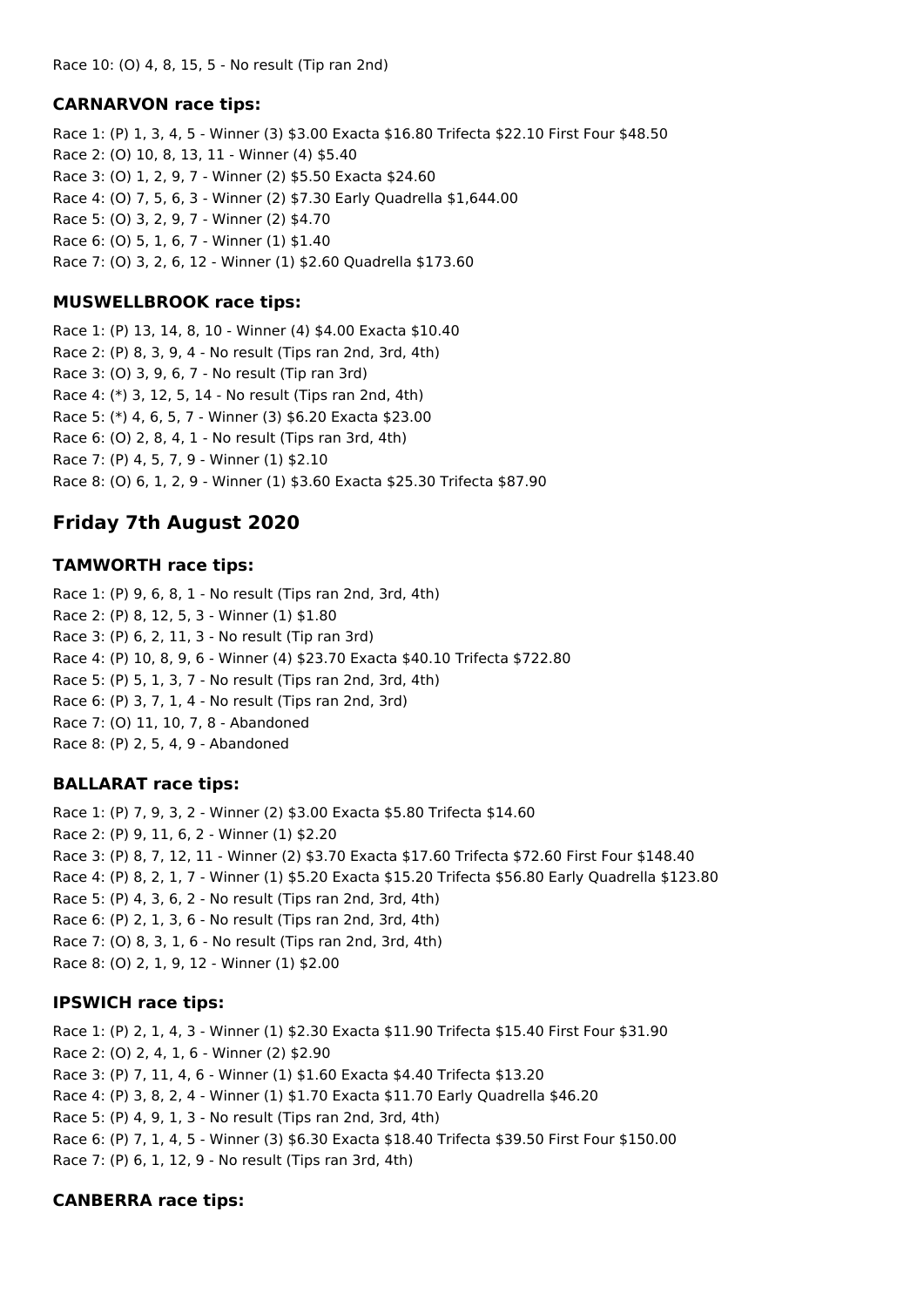Race 1: (P) 3, 5, 8, - Winner (2) \$2.70 Exacta \$15.10 Trifecta \$9.90 Race 2: (P) 6, 4, 5, 3 - Winner (3) \$17.00 Race 3: (P) 1, 7, 6, 4 - Winner (2) \$6.90 Exacta \$19.00 Race 4: (P) 6, 4, 8, 3 - Winner (1) \$2.20 Early Quadrella \$404.60 Race 5: (P) 8, 11, 5, 4 - Winner (2) \$3.30 Race 6: (O) 6, 4, 7, 5 - Winner (4) \$7.40 Race 7: (P) 6, 8, 4, 3 - Winner (1) \$4.00 Race 8: (O) 2, 4, 6, 9 - No result (Tips ran 2nd, 4th)

# **Friday 31st July 2020**

### **WYONG race tips:**

Race 1: (P) 1, 7, 9, 8 - Winner (1) \$1.40 Exacta \$4.70 Trifecta \$8.20 Race 2: (P) 8, 5, 1, 6 - Winner (1) \$2.30 Race 3: (O) 7, 5, 9, 3 - Winner (1) \$1.60 Exacta \$5.40 Trifecta \$12.20 Race 4: (P) 2, 9, 7, 1 - Winner (1) \$2.20 Exacta \$3.40 Early Quadrella \$18.90 Race 5: (P) 4, 3, 5, 7 - No result (Tips ran 2nd, 4th) Race 6: (P) 7, 10, 1, 2 - Winner (3) \$3.80 Exacta \$24.00 Trifecta \$82.10 Race 7: (O) 3, 13, 5, 14 - No result (Tip ran 2nd) Race 8: (P) 5, 6, 12, 9 - Winner (1) \$2.70

## **GEELONG race tips:**

Race 1: (P) 2, 7, 8, 5 - Winner (2) \$6.30 Exacta \$22.00 Trifecta \$73.80 Race 2: (O) 10, 2, 4, 1 - No result (Tip ran 2nd) Race 3: (O) 10, 2, 11, 14 - Winner (1) \$1.90 Race 4: (P) 3, 9, 10, 1 - Winner (1) \$1.40 Exacta \$12.80 Race 5: (P) 3, 6, 2, 10 - Winner (2) \$7.20 Exacta \$60.90 Trifecta \$150.20 First Four \$575.00 Race 6: (O) 9, 2, 15, 11 - No result (Tips ran 2nd, 3rd) Race 7: (O) 8, 4, 3, 13 - Winner (1) \$2.60 Race 8: (O) 14, 1, 8, 11 - Winner (4) \$12.20 Race 9: (P) 2, 12, 10, 11 - No result (Tip ran 3rd)

## **MACKAY race tips:**

Race 1: (P) 7, 8, 2, 1 - Winner (1) \$2.70 Race 2: (P) 8, 9, 4, 3 - No result (Tips ran 2nd, 3rd, 4th) Race 3: (O) 11, 12, 8, 10 - No result (Tip ran 4th) Race 4: (P) 5, 9, 11, 10 - No result (Tip ran 3rd) Race 5: (O) 10, 5, 13, 2 - Winner (1) \$10.40 Race 6: (P) 4, 8, 5, 6 - Winner (3) \$2.10 Exacta \$10.40 Trifecta \$19.30 Race 7: (P) 1, 3, 13, 2 - No result (Tip ran 4th) Race 8: (O) 8, 6, 7, 9 - No result (Tips ran 2nd, 3rd) Race 9: (O) 2, 1, 14, 9 - Winner (2) \$4.20 Exacta \$7.00

#### **GOULBURN race tips:**

Race 1: (P) 7, 5, 8, 2 - Winner (4) \$13.20 Race 2: (P) 6, 3, 2, 5 - Winner (2) \$2.90 Exacta \$19.60 Trifecta \$51.50 Race 3: (P) 3, 6, 4, 5 - No result (Tips ran 2nd, 3rd, 4th) Race 4: (P) 2, 3, 7, 5 - Winner (2) \$3.90 Exacta \$8.40 Trifecta \$11.20 Race 5: (P) 4, 2, 8, 6 - Winner (1) \$2.40 Race 6: (O) 8, 5, 10, 3 - Winner (4) \$4.00 Race 7: (P) 7, 6, 4, 8 - No result (Tips ran 2nd, 3rd, 4th) Race 8: (P) 5, 3, 6, 4 - Winner (4) \$8.10 Exacta \$37.40 Trifecta \$103.30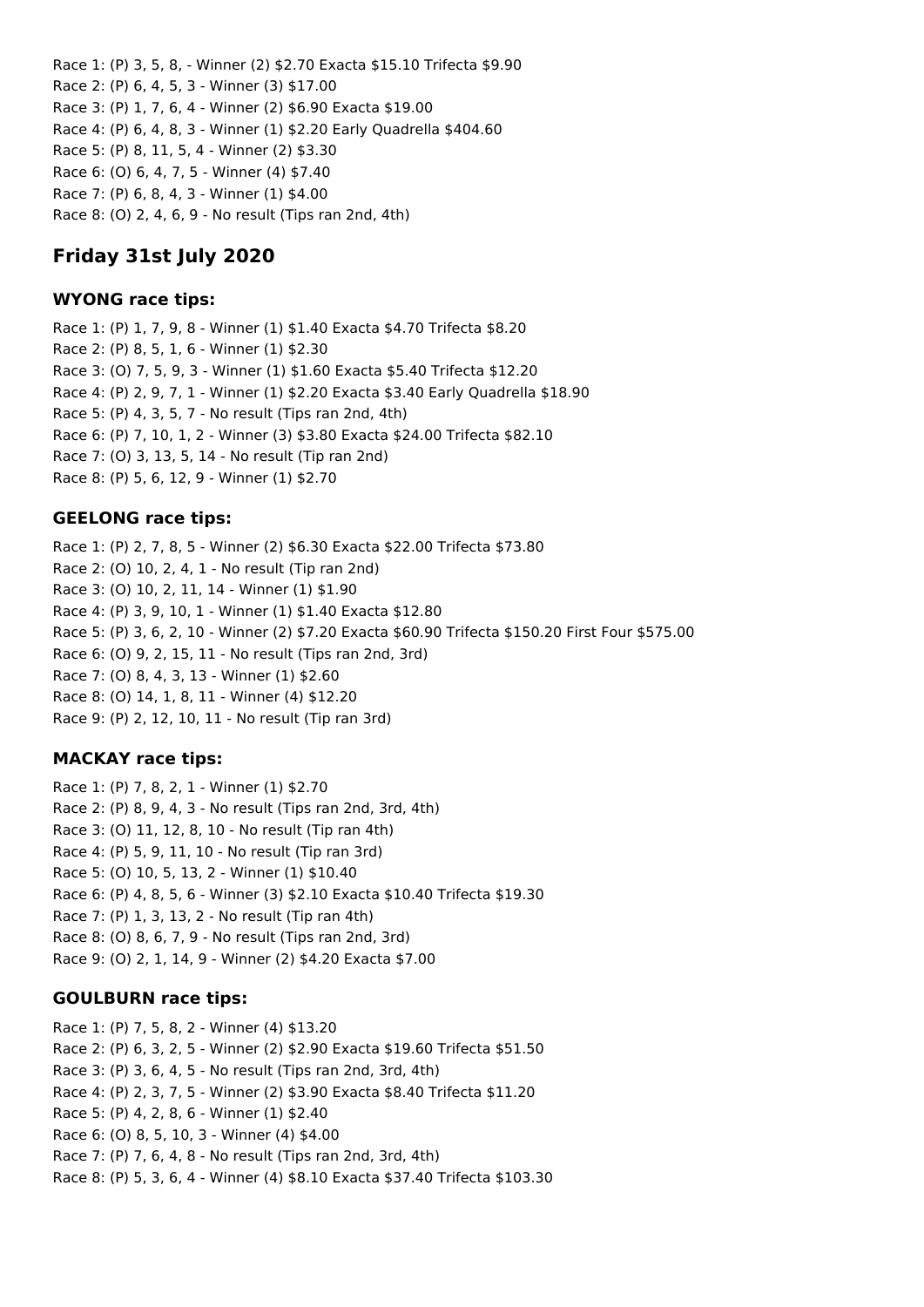# **Friday 24th July 2020**

## **TAMWORTH race tips:**

Race 1: (P) 3, 1, 5, 2 - Winner (1) \$2.40 Race 2: (P) 10, 8, 1, 14 - Winner (3) \$5.40 Exacta \$13.10 Race 3: (O) 9, 1, 13, 16 - No result (Tip ran 3rd) Race 4: (P) 5, 2, 9, 6 - No result (Tip ran 2nd) Race 5: (O) 6, 4, 5, 3 - No result (Tip ran 3rd) Race 6: (O) 3, 11, 5, 2 - Winner (3) \$5.40 Race 7: (O) 7, 3, 5, 4 - Winner (2) \$1.80 Exacta \$10.60 Race 8: (O) 2, 7, 10, 9 - No result (Tip ran 2nd)

## **SWAN HILL race tips:**

Race 1: (P) 5, 4, 7, 8 - Winner (3) \$5.40 Race 2: (P) 3, 13, 6, 10 - Winner (2) \$7.00 Race 3: (P) 4, 6, 12, 1 - Winner (1) \$2.20 Race 4: (P) 3, 4, 10, 7 - Winner (1) \$3.40 Exacta \$32.80 Race 5: (P) 2, 1, 5, 12 - Winner (1) \$2.00 Exacta \$14.60 Early Quadrella \$131.90 Race 6: (O) 3, 12, 4, 8 - Winner (4) \$12.10 Exacta \$49.80 Trifecta \$386.10 Race 7: (O) 5, 13, 7, 2 - Winner (1) \$3.10 Race 8: (O) 7, 3, 2, 11 - Winner (3) \$6.80 Exacta \$24.50 Trifecta \$144.40 Race 9: (O) 16, 2, 7, 4 - No result (Tip ran 3rd)

# **IPSWICH race tips:**

Race 1: (P) 7, 3, 5, 12 - Winner (3) \$4.90 Exacta \$20.90 Race 2: (P) 8, 4, 13, 2 - Winner (1) \$2.20 Exacta \$10.80 Race 3: (\*) 2, 8, 1, 3 - Winner (1) \$1.60 Exacta \$5.00 Race 4: (P) 7, 4, 2, 13 - Winner (1) \$2.00 Early Quadrella \$47.50 Race 5: (P) 3, 11, 12, 6 - Winner (2) \$2.70 Race 6: (P) 7, 4, 12, 6 - Winner (1) \$3.50 Exacta \$20.70 Trifecta \$159.70 Race 7: (P) 8, 5, 1, 6 - No result (Tips ran 2nd, 4th)

# **CARNARVON race tips:**

Race 1: (O) 7, 5, 9, 8 - Winner (4) \$3.30 Race 2: (O) 6, 4, 1, 3 - Winner (2) \$2.30 Exacta \$13.00 Trifecta \$38.40 Race 3: (P) 2, 5, 9, 7 - Winner (1) \$1.30 Exacta \$16.10 Trifecta \$74.70 Race 4: (O) 2, 12, 9, 1 - Winner (2) \$5.50 Exacta \$26.70 Early Quadrella \$113.80 Race 5: (P) 4, 1, 7, 3 - Winner (1) \$2.70 Exacta \$7.40 Trifecta \$24.20 First Four \$51.40 Race 6: (O) 14, 7, 11, 5 - Winner (2) \$5.80 Exacta \$80.50 Quadrella \$160.50

# **CANBERRA race tips:**

Race 1: (P) 2, 6, 9, 4 - Winner (3) \$3.10 Exacta \$18.00 Trifecta \$54.30 Race 2: (P) 3, 5, 4, 10 - Winner (1) \$1.60 Exacta \$3.50 Trifecta \$24.40 Race 3: (O) 3, 7, 5, 6 - Winner (1) \$6.30 Race 4: (P) 7, 2, 1, 3 - Winner (1) \$2.40 Exacta \$2.70 Trifecta \$10.90 Early Quadrella \$72.20 Race 5: (P) 5, 11, 12, 4 - No result (Tips ran 2nd, 3rd, 4th) Race 6: (O) 1, 5, 11, 2 - No result (Tips ran 2nd, 4th) Race 7: (P) 1, 9, 10, 12 - Winner (4) \$18.20 Exacta \$92.00 Trifecta \$273.80 Race 8: (O) 6, 5, 8, 12 - No result (Tips ran 2nd, 3rd)

# **Friday 17th July 2020**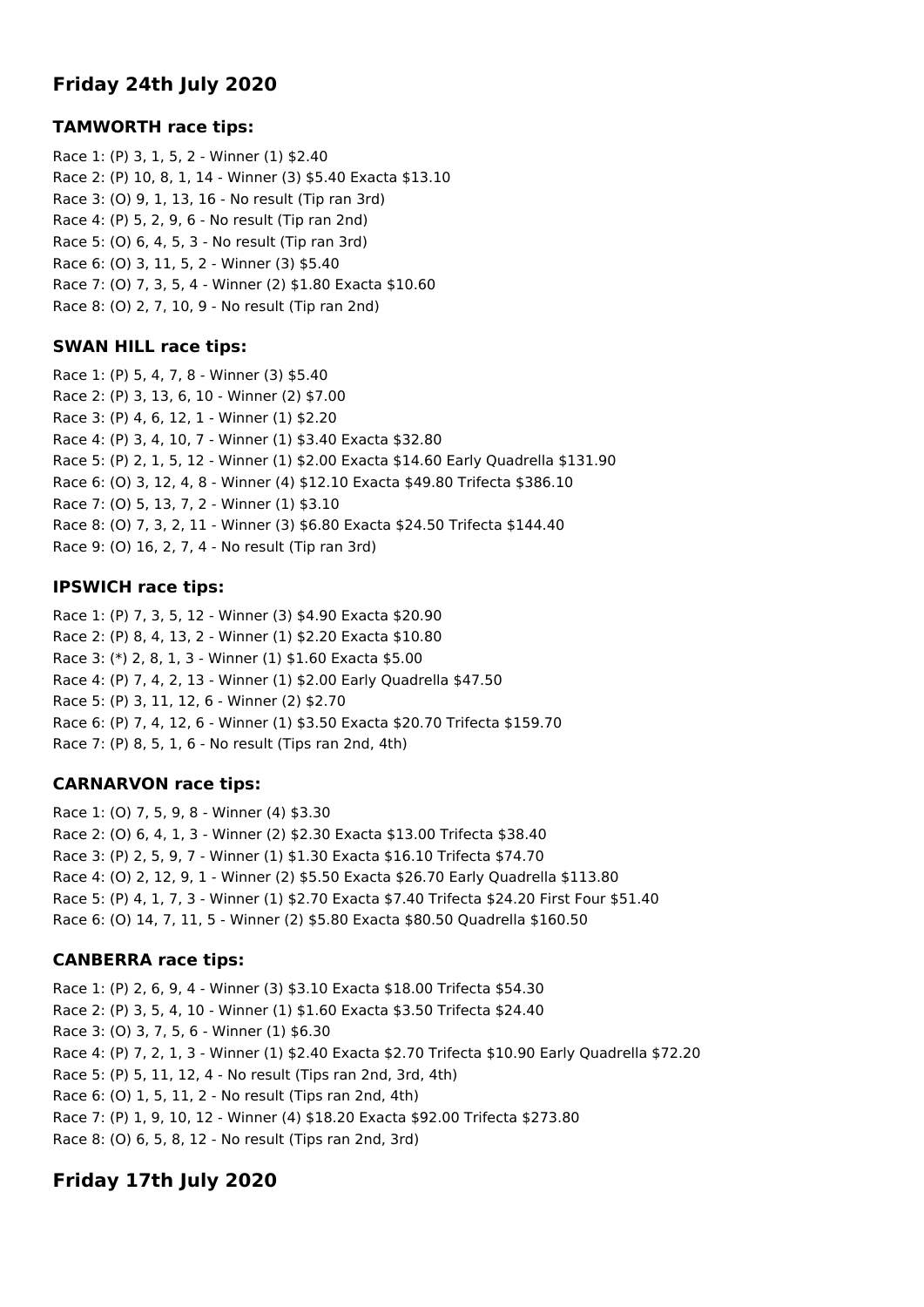## **DUBBO race tips:**

Race 1: (P) 8, 13, 9, 1 - Winner (1) \$1.90 Exacta \$6.40 Trifecta \$23.60 First Four \$63.90 Race 2: (P) 5, 4, 6, 2 - Winner (2) \$2.10 Exacta \$17.70 Trifecta \$73.20 First Four \$106.00 Race 3: (O) 6, 3, 8, 1 - Winner (2) \$2.40 Exacta \$4.50 Trifecta \$30.10 Race 4: (O) 6, 1, 11, 10 - Winner (3) \$13.00 Exacta \$91.50 Trifecta \$322.70 Race 5: (O) 5, 2, 1, 9 - No result (Tips ran 2nd, 4th) Race 6: (O) 9, 7, 8, 11 - No result (Tips ran 2nd, 3rd, 4th) Race 7: (O) 6, 1, 2, 13 - Winner (2) \$3.10 Exacta \$29.40 Trifecta \$162.90 Race 8: (O) 3, 6, 9, 7 - No result (Tips ran 2nd, 3rd) Race 9: (P) 2, 6, 9, 12 - No result (Tips ran 3rd, 4th)

## **GEELONG race tips:**

Race 1: (P) 10, 7, 1, 11 - Winner (4) \$6.30 Exacta \$45.90 Trifecta \$125.80 First Four \$367.80 Race 2: (P) 1, 7, 10, 12 - No result (Tips ran 3rd, 4th) Race 3: (O) 9, 13, 15, 3 - Winner (1) \$4.00 Exacta \$28.90 Trifecta \$145.80 Race 4: (P) 2, 11, 12, 4 - Winner (3) \$6.70 Exacta \$19.00 Trifecta \$69.70 Race 5: (O) 1, 4, 6, 11 - Winner (3) \$10.40 Race 6: (P) 5, 12, 2, 4 - Winner (2) \$6.90 Exacta \$26.40 Race 7: (O) 14, 8, 6, 13 - No result (Tip ran 2nd) Race 8: (O) 12, 1, 7, 13 - Winner (1) \$2.50 Exacta \$15.20 Race 9: (O) 4, 2, 16, 7 - No result (Tips ran 2nd, 4th)

## **ROCKHAMPTON race tips:**

Race 1: (P) 13, 5, 8, 12 - Winner (2) \$4.60 Race 2: (P) 3, 4, 5, 7 - Winner (2) \$8.40 Race 3: (P) 7, 5, 1, 4 - Winner (2) \$5.50 Exacta \$29.10 Trifecta \$100.10 Race 4: (O) 5, 7, 1, 3 - Winner (3) \$2.60 Race 5: (P) 2, 11, 8, 5 - No result (Tips ran 2nd, 3rd) Race 6: (O) 12, 1, 3, 5 - No result Race 7: (\*) 10, 3, 9, 4 - Winner (2) \$6.70 Race 8: (P) 3, 5, 2, 1 - Winner (2) \$3.60 Race 9: (P) 1, 3, 2, 11 - Winner (4) \$5.40

# **TAREE race tips:**

Race 1: (P) 1, 2, 7, 3 - Winner (4) \$3.10 Exacta \$6.50 Trifecta \$28.90 Race 2: (O) 9, 6, 12, 11 - Winner (4) \$8.40 Exacta \$57.00 Race 3: (P) 11, 3, 12, 7 - Winner (4) \$5.70 Exacta \$30.30 Trifecta \$133.20 Race 4: (P) 3, 6, 5, 2 - No result (Tips ran 2nd, 3rd) Race 5: (O) 6, 7, 11, 3 - Winner (1) \$3.30 Exacta \$30.40 Race 6: (P) 8, 6, 13, 3 - Winner (3) \$5.90 Exacta \$36.70 Trifecta \$86.10 First Four \$673.30 Race 7: (P) 1, 4, 7, 8 - No result (Tips ran 3rd, 4th) Race 8: (O) 5, 7, 6, 10 - No result (Tip ran 2nd)

# **Friday 10th July 2020**

## **SCONE race tips:**

Race 1: (P) 1, 3, 7, 5 - No result (Tips ran 2nd, 3rd, 4th) Race 2: (P) 5, 3, 9, 7 - Winner (2) \$2.80 Exacta \$13.30 Race 3: (P) 5, 1, 6, 3 - Winner (2) \$1.90 Race 4: (P) 10, 1, 6, 7 - No result (Tips ran 3rd, 4th) Race 5: (O) 3, 1, 6, 7 - No result Race 6: (P) 2, 5, 1, 4 - Winner (1) \$4.00 Exacta \$21.00 Trifecta \$63.60 First Four \$100.20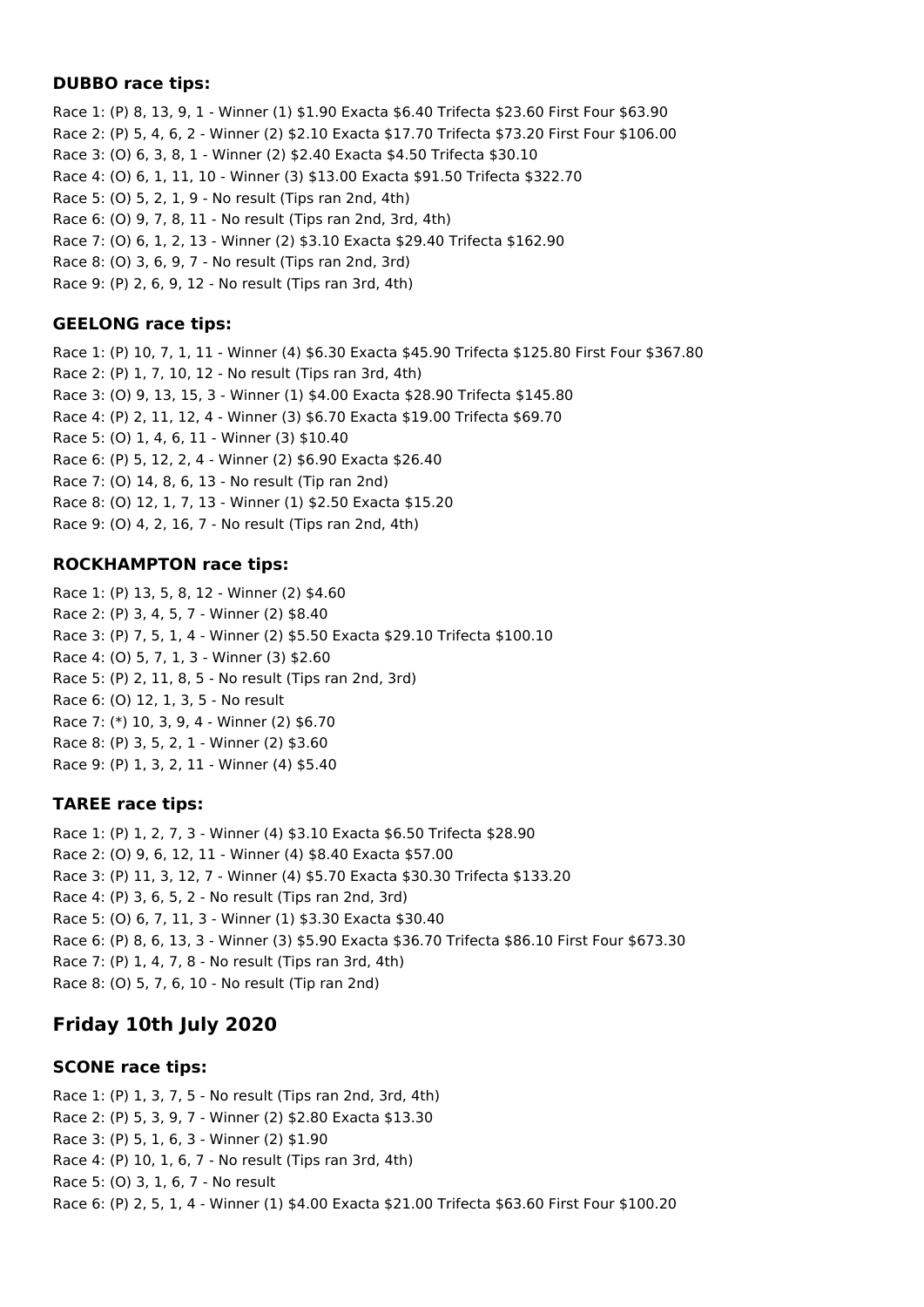Race 7: (O) 3, 4, 2, 1 - Winner (3) \$5.00 Exacta \$12.00 Trifecta \$52.90 First Four \$100.30 Race 8: (O) 1, 10, 12, 5 - No result (Tip ran 2nd)

## **PAKENHAM race tips:**

Race 1: (P) 12, 9, 2, 10 - Winner (1) \$2.00 Exacta \$5.40 Trifecta \$31.80 Race 2: (P) 6, 7, 10, 14 - Winner (1) \$2.90 Race 3: (P) 8, 11, 5, 4 - Winner (3) \$8.20 Exacta \$22.10 Race 4: (P) 9, 7, 5, 4 - No result (Tips ran 2nd, 3rd) Race 5: (O) 1, 6, 3, 4 - No result (Tips ran 3rd, 4th) Race 6: (O) 2, 4, 9, 6 - Winner (2) \$2.40 Race 7: (O) 11, 12, 3, 9 - Winner (4) \$5.30 Race 8: (O) 7, 8, 9, 6 - No result (Tip ran 2nd) Race 9: (O) 9, 4, 3, 12 - Winner (3) \$6.30

## **IPSWICH race tips:**

Race 1: (P) 3, 4, 5, 2 - Winner (2) \$4.20 Exacta \$23.60 Race 2: (P) 1, 2, 8, 5 - Winner (2) \$9.30 Exacta \$65.60 Trifecta \$145.30 Race 3: (P) 1, 4, 3, 2 - Winner (1) \$6.00 Exacta \$22.50 Trifecta \$53.90 Race 4: (P) 4, 5, 7, 3 - Winner (2) \$4.60 Exacta \$6.40 Trifecta \$7.60 First Four \$10.80 Early Quadrella \$529.50 Race 5: (P) 1, 4, 6, 8 - Winner (1) \$2.40 Race 6: (O) 9, 5, 4, 6 - Winner (1) \$6.40 Exacta \$35.50 Trifecta \$122.20 Race 7: (O) 4, 10, 11, 8 - No result (Tips ran 2nd, 3rd)

## **GOULBURN race tips:**

Race 1: (P) 1, 8, 2, 4 - Winner (2) \$11.10 Exacta \$54.30 Trifecta \$127.30 Race 2: (O) 3, 1, 6, 4 - Winner (2) \$5.60 Exacta \$41.70 Trifecta \$214.60 Race 3: (P) 1, 8, 10, 6 - Winner (4) \$1.80 Race 4: (P) 2, 8, 7, 5 - Winner (4) \$3.80 Early Quadrella \$994.40 Race 5: (O) 13, 1, 5, 4 - No result (Tips ran 2nd, 3rd, 4th) Race 6: (O) 9, 7, 4, 3 - Winner (2) \$3.00 Race 7: (O) 2, 4, 10, 8 - Winner (1) \$2.80 Race 8: (O) 7, 5, 13, 2 - Winner (4) \$6.00

# **Friday 3rd July 2020**

# **MUSWELLBROOK race tips:**

Race 1: (P) 11, 1, 9, 8 - Winner (4) \$8.70 Exacta \$73.00 Trifecta \$244.40 First Four \$349.10 Race 2: (P) 2, 7, 12, 4 - Winner (1) \$3.90 Exacta \$23.30 Race 3: (P) 5, 4, 3, 6 - No result (Tips ran 2nd, 3rd) Race 4: (P) 14, 8, 9, 1 - Winner (1) \$3.70 Exacta \$16.90 Trifecta \$83.20 Race 5: (O) 2, 6, 4, 7 - No result Race 6: (O) 3, 1, 5, 2 - No result (Tips ran 2nd, 3rd, 4th) Race 7: (P) 5, 12, 11, 2 - Winner (4) \$2.60 Exacta \$10.90 Race 8: (P) 1, 5, 8, 3 - Winner (1) \$2.70 Exacta \$9.20 Trifecta \$33.70 First Four \$91.90

# **BENDIGO race tips:**

Race 1: (O) 16, 1, 10, 6 - No result (Tips ran 2nd, 4th) Race 2: (O) 10, 5, 13, 12 - Winner (1) \$3.80 Race 3: (O) 13, 12, 6, 5 - Winner (2) \$5.80 Race 4: (O) 3, 1, 5, 9 - No result (Tips ran 2nd, 3rd) Race 5: (O) 6, 2, 13, 7 - Winner (2) \$8.50 Race 6: (P) 6, 12, 4, 14 - No result (Tip ran 2nd) Race 7: (P) 2, 6, 4, 16 - No result (Tips ran 3rd, 4th)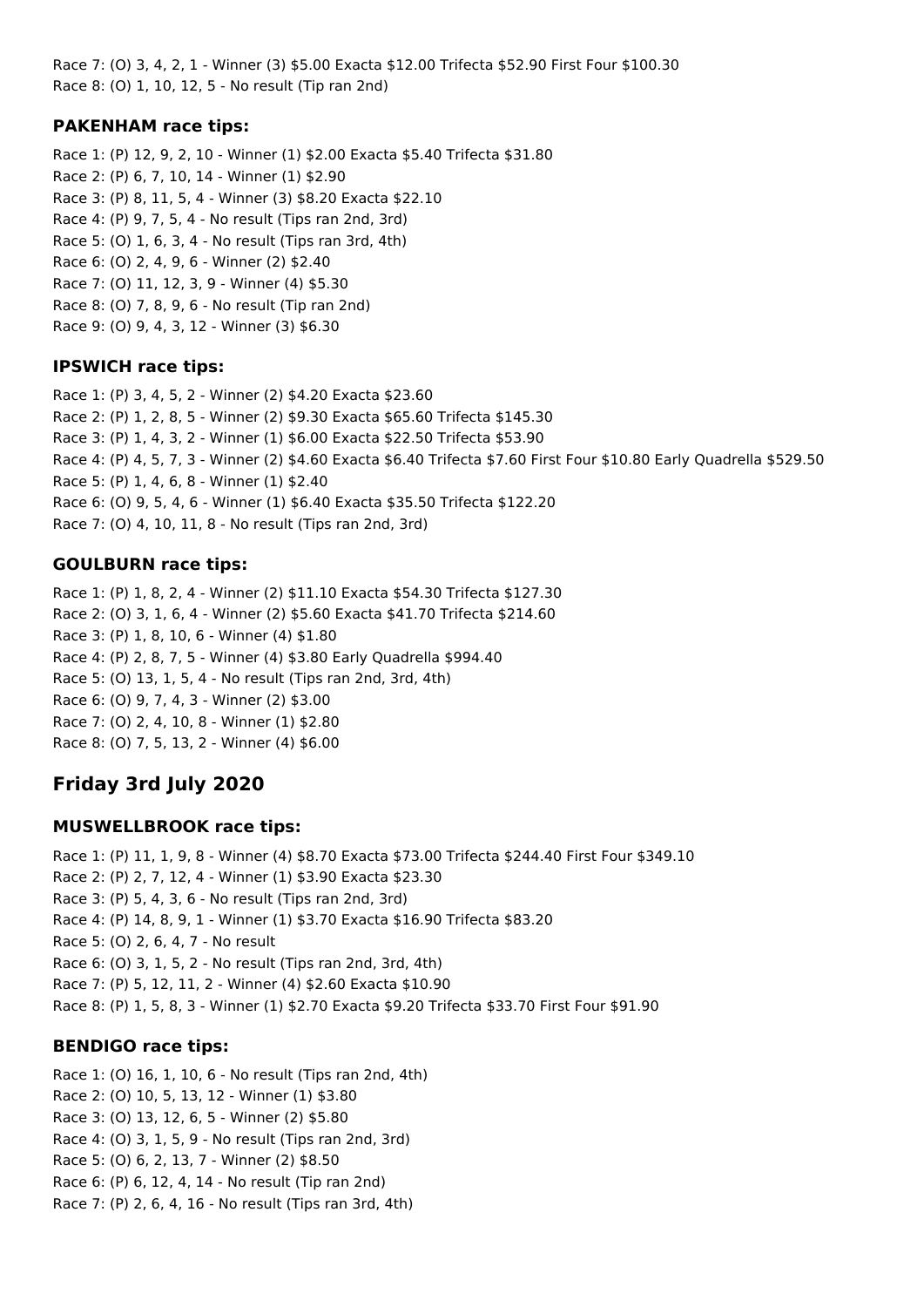Race 8: (O) 6, 12, 7, 2 - No result (Tips ran 2nd, 4th) Race 9: (O) 14, 6, 4, 8 - No result (Tip ran 2nd)

### **IPSWICH race tips:**

Race 1: (P) 2, 7, 3, 6 - No result (Tips ran 2nd, 3rd, 4th) Race 2: (P) 3, 6, 5, 7 - Winner (3) \$6.90 Race 3: (O) 3, 5, 2, 8 - No result (Tips ran 2nd, 3rd) Race 4: (\*) 3, 5, 7, 1 - Winner (1) \$1.60 Exacta \$10.30 Trifecta \$49.60 Race 5: (P) 2, 3, 8, 5 - Winner (1) \$2.90 Exacta \$12.70 Trifecta \$38.60 Race 6: (P) 8, 5, 6, 11 - No result (Tips ran 2nd, 3rd) Race 7: (P) 3, 8, 6, 13 - Winner (1) \$4.40 Race 8: (O) 1, 8, 2, 4 - Winner (1) \$3.30 Exacta \$8.30

## **CARNARVON race tips:**

Race 1: (P) 1, 9, 5, 6 - No result (Tips ran 2nd, 3rd) Race 2: (O) 1, 10, 2, 3 - Winner (1) \$1.70 Exacta \$6.90 Race 3: (O) 10, 7, 4, 3 - No result (Tips ran 2nd, 4th) Race 4: (O) 5, 2, 10, 1 - Winner (1) \$2.40 Exacta \$46.00 Race 5: (O) 5, 6, 8, 3 - Winner (3) \$17.10 Race 6: (O) 2, 10, 1, 4 - Winner (1) \$1.50 Exacta \$7.30

## **NOWRA race tips:**

Race 1: (P) 5, 1, 7, 3 - No result (Tips ran 2nd, 3rd, 4th) Race 2: (P) 5, 7, 1, 3 - Winner (1) \$2.20 Race 3: (P) 3, 8, 4, 1 - Winner (1) \$3.80 Race 4: (O) 7, 2, 11, 12 - Winner (1) \$4.50 Exacta \$101.40 Trifecta \$924.70 Race 5: (P) 1, 12, 10, 9 - No result (Tips ran 2nd, 4th) Race 6: (P) 12, 10, 8, 7 - Winner (4) \$4.10 Exacta \$15.10 Trifecta \$65.60 First Four \$166.10 Race 7: (P) 6, 2, 11, 10 - Winner (1) \$2.00 Exacta \$8.80 Race 8: (P) 6, 5, 12, 11 - Winner (1) \$4.00

# **Friday 26th June 2020**

## **SCONE race tips:**

Race 1: (P) 2, 5, 7, 12 - Winner (2) \$6.40 Exacta \$9.60 Trifecta \$62.50 Race 2: (O) 9, 7, 14, 8 - No result (Tips ran 2nd, 3rd, 4th) Race 3: (O) 7, 8, 5, 4 - Winner (3) \$5.90 Race 4: (P) 2, 3, 4, 9 - Winner (2) \$4.40 Exacta \$9.20 Race 5: (P) 7, 6, 9, 10 - No result (Tips ran 2nd, 3rd, 4th) Race 6: (O) 11, 10, 2, 4 - No result (Tips ran 2nd, 3rd, 4th) Race 7: (O) 1, 5, 13, 12 - No result (Tips ran 2nd, 4th) Race 8: (O) 13, 6, 9, 1 - Winner (4) \$3.20 Exacta \$15.10 Trifecta \$136.30

#### **GEELONG race tips:**

Race 1: (P) 10, 2, 5, 3 - Winner (2) \$5.20 Exacta \$45.80 Trifecta \$90.20 First Four \$265.10 Race 2: (P) 7, 12, 9, 8 - No result (Tips ran 2nd, 3rd, 4th) Race 3: (O) 9, 12, 10, 3 - No result (Tips ran 2nd, 3rd, 4th) Race 4: (P) 12, 7, 4, 14 - Winner (3) \$7.20 Exacta \$18.20 Race 5: (P) 4, 3, 1, 8 - Winner (2) \$3.20 Race 6: (O) 3, 2, 1, 5 - Winner (1) \$2.50 Race 7: (P) 2, 9, 3, 5 - Winner (1) \$1.70 Race 8: (O) 4, 14, 5, 13 - Winner (2) \$4.90 Race 9: (P) 7, 1, 4, 12 - Winner (2) \$3.30 Quadrella \$70.90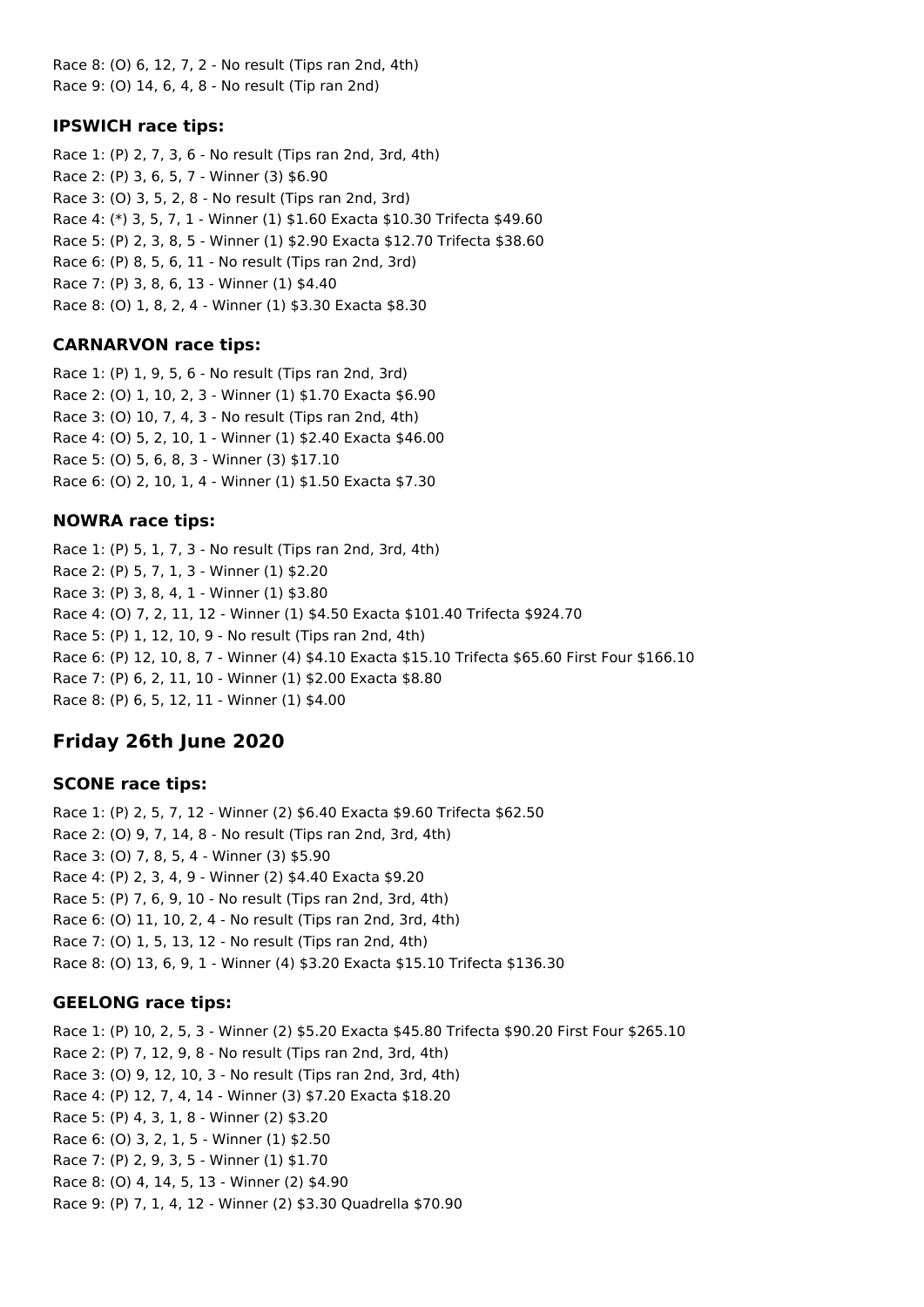## **GOLD COAST race tips:**

Race 1: (P) 9, 8, 7, 13 - Winner (1) \$2.40 Race 2: (P) 8, 4, 2, 7 - Winner (3) \$2.90 Exacta \$14.20 Trifecta \$61.00 Race 3: (O) 1, 11, 9, 8 - Winner (4) \$7.90 Exacta \$34.70 Race 4: (O) 7, 6, 8, 3 - No result (Tips ran 3rd, 4th) Race 5: (P) 6, 2, 3, 5 - Winner (3) \$3.50 Race 6: (P) 6, 15, 17, 5 - No result Race 7: (P) 2, 5, 10, 9 - No result (Tips ran 3rd, 4th) Race 8: (\*) 2, 1, 6, 4 - Winner (4) \$11.30 Exacta \$49.10 Trifecta \$101.40 Race 9: (P) 10, 3, 14, 4 - Winner (1) \$2.50 Exacta \$7.70

## **MORUYA race tips:**

Race 1: (P) 8, 7, 10, 14 - No result (Tip ran 4th) Race 2: (O) 1, 2, 3, 14 - Winner (1) \$2.90 Exacta \$11.90 Race 3: (P) 2, 1, 10, 6 - Winner (2) \$1.80 Exacta \$3.10 Race 4: (O) 4, 10, 5, 11 - Winner (4) \$8.10 Exacta \$151.80 Trifecta \$791.90 First Four \$4,189.60 Race 5: (P) 1, 9, 10, 7 - No result (Tip ran 3rd) Race 6: (O) 2, 9, 12, 8 - No result (Tips ran 2nd, 4th) Race 7: (O) 8, 4, 11, 13 - No result (Tip ran 4th) Race 8: (O) 3, 13, 11, 2 - No result (Tips ran 2nd, 3rd) Race 9: (O) 5, 10, 2, 11 - No result (Tips ran 2nd, 3rd)

# **TOOWOOMBA race tips:**

Race 1: (P) 4, 8, 2, 5 - Winner (1) \$1.90 Exacta \$4.10 Race 2: (O) 2, 8, 6, 4 - No result (Tip ran 2nd) Race 3: (P) 3, 8, 6, 2 - Winner (1) \$3.00 Exacta \$12.50 Trifecta \$47.90 Race 4: (O) 10, 7, 5, 9 - Winner (4) \$8.30 Exacta \$26.60 Race 5: (P) 9, 3, 1, 2 - Winner (2) \$11.00 Exacta \$52.60 Trifecta \$156.60 First Four \$124.60 Race 6: (P) 3, 1, 4, 7 - Winner (1) \$1.70 Exacta \$3.80 Race 7: (P) 2, 3, 7, 4 - Winner (3) \$4.30 Exacta \$18.00 Trifecta \$31.90 Quadrella \$1,298.30

# **Friday 19th June 2020**

## **COFFS HARBOUR race tips:**

Race 1: (P) 12, 7, 4, 11 - Abandoned Race 2: (P) 7, 1, 3, 4 - Abandoned Race 3: (P) 9, 1, 8, 4 - Abandoned Race 4: (P) 4, 8, 6, 10 - Abandoned Race 5: (P) 3, 9, 8, 5 - Abandoned Race 6: (P) 9, 3, 11, 7 - Abandoned Race 7: (P) 4, 3, 5, 6 - Abandoned Race 8: (P) 3, 5, 8, 10 - Abandoned

## **PAKENHAM race tips:**

Race 1: (O) 11, 10, 12, 7 - Winner (1) \$3.30 Exacta \$37.40 Race 2: (P) 8, 5, 12, 2 - Winner (2) \$4.00 Exacta \$23.20 Trifecta \$57.60 Race 3: (P) 3, 1, 10, 5 - Winner (4) \$7.80 Race 4: (P) 8, 9, 4, 5 - Winner (2) \$2.80 Exacta \$5.40 Race 5: (O) 1, 3, 4, 6 - Winner (2) \$3.50 Exacta \$11.60 Early Quadrella \$640.90 Race 6: (O) 4, 3, 9, 8 - Winner (3) \$8.40 Race 7: (O) 3, 8, 6, 5 - No result (Tip ran 3rd) Race 8: (O) 8, 9, 2, 5 - Winner (3) \$2.70 Exacta \$11.90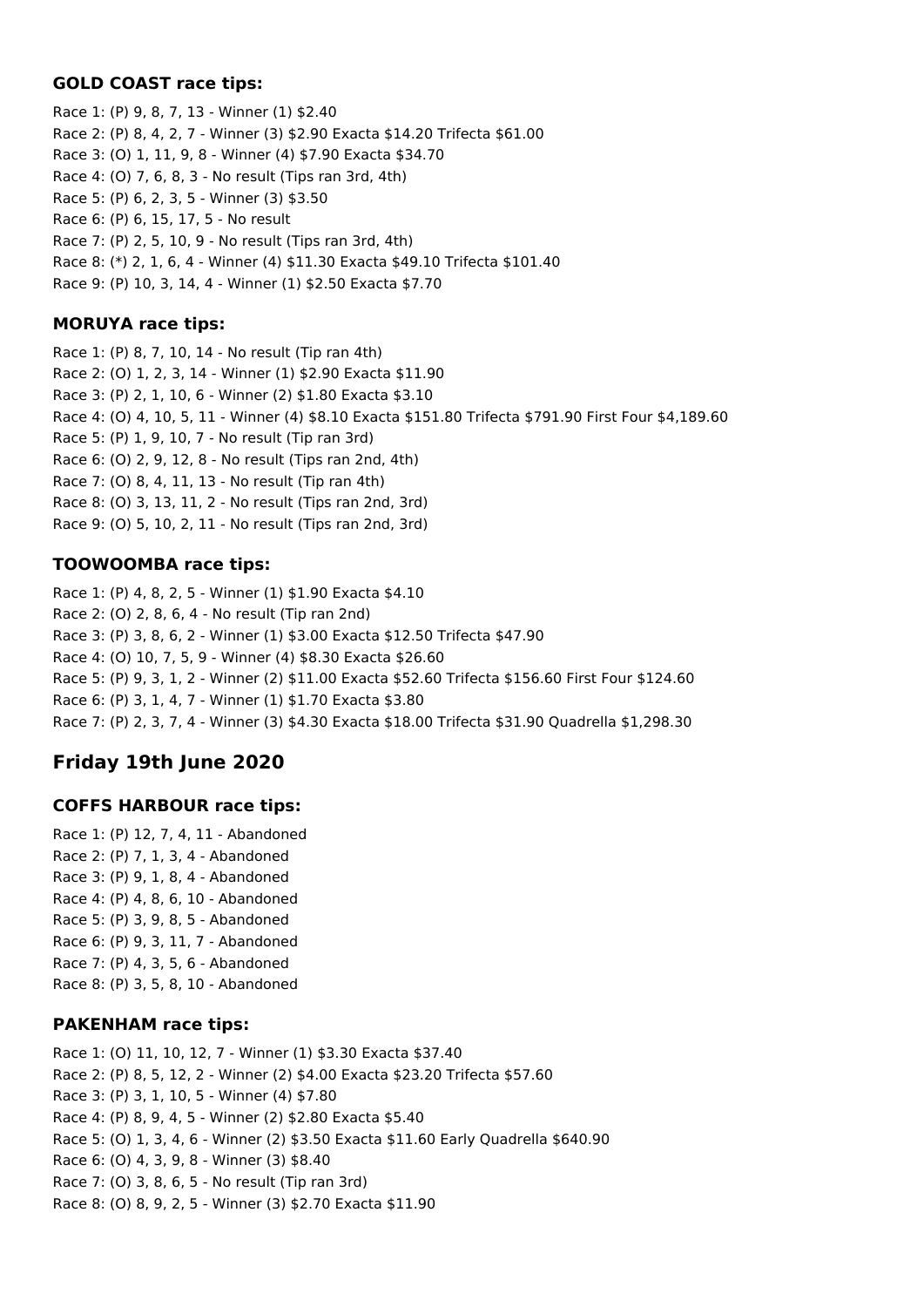### **GOLD COAST race tips:**

Race 1: (O) 9, 10, 3, 7 - Abandoned Race 2: (O) 3, 6, 4, 8 - Abandoned Race 3: (P) 1, 4, 3, 6 - Abandoned Race 4: (O) 1, 7, 4, 9 - Abandoned Race 5: (O) 6, 10, 1, 4 - Abandoned Race 6: (O) 1, 2, 10, 8 - Abandoned Race 7: (P) 4, 8, 10, 5 - Abandoned Race 8: (P) 7, 2, 1, 8 - Abandoned Race 9: (O) 1, 12, 3, 6 - Abandoned

### **CANBERRA race tips:**

Race 1: (P) 6, 2, 5, 4 - Winner (3) \$5.00 Exacta \$25.50 Trifecta \$31.40 First Four \$114.80 Race 2: (P) 6, 9, 2, 10 - No result (Tip ran 4th) Race 3: (O) 3, 7, 4, 2 - Winner (1) \$2.20 Exacta \$10.40 Race 4: (O) 1, 2, 9, 4 - No result (Tip ran 2nd) Race 5: (O) 8, 6, 13, 9 - Winner (1) \$5.80 Race 6: (O) 9, 2, 5, 12 - Winner (3) \$3.40 Race 7: (O) 9, 1, 10, 7 - Winner (1) \$3.00 Exacta \$14.10 Trifecta \$59.90

# **Friday 12th June 2020**

### **DUBBO race tips:**

Race 1: (P) 8, 1, 7, 10 - Winner (2) \$4.40 Exacta \$12.90 Trifecta \$32.70 Race 2: (O) 2, 7, 11, 5 - Winner (3) \$12.50 Race 3: (O) 1, 3, 2, 5 - Winner (1) \$5.30 Race 4: (P) 6, 7, 5, 4 - Winner (3) \$4.60 Exacta \$22.00 Trifecta \$205.30 Race 5: (P) 14, 4, 13, 5 - Winner (2) \$3.70 Exacta \$15.90 Race 6: (P) 2, 3, 6, 11 - Winner (1) \$1.40 Exacta \$5.10 Early Quadrella \$215.40 Race 7: (P) 1, 3, 4, 6 - No result (Tips ran 2nd, 3rd, 4th) Race 8: (P) 8, 10, 2, 9 - No result (Tips ran 2nd, 3rd) Race 9: (P) 12, 3, 4, 14 - No result (Tips ran 2nd, 3rd) Race 10: (P) 1, 4, 9, 3 - Winner (1) \$4.80 Exacta \$48.30

## **GEELONG race tips:**

Race 1: (O) 7, 9, 10, 3 - Winner (1) \$3.70 Race 2: (P) 3, 9, 5, 8 - Winner (1) \$3.00 Exacta \$19.50 Trifecta \$55.70 Race 3: (P) 10, 5, 11, 6 - Winner (1) \$3.20 Exacta \$11.00 Trifecta \$40.30 First Four \$84.80 Race 4: (O) 11, 7, 2, 9 - Winner (1) \$5.60 Exacta \$70.20 Race 5: (\*) 3, 5, 1, 7 - Winner (1) \$1.90 Early Quadrella \$141.50 Race 6: (P) 5, 9, 8, 3 - Winner (4) \$12.80 Exacta \$78.30 Trifecta \$332.90 Race 7: (O) 4, 7, 3, 8 - Winner (4) \$12.60 Exacta \$55.10 Race 8: (P) 11, 5, 8, 9 - Winner (4) \$2.40 Race 9: (O) 4, 5, 1, 11 - Winner (1) \$3.30 Exacta \$15.30 Trifecta \$128.60 Quadrella \$2,002.50

## **GOLD COAST race tips:**

Race 1: (\*) 7, 5, 1, 9 - Winner (1) \$1.30 Exacta \$9.90 Race 2: (P) 7, 5, 9, 8 - Winner (2) \$4.70 Race 3: (P) 16, 10, 8, 3 - Winner (4) \$5.70 Race 4: (P) 1, 5, 3, 6 - Winner (3) \$4.80 Exacta \$11.50 Early Quadrella \$246.60 Race 5: (P) 10, 2, 4, 8 - Winner (2) \$4.80 Exacta \$21.80 Trifecta \$31.10 First Four \$226.50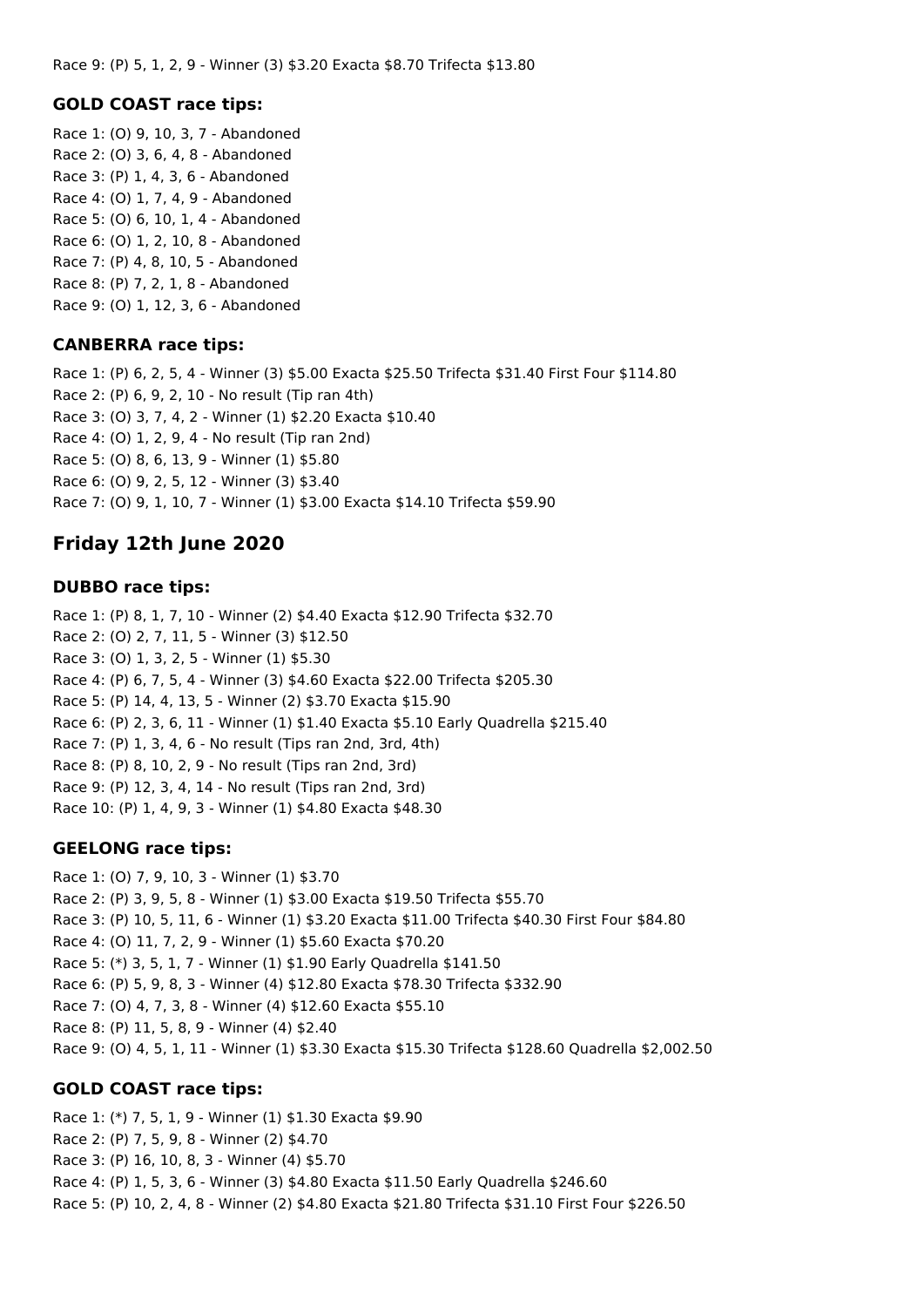Race 6: (O) 2, 4, 12, 3 - Winner (2) \$3.70 Exacta \$18.40 Race 7: (P) 8, 7, 9, 13 - Winner (1) \$1.60 Exacta \$6.00 Race 8: (P) 2, 1, 3, 7 - Winner (1) \$2.60 Exacta \$12.60 Quadrella \$121.90

## **CARNARVON race tips:**

Race 1: (P) 6, 4, 3, 5 - Winner (2) \$4.30 Exacta \$13.00 Race 2: (P) 1, 2, 6, 4 - Winner (3) \$3.60 Race 3: (P) 2, 1, 4, 6 - Winner (4) \$5.20 Race 4: (P) 1, 5, 3, 2 - Winner (3) \$4.90 Early Quadrella \$313.90 Race 5: (P) 9, 1, 10, 5 - No result (Tip ran 2nd) Race 6: (O) 2, 1, 9, 11 - No result (Tips ran 2nd, 3rd)

## **GOULBURN race tips:**

Race 1: (P) 7, 3, 2, 4 - Winner (4) \$11.40 Exacta \$63.80 Trifecta \$190.30 First Four \$787.60 Race 2: (P) 1, 15, 6, 2 - Winner (3) \$3.40 Exacta \$16.70 Trifecta \$68.20 Race 3: (P) 2, 1, 7, 6 - Winner (4) \$4.50 Race 4: (P) 12, 4, 5, 13 - Winner (1) \$1.90 Exacta \$4.80 Early Quadrella \$1,028.60 Race 5: (P) 12, 2, 3, 7 - Winner (3) \$3.40 Race 6: (P) 5, 9, 4, 2 - Winner (1) \$3.00 Race 7: (O) 3, 7, 9, 2 - Winner (3) \$6.60 Exacta \$39.30 Trifecta \$75.80 Race 8: (O) 8, 2, 10, 7 - No result (Tip ran 2nd)

# **Friday 5th June 2020**

# **WAGGA race tips:**

Race 1: (P) 6, 1, 3, 5 - Winner (2) \$2.40 Exacta \$7.50 Race 2: (P) 8, 12, 3, 9 - No result (Tips ran 2nd, 3rd, 4th) Race 3: (P) 1, 11, 10, 7 - Winner (3) \$11.00 Exacta \$16.40 Race 4: (O) 1, 10, 5, 14 - No result (Tips ran 2nd, 3rd) Race 5: (P) 5, 6, 1, 10 - Winner (3) \$5.40 Race 6: (P) 2, 8, 6, 7 - Winner (2) \$4.40 Race 7: (O) 2, 1, 6, 14 - Winner (3) \$13.70 Race 8: (P) 4, 6, 7, 8 - Winner (4) \$9.80 Quadrella \$7,150.30

# **DONALD race tips:**

Race 1: (P) 2, 1, 9, 3 - Winner (2) \$5.10 Race 2: (P) 8, 14, 5, 1 - No result (Tips ran 2nd, 3rd) Race 3: (P) 5, 9, 8, 1 - Winner (2) \$2.80 Exacta \$15.50 Trifecta \$31.10 Race 4: (O) 10, 13, 1, 12 - Winner (1) \$6.80 Exacta \$28.60 Trifecta \$163.50 Race 5: (O) 3, 9, 1, 4 - No result (Tip ran 2nd) Race 6: (O) 11, 1, 8, 5 - No result (Tip ran 3rd) Race 7: (O) 6, 1, 5, 10 - No result (Tip ran 2nd) Race 8: (P) 4, 8, 6, 3 - Winner (3) \$4.20 Exacta \$14.00 Trifecta \$60.90 Race 9: (P) 13, 8, 2, 3 - Winner (3) \$4.30 Exacta \$18.40 Trifecta \$58.80

# **TOOWOOMBA race tips:**

Race 1: (O) 4, 5, 2, 9 - No result (Tips ran 3rd, 4th) Race 2: (O) 4, 9, 8, 10 - Winner (2) \$2.00 Exacta \$6.70 Trifecta \$37.90 Race 3: (P) 6, 10, 1, 2 - Winner (1) \$1.80 Exacta \$4.80 Race 4: (P) 10, 8, 7, 3 - No result (Tips ran 2nd, 4th) Race 5: (P) 5, 6, 4, 1 - Winner (1) \$1.60 Race 6: (O) 10, 4, 7, 3 - No result (Tip ran 4th) Race 7: (P) 4, 9, 5, 10 - Winner (2) \$4.70 Exacta \$21.50 Trifecta \$103.00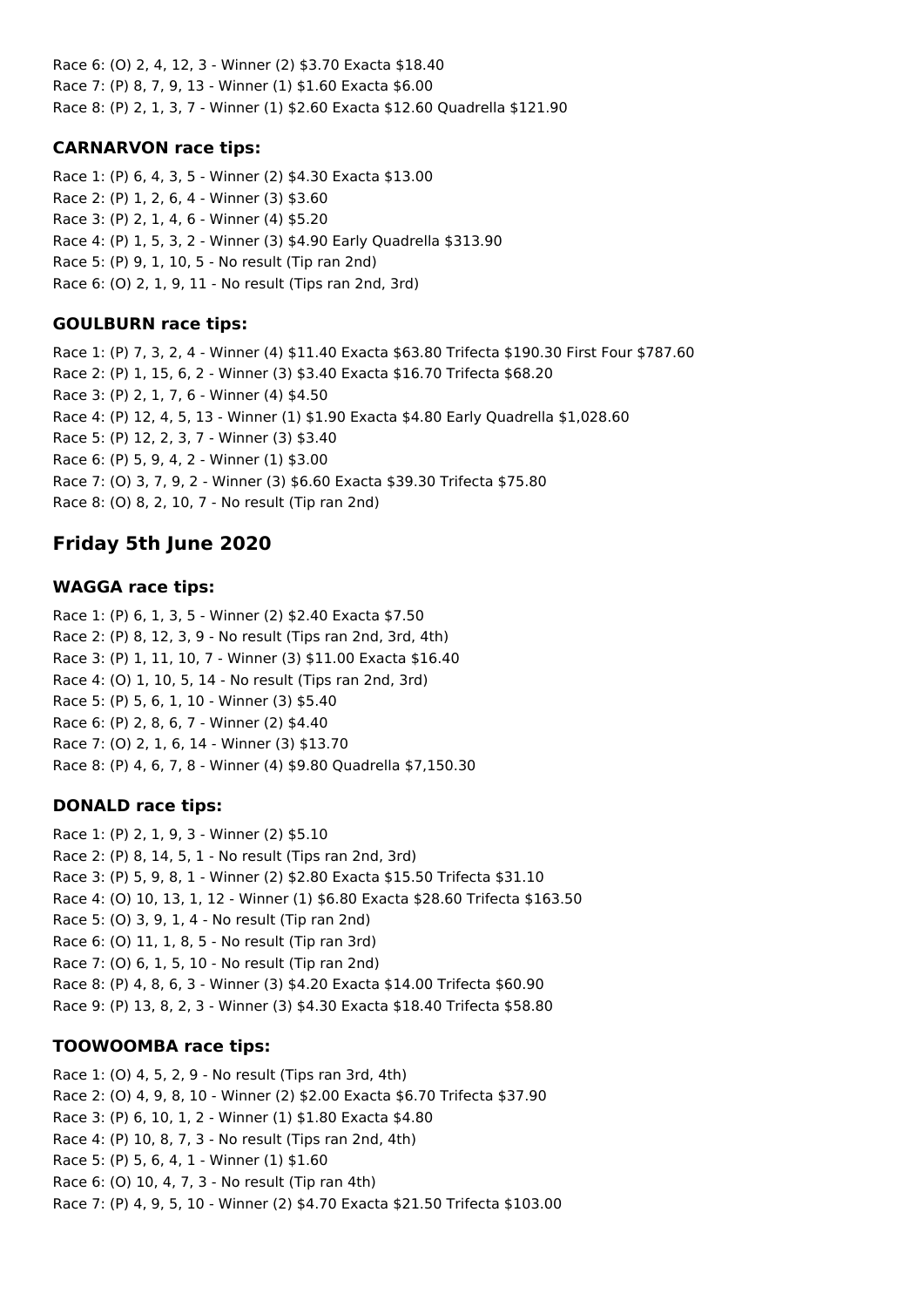Race 8: (P) 4, 2, 10, 3 - No result (Tips ran 2nd, 3rd) Race 9: (O) 12, 2, 13, 6 - Winner (4) \$2.50 Exacta \$10.10 Trifecta \$50.00 First Four \$198.80 Race 10: (O) 12, 7, 9, 14 - Winner (2) \$4.10

## **GERALDTON race tips:**

Race 1: (P) 1, 5, 6, 4 - Winner (2) \$3.70 Race 2: (P) 9, 1, 5, 7 - Winner (2) \$3.80 Exacta \$13.30 Trifecta \$27.70 Race 3: (P) 4, 2, 7, 6 - Winner (2) \$5.90 Race 4: (P) 1, 5, 7, 4 - Winner (1) \$2.10 Early Quadrella \$451.10 Race 5: (P) 3, 1, 2, 5 - No result (Tips ran 2nd, 3rd, 4th) Race 6: (P) 9, 1, 5, 7 - Winner (3) \$8.20 Exacta \$32.00 Trifecta \$269.00 First Four \$767.90 Race 7: (P) 1, 8, 2, 5 - Winner (2) \$4.40 Exacta \$39.50

# **TAREE race tips:**

Race 1: (P) 1, 6, 2, 11 - Winner (1) \$3.00 Exacta \$15.50 Trifecta \$35.70 First Four \$120.00 Race 2: (O) 7, 11, 13, 9 - Winner (2) \$4.50 Exacta \$16.20 Trifecta \$67.40 Race 3: (P) 6, 2, 3, 4 - Winner (1) \$3.50 Race 4: (O) 10, 11, 8, 6 - No result (Tips ran 2nd, 4th) Race 5: (O) 2, 6, 7, 11 - No result (Tip ran 2nd) Race 6: (O) 2, 6, 4, 1 - No result Race 7: (P) 3, 2, 13, 8 - No result (Tips ran 2nd, 3rd) Race 8: (P) 10, 5, 8, 1 - No result (Tips ran 2nd, 3rd)

# **Friday 29th May 2020**

# **CASINO race tips:**

Race 1: (P) 1, 2, 3, 7 - Winner (3) \$5.00 Exacta \$19.80 Trifecta \$31.80 Race 2: (O) 2, 3, 12, 5 - No result (Tips ran 2nd, 4th) Race 3: (P) 6, 4, 10, 7 - Winner (3) \$5.40 Exacta \$21.20 Trifecta \$63.20 Race 4: (P) 9, 6, 7, 1 - Winner (1) \$4.20 Race 5: (O) 1, 6, 9, 10 - No result (Tip ran 3rd) Race 6: (P) 6, 1, 3, 5 - Winner (3) \$3.90 Exacta \$11.00 Trifecta \$56.00 First Four \$168.90 Race 7: (P) 6, 1, 9, 5 - Winner (1) \$3.80 Race 8: (P) 11, 7, 3, 9 - Winner (4) \$5.30

# **GEELONG race tips:**

Race 1: (P) 1, 11, 10, 3 - Winner (1) \$3.30 Exacta \$13.70 Race 2: (P) 7, 1, 3, 8 - No result (Tips ran 2nd, 3rd, 4th) Race 3: (P) 12, 7, 3, 5 - Winner (2) \$4.40 Exacta \$17.50 Race 4: (P) 9, 10, 6, 8 - Winner (2) \$5.00 Race 5: (P) 10, 6, 13, 9 - Winner (2) \$8.10 Exacta \$66.20 Trifecta \$202.90 First Four \$744.50 Race 6: (O) 1, 11, 2, 3 - No result (Tip ran 2nd) Race 7: (P) 6, 2, 5, 9 - No result (Tips ran 2nd, 3rd, 4th) Race 8: (\*) 12, 7, 3, 5 - Winner (1) \$1.60 Race 9: (O) 5, 13, 7, 9 - Winner (2) \$9.40 Exacta \$60.30

# **GOLD COAST race tips:**

Race 1: (P) 2, 9, 3, 4 - No result (Tips ran 2nd, 3rd) Race 2: (P) 2, 5, 4, 3 - Winner (1) \$2.00 Race 3: (P) 1, 4, 2, 3 - Winner (4) \$2.20 Exacta \$11.90 Trifecta \$33.80 First Four \$33.80 Race 4: (P) 1, 3, 5, 2 - Winner (4) \$7.80 Race 5: (\*) 2, 4, 8, 7 - Winner (1) \$2.40 Early Quadrella \$257.80 Race 6: (P) 4, 1, 6, 5 - Winner (4) \$7.10 Exacta \$15.90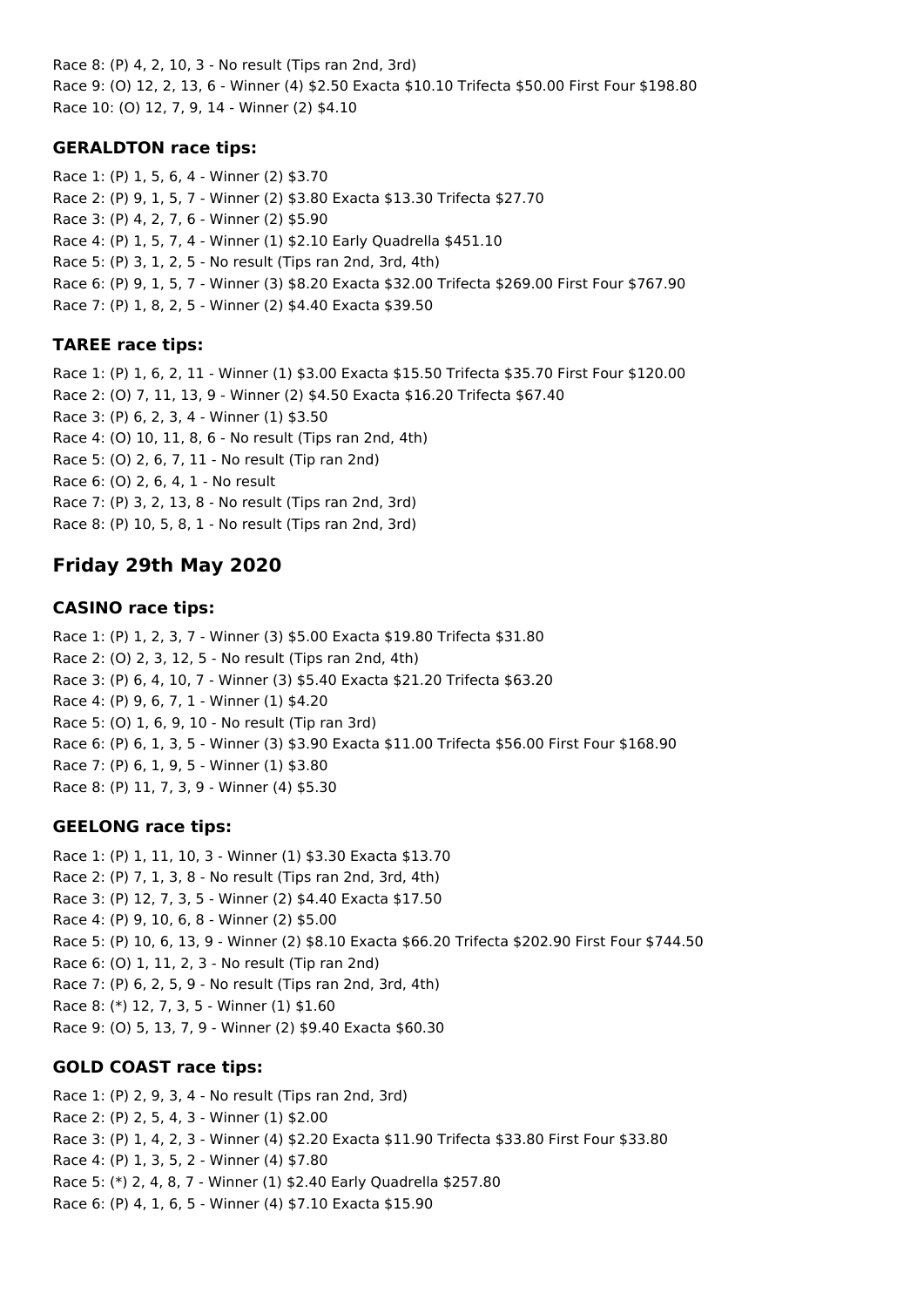Race 7: (O) 1, 4, 3, 9 - Winner (4) \$4.20 Exacta \$18.80 Race 8: (P) 11, 6, 9, 5 - No result (Tip ran 3rd) Race 9: (O) 2, 5, 1, 4 - Winner (1) \$2.00 Exacta \$9.00 Trifecta \$43.70

## **GOULBURN race tips:**

Race 1: (P) 1, 5, 6, 9 - Winner (1) \$1.60 Exacta \$8.00 Race 2: (P) 8, 10, 2, 5 - No result (Tips ran 2nd, 3rd, 4th) Race 3: (P) 2, 5, 13, 8 - Winner (3) \$11.10 Race 4: (P) 6, 3, 1, 2 - No result (Tips ran 2nd, 3rd) Race 5: (P) 6, 3, 1, 16 - Winner (4) \$4.10 Exacta \$22.90 Race 6: (P) 6, 2, 8, 1 - No result (Tip ran 4th) Race 7: (P) 4, 2, 9, 10 - No result (Tips ran 2nd, 3rd) Race 8: (O) 9, 7, 1, 2 - Winner (1) \$11.90 Exacta \$50.90

# **SUNSHINE COAST race tips:**

Race 1: (\*) 1, 4, 3, 2 - Winner (1) \$1.40 Exacta \$2.60 Race 2: (P) 3, 4, 6, 1 - Winner (3) \$10.20 Exacta \$25.60 Race 3: (P) 9, 5, 1, 8 - Winner (2) \$1.70 Race 4: (P) 5, 13, 2, 10 - Winner (1) \$2.00 Exacta \$16.60 Trifecta \$66.30 Race 5: (O) 7, 12, 2, 6 - Winner (3) \$14.50 Exacta \$68.90 Trifecta \$182.90 Early Quadrella \$727.70 Race 6: (P) 1, 5, 6, 4 - Winner (2) \$3.80 Exacta \$16.10 Race 7: (O) 2, 4, 10, 3 - No result (Tip ran 3rd) Race 8: (O) 5, 1, 7, 8 - Winner (2) \$3.30 Exacta \$16.30 Race 9: (O) 5, 1, 3, 8 - No result (Tip ran 2nd)

# **Friday 22nd May 2020**

## **COFFS HARBOUR race tips:**

Race 1: (P) 12, 6, 4, 10 - Winner (4) \$8.00 Exacta \$17.40 Race 2: (P) 8, 4, 14, 3 - No result (Tips ran 2nd, 4th) Race 3: (P) 3, 8, 1, 6 - No result (Tips ran 2nd, 3rd, 4th) Race 4: (P) 1, 7, 12, 3 - Winner (2) \$2.70 Race 5: (P) 5, 2, 8, 4 - Winner (4) \$6.70 Race 6: (O) 4, 1, 12, 5 - Winner (3) \$5.30 Race 7: (O) 13, 11, 5, 2 - No result Race 8: (O) 3, 8, 14, 6 - Winner (1) \$5.10

## **CRANBOURNE race tips:**

Race 1: (P) 11, 3, 6, 1 - Winner (2) \$2.20 Race 2: (P) 6, 1, 8, 5 - Winner (1) \$2.20 Exacta \$16.50 Trifecta \$58.20 Race 3: (P) 6, 3, 4, 12 - Winner (4) \$5.50 Exacta \$45.50 Trifecta \$175.60 Race 4: (O) 7, 2, 4, 11 - No result (Tip ran 3rd) Race 5: (O) 6, 4, 11, 3 - No result (Tip ran 2nd) Race 6: (P) 6, 2, 1, 9 - Winner (4) \$7.70 Exacta \$20.90 Trifecta \$71.90 Race 7: (P) 7, 9, 3, 5 - Winner (1) \$5.40 Exacta \$17.90 Race 8: (P) 3, 6, 5, 7 - Winner (1) \$2.10

# **GOLD COAST race tips:**

Race 1: (O) 12, 3, 4, 13 - No result (Tips ran 2nd, 3rd, 4th) Race 2: (P) 1, 3, 11, 7 - Winner (1) \$1.50 Exacta \$6.30 Race 3: (P) 4, 3, 2, 7 - Winner (1) \$2.60 Exacta \$10.50 Trifecta \$35.20 Race 4: (P) 4, 6, 3, 2 - Winner (1) \$3.00 Exacta \$7.20 Race 5: (P) 1, 9, 2, 8 - Winner (1) \$5.90 Exacta \$12.00 Trifecta \$46.00 Early Quadrella \$81.60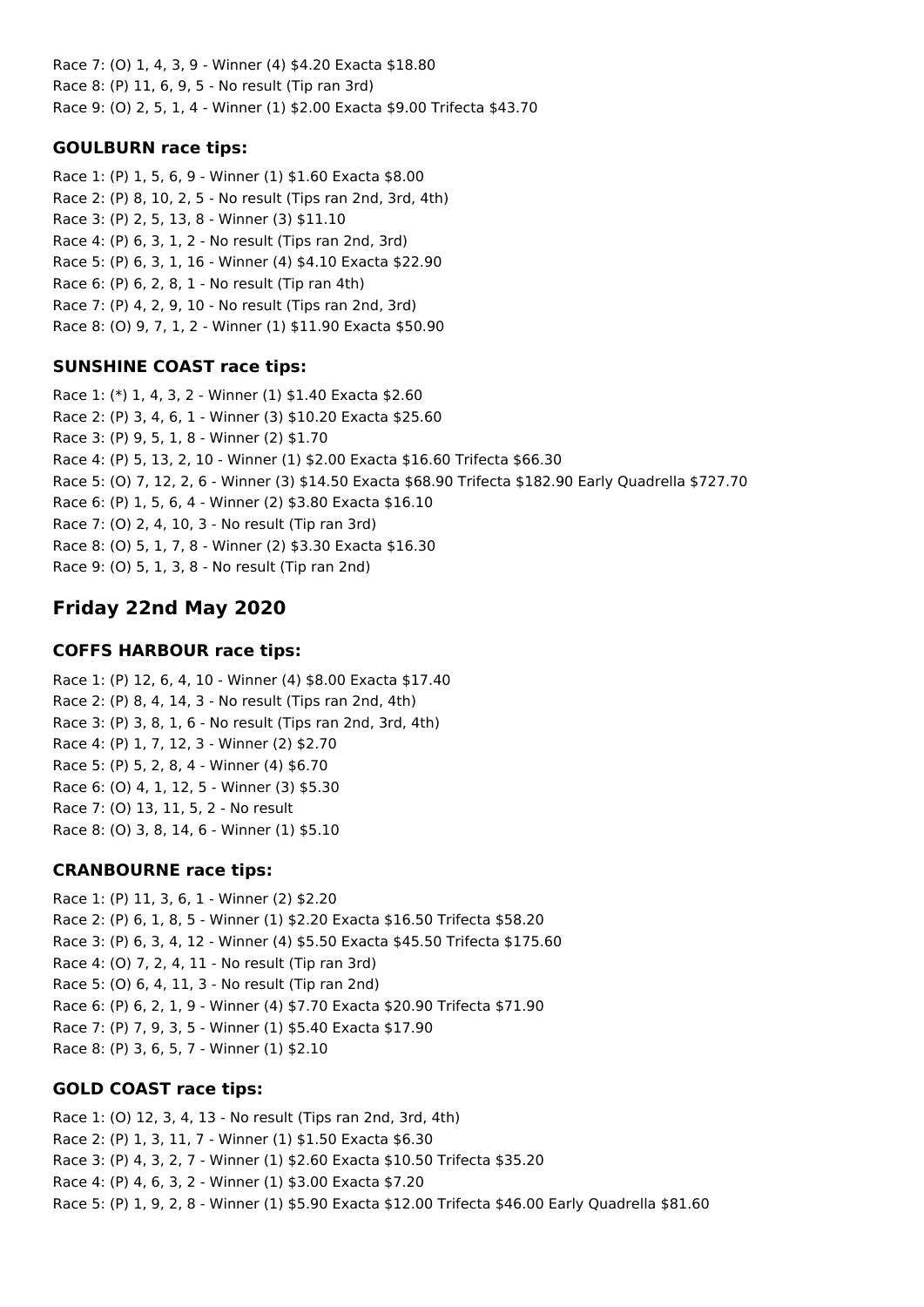Race 6: (P) 15, 2, 9, 13 - No result (Tip ran 4th) Race 7: (\*) 4, 1, 9, 3 - Winner (1) \$1.80 Race 8: (O) 4, 1, 2, 8 - Winner (1) \$2.70 Exacta \$19.40 Race 9: (P) 2, 4, 6, 13 - Winner (1) \$5.10

## **GERALDTON race tips:**

Race 1: (P) 2, 6, 1, 4 - Winner (3) \$6.80 Exacta \$22.00 Race 2: (P) 8, 1, 5, 7 - Winner (3) \$2.60 Exacta \$13.40 Trifecta \$29.70 First Four \$64.60 Race 3: (P) 2, 8, 1, 3 - No result (Tip ran 2nd) Race 4: (P) 6, 7, 5, 8 - Winner (1) \$4.30 Exacta \$10.40 Trifecta \$43.70 Race 5: (P) 5, 1, 4, 3 - No result (Tips ran 2nd, 3rd) Race 6: (O) 7, 3, 1, 6 - Winner (2) \$5.50 Exacta \$90.10 Race 7: (P) 3, 4, 1, 9 - Winner (3) \$6.20 Exacta \$16.10

# **STAWELL race tips:**

Race 1: (P) 5, 10, 1, 8 - No result (Tips ran 2nd, 3rd) Race 2: (P) 11, 1, 4, 8 - Winner (3) \$13.50 Exacta \$37.40 Trifecta \$137.10 Race 3: (P) 7, 6, 9, 1 - Winner (1) \$5.00 Race 4: (P) 4, 9, 8, 1 - Winner (1) \$2.60 Race 5: (P) 3, 1, 4, 2 - No result (Tips ran 3rd, 4th) Race 6: (O) 10, 3, 6, 7 - Winner (2) \$5.00 Exacta \$29.90 Trifecta \$146.10 Race 7: (O) 6, 10, 5, 12 - Winner (3) \$10.10 Race 8: (P) 3, 5, 8, 1 - No result (Tips ran 2nd, 3rd) Race 9: (P) 6, 2, 7, 9 - No result (Tips ran 2nd, 3rd)

# **CANBERRA race tips:**

Race 1: (P) 7, 6, 5, 3 - Winner (2) \$3.10 Exacta \$23.50 Race 2: (P) 2, 9, 4, 8 - No result (Tips ran 2nd, 3rd, 4th) Race 3: (P) 10, 1, 11, 8 - Winner (1) \$1.40 Exacta \$6.40 Race 4: (P) 6, 7, 5, 3 - Winner (1) \$5.80 Race 5: (P) 2, 12, 7, 10 - Winner (4) \$3.10 Exacta \$14.20 Race 6: (O) 14, 10, 3, 6 - No result (Tip ran 2nd) Race 7: (P) 11, 6, 2, 10 - No result (Tips ran 3rd, 4th)

# **Friday 15th May 2020**

# **SCONE race tips:**

Race 1: (P) 3, 6, 1, 8 - Winner (1) \$1.60 Exacta \$17.20 Race 2: (O) 11, 2, 5, 16 - No result (Tips ran 2nd, 4th) Race 3: (P) 2, 4, 1, 3 - Winner (1) \$3.90 Race 4: (P) 10, 4, 6, 16 - Winner (1) \$1.40 Race 5: (O) 2, 5, 15, 11 - Winner (2) \$4.00 Exacta \$62.60 Race 6: (O) 2, 6, 5, 10 - Winner (4) \$3.80 Exacta \$9.10 Trifecta \$31.40 Race 7: (P) 11, 6, 10, 12 - No result (Tip ran 2nd) Race 8: (P) 4, 5, 11, 1 - Winner (4) \$11.90

# **CRANBOURNE race tips:**

Race 1: (O) 1, 13, 2, 11 - Winner (3) \$4.80 Exacta \$28.80 Race 2: (O) 4, 3, 8, 11 - No result (Tips ran 2nd, 3rd, 4th) Race 3: (P) 8, 5, 14, 11 - Winner (2) \$1.90 Exacta \$4.90 Trifecta \$23.00 Race 4: (P) 2, 5, 9, 10 - Winner (4) \$13.80 Exacta \$62.00 Race 5: (O) 6, 7, 9, 1 - Winner (1) \$3.00 Race 6: (P) 6, 3, 9, 10 - Winner (4) \$2.30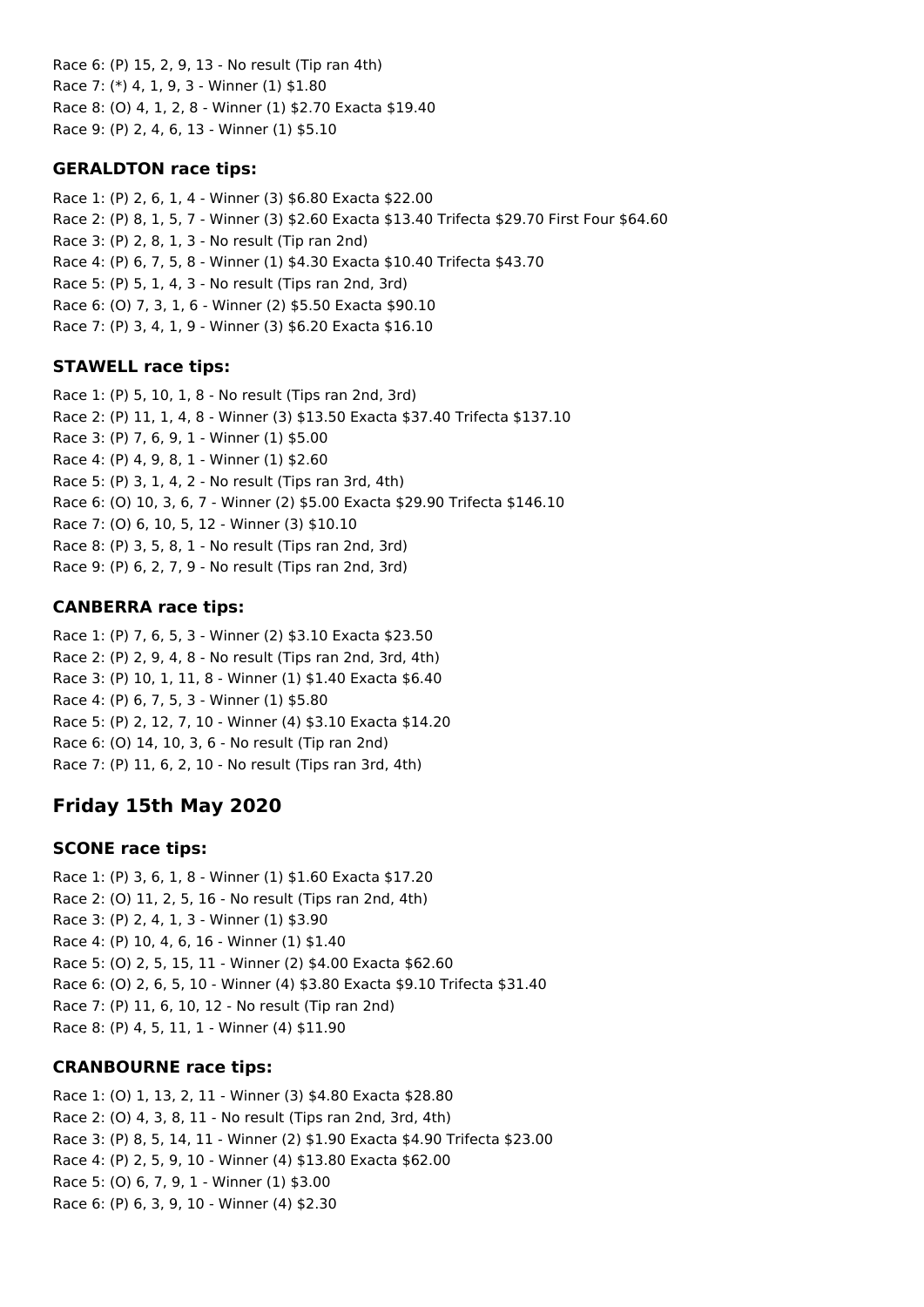Race 7: (P) 5, 3, 1, 4 - Winner (2) \$5.50 Race 8: (O) 8, 11, 1, 4 - Winner (1) \$6.40 Quadrella \$305.30

## **MOUNT GAMBIER race tips:**

Race 1: (P) 3, 2, 6, 5 - Winner (3) \$5.40 Race 2: (P) 7, 2, 4, 5 - Winner (4) \$1.40 Exacta \$4.30 Trifecta \$15.30 Race 3: (P) 4, 6, 1, 3 - No result (Tips ran 2nd, 4th) Race 4: (P) 2, 1, 3, 4 - No result (Tips ran 2nd, 3rd) Race 5: (O) 5, 3, 9, 7 - No result (Tips ran 2nd, 3rd, 4th) Race 6: (P) 5, 6, 2, 1 - Winner (1) \$2.90 Exacta \$13.60 Trifecta \$40.00 Race 7: (O) 2, 3, 5, 6 - No result (Tip ran 4th)

## **TOOWOOMBA race tips:**

Race 1: (P) 3, 10, 6, 5 - Winner (3) \$7.40 Exacta \$17.30 Trifecta \$87.60 First Four \$193.90 Race 2: (P) 1, 2, 3, 12 - Winner (1) \$1.40 Exacta \$4.40 Race 3: (P) 5, 7, 4, 6 - Winner (3) \$3.50 Exacta \$9.20 Trifecta \$68.60 First Four \$407.70 Race 4: (P) 8, 5, 6, 1 - Winner (3) \$2.90 Exacta \$34.30 Trifecta \$155.20 First Four \$386.60 Race 5: (P) 2, 5, 7, 3 - Winner (1) \$2.20 Early Quadrella \$69.00 Race 6: (P) 3, 5, 2, 4 - Winner (2) \$6.10 Exacta \$16.60 Trifecta \$43.60 First Four \$162.80 Race 7: (P) 4, 1, 3, 7 - Winner (1) \$6.30 Race 8: (P) 1, 4, 12, 2 - Winner (1) \$3.50 Exacta \$17.70 Race 9: (P) 3, 6, 5, 17 - No result (Tips ran 2nd, 3rd, 4th)

# **ALBANY race tips:**

Race 1: (P) 2, 1, 4, 3 - No result (Tips ran 2nd, 3rd, 4th) Race 2: (P) 3, 5, 2, 7 - Winner (1) \$1.90 Exacta \$3.80 Trifecta \$12.40 First Four \$32.00 Race 3: (P) 2, 1, 6, 3 - No result (Tip ran 4th) Race 4: (P) 5, 9, 1, 3 - Winner (3) \$4.30 Exacta \$12.40 Trifecta \$39.50 Race 5: (P) 2, 7, 3, 1 - Winner (1) \$4.90 Exacta \$27.80 Race 6: (P) 2, 11, 4, 3 - No result (Tips ran 2nd, 3rd, 4th) Race 7: (P) 1, 5, 2, 7 - Winner (2) \$2.60 Race 8: (O) 10, 8, 1, 2 - No result (Tip ran 3rd)

# **GEELONG race tips:**

Race 1: (P) 11, 1, 6, 4 - Winner (1) \$2.50 Exacta \$5.70 Trifecta \$18.50 Race 2: (P) 7, 4, 1, 2 - Winner (3) \$9.90 Exacta \$34.00 Race 3: (O) 8, 6, 5, 13 - Winner (1) \$3.90 Exacta \$5.30 Race 4: (P) 10, 4, 8, 7 - Winner (3) \$6.50 Race 5: (P) 5, 6, 1, 4 - No result (Tips ran 2nd, 4th) Race 6: (P) 2, 3, 5, 1 - Winner (2) \$4.80 Exacta \$9.30 Trifecta \$50.40 Race 7: (O) 3, 7, 1, 5 - Winner (3) \$1.80 Exacta \$13.80 Trifecta \$51.00 Race 8: (O) 3, 5, 13, 6 - Winner (2) \$3.60 Exacta \$16.40 Race 9: (P) 6, 1, 11, 5 - No result

# **ALBURY race tips:**

Race 1: (P) 2, 1, 4, 5 - Winner (2) \$2.30 Exacta \$11.30 Trifecta \$28.60 First Four \$127.60 Race 2: (P) 2, 1, 4, 7 - Winner (3) \$7.50 Exacta \$34.40 Race 3: (O) 1, 6, 12, 8 - Winner (4) \$6.30 Exacta \$17.80 Trifecta \$144.00 First Four \$981.20 Race 4: (P) 9, 5, 2, 1 - Winner (1) \$2.10 Exacta \$8.60 Trifecta \$36.70 Early Quadrella \$392.50 Race 5: (O) 2, 1, 9, 4 - Winner (2) \$4.10 Exacta \$22.50 Trifecta \$66.70 Race 6: (O) 2, 4, 1, 3 - Winner (2) \$5.40 Exacta \$20.10 Trifecta \$108.30 Race 7: (O) 3, 2, 1, 5 - No result Race 8: (P) 10, 1, 7, 3 - Winner (1) \$2.70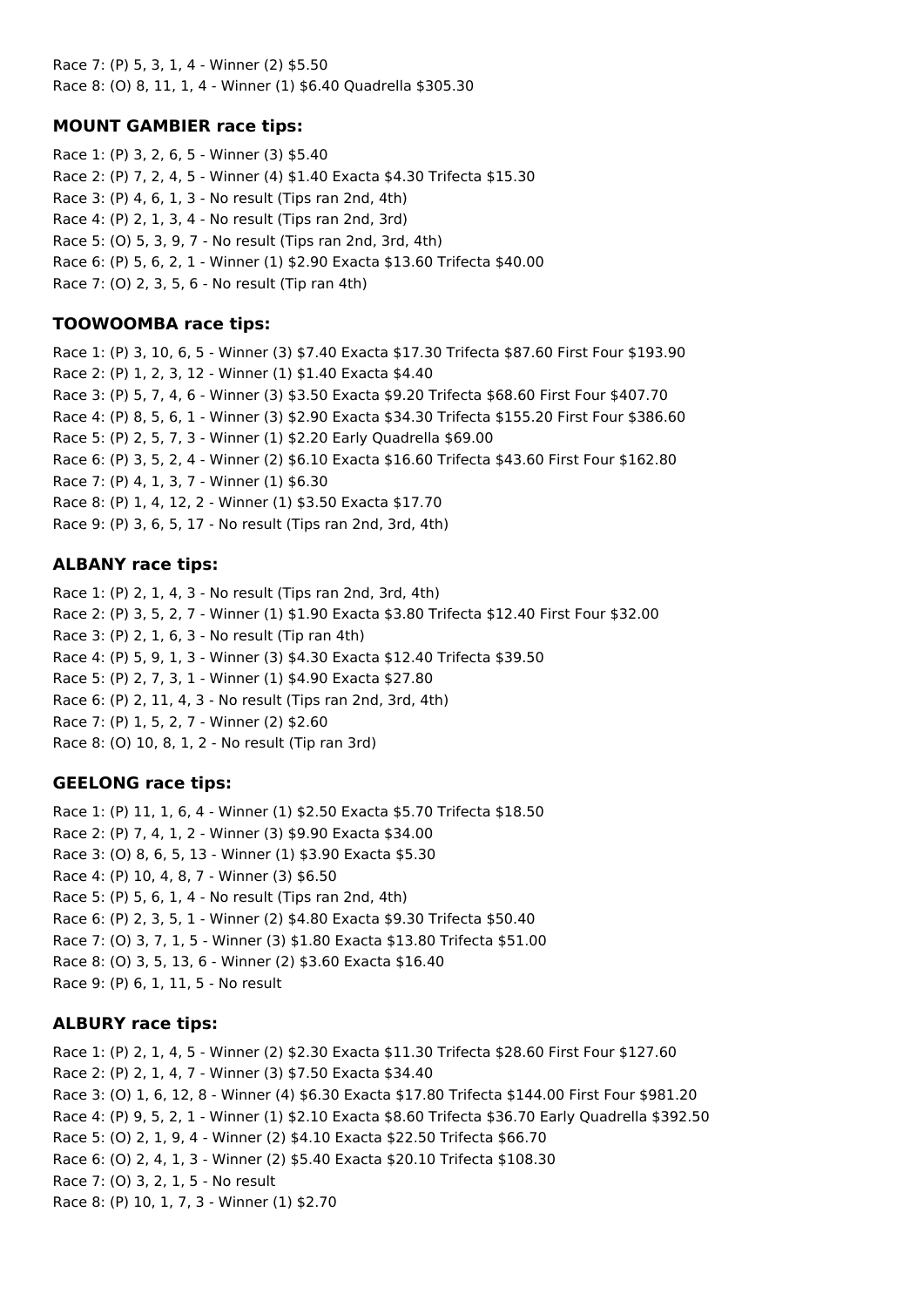### **SUNSHINE COAST race tips:**

Race 1: (P) 9, 14, 6, 13 - Winner (1) \$2.10 Exacta \$41.90 Race 2: (P) 4, 7, 8, 1 - Winner (4) \$6.10 Race 3: (\*) 3, 1, 5, 6 - Winner (2) \$3.10 Race 4: (O) 7, 13, 12, 9 - Winner (3) \$7.00 Race 5: (P) 6, 8, 1, 3 - No result (Tip ran 4th) Race 6: (O) 1, 12, 5, 7 - No result (Tip ran 3rd) Race 7: (O) 5, 6, 2, 14 - No result (Tip ran 3rd) Race 8: (O) 6, 15, 14, 21 - No result (Tip ran 3rd) Race 9: (P) 9, 3, 5, 1 - No result (Tips ran 2nd, 3rd, 4th)

# **Friday 8th May 2020**

## **COFFS HARBOUR race tips:**

Race 1: (O) 3, 2, 8, 5 - Winner (3) \$16.00 Race 2: (P) 10, 2, 7, 8 - Winner (2) \$2.80 Exacta \$11.70 Race 3: (O) 13, 1, 10, 12 - Winner (4) \$3.90 Race 4: (P) 4, 6, 2, 7 - Winner (4) \$5.30 Exacta \$19.50 Early Quadrella \$2,980.40 Race 5: (O) 10, 2, 4, 16 - Winner (3) \$7.60 Race 6: (O) 1, 5, 3, 14 - No result (Tips ran 2nd, 3rd, 4th) Race 7: (O) 5, 11, 10, 17 - No result (Tip ran 4th) Race 8: (O) 1, 8, 3, 12 - Winner (1) \$2.60 Exacta \$23.50 Trifecta \$104.00

## **CRANBOURNE race tips:**

Race 1: (O) 4, 9, 7, 8 - Winner (2) \$6.80 Race 2: (O) 1, 5, 10, 3 - No result (Tips ran 2nd, 3rd) Race 3: (P) 1, 4, 9, 12 - No result (Tips ran 2nd, 3rd) Race 4: (P) 4, 11, 9, 2 - No result (Tip ran 2nd) Race 5: (O) 8, 4, 1, 3 - Winner (1) \$3.90 Race 6: (P) 3, 11, 1, 5 - Winner (1) \$1.70 Race 7: (P) 10, 3, 7, 2 - Winner (4) \$3.50 Race 8: (P) 3, 2, 1, 4 - No result (Tips ran 2nd, 4th) Race 9: (O) 10, 9, 7, 4 - Winner (1) \$6.60

## **PORT AUGUSTA race tips:**

Race 1: (P) 4, 3, 7, 1 - Winner (3) \$4.10 Exacta \$14.90 Trifecta \$24.90 Race 2: (P) 2, 1, 3, 6 - Winner (1) \$3.30 Exacta \$10.20 Race 3: (P) 3, 9, 1, 8 - Winner (1) \$1.40 Race 4: (P) 12, 3, 4, 1 - No result (Tip ran 2nd) Race 5: (O) 6, 9, 11, 5 - Winner (1) \$1.40 Exacta \$7.20 Race 6: (P) 3, 1, 2, 6 - Winner (2) \$1.90 Exacta \$7.20 Race 7: (P) 7, 5, 2, 1 - Winner (2) \$4.00 Exacta \$19.20 Race 8: (O) 3, 2, 1, 10 - Winner (1) \$4.80 Exacta \$20.00 Trifecta \$263.50 Quadrella \$51.30

## **GOLD COAST race tips:**

Race 1: (P) 8, 6, 10, 4 - Winner (1) \$4.90 Race 2: (O) 5, 1, 8, 9 - Winner (1) \$3.30 Race 3: (P) 4, 6, 2, 7 - No result (Tips ran 2nd, 3rd) Race 4: (P) 2, 4, 1, 8 - Winner (1) \$2.00 Exacta \$68.20 Trifecta \$241.80 Race 5: (O) 12, 7, 2, 1 - Winner (4) \$8.90 Race 6: (P) 5, 6, 4, 3 - No result (Tips ran 3rd, 4th) Race 7: (O) 4, 2, 8, 1 - Winner (2) \$4.50 Exacta \$154.90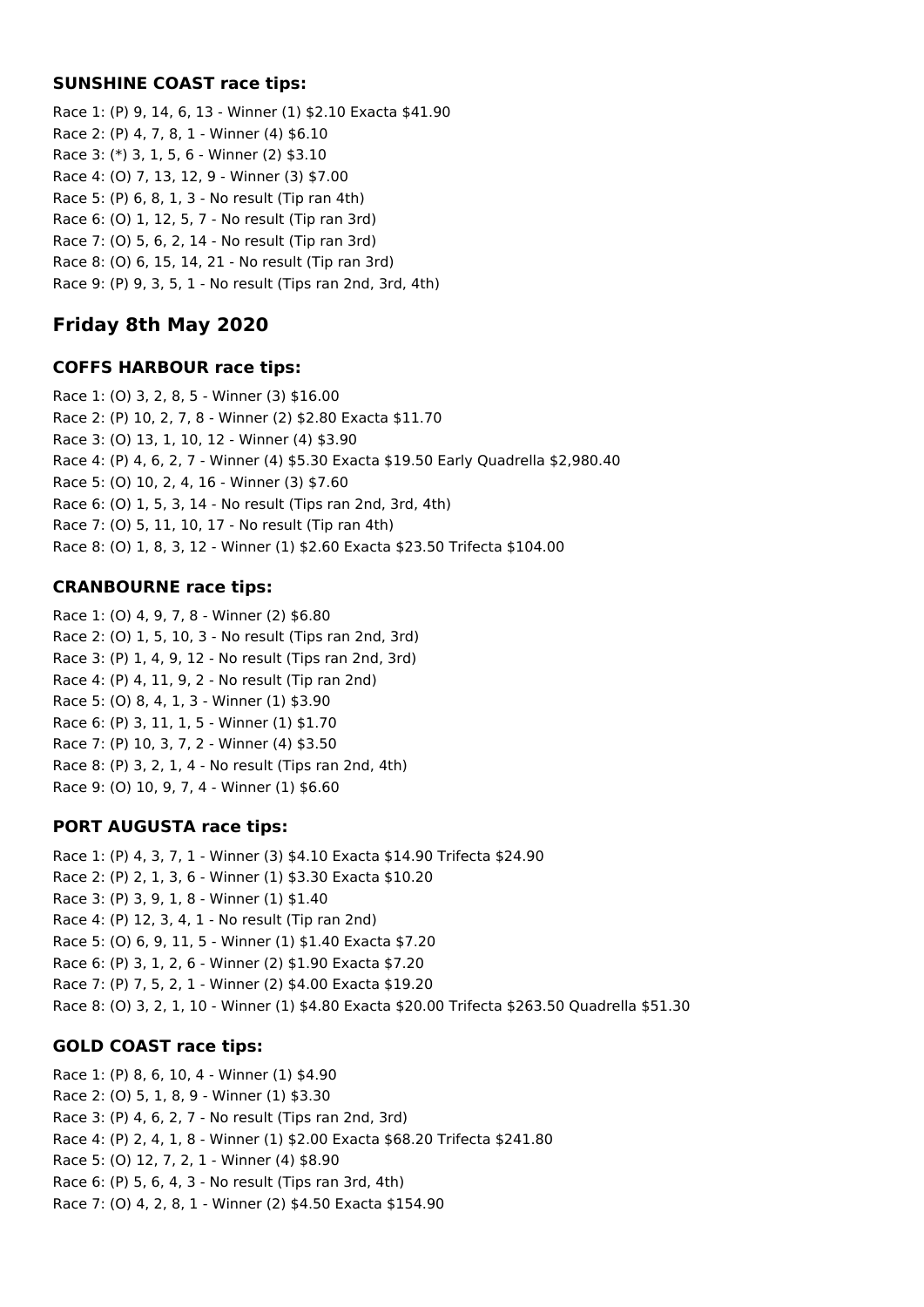Race 8: (P) 7, 5, 3, 2 - Winner (3) \$2.00 Exacta \$5.20 Race 9: (P) 15, 8, 19, 4 - Winner (2) \$2.40 Exacta \$11.00 Trifecta \$37.60

## **ALBANY race tips:**

Race 1: (P) 2, 4, 5, 1 - Winner (2) \$2.10 Exacta \$5.60 Trifecta \$10.70 Race 2: (P) 6, 7, 1, 8 - Winner (1) \$2.40 Race 3: (P) 1, 5, 3, 4 - Winner (4) \$3.40 Exacta \$19.90 Race 4: (P) 1, 4, 5, 2 - Winner (3) \$9.40 Exacta \$35.40 Early Quadrella \$120.90 Race 5: (P) 1, 3, 2, 8 - No result (Tips ran 3rd, 4th) Race 6: (O) 4, 10, 2, 8 - No result Race 7: (P) 3, 7, 10, 1 - No result

### **WANGARATTA race tips:**

Race 1: (O) 1, 12, 6, 9 - Winner (4) \$11.00 Race 2: (P) 5, 1, 12, 2 - No result Race 3: (P) 12, 10, 9, 1 - Winner (1) \$3.30 Exacta \$21.20 Trifecta \$94.70 Race 4: (O) 8, 7, 6, 2 - Winner (1) \$5.30 Race 5: (O) 9, 8, 10, 4 - No result (Tip ran 2nd) Race 6: (O) 3, 10, 9, 1 - No result (Tip ran 4th) Race 7: (O) 6, 9, 8, 7 - No result (Tips ran 2nd, 3rd, 4th) Race 8: (P) 6, 9, 3, 5 - Winner (3) \$2.80 Exacta \$5.70 Trifecta \$19.00 Race 9: (O) 10, 5, 7, 1 - Winner (3) \$7.80 Exacta \$40.20

## **GOULBURN race tips:**

Race 1: (\*) 3, 11, 7, 4 - Winner (1) \$1.50 Race 2: (P) 9, 10, 1, 5 - Winner (3) \$8.80 Exacta \$128.40 Race 3: (P) 1, 8, 5, 2 - Winner (3) \$4.40 Exacta \$25.80 Trifecta \$72.00 Race 4: (O) 5, 2, 3, 4 - Winner (1) \$1.80 Exacta \$12.70 Trifecta \$46.40 Early Quadrella \$180.60 Race 5: (P) 4, 10, 1, 7 - Winner (3) \$2.40 Exacta \$9.90 Trifecta \$60.80 First Four \$70.00 Race 6: (P) 2, 4, 9, 8 - Winner (2) \$4.30 Race 7: (O) 8, 3, 1, 4 - Winner (2) \$6.50 Exacta \$67.10 Trifecta \$316.50 Race 8: (P) 1, 9, 11, 3 - Winner (1) \$6.30 Quadrella \$297.90

# **Friday 1st May 2020**

## **WAGGA race tips:**

Race 1: (P) 5, 1, 6, 9 - No result (Tips ran 2nd, 4th) Race 2: (P) 10, 9, 6, 8 - No result (Tips ran 2nd, 3rd) Race 3: (O) 4, 5, 8, 13 - Winner (1) \$6.30 Race 4: (O) 7, 1, 13, 2 - Winner (1) \$4.10 Race 5: (P) 1, 11, 4, 3 - Winner (4) \$7.70 Exacta \$53.60 Trifecta \$251.80 Race 6: (P) 2, 3, 5, 4 - Winner (2) \$2.50 Exacta \$20.40 Race 7: (O) 5, 9, 6, 4 - No result (Tip ran 3rd) Race 8: (O) 2, 8, 5, 14 - Winner (1) \$3.10

## **GOLD COAST race tips:**

Race 1: (\*) 1, 2, 4, 5 - Winner (1) \$1.20 Exacta \$6.90 Trifecta \$6.00 First Four \$11.20 Race 2: (P) 8, 3, 7, 4 - Winner (2) \$1.70 Exacta \$3.90 Race 3: (\*) 1, 2, 3, 4 - No result (Tips ran 2nd, 3rd, 4th) Race 4: (P) 1, 5, 4, 3 - No result (Tips ran 2nd, 3rd, 4th) Race 5: (P) 1, 7, 6, 3 - No result (Tips ran 2nd, 3rd, 4th) Race 6: (O) 4, 3, 2, 6 - No result (Tips ran 2nd, 3rd, 4th) Race 7: (P) 3, 6, 10, 9 - Winner (1) \$2.20 Exacta \$21.50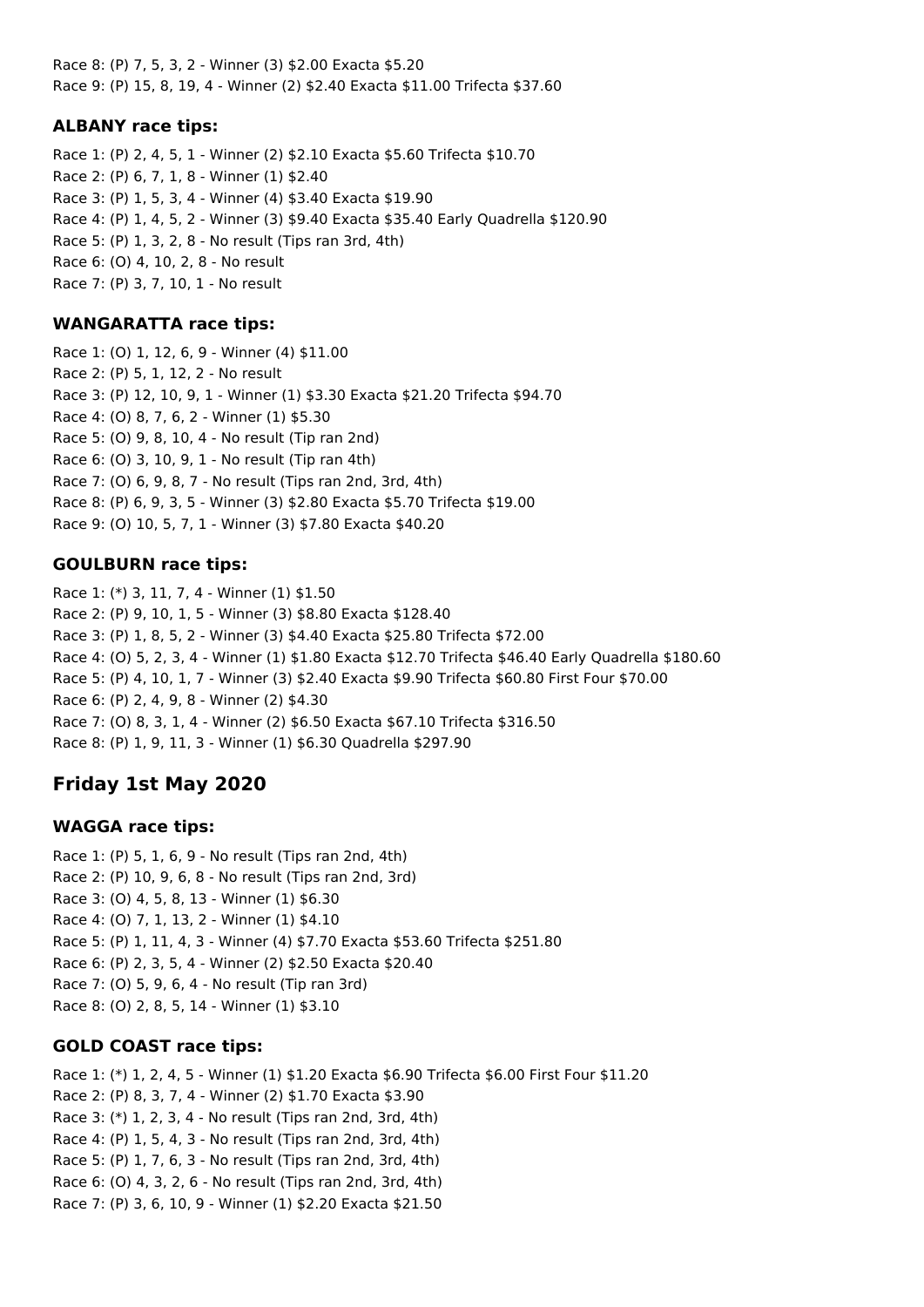Race 8: (P) 4, 8, 2, 1 - Winner (1) \$3.20 Exacta \$25.80 Race 9: (O) 9, 14, 15, 12 - Winner (2) \$6.10

### **GEELONG race tips:**

Race 1: (P) 11, 8, 2, 4 - Abandoned Race 2: (P) 9, 1, 4, 2 - Abandoned Race 3: (O) 1, 9, 8, 12 - Abandoned Race 4: (P) 1, 2, 6, 12 - Abandoned Race 5: (O) 2, 3, 1, 4 - Abandoned Race 6: (P) 3, 4, 10, 5 - Abandoned Race 7: (O) 1, 2, 10, 4 - Abandoned Race 8: (O) 1, 6, 3, 2 - Abandoned Race 9: (O) 5, 6, 4, 9 - Abandoned

#### **MUSWELLBROOK race tips:**

Race 1: (P) 1, 4, 5, 8 - Winner (3) \$3.00 Race 2: (O) 1, 8, 11, 15 - No result (Tip ran 3rd) Race 3: (P) 1, 5, 11, 10 - Winner (3) \$3.60 Exacta \$11.20 Race 4: (P) 2, 6, 4, 1 - Winner (2) \$3.20 Exacta \$11.70 Trifecta \$108.20 Race 5: (P) 3, 4, 1, 6 - Winner (3) \$2.40 Exacta \$7.80 Trifecta \$17.70 Race 6: (O) 5, 6, 1, 15 - No result (Tip ran 2nd) Race 7: (O) 6, 13, 8, 11 - No result (Tips ran 2nd, 4th) Race 8: (P) 4, 3, 1, 7 - Winner (4) \$2.00 Exacta \$5.80 Trifecta \$15.80

### **SUNSHINE COAST race tips:**

Race 1: (P) 13, 12, 14, 4 - No result (Tips ran 2nd, 4th) Race 2: (P) 9, 2, 8, 4 - Winner (2) \$3.80 Exacta \$10.40 Race 3: (P) 8, 3, 7, 1 - Winner (3) \$6.20 Exacta \$25.60 Trifecta \$101.00 First Four \$144.10 Race 4: (O) 3, 12, 9, 1 - Winner (1) \$6.20 Exacta \$52.30 Trifecta \$186.40 Race 5: (P) 3, 5, 14, 19 - No result (Tips ran 2nd, 3rd, 4th) Race 6: (P) 3, 8, 2, 10 - Winner (4) \$6.30 Race 7: (O) 5, 9, 4, 2 - Winner (3) \$4.50 Exacta \$16.20

#### **ALICE SPRINGS race tips:**

Race 1: (O) 2, 7, 1, 8 - Winner (1) \$4.40 Race 2: (O) 3, 6, 12, 2 - Winner (1) \$4.60 Race 3: (P) 3, 2, 12, 13 - Winner (1) \$1.80 Exacta \$10.80 Race 4: (P) 5, 1, 3, 2 - Winner (2) \$1.60 Exacta \$9.00 Race 5: (P) 2, 1, 4, 8 - No result (Tips ran 3rd, 4th)

#### **PAKENHAM race tips:**

Race 1: (P) 10, 4, 5, 8 - Winner (1) \$3.40 Exacta \$16.80 Trifecta \$75.00 First Four \$156.10 Race 2: (P) 12, 5, 2, 4 - Winner (2) \$3.40 Exacta \$7.90 Race 3: (P) 11, 2, 10, 1 - Winner (4) \$2.10 Exacta \$7.30 Race 4: (P) 12, 1, 9, 3 - No result (Tips ran 2nd, 3rd, 4th) Race 5: (P) 6, 3, 4, 8 - Winner (1) \$1.60 Exacta \$2.90 Race 6: (P) 3, 6, 9, 10 - Winner (2) \$2.90 Exacta \$21.80 Trifecta \$46.90 Race 7: (P) 8, 3, 9, 12 - Winner (4) \$2.20 Exacta \$4.60 Trifecta \$6.90 Race 8: (P) 7, 2, 1, 6 - Winner (2) \$4.60 Exacta \$18.30 Race 9: (P) 3, 11, 1, 9 - No result (Tips ran 2nd, 3rd)

## **CRANBOURNE race tips:**

Race 1: (P) 10, 8, 4, 2 - Abandoned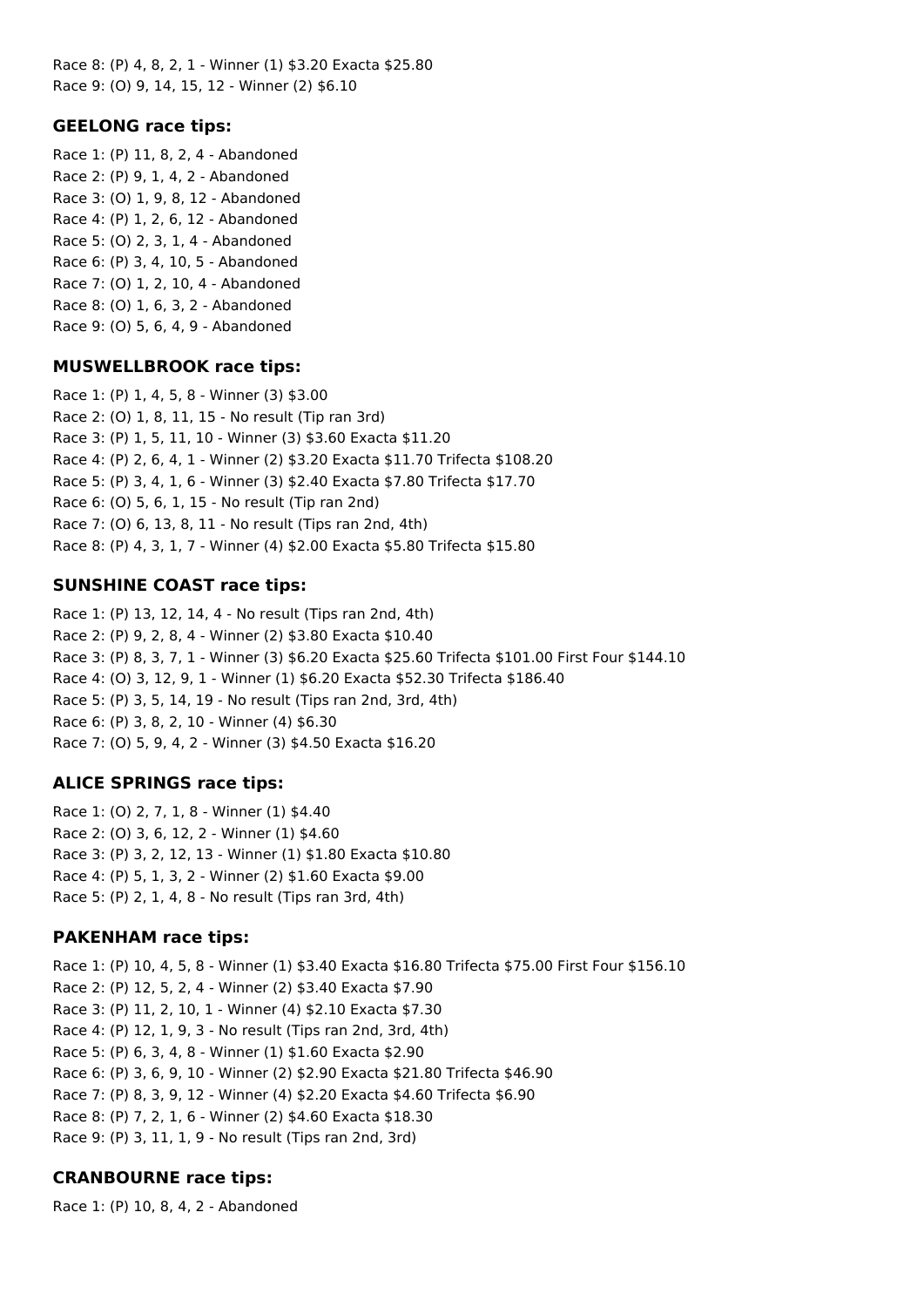Race 2: (P) 6, 2, 4, 5 - Abandoned Race 3: (P) 1, 3, 11, 2 - Abandoned Race 4: (P) 6, 7, 3, 4 - Abandoned Race 5: (P) 6, 7, 5, 3 - Abandoned Race 6: (P) 1, 5, 3, 4 - Abandoned Race 7: (P) 1, 4, 9, 2 - Abandoned Race 8: (O) 1, 2, 4, 9 - Abandoned Race 9: (P) 2, 3, 4, 10 - Abandoned

# **Friday 24th April 2020**

## **PORT MACQUARIE race tips:**

Race 1: (P) 1, 6, 2, 5 - Winner (3) \$3.60 Exacta \$7.40 Trifecta \$14.10 Race 2: (P) 3, 10, 6, 2 - Winner (1) \$1.60 Race 3: (P) 2, 1, 5, 4 - Winner (2) \$7.70 Exacta \$28.20 Race 4: (O) 2, 1, 11, 4 - Winner (2) \$4.30 Exacta \$68.90 Trifecta \$198.00 Early Quadrella \$134.80 Race 5: (O) 2, 11, 9, 6 - Winner (2) \$3.60 Race 6: (O) 1, 3, 6, 5 - Winner (1) \$5.30 Exacta \$37.70 Trifecta \$97.80 Race 7: (P) 1, 5, 11, 3 - Winner (2) \$6.50 Race 8: (P) 8, 6, 2, 5 - Winner (4) \$8.10 Quadrella \$1,435.10

## **CRANBOURNE race tips:**

Race 1: (P) 5, 1, 2, 4 - Winner (2) \$5.50 Exacta \$45.20 Trifecta \$137.40 First Four \$103.20 Race 2: (P) 6, 4, 5, 1 - Winner (2) \$7.00 Exacta \$13.30 Trifecta \$29.10 Race 3: (P) 2, 7, 6, 4 - Winner (1) \$1.60 Exacta \$4.40 Trifecta \$18.60 First Four \$28.40 Race 4: (\*) 1, 8, 6, 7 - Winner (2) \$16.50 Exacta \$66.80 Early Quadrella \$664.80 Race 5: (P) 2, 1, 3, 7 - Winner (1) \$4.20 Race 6: (P) 6, 8, 7, 4 - Winner (4) \$7.80 Exacta \$44.50 Trifecta \$84.70 Race 7: (P) 3, 1, 8, 6 - Winner (3) \$5.80 Race 8: (O) 9, 8, 2, 10 - No result (Tips ran 3rd, 4th)

## **GOLD COAST race tips:**

Race 1: (\*) 2, 1, 5, 3 - Winner (3) \$2.50 Race 2: (P) 8, 1, 11, 7 - No result (Tips ran 3rd, 4th) Race 3: (P) 4, 6, 8, 3 - Winner (4) \$3.10 Exacta \$5.70 Race 4: (P) 4, 1, 2, 6 - No result (Tips ran 2nd, 3rd) Race 5: (P) 9, 7, 6, 2 - Winner (4) \$2.80 Exacta \$16.50 Race 6: (P) 2, 4, 1, 13 - Winner (3) \$2.90 Exacta \$7.20 Trifecta \$30.00 Race 7: (P) 4, 1, 7, 10 - Winner (2) \$1.80 Exacta \$5.00 Trifecta \$13.40 Race 8: (P) 4, 1, 8, 2 - Winner (4) \$7.30 Exacta \$24.80 Trifecta \$79.30 First Four \$270.20 Race 9: (P) 5, 2, 8, 3 - No result (Tips ran 2nd, 4th)

#### **WERRIBEE race tips:**

Race 1: (P) 7, 4, 2, 6 - Winner (1) \$4.90 Race 2: (P) 10, 5, 8, 6 - Winner (1) \$1.80 Exacta \$2.50 Trifecta \$8.70 First Four \$17.80 Race 3: (P) 3, 6, 1, 9 - No result (Tips ran 2nd, 4th) Race 4: (P) 6, 11, 12, 3 - Winner (3) \$3.30 Exacta \$12.80 Trifecta \$76.90 First Four \$109.70 Race 5: (P) 4, 2, 12, 7 - Winner (2) \$9.10 Race 6: (P) 3, 7, 11, 12 - Winner (1) \$2.60 Exacta \$13.30 Race 7: (O) 2, 13, 10, 7 - No result (Tip ran 3rd) Race 8: (P) 4, 3, 8, 5 - No result (Tips ran 2nd, 3rd, 4th)

# **CANBERRA race tips:**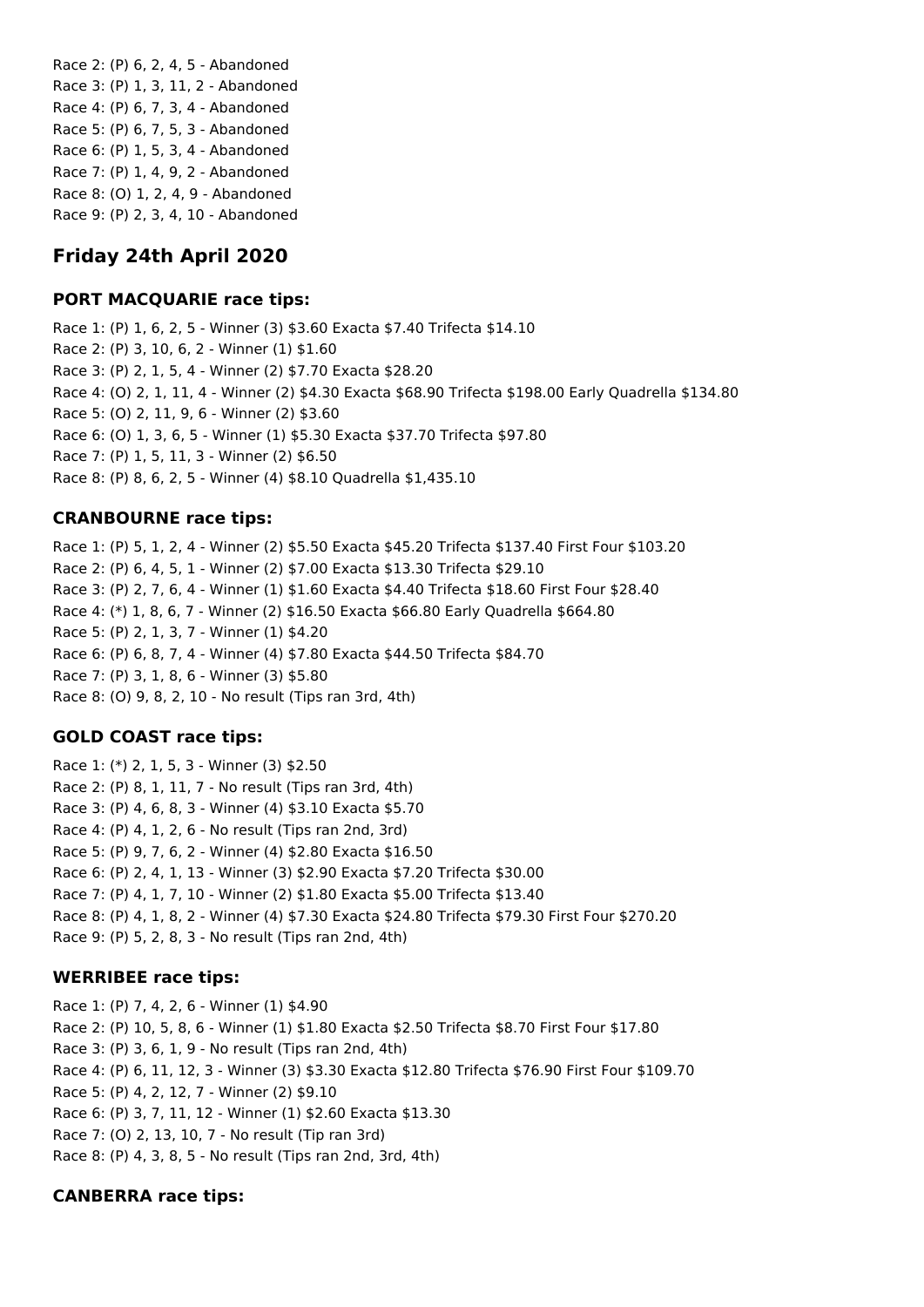Race 1: (P) 2, 1, 6, 4 - Winner (2) \$2.60 Exacta \$4.50 Trifecta \$17.10 Race 2: (P) 12, 8, 2, 7 - Winner (4) \$6.60 Exacta \$40.40 Trifecta \$192.40 Race 3: (O) 8, 3, 4, 5 - Winner (1) \$2.50 Exacta \$21.20 Race 4: (O) 7, 2, 8, 4 - Winner (4) \$7.70 Early Quadrella \$567.50 Race 5: (O) 9, 10, 8, 1 - Winner (4) \$7.30 Exacta \$40.90 Race 6: (O) 9, 3, 7, 12 - No result (Tip ran 2nd) Race 7: (P) 3, 8, 1, 12 - Winner (1) \$2.00 Exacta \$4.80

# **Friday 17th April 2020**

# **ORANGE race tips:**

Race 1: (P) 11, 5, 1, 2 - No result (Tips ran 2nd, 3rd, 4th) Race 2: (O) 7, 9, 5, 10 - Winner (4) \$4.40 Exacta \$14.20 Race 3: (P) 2, 14, 11, 12 - Winner (2) \$4.20 Exacta \$40.10 Race 4: (P) 1, 8, 4, 6 - Winner (1) \$3.30 Exacta \$29.20 Race 5: (P) 7, 1, 4, 2 - Winner (4) \$2.10 Race 6: (P) 2, 3, 9, 7 - Winner (2) \$3.20 Race 7: (O) 2, 1, 6, 7 - No result (Tips ran 2nd, 3rd, 4th) Race 8: (O) 17, 7, 9, 3 - Winner (1) \$3.50

## **CRANBOURNE race tips:**

Race 1: (P) 9, 8, 6, 3 - Winner (2) \$2.80 Exacta \$4.30 Trifecta \$20.20 First Four \$39.90 Race 2: (P) 11, 4, 2, 8 Race 3: (O) 7, 8, 14, 6 - Winner (1) \$3.90 Exacta \$16.10 Race 4: (P) 10, 4, 12, 11 - No result (Tips ran 3rd, 4th) Race 5: (P) 11, 6, 2, 5 - Winner (2) \$4.00 Race 6: (P) 13, 11, 7, 2 - No result (Tips ran 3rd, 4th) Race 7: (O) 1, 10, 9, 4 - No result (Tips ran 2nd, 3rd, 4th) Race 8: (P) 7, 3, 1, 4 - Winner (1) \$1.70

# **GOLD COAST race tips:**

Race 1: (P) 12, 10, 7, 1 - No result (Tips ran 2nd, 3rd) Race 2: (P) 1, 4, 7, 2 - Winner (2) \$4.10 Exacta \$45.50 Trifecta \$116.70 First Four \$442.50 Race 3: (P) 8, 3, 7, 11 - Winner (2) \$4.30 Race 4: (O) 7, 8, 13, 2 - Winner (1) \$4.40 Exacta \$30.80 Trifecta \$521.20 Race 5: (P) 6, 4, 2, 5 - No result (Tips ran 2nd, 3rd, 4th) Race 6: (O) 2, 5, 1, 9 - Winner (1) \$1.70 Race 7: (P) 3, 6, 2, 1 - Winner (1) \$1.00 Race 8: (P) 1, 5, 3, 7 - Winner (1) \$1.70 Race 9: (O) 1, 5, 4, 10 - Winner (3) \$19.00 Exacta \$73.60 Race 10: (O) 1, 13, 2, 3 - No result (Tips ran 2nd, 3rd, 4th)

## **KYNETON race tips:**

Race 1: (P) 7, 9, 5, 6 - Winner (2) \$8.50 Exacta \$12.40 Trifecta \$72.70 Race 2: (P) 6, 2, 4, 8 - No result (Tips ran 3rd, 4th) Race 3: (P) 4, 12, 7, 6 - Winner (1) \$1.40 Exacta \$2.90 Trifecta \$8.70 Race 4: (P) 5, 11, 10, 7 - Winner (3) \$5.00 Exacta \$36.10 Trifecta \$85.10 Race 5: (O) 10, 3, 6, 11 - Winner (1) \$3.30 Race 6: (P) 9, 2, 4, 12 - No result (Tips ran 2nd, 4th) Race 7: (O) 2, 1, 6, 8 - Winner (2) \$5.90 Exacta \$40.90 Trifecta \$104.30 Race 8: (P) 4, 2, 12, 7 - Winner (1) \$2.30 Exacta \$6.30 Race 9: (P) 5, 1, 4, 3 - No result (Tips ran 2nd, 4th)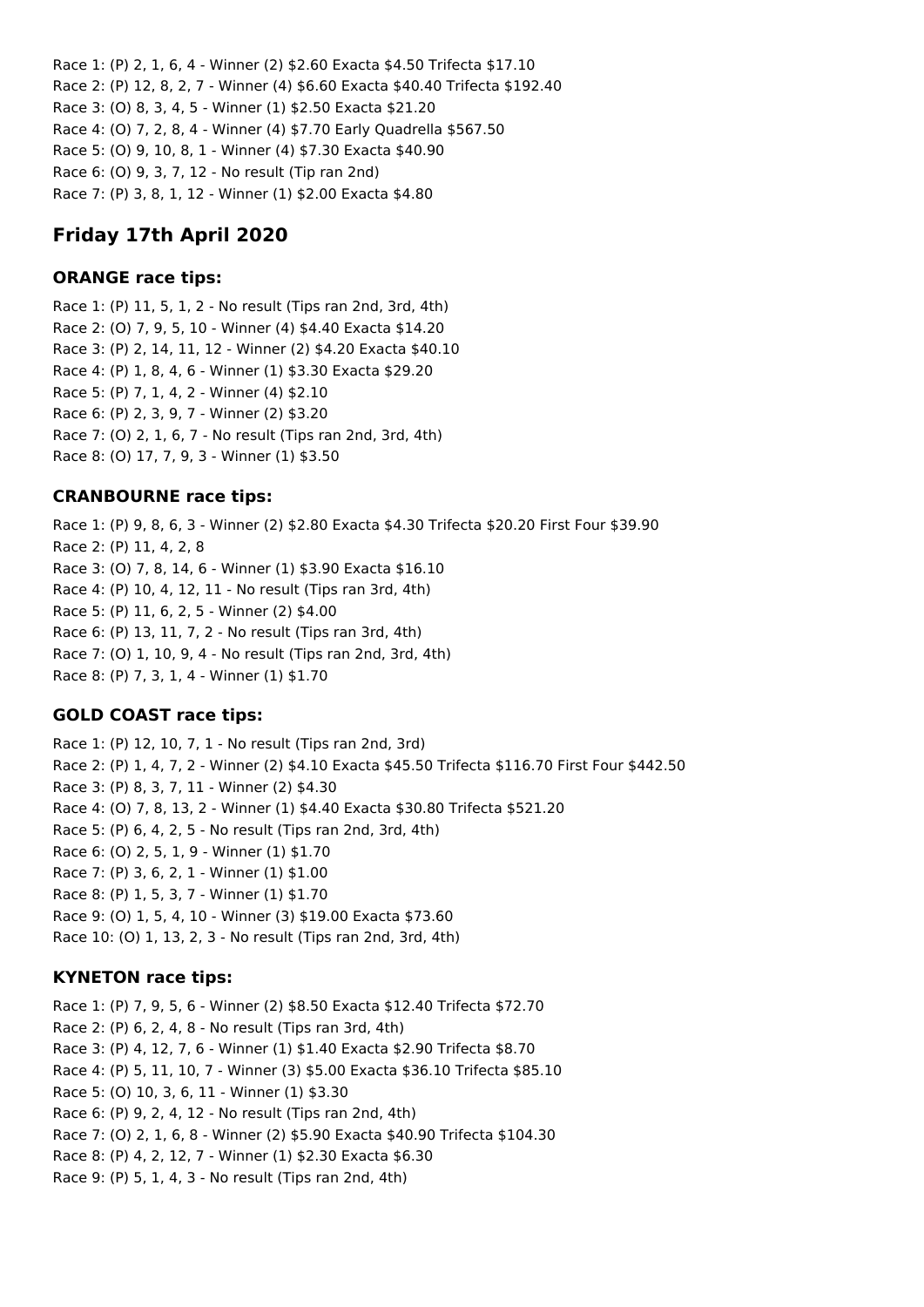## **PORT MACQUARIE race tips:**

Race 1: (P) 3, 7, 9, 10 - No result (Tips ran 2nd, 3rd) Race 2: (P) 9, 14, 1, 10 - Winner (1) \$1.60 Race 3: (O) 13, 3, 2, 4 - No result (Tip ran 2nd) Race 4: (P) 4, 3, 13, 5 - Winner (1) \$1.30 Race 5: (O) 2, 5, 9, 4 - No result (Tip ran 3rd) Race 6: (P) 3, 1, 5, 10 - Winner (1) \$2.60 Race 7: (O) 12, 4, 7, 13 - Winner (1) \$2.80 Race 8: (P) 4, 2, 5, 7 - Winner (2) \$1.50

## **SUNSHINE COAST race tips:**

Race 1: (P) 7, 14, 16, 3 - No result (Tip ran 2nd) Race 2: (O) 2, 3, 6, 5 - Winner (2) \$9.60 Exacta \$25.70 Race 3: (P) 2, 4, 6, 1 - Winner (2) \$13.00 Race 4: (P) 3, 7, 1, 2 - Winner (3) \$4.50 Race 5: (O) 1, 5, 7, 14 - Winner (3) \$11.50 Early Quadrella \$9,124.90 Race 6: (O) 4, 13, 5, 9 - Winner (1) \$3.00 Race 7: (O) 13, 1, 9, 5 - No result Race 8: (O) 3, 11, 5, 13 - No result (Tip ran 3rd) Race 9: (P) 12, 10, 2, 7 - No result (Tips ran 2nd, 3rd)

# **Friday 10th April 2020**

## **ASCOT race tips:**

Race 1: (P) 1, 3, 6, 5 - Winner (1) \$2.60 Race 2: (P) 10, 1, 2, 8 - Winner (1) \$2.50 Exacta \$8.00 Trifecta \$26.30 Race 3: (P) 4, 1, 2, 9 - Winner (1) \$2.50 Race 4: (P) 8, 4, 3, 5 - Winner (1) \$2.70 Race 5: (O) 2, 7, 4, 8 - Winner (1) \$4.00 Exacta \$14.90 Trifecta \$62.50 Early Quadrella \$91.90 Race 6: (P) 3, 1, 4, 6 - Winner (3) \$4.40 Exacta \$11.10 Trifecta \$15.60 First Four \$44.90 Race 7: (O) 8, 2, 5, 3 - No result (Tips ran 2nd, 4th) Race 8: (O) 5, 7, 6, 8 - No result (Tip ran 3rd) Race 9: (O) 9, 14, 4, 3 - No result (Tip ran 3rd)

# **KALGOORLIE race tips:**

Race 1: (P) 2, 4, 5, 3 - No result (Tips ran 2nd, 3rd, 4th) Race 2: (P) 1, 5, 4, 2 - No result (Tips ran 2nd, 3rd, 4th) Race 3: (P) 3, 5, 7, 8 - Winner (1) \$5.50 Exacta \$17.50 Trifecta \$86.90 Race 4: (P) 7, 3, 2, 5 - Winner (1) \$3.10 Race 5: (P) 5, 6, 2, 3 - Winner (4) \$3.40 Exacta \$13.30 Trifecta \$56.10 Race 6: (P) 5, 6, 4, 2 - Winner (2) \$4.30 Race 7: (O) 8, 6, 4, 7 - Winner (3) \$6.30 Quadrella \$516.80

# **Friday 3rd April 2020**

## **TAMWORTH race tips:**

Race 1: (P) 12, 1, 11, 17 - No result (Tips ran 2nd, 3rd, 4th) Race 2: (P) 8, 2, 14, 12 - Winner (2) \$19.70 Race 3: (O) 2, 5, 9, 13 - Winner (4) \$4.90 Exacta \$55.30 Race 4: (O) 2, 12, 14, 9 - No result (Tip ran 2nd) Race 5: (P) 1, 3, 4, 5 - Winner (2) \$4.40 Exacta \$21.00 Trifecta \$112.40 First Four \$205.90 Race 6: (P) 10, 8, 6, 5 - Winner (4) \$26.10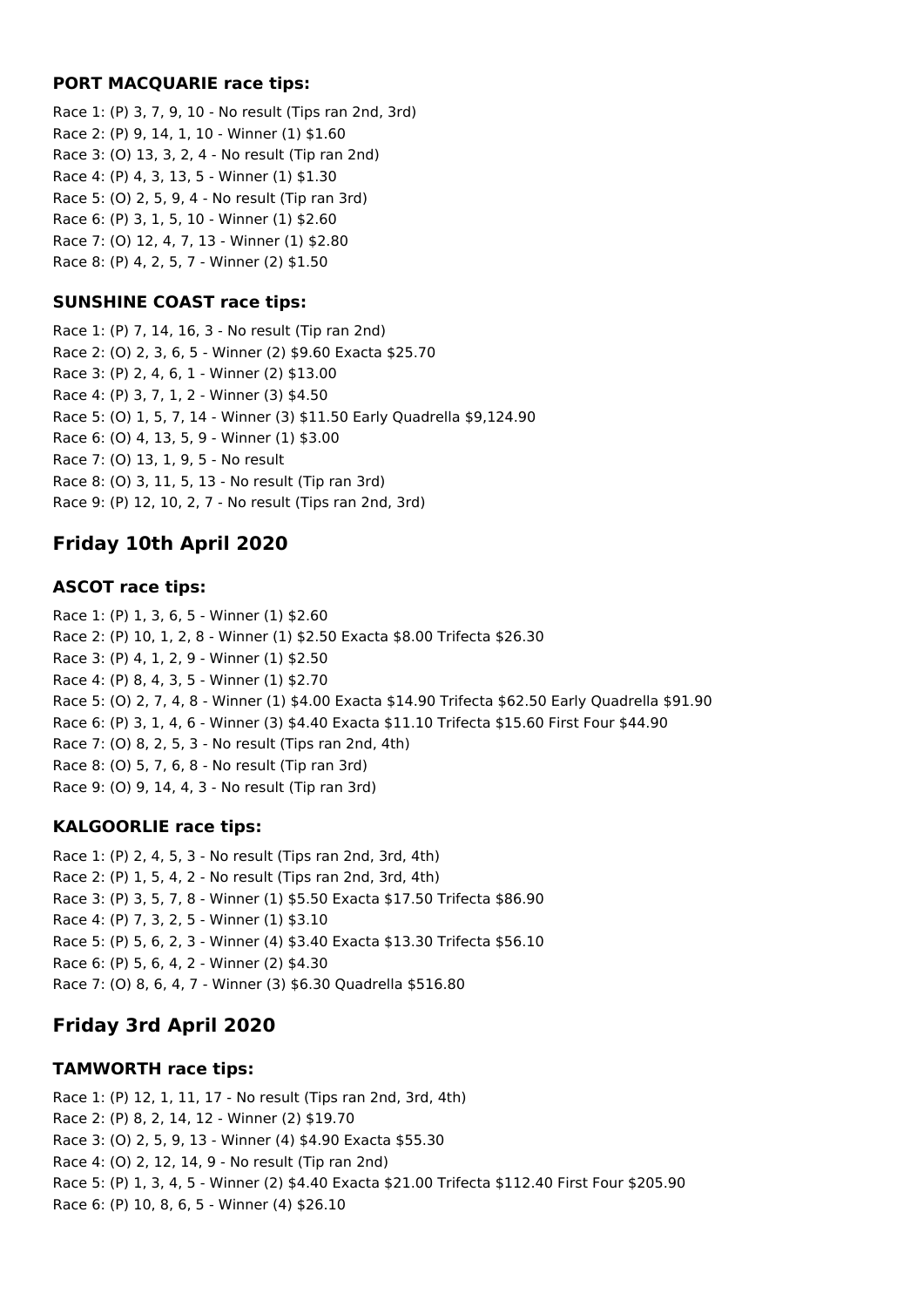Race 7: (P) 2, 4, 3, 7 - No result (Tips ran 2nd, 3rd, 4th) Race 8: (P) 3, 15, 17, 10 - Winner (3) \$15.40 Exacta \$89.90 Race 9: (P) 9, 1, 6, 14 - Winner (3) \$6.40

## **CRANBOURNE race tips:**

Race 1: (P) 9, 1, 4, 7 - Winner (4) \$5.40 Exacta \$29.60 Trifecta \$143.50 Race 2: (P) 3, 4, 5, 6 - Winner (1) \$2.60 Race 3: (P) 7, 8, 1, 3 - No result (Tips ran 2nd, 3rd) Race 4: (P) 10, 11, 7, 6 - No result (Tip ran 4th) Race 5: (P) 2, 3, 5, 1 - Winner (1) \$3.60 Exacta \$10.70 Trifecta \$20.60 Race 6: (P) 5, 11, 1, 12 - Winner (2) \$6.90 Race 7: (P) 11, 8, 7, 6 - Winner (4) \$4.00 Race 8: (P) 13, 7, 4, 3 - Winner (1) \$4.60 Quadrella \$546.90

# **GOLD COAST race tips:**

Race 1: (P) 2, 11, 3, 8 - Winner (3) \$4.50 Exacta \$12.00 Race 2: (P) 14, 11, 10, 3 - Winner (3) \$3.30 Exacta \$7.90 Race 3: (O) 6, 7, 8, 5 - Winner (1) \$2.00 Race 4: (P) 4, 5, 7, 1 - Winner (1) \$2.40 Exacta \$9.50 Race 5: (P) 5, 6, 8, 1 - Winner (3) \$4.30 Race 6: (P) 5, 1, 9, 7 - Winner (1) \$2.10 Race 7: (P) 1, 5, 3, 7 - Winner (1) \$1.60 Exacta \$4.80 Trifecta \$9.60 Early Quadrella \$77.10 Race 8: (P) 7, 6, 4, 5 - No result (Tips ran 3rd, 4th) Race 9: (P) 5, 10, 4, 7 - Winner (2) \$5.10 Exacta \$18.70 Race 10: (O) 7, 2, 9, 5 - No result (Tips ran 3rd, 4th) Race 11: (P) 21, 13, 1, 4 - Winner (3) \$4.50 Exacta \$25.60 Trifecta \$124.50

## **BENALLA race tips:**

Race 1: (P) 1, 2, 3, 4 - Abandoned Race 2: (P) 2, 1, 3, 4 - Abandoned Race 3: (P) 1, 2, 3, 4 - Abandoned Race 4: (P) 1, 2, 3, 4 - Abandoned Race 5: (P) 10, 1, 2, 3 - Abandoned Race 6: (P) 8, 1, 2, 3 - Abandoned Race 7: (P) 3, 1, 2, 4 - Abandoned Race 8: (P) 9, 1, 2, 3 - Abandoned

# **CANBERRA race tips:**

Race 1: (P) 3, 7, 10, 8 - Winner (2) \$2.80 Exacta \$3.40 Trifecta \$17.00 First Four \$32.70 Race 2: (P) 6, 5, 2, 4 - Winner (2) \$2.80 Race 3: (P) 6, 1, 8, 4 - Winner (2) \$4.60 Exacta \$35.40 Trifecta \$277.60 Race 4: (P) 2, 5, 1, 7 - Winner (1) \$3.30 Exacta \$7.50 Early Quadrella \$136.40 Race 5: (P) 10, 12, 8, 1 - Winner (2) \$1.60 Exacta \$11.60 Trifecta \$48.20 Race 6: (O) 12, 8, 2, 11 - Winner (3) \$7.80 Race 7: (O) 4, 12, 14, 9 - No result (Tips ran 2nd, 4th)

# **Friday 27th March 2020**

# **MUSWELLBROOK race tips:**

Race 1: (P) 1, 11, 2, 10 - Winner (3) \$8.20 Exacta \$16.30 Race 2: (O) 3, 11, 16, 12 - Winner (1) \$2.80 Exacta \$28.70 Trifecta \$165.80 Race 3: (O) 13, 5, 11, 6 - No result (Tip ran 4th) Race 4: (P) 3, 1, 6, 9 - No result (Tip ran 2nd)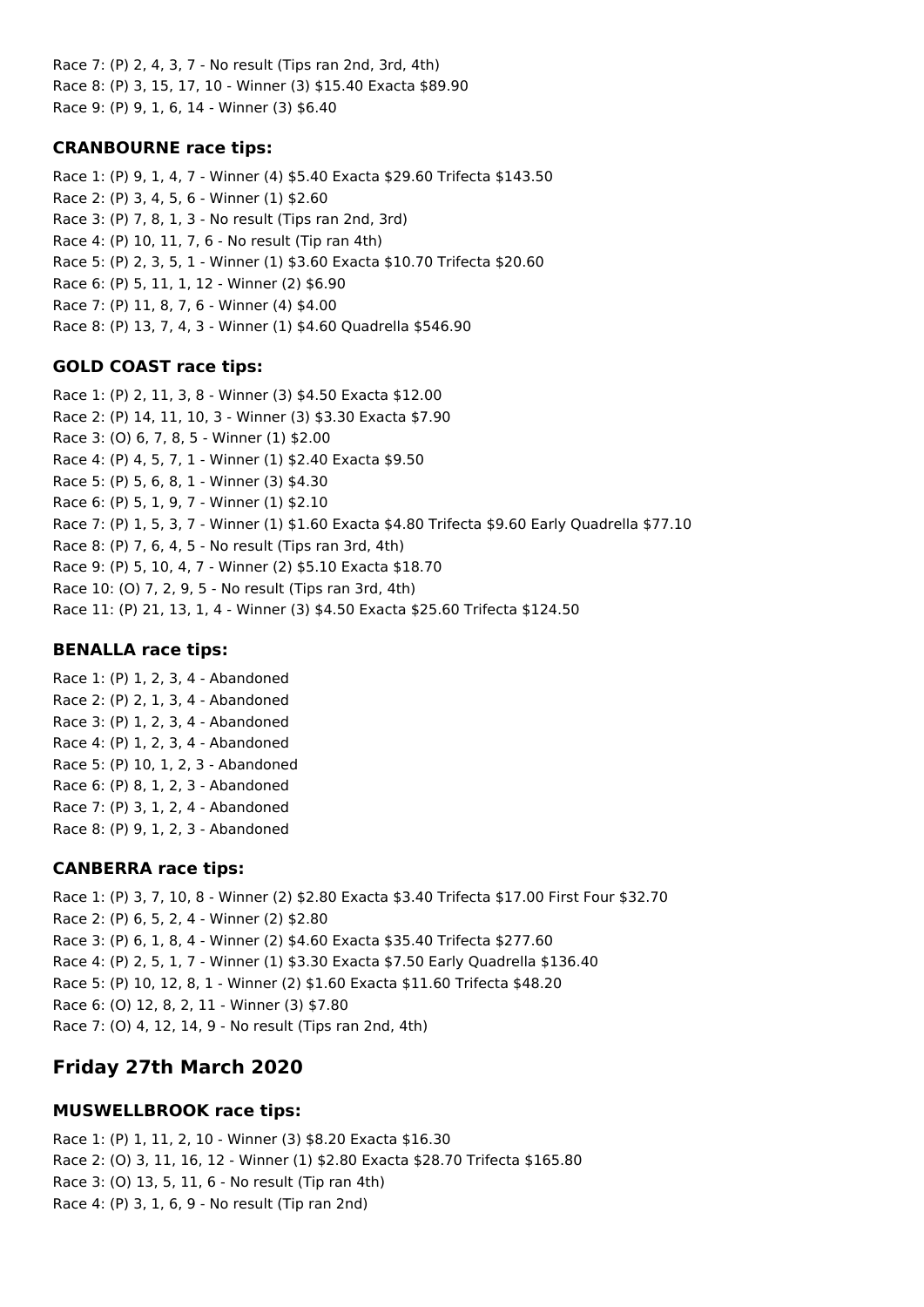Race 5: (P) 7, 6, 5, 8 - Winner (3) \$3.80 Exacta \$23.70 Race 6: (O) 4, 17, 11, 8 - No result (Tips ran 2nd, 3rd) Race 7: (O) 6, 2, 12, 9 - No result (Tip ran 3rd) Race 8: (O) 3, 2, 5, 9 - No result (Tips ran 2nd, 4th)

## **PAKENHAM race tips:**

Race 1: (P) 7, 6, 4, 5 - Winner (4) \$9.10 Exacta \$46.80 Trifecta \$150.10 First Four \$182.80 Race 2: (P) 3, 10, 6, 2 - Winner (3) \$3.20 Race 3: (P) 10, 9, 4, 6 - No result (Tips ran 2nd, 3rd, 4th) Race 4: (P) 3, 5, 2, 7 - Winner (2) \$7.20 Exacta \$23.70 Trifecta \$60.40 Race 5: (P) 3, 5, 4, 2 - Winner (4) \$5.20 Exacta \$13.20 Trifecta \$44.60 Race 6: (P) 10, 6, 2, 5 - Winner (1) \$4.30 Exacta \$32.10 Trifecta \$85.20 Race 7: (P) 2, 6, 11, 9 - No result (Tips ran 2nd, 3rd, 4th) Race 8: (P) 10, 6, 7, 8 - No result Race 9: (P) 4, 2, 6, 7 - Winner (4) \$8.90 Exacta \$49.20

### **BEAUDESERT race tips:**

Race 1: (P) 2, 4, 5, 6 - Winner (3) \$2.30 Exacta \$5.90 Race 2: (O) 7, 5, 12, 2 - No result (Tip ran 4th) Race 3: (P) 3, 5, 1, 2 - Winner (2) \$5.80 Exacta \$11.00 Race 4: (P) 2, 5, 1, 6 - Winner (1) \$2.70 Exacta \$8.90 Trifecta \$29.60 Race 5: (P) 2, 1, 6, 8 - Winner (1) \$2.70 Exacta \$6.20 Race 6: (P) 7, 3, 8, 2 - Winner (3) \$4.20 Exacta \$16.00 Trifecta \$25.90 Race 7: (P) 1, 2, 4, 7 - Winner (4) \$4.10 Race 8: (P) 9, 10, 1, 8 - Winner (4) \$1.80 Exacta \$7.50 Quadrella \$66.80

### **ALBANY race tips:**

Race 1: (P) 6, 7, 4, 3 - No result (Tips ran 2nd, 3rd) Race 2: (P) 6, 7, 9, 11 - Winner (1) \$1.60 Exacta \$13.10 Trifecta \$61.60 Race 3: (P) 3, 5, 6, 10 - No result Race 4: (O) 3, 7, 11, 8 - No result (Tip ran 2nd) Race 5: (P) 2, 1, 5, 10 - Winner (1) \$2.80 Race 6: (O) 5, 9, 3, 6 - Winner (3) \$6.60 Exacta \$8.80 Race 7: (O) 2, 12, 6, 3 - No result (Tips ran 3rd, 4th)

## **WARRNAMBOOL race tips:**

Race 1: (P) 5, 1, 4, 6 - Winner (1) \$1.20 Exacta \$3.60 Trifecta \$18.50 Race 2: (P) 6, 5, 8, 4 - Winner (2) \$3.50 Race 3: (P) 2, 3, 1, 7 - Winner (2) \$6.90 Exacta \$12.40 Trifecta \$34.90 First Four \$150.40 Race 4: (P) 1, 7, 3, 6 - No result (Tips ran 2nd, 3rd, 4th) Race 5: (P) 10, 9, 1, 5 - No result (Tips ran 2nd, 4th) Race 6: (P) 5, 2, 4, 10 - No result (Tips ran 2nd, 4th) Race 7: (O) 2, 10, 8, 3 - Winner (4) \$5.40 Race 8: (O) 6, 11, 9, 8 - No result (Tips ran 2nd, 3rd) Race 9: (O) 8, 4, 9, 3 - Winner (4) \$8.20

## **SAPPHIRE COAST race tips:**

Race 1: (P) 4, 1, 5, 7 - Winner (1) \$3.80 Exacta \$12.90 Race 2: (P) 8, 9, 6, 2 - Winner (3) \$9.40 Race 3: (O) 1, 5, 8, 7 - No result (Tips ran 3rd, 4th) Race 4: (P) 2, 10, 6, 12 - Winner (1) \$2.40 Exacta \$7.70 Trifecta \$42.00 Race 5: (O) 2, 7, 8, 1 - No result (Tips ran 2nd, 3rd, 4th) Race 6: (P) 7, 11, 6, 2 - Winner (3) \$5.20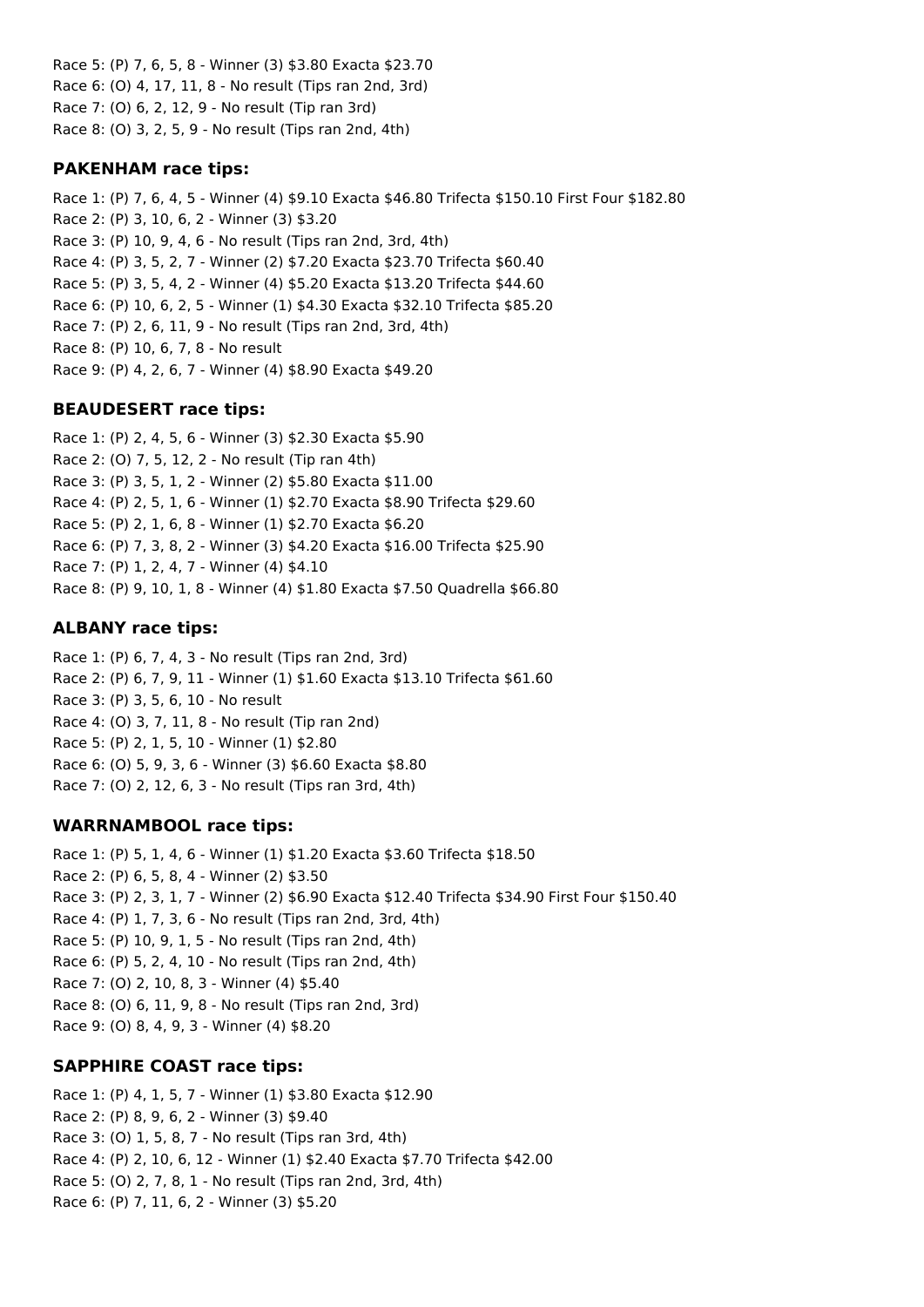Race 7: (P) 1, 4, 6, 11 - Winner (1) \$1.80 Race 8: (O) 3, 2, 10, 7 - No result (Tip ran 2nd)

#### **DARWIN race tips:**

Race 1: (P) 6, 5, 4, 1 - Winner (3) \$7.70 Exacta \$29.60 Race 2: (P) 1, 5, 6, 3 - Winner (3) \$6.00 Exacta \$24.70 Trifecta \$100.80 First Four \$141.80 Race 3: (P) 5, 1, 8, 4 - Winner (2) \$2.00 Exacta \$11.30 Trifecta \$44.20 First Four \$62.90 Race 4: (O) 5, 3, 8, 1 - Winner (2) \$3.50 Race 5: (P) 5, 8, 1, 3 - Winner (3) \$4.10 Exacta \$10.00 Quadrella \$320.60

# **Friday 20th March 2020**

## **ALBURY race tips:**

Race 1: (O) 14, 9, 13, 17 - Winner (1) \$3.80 Race 2: (O) 7, 3, 5, 2 - Winner (1) \$2.20 Exacta \$21.30 Trifecta \$91.90 First Four \$297.20 Race 3: (P) 3, 8, 5, 7 - Winner (3) \$7.10 Exacta \$78.40 Race 4: (O) 5, 7, 3, 11 - No result (Tip ran 2nd) Race 5: (P) 6, 5, 1, 8 - No result (Tip ran 2nd) Race 6: (P) 2, 8, 5, 3 - Winner (4) \$3.50 Exacta \$14.00 Race 7: (O) 8, 1, 10, 2 - No result Race 8: (O) 8, 14, 10, 13 - Winner (2) \$6.40 Exacta \$22.20

## **GERALDTON race tips:**

Race 1: (P) 5, 2, 8, 4 - Winner (1) \$2.00 Exacta \$3.70 Trifecta \$19.70 Race 2: (P) 9, 8, 1, 2 - Winner (1) \$6.90 Race 3: (O) 3, 7, 1, 2 - Winner (3) \$3.90 Exacta \$39.80 Trifecta \$147.40 Race 4: (P) 12, 3, 4, 2 - No result (Tips ran 2nd, 3rd, 4th) Race 5: (O) 3, 5, 2, 12 - Winner (1) \$3.20 Exacta \$34.00 Race 6: (O) 6, 2, 13, 1 - Winner (1) \$3.20 Exacta \$14.70 Race 7: (P) 2, 13, 5, 1 - Winner (3) \$4.40

## **MOONEE VALLEY race tips:**

Race 1: (O) 1, 9, 3, 6 - No result (Tip ran 3rd) Race 2: (P) 10, 6, 11, 9 - Winner (2) \$3.40 Exacta \$14.40 Race 3: (P) 1, 9, 8, 6 - Winner (1) \$3.60 Exacta \$16.40 Race 4: (O) 10, 1, 8, 13 - Winner (2) \$4.00 Exacta \$16.30 Trifecta \$47.00 Race 5: (P) 6, 7, 1, 2 - Winner (1) \$4.70 Exacta \$23.80 Race 6: (O) 1, 2, 6, 7 - Winner (4) \$3.90 Exacta \$28.20 Race 7: (P) 9, 11, 3, 10 - Winner (2) \$5.30 Exacta \$75.70 Trifecta \$140.20 Race 8: (P) 4, 2, 7, 6 - No result (Tips ran 2nd, 3rd, 4th)

# **PORT MACQUARIE race tips:**

Race 1: (P) 1, 2, 9, 3 - No result (Tips ran 2nd, 3rd) Race 2: (O) 8, 5, 12, 10 - Winner (3) \$11.90 Exacta \$63.70 Trifecta \$269.30 Race 3: (O) 11, 7, 5, 6 - Winner (1) \$4.60 Exacta \$57.20 Race 4: (P) 2, 5, 4, 1 - Winner (1) \$3.90 Race 5: (O) 6, 8, 14, 3 - Winner (4) \$5.40 Race 6: (O) 3, 10, 8, 13 - Winner (3) \$3.10 Exacta \$44.10 Race 7: (P) 8, 7, 6, 10 - Winner (1) \$2.30 Exacta \$15.80 Race 8: (O) 7, 1, 13, 9 - No result (Tips ran 2nd, 3rd)

# **SUNSHINE COAST race tips:**

Race 1: (P) 7, 2, 10, 4 - Winner (1) \$2.10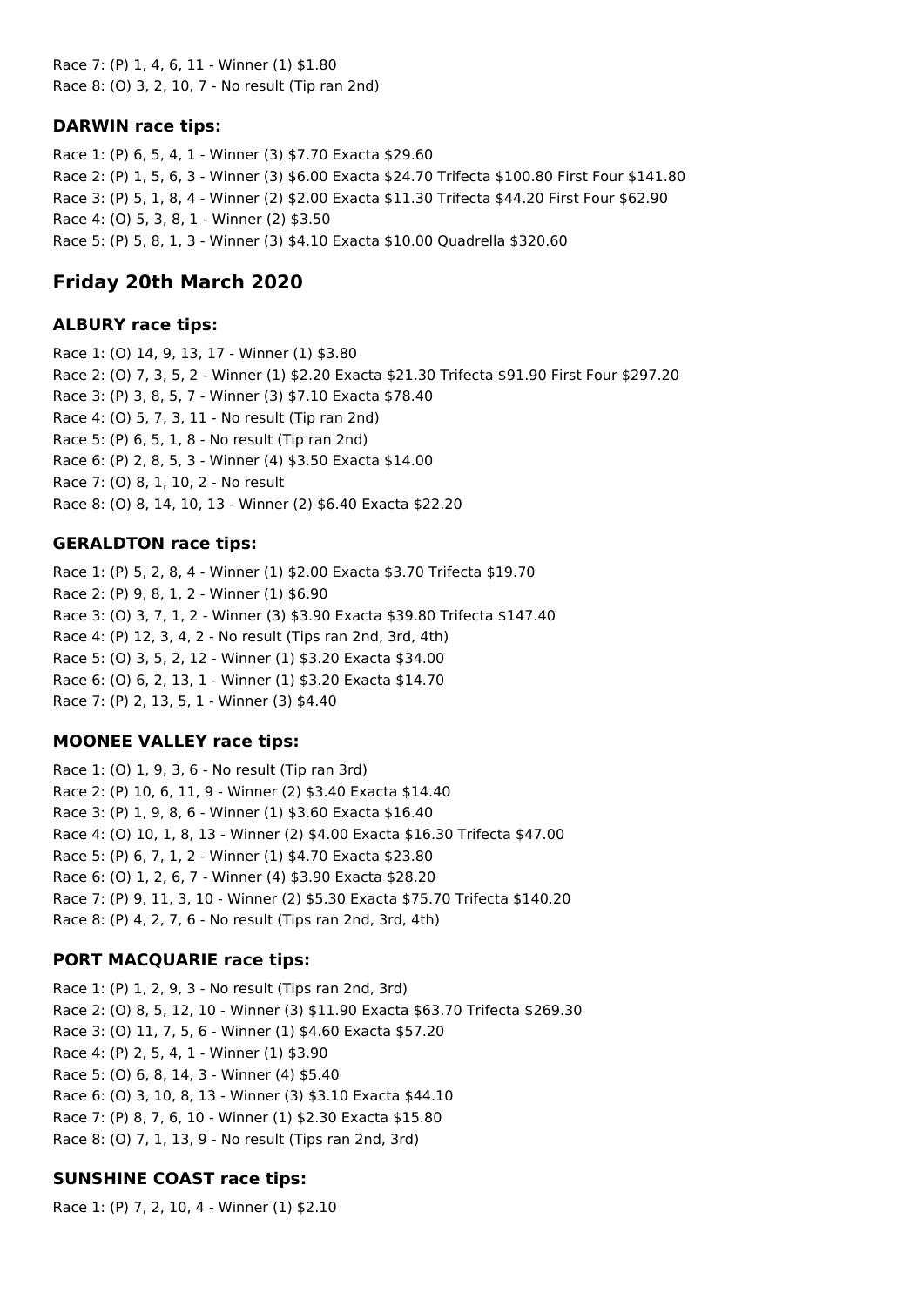Race 2: (P) 6, 10, 12, 8 - Winner (2) \$2.70 Exacta \$7.10 Race 3: (O) 7, 12, 16, 10 - Winner (4) \$2.50 Exacta \$13.90 Race 4: (P) 4, 5, 2, 3 - Winner (1) \$5.10 Exacta \$36.30 Trifecta \$81.80 Race 5: (P) 1, 2, 3, 6 - Winner (2) \$3.20 Exacta \$21.40 Trifecta \$59.10 First Four \$210.90 Race 6: (O) 11, 12, 1, 5 - Winner (1) \$5.10 Exacta \$58.20 Trifecta \$272.50 Race 7: (P) 2, 3, 1, 5 - Winner (2) \$2.10 Exacta \$16.80 Trifecta \$66.20 Early Quadrella \$316.30 Race 8: (O) 2, 7, 9, 3 - Winner (3) \$6.70 Race 9: (O) 9, 2, 5, 10 - Winner (2) \$5.20 Exacta \$51.20 Trifecta \$119.30 First Four \$511.50 Race 10: (O) 10, 12, 13, 5 - No result (Tips ran 3rd, 4th) Race 11: (P) 4, 5, 2, 9 - Winner (3) \$3.90 Exacta \$11.20 Trifecta \$49.00

## **SWAN HILL race tips:**

Race 1: (P) 4, 1, 3, 8 - Winner (2) \$2.30 Exacta \$5.10 Race 2: (P) 6, 9, 3, 2 - Winner (1) \$2.10 Race 3: (O) 11, 6, 13, 14 - Winner (2) \$4.00 Race 4: (P) 5, 8, 6, 10 - Winner (2) \$15.20 Early Quadrella \$484.80 Race 5: (O) 1, 2, 4, 6 - No result (Tips ran 2nd, 3rd) Race 6: (O) 2, 3, 6, 10 - Winner (1) \$7.50 Exacta \$41.30 Race 7: (P) 7, 9, 3, 11 - Winner (1) \$3.20 Exacta \$11.60 Trifecta \$210.40 Race 8: (P) 1, 6, 9, 13 - Winner (2) \$4.80 Exacta \$31.80 Trifecta \$254.20

## **TOWNSVILLE race tips:**

Race 1: (P) 2, 5, 4, 3 - Winner (2) \$2.90 Exacta \$4.00 Trifecta \$16.20 First Four \$9.40 Race 2: (P) 4, 5, 3, 6 - Winner (3) \$6.10 Race 3: (P) 5, 2, 9, 3 - Winner (1) \$2.30 Exacta \$4.90 Trifecta \$33.50 First Four \$165.90 Race 4: (P) 1, 3, 11, 5 - No result (Tips ran 2nd, 4th) Race 5: (P) 2, 3, 4, 9 - Winner (1) \$5.00 Exacta \$32.30 Race 6: (O) 3, 2, 8, 6 - No result (Tips ran 2nd, 4th) Race 7: (P) 4, 3, 2, 11 - Winner (2) \$4.30

# **Friday 13th March 2020**

#### **KEMBLA GRANGE race tips:**

Race 1: (P) 4, 1, 9, 3 - Winner (2) \$2.40 Exacta \$8.50 Race 2: (O) 1, 9, 10, 4 - Winner (2) \$3.70 Race 3: (P) 3, 2, 7, 5 - Winner (1) \$2.50 Exacta \$9.00 Race 4: (O) 4, 5, 12, 2 - Winner (1) \$2.50 Exacta \$19.60 Early Quadrella \$126.50 Race 5: (O) 8, 9, 1, 2 - No result (Tip ran 2nd) Race 6: (P) 2, 4, 3, 1 - Winner (4) \$12.00 Race 7: (O) 7, 9, 5, 4 - Winner (2) \$2.50 Exacta \$11.60

## **MOONEE VALLEY race tips:**

Race 1: (P) 1, 7, 11, 9 - Winner (2) \$2.90 Race 2: (P) 3, 2, 1, 7 - Winner (1) \$3.70 Exacta \$19.50 Trifecta \$115.90 Race 3: (P) 5, 7, 9, 6 - No result (Tips ran 3rd, 4th) Race 4: (P) 2, 4, 5, 1 - Winner (1) \$5.30 Exacta \$12.90 Race 5: (P) 7, 11, 10, 3 - Winner (1) \$2.80 Exacta \$23.40 Trifecta \$59.00 Race 6: (P) 3, 6, 8, 2 - Winner (2) \$4.70 Race 7: (P) 1, 8, 5, 2 - Winner (4) \$4.20 Exacta \$9.60 Trifecta \$32.90 First Four \$65.20 Race 8: (O) 5, 9, 10, 1 - Winner (2) \$3.60 Quadrella \$223.20

## **TOWNSVILLE race tips:**

Race 1: (P) 1, 3, 4, 6 - Winner (1) \$2.20 Exacta \$5.50 Trifecta \$15.00 First Four \$49.70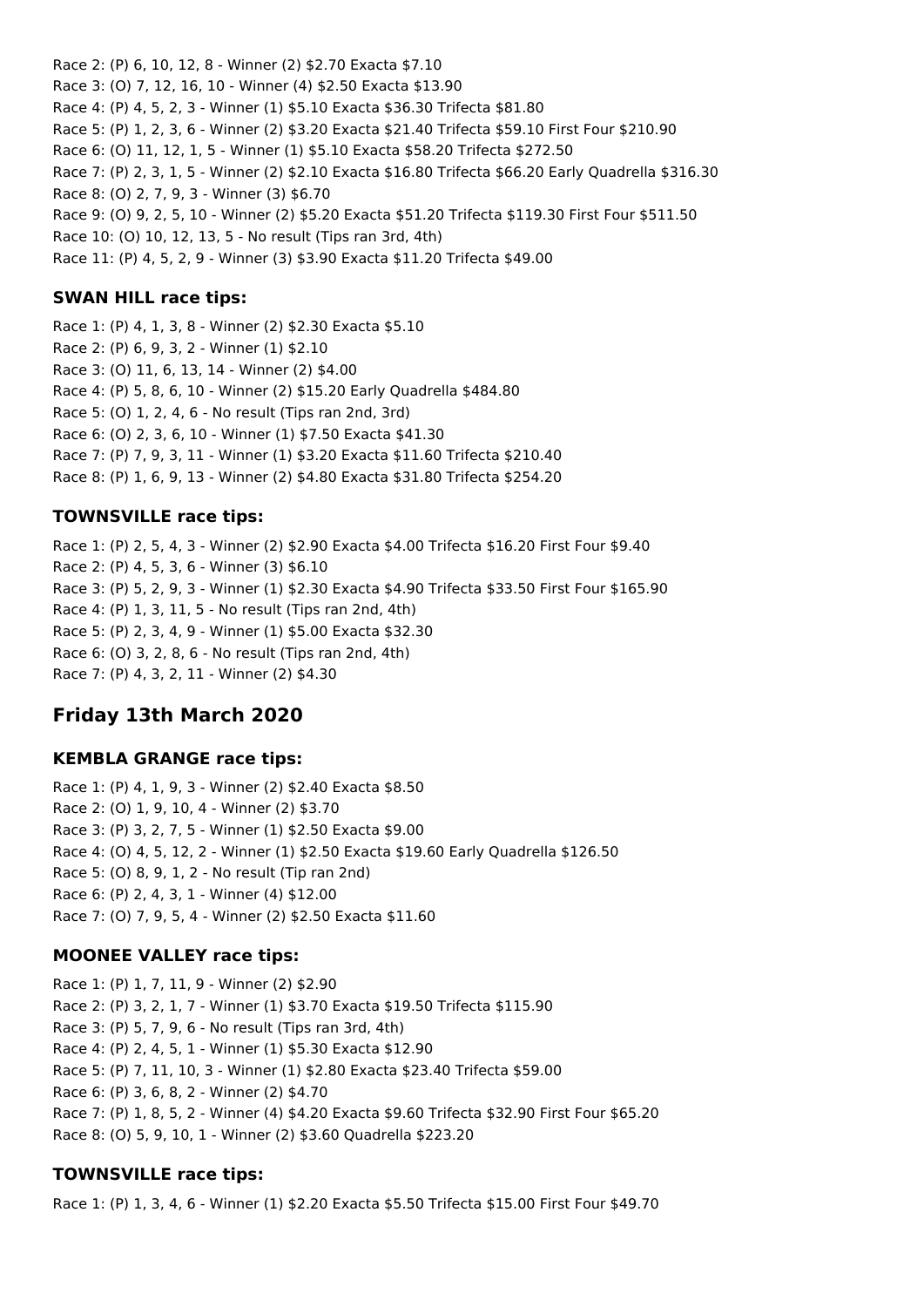Race 2: (P) 6, 5, 2, 3 - No result (Tips ran 2nd, 3rd, 4th) Race 3: (O) 7, 3, 2, 10 - Winner (2) \$3.50 Race 4: (O) 1, 2, 4, 6 - Winner (4) \$7.10 Race 5: (P) 4, 3, 7, 1 - Winner (1) \$3.80 Race 6: (O) 7, 5, 4, 3 - Winner (2) \$8.40 Race 7: (O) 8, 3, 5, 1 - No result (Tips ran 2nd, 3rd, 4th)

## **KYNETON race tips:**

Race 1: (P) 9, 14, 11, 8 - No result (Tips ran 2nd, 3rd, 4th) Race 2: (P) 8, 6, 7, 11 - Winner (1) \$1.50 Exacta \$6.80 Trifecta \$69.60 Race 3: (P) 9, 1, 8, 3 - Winner (3) \$3.00 Exacta \$36.00 Race 4: (P) 11, 6, 8, 1 - Winner (1) \$2.10 Race 5: (P) 4, 6, 7, 5 - No result (Tips ran 2nd, 3rd, 4th) Race 6: (O) 1, 6, 8, 7 - No result Race 7: (O) 2, 12, 5, 11 - No result (Tip ran 2nd) Race 8: (O) 4, 5, 7, 1 - Winner (4) \$5.70

### **TAREE race tips:**

Race 1: (P) 5, 8, 9, 4 - Winner (2) \$3.60 Exacta \$8.90 Trifecta \$19.50 Race 2: (O) 12, 4, 6, 2 - No result (Tips ran 2nd, 3rd, 4th) Race 3: (O) 3, 8, 15, 10 - Winner (1) \$1.80 Exacta \$33.30 Race 4: (O) 1, 5, 11, 12 - No result (Tips ran 2nd, 4th) Race 5: (P) 2, 6, 8, 5 - Winner (1) \$2.10 Race 6: (O) 6, 9, 8, 2 - No result (Tips ran 3rd, 4th) Race 7: (P) 2, 4, 7, 8 - Winner (2) \$3.20 Exacta \$10.40 Race 8: (O) 1, 5, 8, 4 - Winner (3) \$6.20 Exacta \$13.60

## **SUNSHINE COAST race tips:**

Race 1: (P) 3, 8, 9, 2 - Abandoned Race 2: (P) 3, 6, 8, 10 - Abandoned Race 3: (P) 5, 4, 3, 11 - Abandoned Race 4: (P) 3, 10, 6, 11 - Abandoned Race 5: (P) 4, 8, 7, 5 - Abandoned Race 6: (P) 2, 8, 1, 5 - Abandoned Race 7: (P) 21, 6, 11, 14 - Abandoned Race 8: (P) 3, 7, 6, 2 - Abandoned

# **Friday 6th March 2020**

## **NEWCASTLE race tips:**

Race 1: (P) 1, 5, 3, 6 - Winner (4) \$40.40 Exacta \$64.30 Trifecta \$225.40 First Four \$653.20 Race 2: (P) 3, 7, 2, 4 - Winner (2) \$3.40 Exacta \$26.60 Race 3: (P) 2, 4, 7, 1 - Winner (2) \$4.70 Race 4: (P) 1, 4, 3, 2 - Winner (1) \$2.10 Exacta \$5.40 Trifecta \$9.30 Early Quadrella \$2,822.20 Race 5: (P) 5, 4, 9, 6 - Winner (1) \$2.60 Exacta \$7.30 Race 6: (P) 13, 5, 2, 11 - No result (Tip ran 2nd) Race 7: (P) 4, 9, 3, 1 - Winner (3) \$3.20 Race 8: (O) 5, 7, 11, 10 - Winner (1) \$2.50

## **CRANBOURNE race tips:**

Race 1: (P) 7, 1, 8, 2 - No result (Tip ran 2nd) Race 2: (P) 2, 3, 4, 9 - Winner (1) \$1.60 Race 3: (P) 5, 7, 1, 8 - Winner (4) \$5.40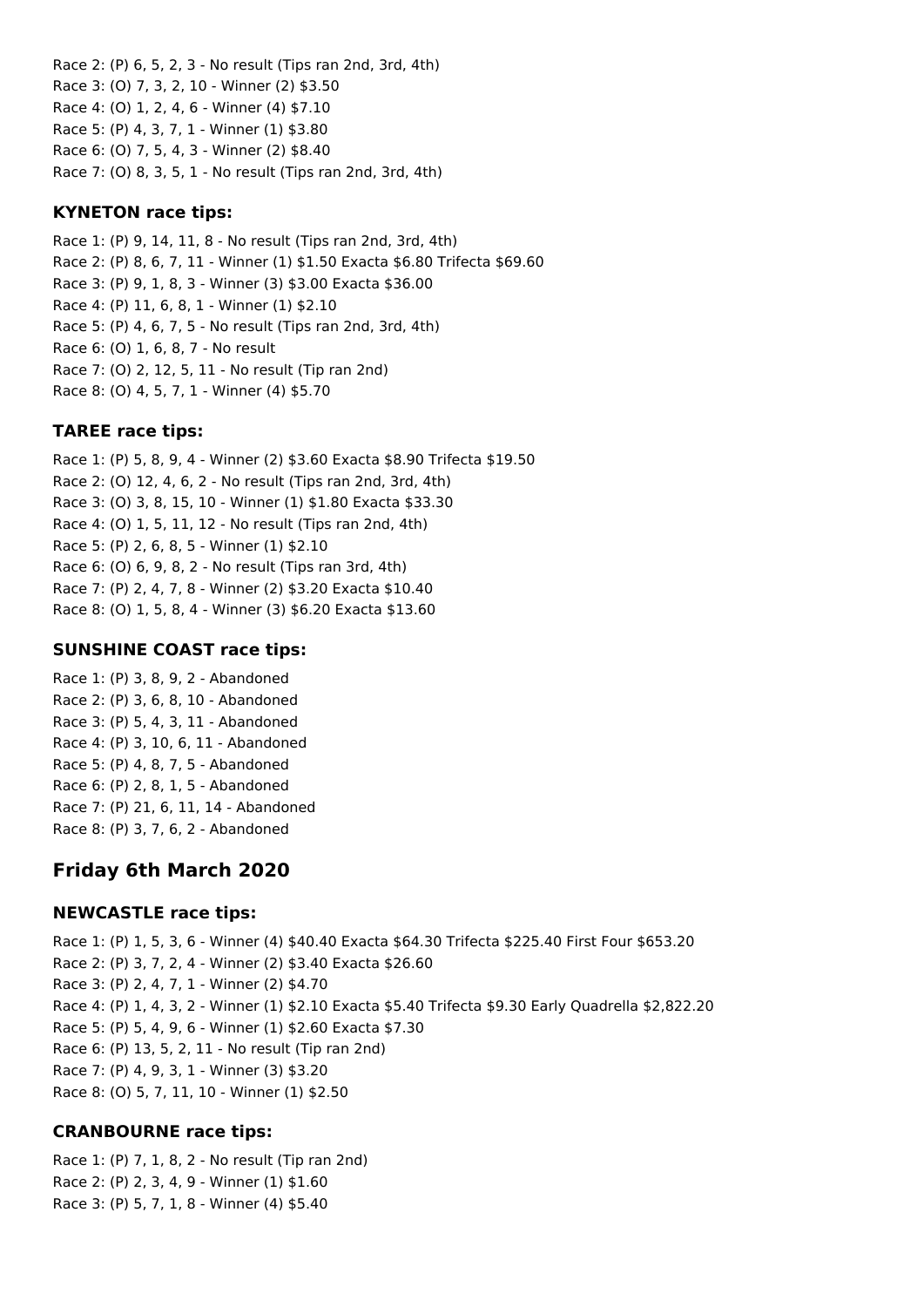Race 4: (P) 9, 1, 7, 6 - Winner (1) \$1.90 Exacta \$5.40 Trifecta \$21.20 First Four \$27.10 Race 5: (P) 1, 4, 6, 3 - Winner (2) \$2.60 Exacta \$6.00 Race 6: (O) 11, 5, 10, 8 - Winner (1) \$5.40 Race 7: (P) 7, 4, 2, 1 - Winner (3) \$3.70 Exacta \$15.90 Trifecta \$82.20 Race 8: (P) 4, 1, 7, 5 - Winner (1) \$2.30 Exacta \$14.20 Quadrella \$186.30

## **PORT LINCOLN race tips:**

Race 1: (P) 7, 4, 5, 3 - Winner (4) \$4.80 Exacta \$21.00 Trifecta \$506.20 Race 2: (O) 5, 1, 6, 8 - Winner (1) \$6.90 Exacta \$24.00 Trifecta \$167.30 Race 3: (O) 2, 3, 10, 5 - Winner (4) \$4.90 Exacta \$32.20 Race 4: (P) 2, 3, 5, 6 - Winner (1) \$3.40 Exacta \$9.70 Race 5: (P) 8, 7, 2, 6 - Winner (3) \$7.30 Early Quadrella \$835.60 Race 6: (O) 10, 11, 7, 2 - No result (Tip ran 2nd) Race 7: (P) 4, 1, 2, 8 - Winner (2) \$2.90 Exacta \$33.60 Trifecta \$66.70 Race 8: (O) 4, 3, 8, 9 - Winner (1) \$1.90 Race 9: (P) 6, 5, 10, 7 - Winner (2) \$8.90

### **SUNSHINE COAST race tips:**

Race 1: (O) 8, 13, 7, 15 - Winner (1) \$2.70 Exacta \$10.60 Trifecta \$76.20 Race 2: (P) 3, 4, 2, 5 - Winner (1) \$1.40 Exacta \$2.30 Trifecta \$4.80 First Four \$10.30 Race 3: (P) 2, 7, 12, 4 - Winner (4) \$10.80 Exacta \$18.80 Trifecta \$91.60 Race 4: (P) 3, 1, 6, 5 - Winner (2) \$2.50 Early Quadrella \$316.80 Race 5: (P) 6, 8, 7, 3 - Winner (1) \$2.30 Race 6: (O) 4, 2, 5, 10 - No result (Tips ran 3rd, 4th) Race 7: (P) 10, 9, 12, 6 - Winner (1) \$5.50

### **ALBANY race tips:**

Race 1: (P) 6, 7, 5, 8 - Winner (3) \$5.20 Exacta \$30.60 Trifecta \$59.90 First Four \$340.90 Race 2: (P) 8, 2, 9, 1 - Winner (1) \$3.00 Race 3: (P) 2, 6, 5, 8 - Winner (2) \$3.20 Exacta \$6.10 Race 4: (P) 1, 7, 6, 2 - Winner (1) \$3.80 Exacta \$14.40 Trifecta \$60.60 Early Quadrella \$313.80 Race 5: (O) 5, 4, 3, 2 - Winner (1) \$2.70 Race 6: (P) 7, 1, 6, 9 - No result (Tips ran 3rd, 4th) Race 7: (O) 2, 10, 5, 6 - Winner (4) \$2.10 Exacta \$7.00

## **ARARAT race tips:**

Race 1: (P) 1, 2, 5, 9 - Abandoned Race 2: (O) 1, 3, 10, 2 - Abandoned Race 3: (P) 2, 8, 5, 3 - Abandoned Race 4: (P) 1, 2, 3, 10 - Abandoned Race 5: (P) 3, 5, 2, 7 - Abandoned Race 6: (P) 1, 2, 10, 7 - Abandoned Race 7: (P) 1, 2, 6, 10 - Abandoned Race 8: (P) 1, 2, 5, 6 - Abandoned

## **DUBBO race tips:**

Race 1: (P) 11, 10, 2, 5 - Winner (1) \$2.50 Race 2: (O) 14, 12, 8, 5 - Winner (3) \$7.10 Race 3: (O) 13, 5, 10, 9 - No result (Tips ran 2nd, 3rd, 4th) Race 4: (O) 5, 11, 3, 7 - Winner (3) \$4.10 Exacta \$56.30 Trifecta \$244.40 Race 5: (O) 6, 3, 13, 8 - No result Race 6: (O) 2, 7, 6, 8 - Winner (1) \$1.60 Race 7: (P) 1, 6, 4, 13 - Winner (3) \$2.90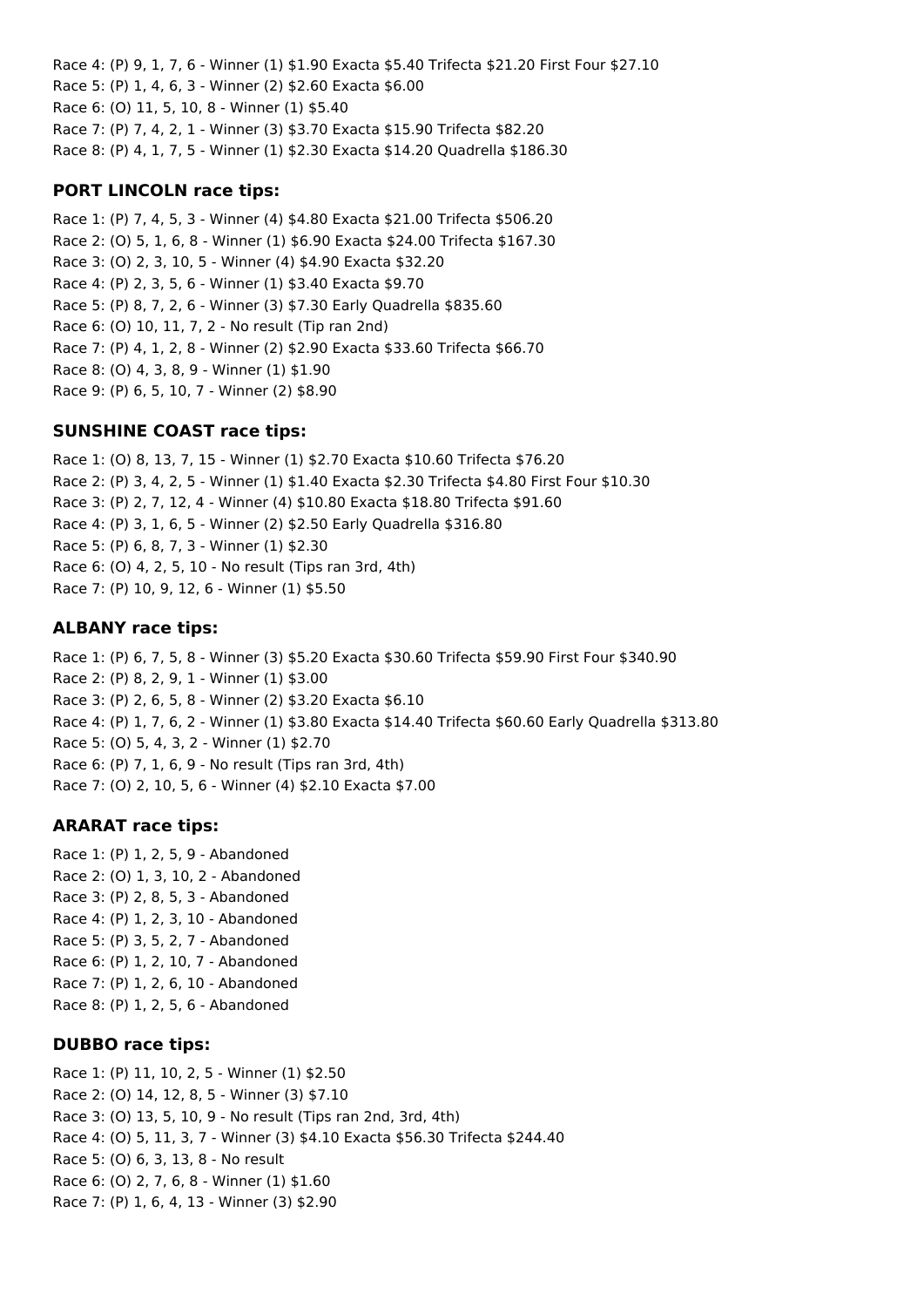#### **STAWELL race tips:**

Race 1: (P) 3, 9, 7, 4 - Winner (1) \$3.10 Exacta \$16.90 Trifecta \$71.80 First Four \$246.90 Race 2: (P) 10, 2, 9, 6 - Winner (3) \$17.20 Exacta \$61.90 Race 3: (P) 6, 5, 4, 3 - No result (Tips ran 2nd, 4th) Race 4: (P) 3, 12, 4, 2 - Winner (3) \$7.80 Exacta \$23.60 Trifecta \$104.80 Race 5: (P) 4, 2, 7, 5 - No result (Tips ran 2nd, 3rd, 4th) Race 6: (P) 3, 8, 5, 1 - No result (Tips ran 3rd, 4th) Race 7: (O) 2, 6, 7, 8 - No result (Tips ran 2nd, 3rd) Race 8: (O) 2, 9, 3, 5 - No result (Tip ran 3rd)

## **DARWIN race tips:**

Race 1: (P) 1, 5, 2, 3 - Winner (3) \$2.90 Race 2: (P) 4, 3, 1, 2 - Winner (3) \$2.80 Exacta \$9.50 Trifecta \$19.80 First Four \$50.80 Race 3: (P) 1, 5, 2, 3 - Winner (3) \$3.70 Race 4: (P) 5, 3, 2, 1 - No result (Tips ran 2nd, 4th) Race 5: (P) 7, 2, 4, 1 - Winner (4) \$6.30 Exacta \$21.70 Trifecta \$44.80

# **Friday 28th February 2020**

### **CANTERBURY race tips:**

Race 1: (P) 2, 1, 3, 4 - Winner (1) \$1.70 Exacta \$15.70 Trifecta \$44.70 Race 2: (P) 1, 4, 7, 3 - No result (Tips ran 2nd, 3rd) Race 3: (P) 8, 2, 4, 5 - Winner (2) \$3.10 Race 4: (O) 2, 7, 10, 4 - No result (Tip ran 2nd) Race 5: (P) 6, 1, 3, 8 - Winner (1) \$1.50 Exacta \$3.70 Trifecta \$32.20 Race 6: (P) 11, 6, 4, 10 - Winner (1) \$2.00 Race 7: (O) 9, 3, 4, 6 - Winner (1) \$3.20 Race 8: (O) 12, 1, 7, 9 - Winner (1) \$2.20 Exacta \$17.80 Quadrella \$25.40

## **MOONEE VALLEY race tips:**

Race 1: (P) 4, 3, 2, 1 - Winner (2) \$2.70 Exacta \$11.70 Trifecta \$42.10 First Four \$62.90 Race 2: (P) 3, 7, 1, 5 - Winner (4) \$6.40 Exacta \$25.20 Trifecta \$68.90 First Four \$130.10 Race 3: (O) 5, 12, 11, 1 - Winner (1) \$3.00 Race 4: (P) 1, 6, 5, 7 - Winner (4) \$7.60 Exacta \$25.80 Early Quadrella \$707.00 Race 5: (O) 9, 7, 8, 1 - Winner (4) \$5.00 Exacta \$47.80 Trifecta \$250.50 First Four \$493.80 Race 6: (P) 6, 4, 7, 5 - No result (Tip ran 4th) Race 7: (P) 2, 7, 4, 6 - Winner (4) \$7.10 Exacta \$23.50 Race 8: (O) 3, 7, 10, 5 - Winner (4) \$4.60

## **KILCOY race tips:**

Race 1: (P) 8, 14, 3, 11 - Winner (1) \$1.80 Exacta \$7.50 Race 2: (P) 6, 5, 1, 9 - Winner (2) \$4.40 Exacta \$27.80 Trifecta \$95.10 Race 3: (P) 15, 5, 8, 18 - Winner (1) \$1.60 Exacta \$8.00 Trifecta \$51.80 First Four \$132.90 Race 4: (P) 1, 9, 2, 13 - Winner (1) \$3.10 Exacta \$15.90 Early Quadrella \$39.30 Race 5: (P) 6, 4, 9, 5 - Winner (1) \$3.20 Race 6: (O) 4, 1, 12, 8 - Winner (2) \$9.00 Race 7: (O) 9, 1, 15, 4 - Winner (2) \$4.30 Exacta \$29.40 Trifecta \$91.20 First Four \$1,327.00 Quadrella \$720.60

## **ALBANY race tips:**

Race 1: (O) 6, 8, 4, 7 - Winner (4) \$4.50 Exacta \$16.50 Race 2: (P) 2, 3, 8, 4 - Winner (1) \$3.50 Exacta \$28.80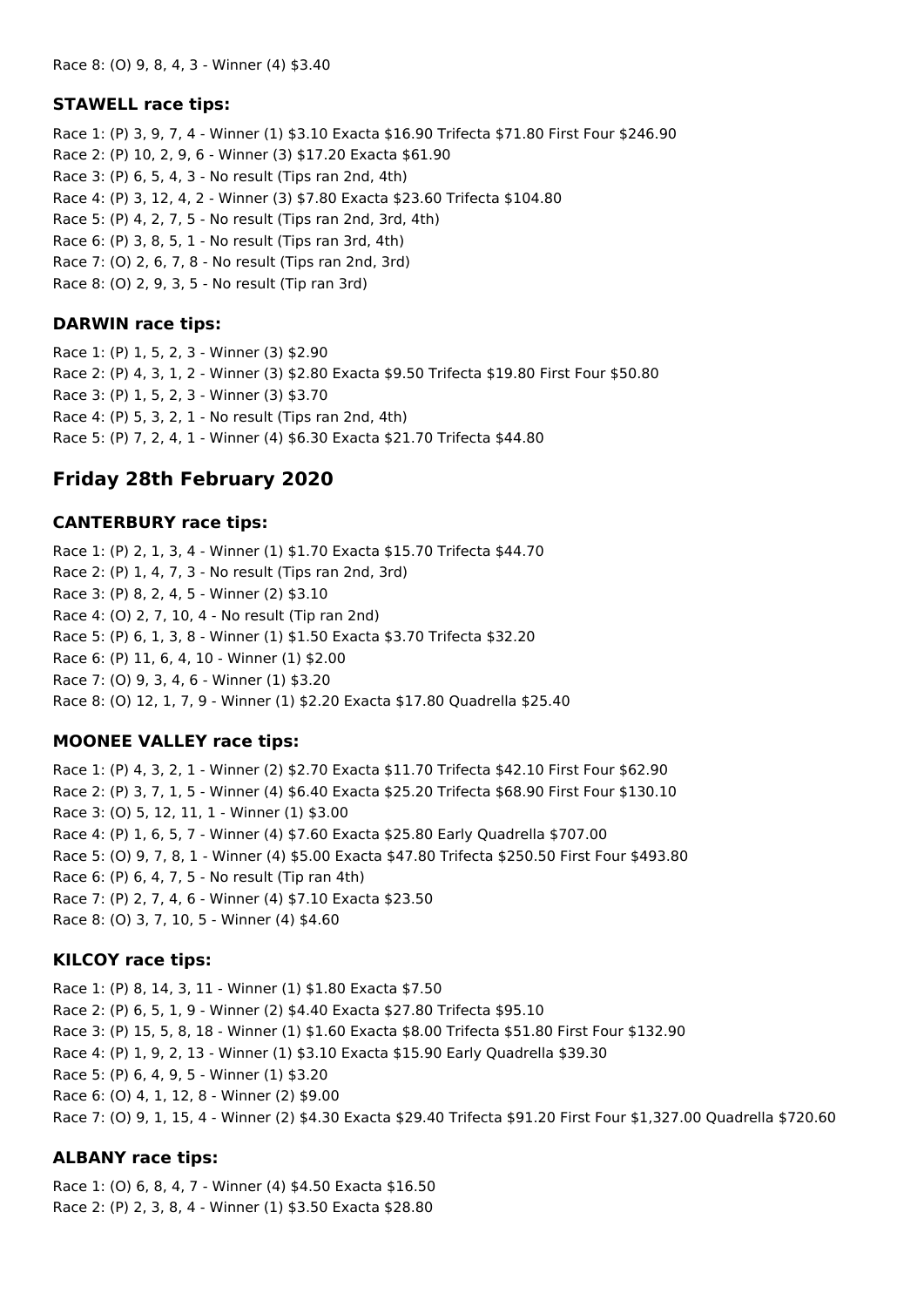Race 3: (P) 4, 3, 2, 6 - Winner (1) \$3.50 Race 4: (P) 3, 2, 7, 1 - Winner (1) \$2.30 Exacta \$10.00 Early Quadrella \$103.70 Race 5: (P) 7, 4, 5, 2 - Winner (4) \$2.80 Race 6: (O) 4, 1, 3, 2 - No result (Tips ran 2nd, 3rd, 4th) Race 7: (O) 7, 8, 2, 5 - Winner (2) \$11.50

#### **SALE race tips:**

Race 1: (P) 9, 6, 3, 4 - No result (Tips ran 2nd, 3rd) Race 2: (P) 5, 3, 1, 8 - No result (Tips ran 2nd, 4th) Race 3: (O) 2, 10, 3, 9 - Winner (2) \$6.40 Race 4: (P) 6, 11, 10, 3 - Winner (3) \$5.30 Exacta \$17.80 Trifecta \$56.70 Race 5: (P) 3, 5, 6, 2 - No result (Tips ran 2nd, 4th) Race 6: (P) 4, 5, 2, 3 - No result (Tips ran 2nd, 3rd, 4th) Race 7: (O) 2, 8, 3, 9 - No result (Tip ran 2nd) Race 8: (O) 4, 9, 15, 1 - Winner (3) \$4.00

#### **WAGGA race tips:**

Race 1: (P) 7, 4, 10, 9 - Winner (2) \$3.20 Exacta \$10.90 Race 2: (P) 12, 11, 8, 9 - Winner (2) \$4.10 Exacta \$25.60 Race 3: (P) 5, 8, 3, 6 - Winner (4) \$8.60 Race 4: (P) 1, 6, 5, 3 - No result (Tips ran 2nd, 4th) Race 5: (P) 13, 10, 11, 8 - Winner (4) \$3.10 Race 6: (P) 5, 1, 4, 7 - Winner (3) \$4.70 Exacta \$4.70 Trifecta \$14.00 First Four \$55.00 Race 7: (P) 5, 3, 9, 10 - Winner (1) \$3.10 Race 8: (O) 7, 5, 13, 8 - No result (Tips ran 2nd, 3rd)

#### **SUNSHINE COAST race tips:**

Race 1: (P) 11, 6, 2, 7 - No result (Tip ran 2nd) Race 2: (P) 11, 4, 10, 9 - Winner (1) \$2.00 Exacta \$6.70 Trifecta \$13.60 First Four \$19.20 Race 3: (P) 2, 11, 4, 8 - Winner (4) \$3.60 Race 4: (P) 2, 5, 6, 1 - No result (Tip ran 2nd) Race 5: (P) 5, 6, 2, 1 - Winner (4) \$4.70 Race 6: (P) 1, 8, 6, 2 - Winner (1) \$2.30 Exacta \$9.80 Race 7: (P) 5, 3, 4, 1 - Winner (1) \$1.40 Exacta \$7.80

#### **CASINO race tips:**

Race 1: (P) 1, 9, 6, 5 - Winner (1) \$1.60 Race 2: (O) 12, 7, 6, 11 - No result (Tips ran 2nd, 3rd) Race 3: (P) 3, 2, 6, 4 - Winner (1) \$3.10 Exacta \$7.20 Trifecta \$52.30 Race 4: (P) 7, 2, 9, 8 - Winner (1) \$1.40 Exacta \$8.70 Race 5: (P) 5, 2, 4, 10 - Winner (1) \$2.70 Race 6: (P) 8, 7, 1, 6 - Winner (4) \$5.40 Race 7: (O) 6, 12, 7, 8 - No result Race 8: (P) 5, 3, 10, 12 - No result (Tips ran 3rd, 4th)

# **Friday 21st February 2020**

#### **CANTERBURY race tips:**

Race 1: (P) 1, 6, 4, 3 - Winner (4) \$9.70 Exacta \$27.70 Trifecta \$110.90 Race 2: (P) 10, 4, 2, 7 - No result (Tips ran 2nd, 4th) Race 3: (P) 5, 8, 1, 3 - Winner (2) \$3.70 Race 4: (O) 7, 5, 6, 2 - Winner (4) \$6.90 Exacta \$65.70 Race 5: (P) 9, 2, 3, 4 - Winner (2) \$5.00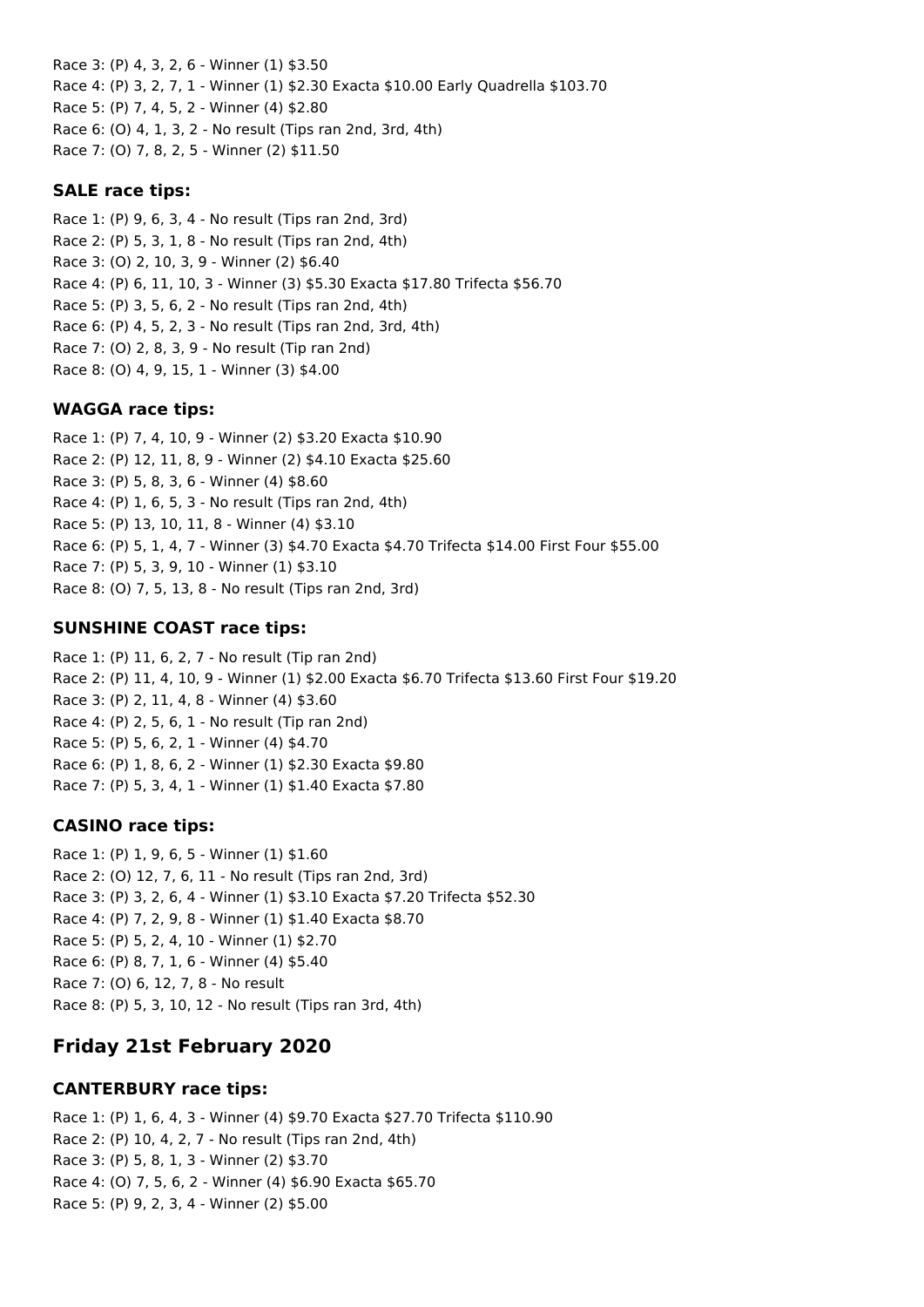Race 6: (P) 11, 6, 3, 2 - No result (Tips ran 2nd, 3rd) Race 7: (P) 9, 3, 7, 10 - Winner (1) \$3.80 Exacta \$16.50 Trifecta \$67.40

## **MOONEE VALLEY race tips:**

Race 1: (P) 2, 4, 3, 5 - Winner (3) \$5.10 Exacta \$15.90 Race 2: (P) 6, 11, 10, 7 - Winner (4) \$2.90 Exacta \$18.50 Trifecta \$41.70 Race 3: (P) 2, 3, 1, 11 - Winner (4) \$6.00 Race 4: (P) 11, 6, 8, 3 - No result (Tips ran 2nd, 3rd) Race 5: (P) 7, 11, 8, 2 - No result (Tips ran 2nd, 3rd) Race 6: (P) 2, 1, 5, 8 - No result (Tip ran 2nd) Race 7: (P) 4, 8, 1, 6 - Winner (2) \$4.90 Exacta \$26.80 Race 8: (O) 10, 13, 11, 12 - Winner (1) \$2.70 Exacta \$38.50 Trifecta \$446.10 First Four \$985.80

# **SUNSHINE COAST race tips:**

Race 1: (P) 1, 3, 7, 4 - No result (Tips ran 2nd, 3rd) Race 2: (P) 2, 5, 1, 4 - Winner (2) \$2.70 Exacta \$12.20 Trifecta \$14.80 First Four \$24.80 Race 3: (P) 6, 7, 2, 1 - No result (Tips ran 2nd, 3rd) Race 4: (P) 2, 7, 3, 4 - Winner (1) \$3.70 Exacta \$22.10 Trifecta \$64.00 Race 5: (P) 2, 1, 3, 8 - Winner (2) \$3.10 Race 6: (P) 3, 1, 9, 6 - Winner (2) \$4.30 Exacta \$15.00

## **NARROGIN race tips:**

Race 1: (P) 6, 8, 5, 2 - No result (Tips ran 2nd, 3rd, 4th) Race 2: (P) 7, 4, 1, 5 - Winner (1) \$2.80 Race 3: (P) 3, 6, 7, 9 - No result (Tips ran 2nd, 3rd) Race 4: (P) 7, 2, 3, 9 - No result (Tips ran 2nd, 3rd) Race 5: (P) 3, 1, 2, 7 - Winner (4) \$7.50 Race 6: (O) 2, 1, 11, 3 - Winner (3) \$9.70 Exacta \$36.90 Race 7: (O) 4, 5, 12, 10 - Winner (2) \$5.20 Race 8: (P) 4, 7, 3, 6 - No result (Tip ran 4th)

## **SALE race tips:**

Race 1: (P) 3, 6, 9, 8 - Winner (2) \$2.80 Exacta \$6.10 Race 2: (P) 7, 4, 3, 9 - Winner (1) \$3.20 Race 3: (P) 4, 5, 6, 10 - No result (Tips ran 2nd, 3rd, 4th) Race 4: (P) 4, 2, 9, 11 - Winner (1) \$1.60 Exacta \$11.10 Race 5: (P) 2, 5, 7, 6 - Winner (2) \$4.30 Race 6: (O) 1, 5, 6, 4 - Winner (3) \$6.90 Exacta \$24.30 Race 7: (O) 4, 8, 7, 6 - No result (Tip ran 2nd) Race 8: (P) 4, 1, 10, 14 - Winner (4) \$5.00 Exacta \$12.60

# **CANBERRA race tips:**

Race 1: (P) 2, 8, 1, 7 - Winner (1) \$3.00 Exacta \$12.50 Race 2: (P) 1, 6, 12, 9 - Winner (1) \$1.40 Race 3: (O) 8, 1, 12, 10 - No result (Tip ran 4th) Race 4: (P) 4, 7, 1, 8 - Winner (4) \$15.10 Exacta \$121.50 Trifecta \$357.10 Race 5: (O) 3, 5, 7, 11 - No result (Tips ran 2nd, 3rd) Race 6: (P) 1, 6, 10, 8 - Winner (1) \$3.10 Exacta \$14.40 Trifecta \$26.10 Race 7: (O) 2, 6, 8, 10 - No result (Tips ran 2nd, 4th) Race 8: (O) 11, 4, 8, 9 - Winner (1) \$4.20 Race 9: (O) 2, 7, 3, 11 - No result (Tips ran 2nd, 4th)

# **SCONE race tips:**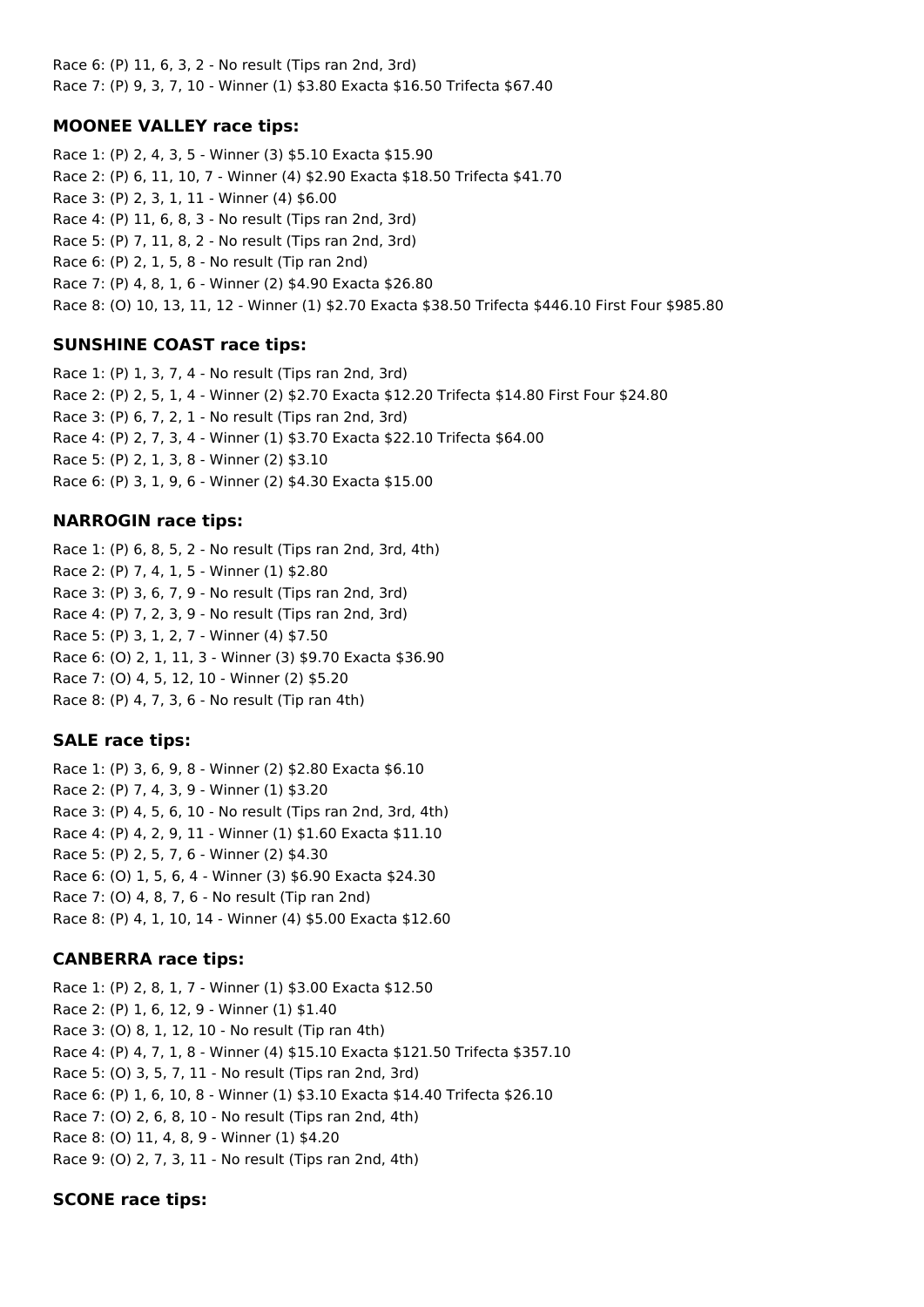Race 1: (P) 1, 7, 2, 4 - Winner (1) \$3.10 Exacta \$15.20 Trifecta \$42.10 First Four \$103.50 Race 2: (P) 8, 3, 2, 1 - No result (Tips ran 2nd, 3rd) Race 3: (P) 7, 5, 2, 9 - Winner (1) \$3.40 Race 4: (P) 8, 11, 13, 14 - No result (Tips ran 2nd, 3rd, 4th) Race 5: (P) 2, 6, 9, 13 - Winner (1) \$2.40 Race 6: (P) 10, 4, 9, 6 - No result (Tips ran 3rd, 4th) Race 7: (O) 2, 5, 12, 9 - No result (Tip ran 2nd) Race 8: (O) 1, 3, 6, 9 - Winner (1) \$4.70

### **WARWICK race tips:**

Race 1: (P) 5, 3, 2, 1 - Winner (3) \$8.00 Exacta \$20.60 Trifecta \$62.70 First Four \$64.50 Race 2: (P) 2, 9, 8, 4 - Winner (2) \$6.20 Exacta \$31.20 Trifecta \$9.20 Race 3: (P) 14, 11, 5, 16 - Winner (1) \$1.30 Exacta \$5.30 Race 4: (P) 17, 1, 3, 11 - No result (Tips ran 2nd, 4th) Race 5: (P) 11, 2, 13, 4 - Winner (1) \$3.30 Exacta \$11.00 Trifecta \$47.20 Race 6: (P) 4, 3, 8, 7 - No result (Tips ran 2nd, 3rd, 4th) Race 7: (P) 10, 3, 8, 1 - Winner (4) \$4.80

# **Friday 14th February 2020**

### **CANTERBURY race tips:**

Race 1: (P) 2, 1, 7, 4 - Winner (2) \$5.50 Exacta \$26.90 Race 2: (P) 5, 3, 6, 8 - Winner (4) \$3.80 Exacta \$12.60 Trifecta \$35.70 Race 3: (P) 2, 8, 5, 1 - Winner (1) \$4.20 Race 4: (P) 4, 5, 2, 1 - Winner (4) \$5.10 Early Quadrella \$1,177.70 Race 5: (P) 4, 10, 11, 3 - Winner (4) \$7.50 Exacta \$35.80 Race 6: (P) 1, 9, 10, 7 - Winner (2) \$8.20 Exacta \$54.50 Trifecta \$382.40 Race 7: (O) 11, 6, 3, 4 - Winner (4) \$5.00 Race 8: (P) 2, 9, 11, 6 - Winner (4) \$4.60 Exacta \$13.20 Trifecta \$25.80 First Four \$45.80 Quadrella \$1,664.20

## **MOONEE VALLEY race tips:**

Race 1: (P) 3, 7, 9, 1 - No result (Tips ran 2nd, 3rd) Race 2: (P) 7, 6, 11, 8 - Winner (3) \$5.40 Exacta \$24.40 Trifecta \$65.70 Race 3: (P) 1, 7, 2, 4 - Winner (3) \$3.90 Exacta \$17.50 Trifecta \$52.10 First Four \$158.30 Race 4: (P) 11, 1, 7, 3 - Winner (1) \$2.00 Race 5: (O) 13, 11, 5, 9 - No result (Tip ran 3rd) Race 6: (P) 3, 6, 1, 2 - Winner (2) \$2.90 Exacta \$7.60 Trifecta \$30.80 Race 7: (P) 4, 8, 11, 2 - Winner (3) \$3.90 Race 8: (P) 11, 9, 6, 8 - Winner (1) \$1.90

## **GATTON race tips:**

Race 1: (P) 1, 3, 2, 4 - Abandoned Race 2: (P) 1, 2, 3, 5 - Abandoned Race 3: (P) 6, 1, 2, 3 - Abandoned Race 4: (P) 1, 2, 3, 4 - Abandoned Race 5: (P) 1, 2, 6, 3 - Abandoned Race 6: (P) 6, 1, 2, 3 - Abandoned Race 7: (P) 8, 1, 2, 3 - Abandoned Race 8: (P) 1, 2, 10, 4 - Abandoned

## **SCONE race tips:**

Race 1: (O) 2, 1, 14, 4 - Winner (1) \$3.60 Race 2: (P) 2, 6, 1, 5 - Winner (1) \$1.90 Exacta \$8.80 Trifecta \$27.30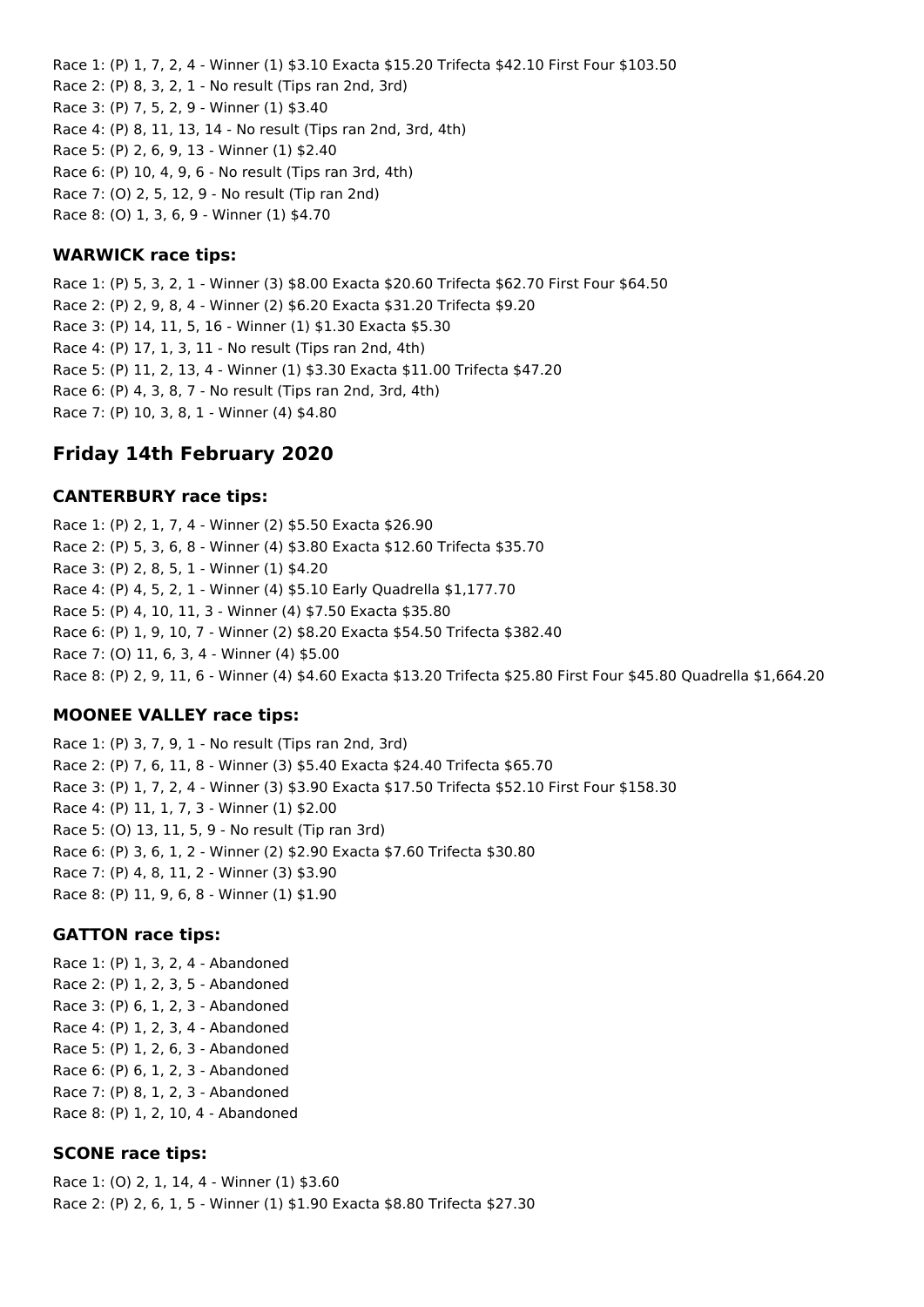Race 3: (P) 3, 10, 1, 5 - No result (Tip ran 3rd) Race 4: (O) 9, 4, 11, 1 - Winner (4) \$5.00 Exacta \$19.30 Race 5: (P) 4, 12, 11, 8 - Winner (1) \$4.00 Exacta \$18.40 Trifecta \$55.30 Race 6: (P) 4, 2, 5, 7 - Winner (3) \$4.50 Exacta \$11.90 Trifecta \$32.30 First Four \$84.10 Race 7: (O) 10, 9, 6, 11 - Winner (2) \$6.80 Exacta \$23.80 Quadrella \$1,888.50

### **DONALD race tips:**

Race 1: (P) 1, 8, 7, 2 - Winner (4) \$9.50 Race 2: (P) 6, 7, 1, 2 - Winner (2) \$4.00 Exacta \$14.30 Trifecta \$48.40 First Four \$67.60 Race 3: (P) 2, 9, 1, 6 - Winner (2) \$4.40 Exacta \$13.00 Race 4: (P) 5, 10, 11, 6 - Winner (1) \$5.30 Early Quadrella \$838.80 Race 5: (P) 1, 4, 3, 7 - Winner (1) \$3.40 Exacta \$13.80 Race 6: (P) 3, 7, 4, 8 - Winner (2) \$5.30 Exacta \$48.20 Race 7: (P) 9, 5, 7, 3 - Winner (2) \$3.30 Exacta \$8.60 Trifecta \$35.40 Race 8: (P) 3, 6, 1, 10 - Winner (2) \$3.30 Quadrella \$411.00

## **TAREE race tips:**

Race 1: (P) 6, 7, 4, 1 - Abandoned Race 2: (O) 2, 5, 3, 1 - Abandoned Race 3: (O) 1, 2, 6, 9 - Abandoned Race 4: (P) 2, 4, 10, 1 - Abandoned Race 5: (O) 2, 4, 3, 6 - Abandoned Race 6: (O) 1, 2, 11, 3 - Abandoned Race 7: (O) 5, 7, 4, 2 - Abandoned Race 8: (P) 1, 2, 4, 9 - Abandoned

## **GUNNEDAH race tips:**

Race 1: Abandoned Race 2: Abandoned Race 3: Abandoned Race 4: Abandoned Race 5: Abandoned Race 6: Abandoned Race 7: Abandoned

# **DARWIN race tips:**

Race 1: (O) 1, 5, 7, 9 - No result (Tips ran 2nd, 3rd) Race 2: (P) 3, 5, 2, 4 - Winner (4) \$4.90 Exacta \$13.80 Trifecta \$18.70 Race 3: (P) 1, 3, 6, 2 - Winner (4) \$2.60 Exacta \$13.00 Trifecta \$24.90 Race 4: (P) 1, 6, 4, 7 - Winner (1) \$1.80 Race 5: (P) 3, 2, 8, 5 - No result (Tips ran 2nd, 3rd, 4th)

# **Friday 7th February 2020**

# **CANTERBURY race tips:**

Race 1: (P) 2, 4, 1, 7 - Winner (3) \$4.80 Exacta \$6.10 Trifecta \$75.20 Race 2: (P) 4, 3, 2, 1 - Winner (3) \$7.20 Race 3: (P) 5, 2, 7, 1 - Winner (3) \$4.10 Exacta \$24.70 Race 4: (P) 4, 8, 6, 3 - Winner (2) \$3.60 Exacta \$15.60 Trifecta \$20.50 Early Quadrella \$540.80 Race 5: (O) 2, 4, 8, 11 - No result (Tip ran 3rd) Race 6: (P) 5, 6, 2, 7 - No result (Tips ran 2nd, 3rd, 4th) Race 7: (P) 3, 8, 9, 2 - Winner (1) \$3.40 Race 8: (P) 5, 13, 9, 3 - Winner (1) \$2.50 Exacta \$15.10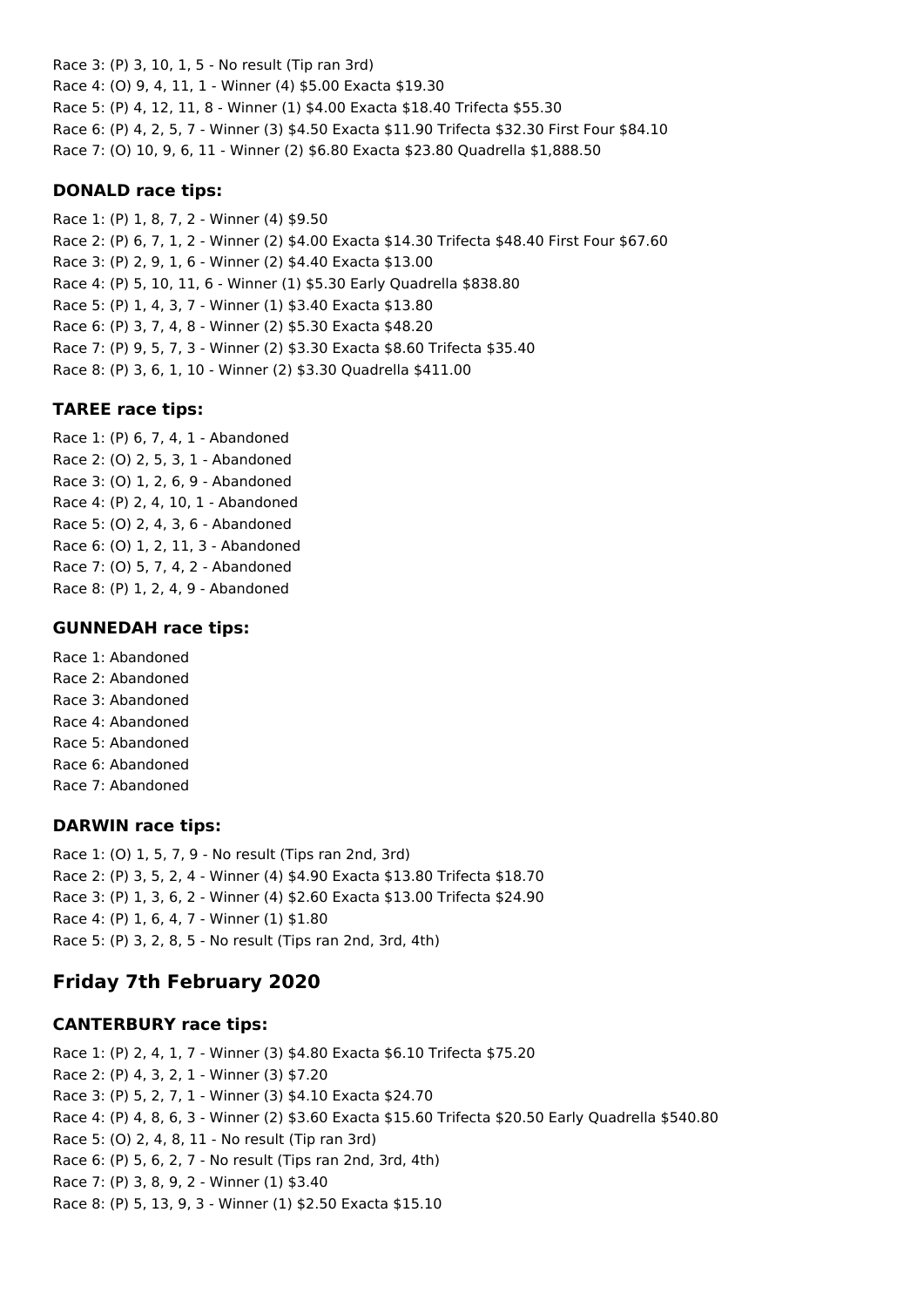### **MOONEE VALLEY race tips:**

Race 1: (P) 4, 6, 8, 3 - Winner (1) \$2.00 Exacta \$5.70 Trifecta \$12.60 Race 2: (P) 3, 5, 6, 4 - Winner (4) \$8.40 Race 3: (P) 4, 2, 9, 1 - No result (Tips ran 2nd, 3rd) Race 4: (P) 11, 2, 6, 4 - No result (Tips ran 2nd, 3rd) Race 5: (P) 6, 4, 8, 7 - No result (Tips ran 2nd, 4th) Race 6: (P) 1, 7, 9, 6 - Winner (2) \$4.50 Race 7: (P) 3, 12, 10, 4 - Winner (2) \$6.80 Exacta \$23.30 Race 8: (P) 8, 9, 6, 5 - No result (Tips ran 2nd, 3rd) Race 9: (P) 13, 11, 1, 3 - Winner (1) \$2.90 Race 10: (O) 13, 10, 3, 12 - No result (Tips ran 3rd, 4th)

## **PORT LINCOLN race tips:**

Race 1: (P) 6, 7, 2, 1 - Winner (1) \$1.40 Race 2: (P) 11, 4, 7, 1 - Winner (1) \$3.00 Exacta \$6.90 Race 3: (P) 2, 3, 6, 1 - Winner (2) \$5.00 Exacta \$20.90 Trifecta \$66.70 Race 4: (O) 1, 4, 2, 8 - No result (Tips ran 2nd, 4th) Race 5: (P) 4, 1, 5, 13 - No result Race 6: (P) 4, 8, 5, 7 - Winner (4) \$11.00 Race 7: (O) 8, 4, 1, 14 - Winner (1) \$6.00 Exacta \$29.00

## **SUNSHINE COAST race tips:**

Race 1: (P) 1, 5, 2, 9 - Abandoned Race 2: (P) 3, 1, 2, 4 - Abandoned Race 3: (P) 1, 5, 4, 2 - Abandoned Race 4: (P) 2, 5, 4, 13 - Abandoned Race 5: (O) 2, 6, 1, 5 - Abandoned Race 6: (P) 1, 2, 3, 11 - Abandoned Race 7: (P) 2, 4, 7, 3 - Abandoned Race 8: (O) 1, 2, 3, 4 - Abandoned

## **ESPERANCE race tips:**

Race 1: (P) 3, 2, 5, 1 - Winner (3) \$4.90 Exacta \$17.80 Race 2: (P) 2, 3, 4, 5 - Winner (3) \$6.30 Exacta \$6.90 Trifecta \$105.40 Race 3: (P) 8, 1, 2, 3 - No result (Tip ran 4th) Race 4: (O) 7, 4, 10, 8 - Winner (2) \$5.10 Race 5: (O) 7, 6, 9, 4 - Winner (1) \$3.00 Race 6: (P) 6, 1, 9, 5 - No result (Tips ran 2nd, 3rd) Race 7: (O) 2, 1, 5, 3 - Winner (1) \$3.20 Exacta \$18.00 Race 8: (P) 3, 4, 5, 6 - Winner (4) \$4.10 Exacta \$35.20

## **WODONGA race tips:**

Race 1: (P) 6, 4, 1, 3 - Winner (3) \$4.00 Exacta \$38.40 Race 2: (P) 1, 3, 7, 8 - Winner (1) \$1.70 Exacta \$6.10 Trifecta \$38.00 First Four \$70.00 Race 3: (P) 3, 7, 9, 5 - Winner (2) \$2.70 Exacta \$11.70 Trifecta \$21.60 Race 4: (P) 7, 4, 3, 9 - Winner (3) \$5.50 Early Quadrella \$182.00 Race 5: (P) 5, 2, 6, 4 - Winner (3) \$4.80 Exacta \$24.10 Trifecta \$50.80 Race 6: (P) 5, 1, 3, 8 - Winner (3) \$3.10 Exacta \$11.00 Trifecta \$22.00 First Four \$69.30 Race 7: (P) 6, 2, 4, 7 - No result (Tip ran 2nd) Race 8: (P) 7, 6, 1, 3 - Winner (1) \$3.10

## **WALCHA race tips:**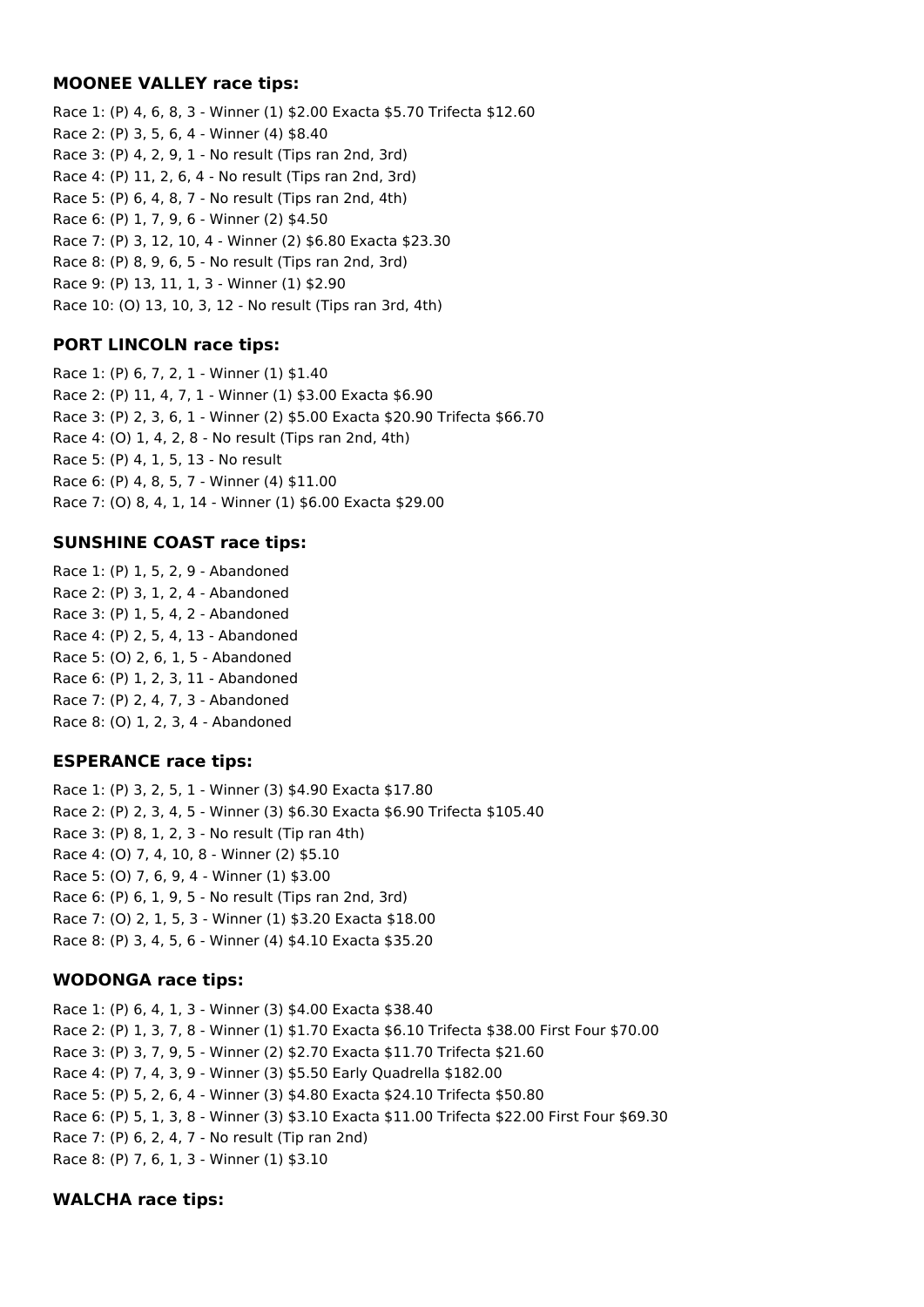Race 1: (P) 2, 5, 3, 1 - Winner (1) \$1.80 Exacta \$10.30 Race 2: (O) 1, 2, 6, 4 - No result (Tips ran 2nd, 3rd) Race 3: (O) 2, 5, 6, 10 - No result (Tips ran 2nd, 4th) Race 4: (P) 2, 1, 4, 6 - Winner (2) \$2.70 Race 5: (O) 1, 4, 5, 13 - No result (Tip ran 4th) Race 6: (P) 5, 6, 4, 3 - Winner (3) \$11.30 Exacta \$67.10 Trifecta \$231.70 First Four \$1,055.30 Race 7: (O) 7, 6, 11, 4 - No result (Tips ran 2nd, 3rd, 4th) Race 8: (O) 9, 8, 12, 13 - Winner (2) \$7.50

### **CANBERRA race tips:**

Race 1: (P) 6, 3, 8, 4 - No result (Tips ran 2nd, 3rd, 4th) Race 2: (P) 5, 3, 1, 8 - Winner (2) \$3.90 Exacta \$8.10 Trifecta \$24.70 Race 3: (P) 1, 5, 3, 2 - No result (Tips ran 2nd, 3rd, 4th) Race 4: (P) 4, 7, 9, 12 - Winner (1) \$1.50 Exacta \$5.80 Trifecta \$11.60 Race 5: (O) 6, 3, 12, 14 - Winner (2) \$3.40 Exacta \$71.30 Race 6: (O) 1, 5, 2, 8 - Winner (1) \$2.60 Race 7: (O) 6, 8, 11, 5 - No result (Tips ran 2nd, 4th) Race 8: (O) 6, 4, 10, 15 - No result (Tips ran 2nd, 3rd)

# **Friday 31st January 2020**

### **CANTERBURY race tips:**

Race 1: (P) 5, 7, 6, 2 - Winner (3) \$5.50 Exacta \$18.30 Trifecta \$34.60 First Four \$78.00 Race 2: (P) 1, 2, 3, 6 - Winner (4) \$4.20 Exacta \$8.50 Race 3: (P) 5, 3, 4, 6 - Winner (2) \$3.30 Exacta \$15.60 Trifecta \$23.90 Race 4: (P) 1, 5, 3, 2 - Winner (3) \$5.40 Exacta \$37.60 Trifecta \$53.90 Early Quadrella \$351.60 Race 5: (P) 10, 4, 3, 8 - Winner (2) \$4.80 Exacta \$13.50 Trifecta \$113.30 First Four \$346.60 Race 6: (P) 2, 8, 4, 7 - Winner (2) \$3.40 Race 7: (P) 6, 7, 3, 11 - Winner (3) \$18.50 Exacta \$60.50 Race 8: (O) 10, 2, 1, 8 - Winner (1) \$6.60 Exacta \$32.10 Trifecta \$167.80 Quadrella \$2,563.20

## **MOONEE VALLEY race tips:**

Race 1: (P) 1, 3, 8, 4 - Abandoned Race 2: (P) 4, 6, 5, 1 - Abandoned Race 3: (P) 3, 7, 9, 2 - Abandoned Race 4: (P) 9, 10, 7, 4 - Abandoned Race 5: (P) 1, 12, 2, 11 - Abandoned Race 6: (P) 2, 6, 8, 9 - Abandoned Race 7: (P) 1, 9, 5, 6 - Abandoned Race 8: (P) 9, 8, 4, 7 - Abandoned

## **BOWEN race tips:**

Race 1: (P) 3, 2, 4, 1 - Winner (1) \$1.70 Exacta \$9.20 Race 2: (P) 4, 3, 2, 5 - Winner (3) \$5.40 Exacta \$17.90 Trifecta \$36.40 Race 3: (P) 2, 7, 4, 6 - Winner (1) \$2.30 Exacta \$6.00 Trifecta \$30.20 Race 4: (P) 8, 2, 4, 6 - Winner (4) \$13.60 Early Quadrella \$608.10 Race 5: (P) 2, 3, 10, 5 - Winner (1) \$4.40 Exacta \$33.40 Race 6: (P) 10, 1, 8, 5 - No result (Tips ran 2nd, 3rd, 4th) Race 7: (O) 6, 1, 10, 13 - Winner (1) \$1.60

## **BATHURST race tips:**

Race 1: (P) 4, 8, 5, 2 - Winner (2) \$3.00 Exacta \$9.40 Race 2: (P) 7, 6, 9, 5 - Winner (4) \$3.60 Exacta \$5.70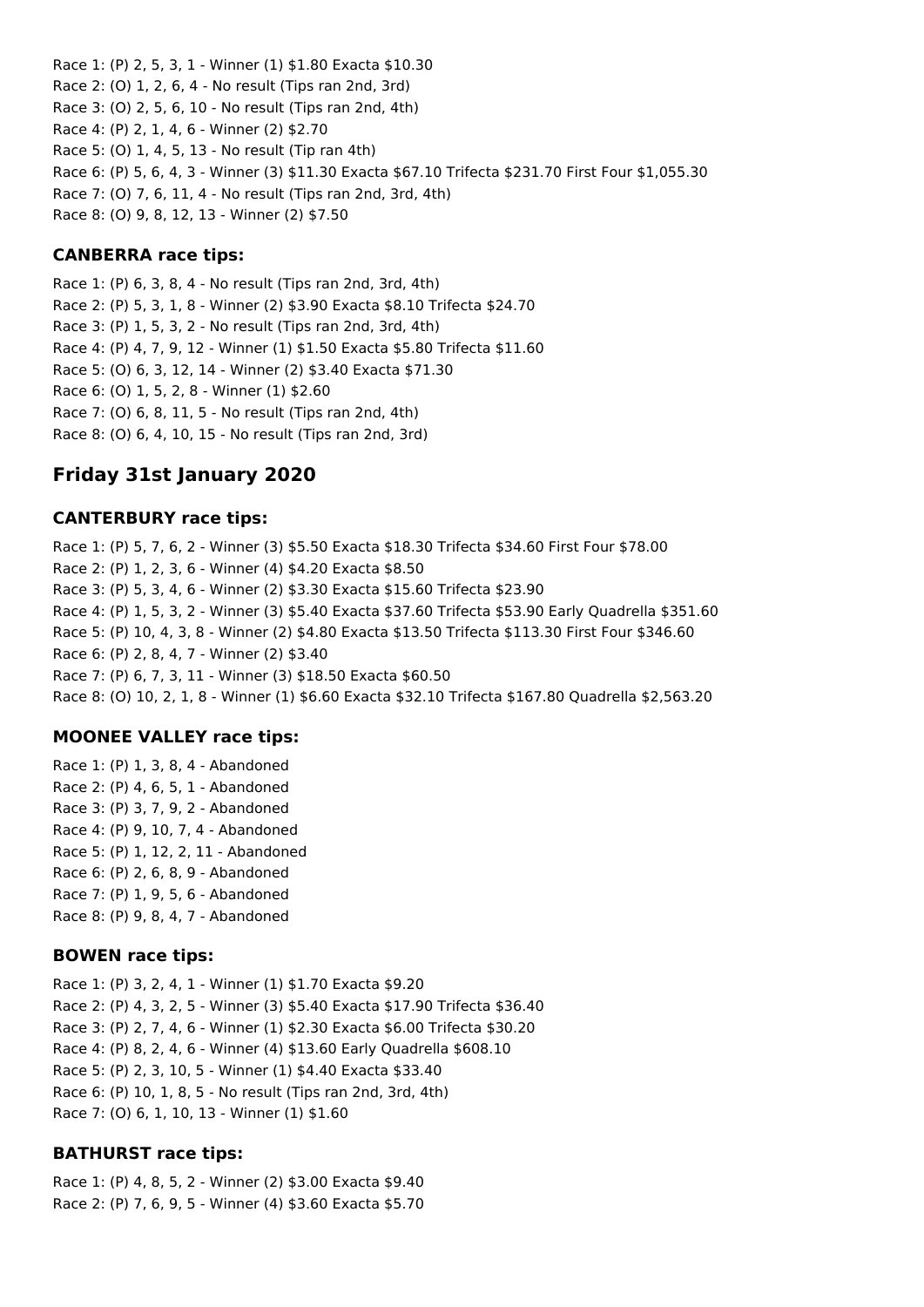Race 3: (P) 6, 7, 10, 4 - Winner (2) \$2.90 Exacta \$12.40 Trifecta \$37.30 Race 4: (O) 6, 4, 2, 5 - Winner (4) \$4.20 Early Quadrella \$181.70 Race 5: (P) 3, 2, 4, 1 - Winner (1) \$2.50 Exacta \$6.70 Race 6: (P) 3, 1, 9, 2 - Winner (1) \$1.50 Race 7: (P) 3, 9, 8, 1 - Winner (1) \$1.80 Exacta \$3.90 Trifecta \$18.90 Race 8: (O) 5, 12, 2, 8 - No result (Tips ran 2nd, 4th)

#### **TAREE race tips:**

Race 1: (P) 4, 7, 10, 11 - Winner (1) \$1.30 Exacta \$9.30 Trifecta \$21.90 Race 2: (P) 2, 5, 6, 11 - Winner (2) \$5.30 Exacta \$95.90 Trifecta \$268.30 Race 3: (O) 2, 5, 11, 7 - Winner (1) \$1.40 Exacta \$4.20 Trifecta \$28.40 Race 4: (P) 9, 12, 10, 14 - Winner (1) \$10.40 Exacta \$30.40 Race 5: (O) 2, 8, 9, 1 - No result (Tips ran 2nd, 3rd) Race 6: (O) 2, 3, 4, 1 - Winner (2) \$4.40 Race 7: (O) 2, 1, 4, 10 - Winner (4) \$6.60 Race 8: (O) 3, 5, 4, 14 - Winner (3) \$2.10 Race 9: (O) 2, 4, 8, 3 - Winner (1) \$4.10 Exacta \$42.70 Trifecta \$113.10 Quadrella \$435.00

#### **ALICE SPRINGS race tips:**

Race 1: (P) 1, 3, 8, 5 - Winner (4) \$7.70 Race 2: (P) 1, 4, 3, 2 - Winner (1) \$1.70 Exacta \$6.50 Race 3: (P) 5, 1, 4, 3 - Winner (1) \$4.00 Exacta \$18.10 Trifecta \$83.50 First Four \$265.90 Race 4: (P) 6, 1, 4, 2 - Winner (2) \$2.90 Race 5: (P) 3, 4, 1, 6 - Winner (1) \$2.60 Quadrella \$27.10

## **Friday 24th January 2020**

#### **PORT MACQUARIE race tips:**

Race 1: (P) 9, 4, 13, 8 - Winner (2) \$8.70 Race 2: (O) 18, 2, 10, 13 - No result (Tips ran 3rd, 4th) Race 3: (O) 3, 14, 9, 4 - No result (Tip ran 2nd) Race 4: (O) 4, 3, 6, 8 - Winner (1) \$1.90 Exacta \$17.40 Race 5: (O) 2, 5, 9, 4 - No result (Tips ran 2nd, 3rd) Race 6: (O) 10, 2, 9, 15 - No result (Tip ran 2nd) Race 7: (O) 9, 5, 3, 15 - No result (Tips ran 2nd, 3rd) Race 8: (O) 3, 7, 8, 1 - Winner (2) \$4.90 Race 9: (O) 16, 8, 4, 14 - No result (Tips ran 2nd, 4th)

#### **MOONEE VALLEY race tips:**

Race 1: (P) 3, 1, 4, 7 - Winner (2) \$4.70 Exacta \$19.60 Trifecta \$136.10 Race 2: (P) 7, 12, 13, 5 - Winner (4) \$4.70 Race 3: (P) 6, 4, 7, 11 - Winner (4) \$4.90 Race 4: (P) 2, 8, 3, 5 - Winner (1) \$2.60 Exacta \$12.90 Early Quadrella \$510.20 Race 5: (P) 8, 2, 7, 6 - Winner (1) \$1.60 Race 6: (P) 6, 9, 3, 8 - Winner (1) \$3.60 Race 7: (P) 1, 2, 9, 4 - Winner (2) \$3.60 Exacta \$11.50 Race 8: (P) 5, 3, 10, 2 - No result (Tips ran 2nd, 3rd)

#### **PORT LINCOLN race tips:**

Race 1: (P) 5, 12, 9, 1 - Winner (3) \$6.90 Exacta \$16.30 Race 2: (P) 3, 5, 7, 8 - Winner (1) \$2.00 Exacta \$13.50 Trifecta \$39.30 First Four \$102.20 Race 3: (P) 1, 6, 3, 2 - Winner (2) \$5.30 Exacta \$11.90 Race 4: (O) 6, 5, 1, 2 - Winner (3) \$4.50 Exacta \$24.80 Trifecta \$74.00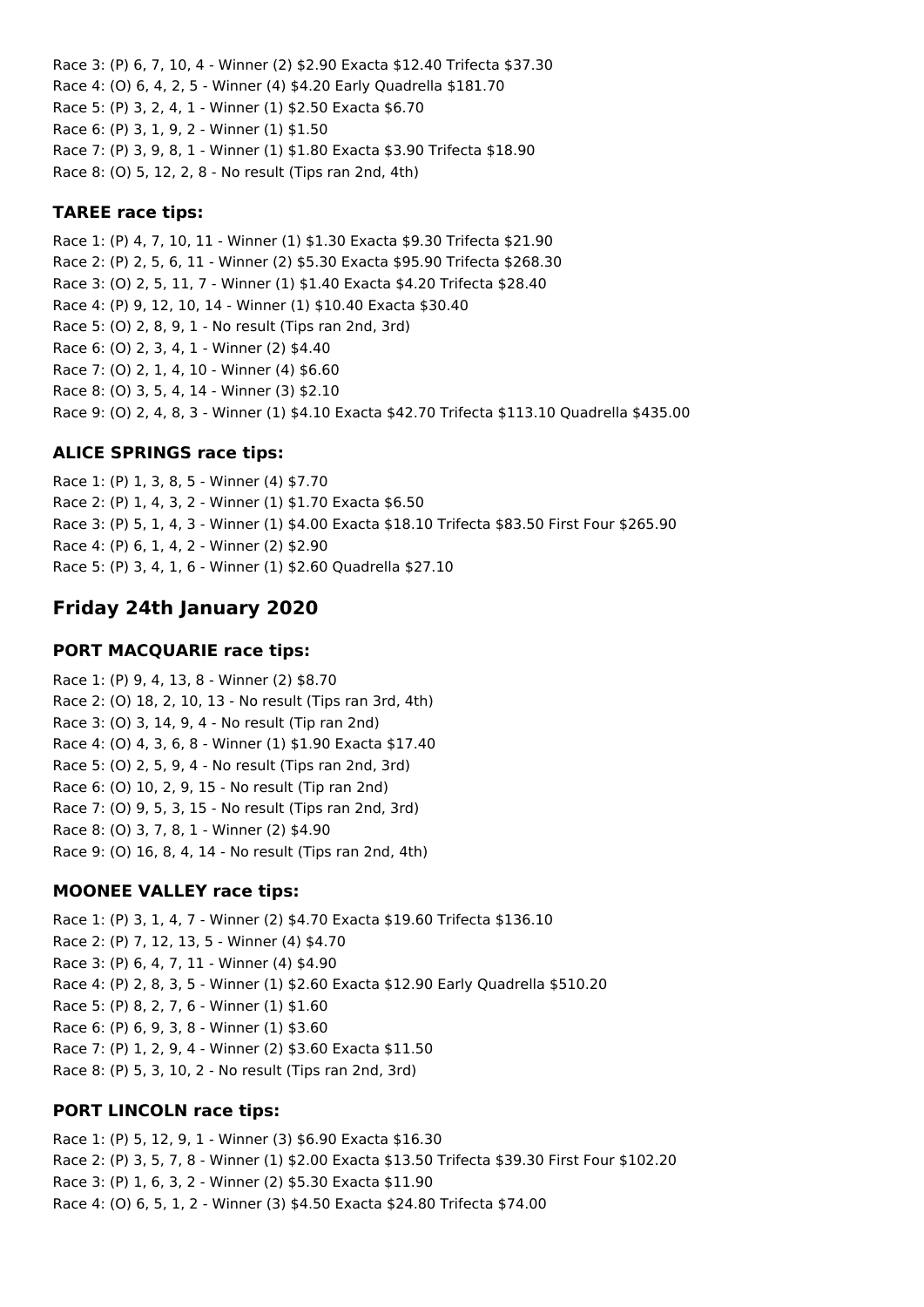Race 5: (O) 2, 6, 3, 9 - Winner (2) \$5.20 Exacta \$21.80 Trifecta \$109.00 Early Quadrella \$600.30 Race 6: (P) 3, 1, 7, 4 - Winner (2) \$2.30 Exacta \$14.30 Trifecta \$59.80 First Four \$317.80 Race 7: (P) 7, 3, 1, 5 - Winner (1) \$3.10 Exacta \$20.80 Trifecta \$59.10 Race 8: (P) 8, 5, 3, 6 - Winner (1) \$3.50 Exacta \$15.10 Trifecta \$66.80 Race 9: (O) 7, 3, 9, 10 - Winner (2) \$7.50 Quadrella \$388.90

## **TOOWOOMBA race tips:**

Race 1: (P) 9, 12, 6, 3 - Winner (1) \$2.00 Exacta \$8.60 Race 2: (P) 2, 4, 10, 7 - No result (Tips ran 2nd, 3rd, 4th) Race 3: (P) 4, 12, 9, 7 - Winner (1) \$2.50 Exacta \$9.90 Race 4: (P) 4, 5, 17, 11 - Winner (1) \$5.20 Race 5: (P) 3, 1, 9, 8 - No result (Tips ran 3rd, 4th) Race 6: (P) 5, 6, 2, 1 - Winner (2) \$5.10 Exacta \$13.40 Race 7: (O) 10, 7, 5, 6 - Winner (3) \$4.00 Exacta \$17.30 Race 8: (P) 4, 8, 5, 6 - Winner (1) \$2.20 Exacta \$13.30

## **MORNINGTON race tips:**

Race 1: (P) 7, 6, 2, 4 - Winner (4) \$10.30 Exacta \$52.00 Race 2: (P) 4, 1, 6, 5 - Winner (1) \$2.70 Exacta \$7.70 Trifecta \$11.80 Race 3: (P) 8, 12, 7, 11 - Winner (3) \$5.40 Race 4: (P) 3, 1, 6, 11 - Winner (3) \$6.10 Exacta \$38.20 Early Quadrella \$1,473.60 Race 5: (P) 3, 4, 7, 8 - Winner (1) \$3.00 Exacta \$12.80 Race 6: (P) 6, 4, 3, 10 - Winner (3) \$3.70 Exacta \$6.90 Race 7: (P) 6, 5, 4, 10 - No result (Tips ran 2nd, 4th) Race 8: (O) 5, 11, 1, 10 - Winner (2) \$9.20 Exacta \$40.90

# **CANBERRA race tips:**

Race 1: (P) 9, 3, 1, 6 - Winner (1) \$3.20 Exacta \$24.60 Trifecta \$59.50 Race 2: (P) 5, 6, 7, 8 - Winner (1) \$1.60 Exacta \$7.50 Race 3: (O) 7, 1, 5, 9 - No result (Tips ran 2nd, 3rd, 4th) Race 4: (P) 12, 4, 5, 11 - Winner (2) \$6.00 Exacta \$50.40 Trifecta \$213.10 First Four \$451.90 Race 5: (O) 4, 9, 8, 1 - Winner (2) \$8.90 Race 6: (P) 4, 1, 6, 5 - No result (Tips ran 2nd, 3rd) Race 7: (O) 7, 6, 11, 14 - No result (Tips ran 2nd, 3rd) Race 8: (P) 2, 1, 4, 6 - Winner (2) \$4.00 Exacta \$12.10 Trifecta \$35.00

# **Friday 17th January 2020**

# **CANTERBURY race tips:**

Race 1: (P) 8, 4, 2, 3 - No result (Tips ran 2nd, 4th) Race 2: (O) 7, 9, 12, 11 - Winner (1) \$4.90 Race 3: (P) 1, 6, 5, 3 - Winner (2) \$2.00 Exacta \$5.70 Race 4: (P) 6, 1, 9, 2 - No result (Tips ran 3rd, 4th) Race 5: (P) 2, 6, 4, 3 - No result (Tips ran 2nd, 3rd) Race 6: (P) 13, 3, 10, 7 - Winner (4) \$3.20 Exacta \$17.20 Race 7: (P) 7, 3, 11, 1 - Winner (2) \$3.00 Exacta \$9.90 Trifecta \$41.40 Race 8: (P) 12, 11, 6, 2 - Winner (2) \$3.50

# **CRANBOURNE race tips:**

Race 1: (P) 3, 7, 1, 8 - Winner (1) \$3.40 Race 2: (P) 5, 1, 8, 10 - Winner (3) \$4.40 Race 3: (P) 8, 10, 4, 6 - Winner (4) \$12.60 Exacta \$120.30 Race 4: (O) 6, 5, 8, 11 - Winner (1) \$2.10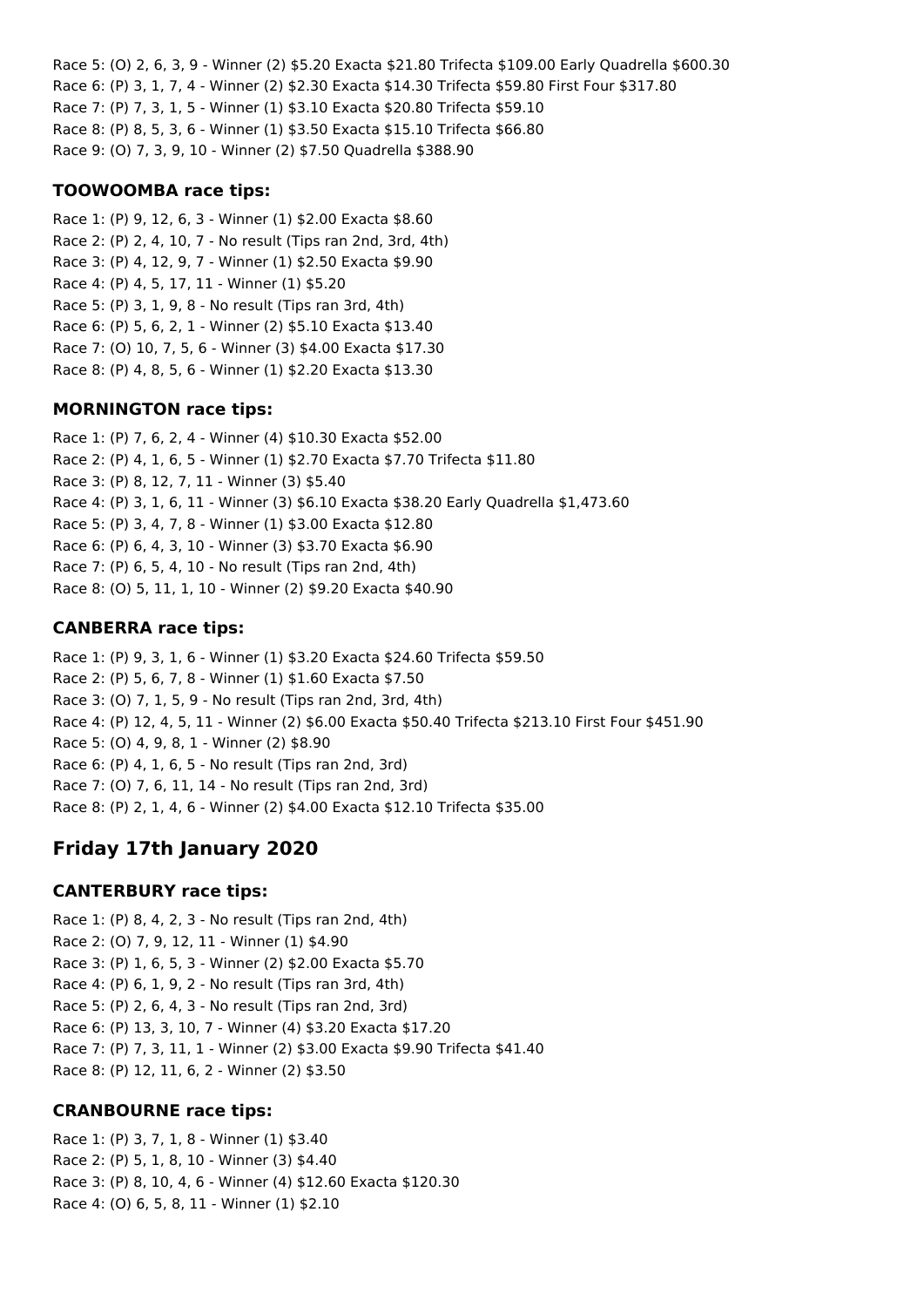Race 5: (P) 8, 2, 7, 1 - No result (Tip ran 3rd) Race 6: (P) 11, 1, 6, 4 - No result (Tips ran 2nd, 3rd, 4th) Race 7: (O) 7, 3, 1, 12 - Winner (3) \$6.20 Race 8: (O) 11, 4, 12, 2 - No result (Tips ran 2nd, 4th) Race 9: (O) 6, 7, 14, 1 - Winner (4) \$6.90

## **TOWNSVILLE race tips:**

Race 1: (P) 1, 4, 6, 2 - Winner (2) \$3.00 Exacta \$4.00 Trifecta \$28.40 First Four \$92.10 Race 2: (P) 3, 2, 1, 6 - No result (Tips ran 2nd, 3rd, 4th) Race 3: (P) 3, 13, 7, 9 - Winner (1) \$1.80 Race 4: (P) 5, 7, 3, 1 - Winner (2) \$3.80 Exacta \$8.10 Race 5: (P) 3, 5, 1, 6 - Winner (2) \$4.30 Exacta \$8.60 Race 6: (P) 2, 5, 4, 3 - No result (Tips ran 2nd, 3rd, 4th) Race 7: (P) 2, 3, 1, 5 - Winner (3) \$4.30 Exacta \$7.60 Trifecta \$19.40

### **ESPERANCE race tips:**

Race 1: (P) 5, 4, 3, 2 - Winner (2) \$3.10 Exacta \$11.60 Trifecta \$57.50 First Four \$116.40 Race 2: (P) 7, 3, 5, 9 - Winner (2) \$2.50 Race 3: (O) 6, 5, 3, 7 - No result (Tips ran 2nd, 4th) Race 4: (P) 1, 5, 4, 2 - Winner (2) \$3.10 Race 5: (O) 7, 10, 5, 4 - Winner (1) \$6.10 Race 6: (P) 2, 11, 1, 4 - No result (Tips ran 2nd, 4th) Race 7: (O) 2, 11, 4, 1 - Winner (4) \$4.60

### **GEELONG race tips:**

Race 1: (P) 4, 2, 10, 3 - Winner (2) \$2.80 Exacta \$4.30 Race 2: (P) 3, 1, 9, 6 - Winner (1) \$2.70 Race 3: (O) 5, 10, 1, 7 - Winner (4) \$3.70 Exacta \$11.90 Race 4: (P) 9, 3, 2, 4 - Winner (2) \$6.60 Exacta \$14.30 Trifecta \$41.60 First Four \$245.90 Race 5: (O) 10, 5, 6, 7 - Winner (1) \$3.10 Exacta \$20.10 Trifecta \$54.10 Early Quadrella \$292.40 Race 6: (P) 7, 9, 3, 4 - No result (Tips ran 2nd, 4th) Race 7: (P) 6, 4, 10, 1 - No result (Tip ran 2nd) Race 8: (O) 4, 12, 8, 15 - Winner (4) \$5.10 Race 9: (P) 6, 1, 9, 15 - Winner (4) \$6.00 Exacta \$22.20

#### **BALLINA race tips:**

Race 1: (O) 5, 3, 7, 2 - No result (Tip ran 4th) Race 2: (O) 1, 13, 15, 14 - Winner (4) \$5.00 Exacta \$29.60 Race 3: (P) 1, 7, 10, 3 - Winner (3) \$8.70 Exacta \$29.50 Trifecta \$96.50 Race 4: (P) 2, 12, 8, 3 - No result (Tips ran 2nd, 3rd, 4th) Race 5: (O) 4, 10, 11, 7 - No result (Tips ran 2nd, 3rd) Race 6: (P) 4, 3, 10, 7 - Winner (3) \$8.90 Exacta \$110.90 Race 7: (P) 6, 9, 2, 8 - No result (Tips ran 2nd, 4th) Race 8: (O) 2, 16, 9, 13 - Winner (1) \$9.90 Exacta \$55.40

#### **NOWRA race tips:**

Race 1: (P) 6, 5, 7, 1 - Winner (1) \$1.60 Exacta \$3.20 Trifecta \$11.50 First Four \$16.80 Race 2: (P) 8, 6, 7, 3 - Winner (1) \$1.90 Exacta \$5.90 Trifecta \$10.70 First Four \$8.90 Race 3: (P) 8, 4, 2, 10 - Winner (4) \$15.60 Exacta \$67.70 Trifecta \$150.30 Race 4: (P) 3, 13, 7, 15 - No result (Tips ran 2nd, 3rd) Race 5: (O) 15, 9, 5, 13 - No result (Tips ran 2nd, 3rd) Race 6: (O) 6, 5, 13, 4 - Winner (4) \$2.60 Race 7: (O) 14, 7, 8, 9 - Winner (1) \$2.40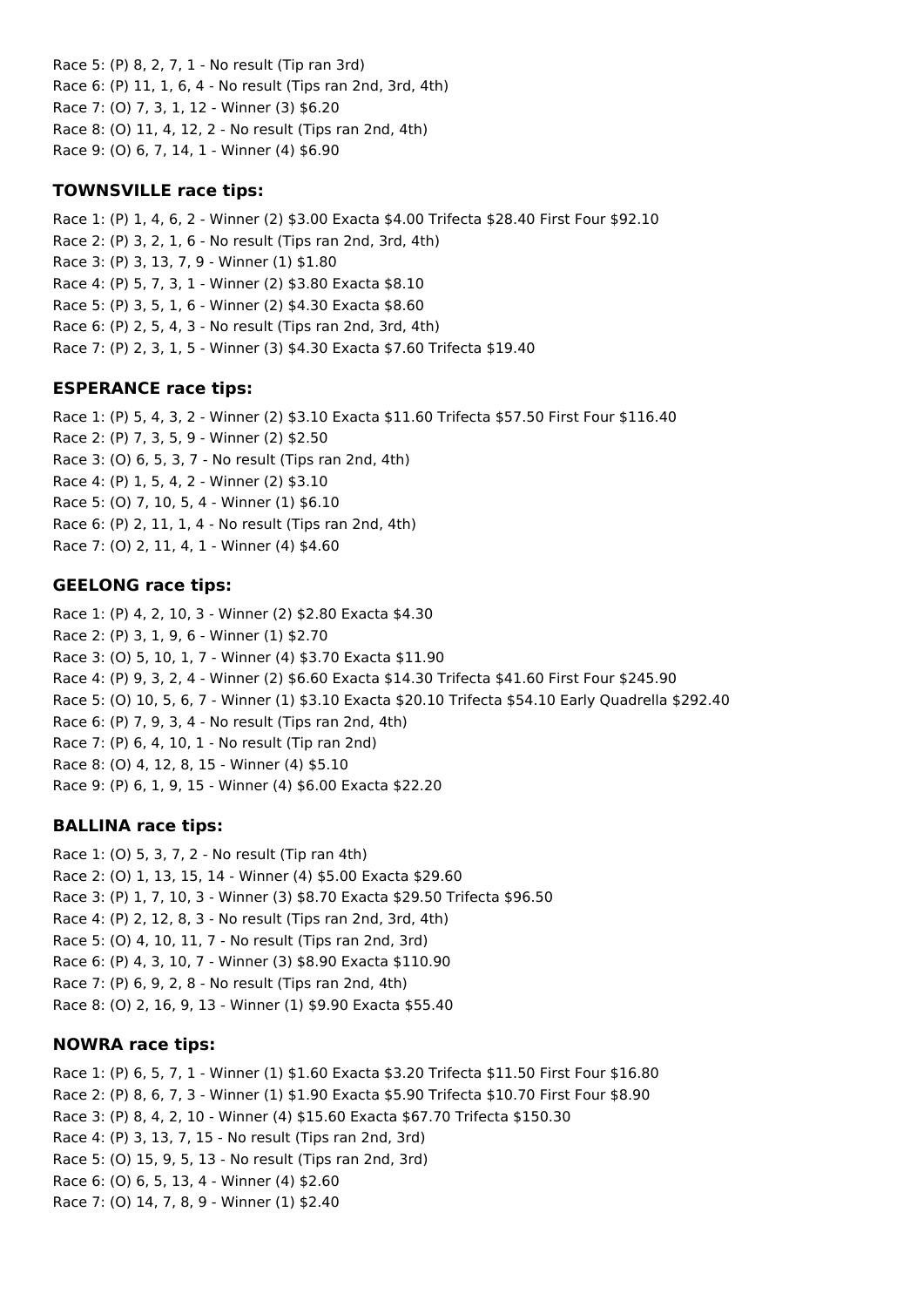# **Friday 10th January 2020**

## **GOSFORD race tips:**

Race 1: (P) 1, 5, 3, 6 - Winner (1) \$2.40 Exacta \$7.20 Trifecta \$37.50 First Four \$131.50 Race 2: (P) 4, 5, 7, 9 - Winner (1) \$1.60 Race 3: (O) 3, 8, 12, 1 - Winner (4) \$2.20 Exacta \$11.50 Trifecta \$50.40 Race 4: (P) 5, 3, 2, 7 - No result (Tips ran 2nd, 3rd, 4th) Race 5: (O) 9, 1, 8, 10 - Winner (3) \$3.00 Exacta \$10.30 Race 6: (O) 13, 4, 1, 7 - Winner (1) \$1.30 Race 7: (O) 11, 9, 7, 10 - Winner (4) \$14.00

## **CRANBOURNE race tips:**

Race 1: (P) 7, 5, 10, 8 - Winner (1) \$1.60 Exacta \$11.20 Race 2: (O) 5, 6, 7, 9 - Winner (4) \$6.10 Exacta \$27.20 Trifecta \$105.10 Race 3: (P) 12, 4, 6, 7 - Winner (4) \$24.10 Exacta \$86.10 Trifecta \$170.80 Race 4: (O) 6, 5, 7, 3 - No result (Tip ran 3rd) Race 5: (P) 4, 8, 1, 3 - Abandoned Race 6: (O) 6, 8, 2, 4 - Abandoned Race 7: (O) 9, 11, 7, 3 - Abandoned Race 8: (O) 10, 8, 6, 5 - Abandoned

### **SUNSHINE COAST race tips:**

Race 1: (P) 10, 9, 3, 5 - No result (Tips ran 2nd, 3rd) Race 2: (P) 1, 7, 5, 4 - Winner (2) \$3.70 Exacta \$57.30 Trifecta \$103.60 First Four \$372.60 Race 3: (P) 1, 3, 2, 5 - Winner (4) \$5.50 Exacta \$27.00 Trifecta \$51.00 First Four \$59.00 Race 4: (P) 6, 3, 1, 2 - Winner (1) \$2.10 Race 5: (O) 7, 10, 4, 13 - No result (Tip ran 4th) Race 6: (P) 7, 5, 6, 11 - Winner (4) \$2.60 Exacta \$5.90 Trifecta \$20.30 Race 7: (P) 3, 7, 5, 1 - No result (Tips ran 2nd, 4th) Race 8: (O) 8, 1, 10, 7 - No result (Tips ran 2nd, 3rd)

#### **HAMILTON race tips:**

Race 1: (P) 3, 5, 6, 2 - No result (Tips ran 3rd, 4th) Race 2: (P) 1, 10, 5, 6 - Winner (4) \$3.60 Exacta \$16.50 Trifecta \$58.80 Race 3: (P) 9, 7, 8, 4 - Winner (1) \$2.70 Exacta \$8.70 Trifecta \$28.40 First Four \$57.30 Race 4: (O) 7, 12, 9, 3 - Winner (2) \$2.60 Race 5: (P) 2, 11, 6, 4 - Winner (1) \$1.70 Exacta \$8.10 Race 6: (P) 4, 2, 7, 5 - No result (Tips ran 2nd, 3rd) Race 7: (O) 7, 11, 10, 2 - No result Race 8: (P) 3, 9, 10, 11 - No result (Tip ran 4th)

## **PORT MACQUARIE race tips:**

Race 1: (P) 11, 12, 10, 5 - Winner (2) \$4.20 Race 2: (P) 3, 7, 9, 6 - No result (Tips ran 2nd, 3rd, 4th) Race 3: (P) 9, 1, 4, 2 - Winner (3) \$2.60 Race 4: (O) 3, 1, 2, 7 - Winner (2) \$5.20 Exacta \$7.70 Trifecta \$92.90 Race 5: (P) 2, 6, 1, 5 - No result (Tips ran 3rd, 4th) Race 6: (P) 2, 1, 4, 6 - Winner (1) \$4.60 Exacta \$11.40 Trifecta \$34.50 Race 7: (O) 6, 8, 9, 1 - Winner (1) \$5.30 Exacta \$14.80 Race 8: (O) 2, 7, 8, 11 - Winner (1) \$4.90 Exacta \$41.60

## **LAUNCESTON race tips:**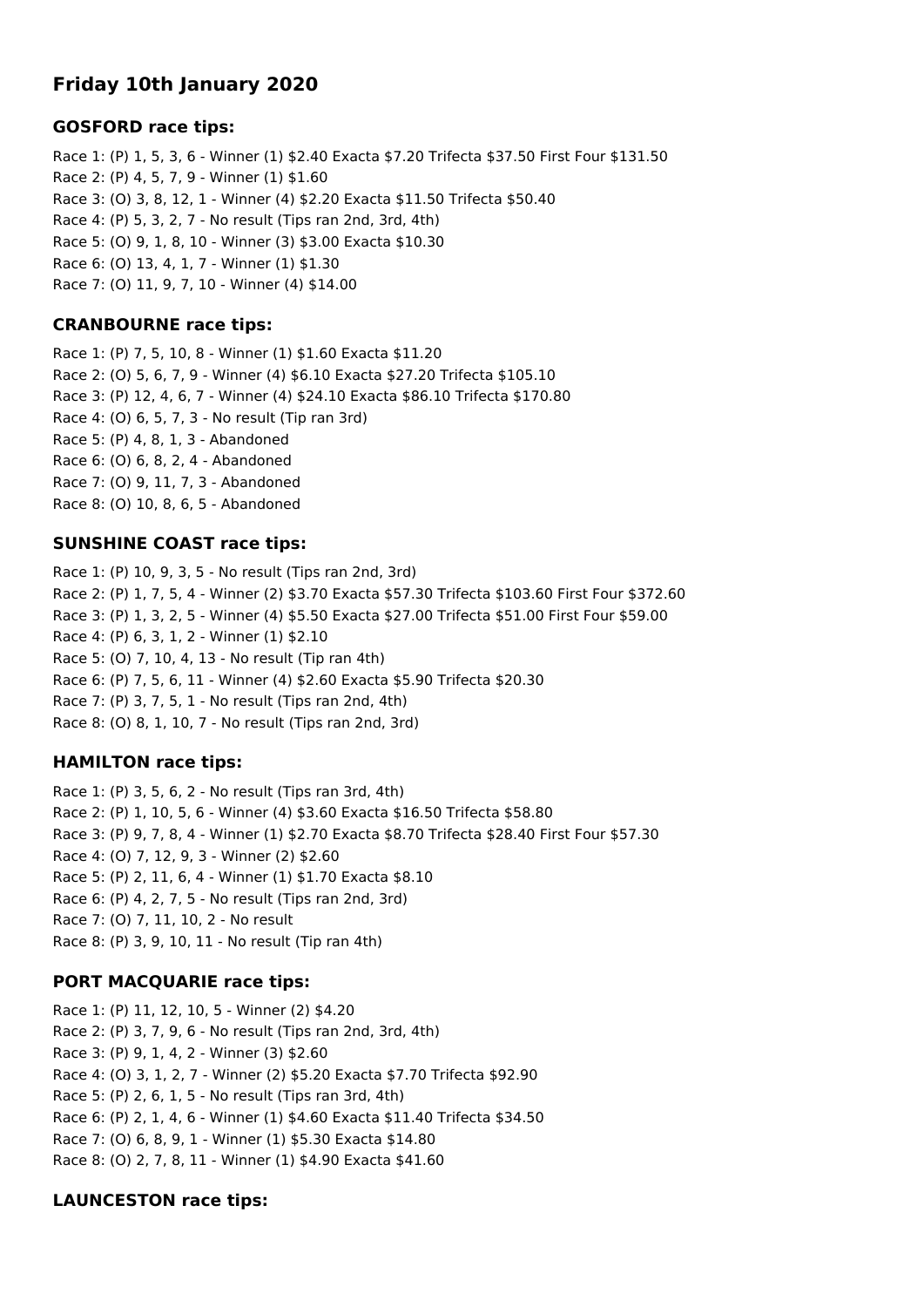Race 1: (P) 6, 2, 3, 4 - Winner (3) \$2.50 Exacta \$6.00 Trifecta \$12.50 First Four \$12.90 Race 2: (P) 1, 2, 6, 4 - Winner (1) \$1.10 Exacta \$2.70 Race 3: (O) 13, 11, 2, 7 - Winner (2) \$5.40 Exacta \$13.90 Race 4: (P) 3, 4, 7, 2 - No result (Tips ran 2nd, 4th) Race 5: (O) 5, 1, 9, 10 - No result (Tip ran 3rd) Race 6: (P) 1, 3, 10, 8 - No result (Tips ran 3rd, 4th) Race 7: (P) 2, 1, 12, 6 - No result (Tips ran 2nd, 4th) Race 8: (P) 3, 5, 7, 6 - Winner (3) \$14.60

# **Friday 3rd January 2020**

### **CANTERBURY race tips:**

Race 1: (P) 6, 5, 3, 1 - Winner (2) \$3.10 Race 2: (P) 4, 8, 6, 5 - No result (Tips ran 2nd, 3rd, 4th) Race 3: (O) 6, 3, 4, 7 - No result (Tip ran 3rd) Race 4: (P) 4, 9, 7, 3 - Winner (1) \$2.00 Race 5: (P) 1, 5, 6, 4 - Winner (1) \$2.90 Race 6: (P) 6, 7, 1, 8 - Winner (4) \$5.00 Race 7: (P) 7, 3, 1, 8 - Winner (3) \$3.30 Race 8: (P) 4, 1, 13, 8 - Winner (2) \$5.70 Quadrella \$279.60

## **CRANBOURNE race tips:**

Race 1: (P) 10, 1, 8, 3 - Winner (1) \$2.30 Race 2: (P) 12, 9, 7, 11 - Winner (4) \$6.10 Race 3: (O) 12, 9, 8, 3 - Winner (1) \$3.10 Race 4: (O) 12, 9, 1, 10 - Winner (2) \$4.10 Early Quadrella \$159.20 Race 5: (P) 9, 6, 2, 3 - Winner (3) \$3.60 Exacta \$11.60 Trifecta \$64.10 Race 6: (O) 2, 13, 10, 14 - Winner (1) \$2.50 Exacta \$18.40 Trifecta \$58.80 Race 7: (O) 12, 3, 14, 1 - No result (Tip ran 3rd) Race 8: (P) 4, 8, 12, 14 - Winner (4) \$3.70

#### **GATTON race tips:**

Race 1: (P) 6, 5, 4, 8 - Winner (1) \$1.40 Exacta \$4.00 Race 2: (P) 10, 8, 3, 5 - Winner (3) \$5.30 Exacta \$18.60 Race 3: (P) 10, 6, 8, 3 - No result (Tips ran 2nd, 3rd) Race 4: (P) 4, 2, 8, 9 - Winner (1) \$2.50 Exacta \$19.90 Trifecta \$95.90 First Four \$222.10 Race 5: (P) 3, 6, 4, 5 - Winner (1) \$2.40 Race 6: (O) 3, 13, 12, 10 - Winner (1) \$2.90 Exacta \$18.80 Race 7: (O) 5, 12, 8, 15 - No result (Tip ran 2nd)

#### **ESPERANCE race tips:**

Race 1: (P) 1, 6, 4, 3 - Winner (1) \$2.80 Exacta \$14.40 Trifecta \$80.00 First Four \$205.80 Race 2: (O) 6, 7, 4, 3 - No result (Tip ran 3rd) Race 3: (O) 7, 6, 4, 1 - Winner (1) \$3.30 Race 4: (P) 3, 1, 4, 7 - Winner (1) \$3.00 Exacta \$6.20 Race 5: (O) 3, 4, 7, 2 - Winner (1) \$5.40 Race 6: (O) 12, 2, 14, 6 - Winner (1) \$1.90 Race 7: (O) 7, 5, 12, 6 - Winner (2) \$6.50 Race 8: (O) 2, 9, 3, 10 - No result (Tips ran 3rd, 4th)

## **STAWELL race tips:**

Race 1: (P) 4, 1, 10, 12 - Winner (3) \$4.80 Exacta \$36.90 Race 2: (P) 5, 2, 7, 6 - Winner (1) \$2.20